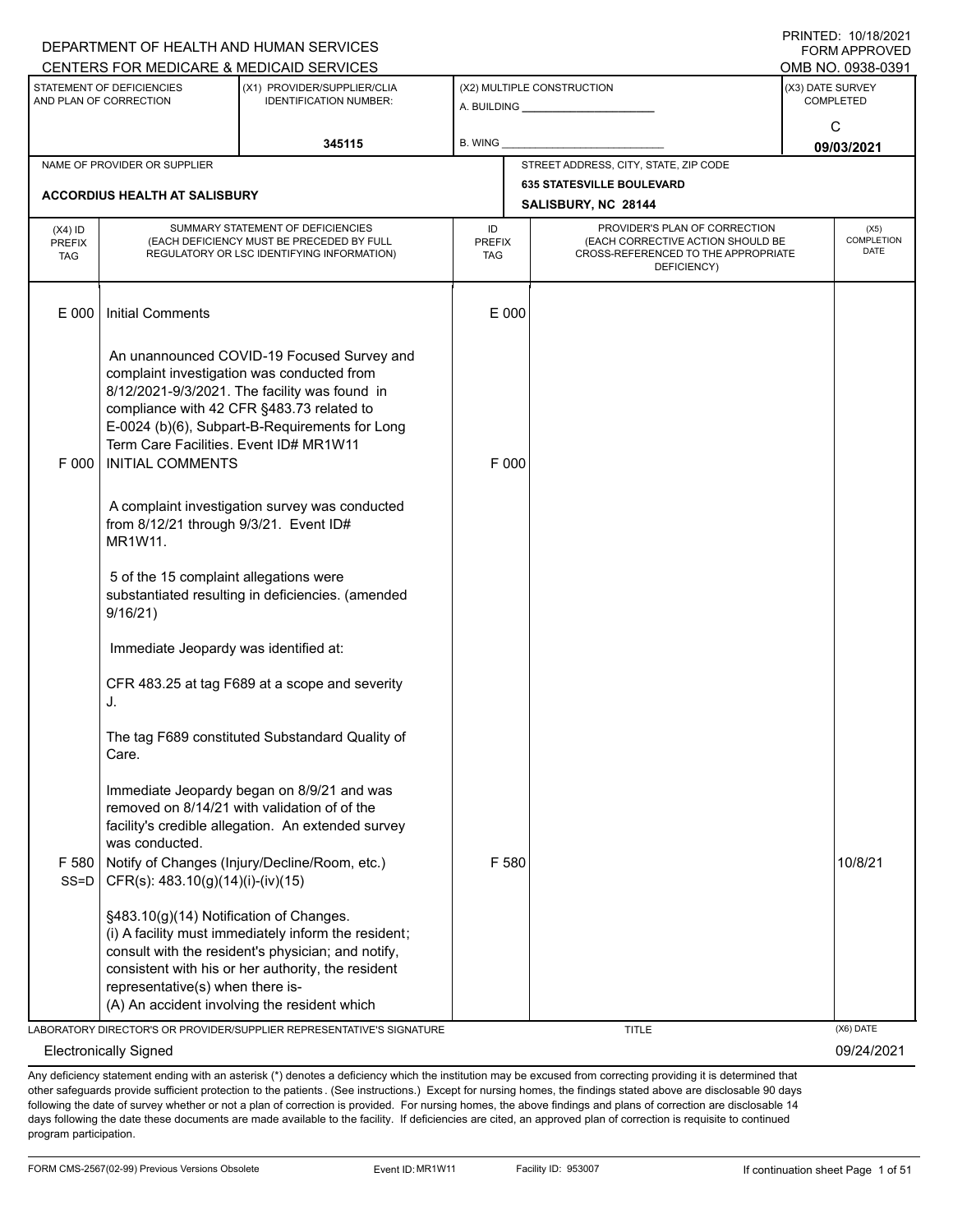|                                          |                                                                                                                                                                                                                                                                                                                                                                                                                                                                                                                | DEPARTMENT OF HEALTH AND HUMAN SERVICES<br>CENTERS FOR MEDICARE & MEDICAID SERVICES                                                                                                                                                                                                                                                                                                                                                                                                                                                                                                                                                                                                                                                                                                                                                                                                                                                                                                                                                                                                                                                                                                          |                                   |       |                                                                                                                          | FININTLU. TV/TO/ZVZT<br><b>FORM APPROVED</b><br>OMB NO. 0938-0391 |
|------------------------------------------|----------------------------------------------------------------------------------------------------------------------------------------------------------------------------------------------------------------------------------------------------------------------------------------------------------------------------------------------------------------------------------------------------------------------------------------------------------------------------------------------------------------|----------------------------------------------------------------------------------------------------------------------------------------------------------------------------------------------------------------------------------------------------------------------------------------------------------------------------------------------------------------------------------------------------------------------------------------------------------------------------------------------------------------------------------------------------------------------------------------------------------------------------------------------------------------------------------------------------------------------------------------------------------------------------------------------------------------------------------------------------------------------------------------------------------------------------------------------------------------------------------------------------------------------------------------------------------------------------------------------------------------------------------------------------------------------------------------------|-----------------------------------|-------|--------------------------------------------------------------------------------------------------------------------------|-------------------------------------------------------------------|
|                                          | STATEMENT OF DEFICIENCIES<br>AND PLAN OF CORRECTION                                                                                                                                                                                                                                                                                                                                                                                                                                                            | (X1) PROVIDER/SUPPLIER/CLIA<br><b>IDENTIFICATION NUMBER:</b>                                                                                                                                                                                                                                                                                                                                                                                                                                                                                                                                                                                                                                                                                                                                                                                                                                                                                                                                                                                                                                                                                                                                 |                                   |       | (X2) MULTIPLE CONSTRUCTION                                                                                               | (X3) DATE SURVEY<br><b>COMPLETED</b><br>C                         |
|                                          |                                                                                                                                                                                                                                                                                                                                                                                                                                                                                                                | 345115                                                                                                                                                                                                                                                                                                                                                                                                                                                                                                                                                                                                                                                                                                                                                                                                                                                                                                                                                                                                                                                                                                                                                                                       | <b>B. WING</b>                    |       |                                                                                                                          | 09/03/2021                                                        |
|                                          | NAME OF PROVIDER OR SUPPLIER                                                                                                                                                                                                                                                                                                                                                                                                                                                                                   |                                                                                                                                                                                                                                                                                                                                                                                                                                                                                                                                                                                                                                                                                                                                                                                                                                                                                                                                                                                                                                                                                                                                                                                              |                                   |       | STREET ADDRESS, CITY, STATE, ZIP CODE                                                                                    |                                                                   |
|                                          | <b>ACCORDIUS HEALTH AT SALISBURY</b>                                                                                                                                                                                                                                                                                                                                                                                                                                                                           |                                                                                                                                                                                                                                                                                                                                                                                                                                                                                                                                                                                                                                                                                                                                                                                                                                                                                                                                                                                                                                                                                                                                                                                              |                                   |       | <b>635 STATESVILLE BOULEVARD</b><br>SALISBURY, NC 28144                                                                  |                                                                   |
| $(X4)$ ID<br><b>PREFIX</b><br><b>TAG</b> |                                                                                                                                                                                                                                                                                                                                                                                                                                                                                                                | SUMMARY STATEMENT OF DEFICIENCIES<br>(EACH DEFICIENCY MUST BE PRECEDED BY FULL<br>REGULATORY OR LSC IDENTIFYING INFORMATION)                                                                                                                                                                                                                                                                                                                                                                                                                                                                                                                                                                                                                                                                                                                                                                                                                                                                                                                                                                                                                                                                 | ID<br><b>PREFIX</b><br><b>TAG</b> |       | PROVIDER'S PLAN OF CORRECTION<br>(EACH CORRECTIVE ACTION SHOULD BE<br>CROSS-REFERENCED TO THE APPROPRIATE<br>DEFICIENCY) | (X5)<br>COMPLETION<br><b>DATE</b>                                 |
| F 580                                    | Continued From page 1<br>physician intervention;<br>mental, or psychosocial status (that is, a<br>clinical complications);<br>a need to discontinue an existing form of<br>commence a new form of treatment); or<br>(D) A decision to transfer or discharge the<br>resident from the facility as specified in<br>§483.15(c)(1)(ii).<br>physician.<br>when there is-<br>as specified in §483.10(e)(6); or<br>$(e)(10)$ of this section.<br>phone number of the resident<br>representative(s).<br>§483.10(g)(15) | results in injury and has the potential for requiring<br>(B) A significant change in the resident's physical,<br>deterioration in health, mental, or psychosocial<br>status in either life-threatening conditions or<br>(C) A need to alter treatment significantly (that is,<br>treatment due to adverse consequences, or to<br>(ii) When making notification under paragraph (g)<br>(14)(i) of this section, the facility must ensure that<br>all pertinent information specified in §483.15(c)(2)<br>is available and provided upon request to the<br>(iii) The facility must also promptly notify the<br>resident and the resident representative, if any,<br>(A) A change in room or roommate assignment<br>(B) A change in resident rights under Federal or<br>State law or regulations as specified in paragraph<br>(iv) The facility must record and periodically<br>update the address (mailing and email) and<br>Admission to a composite distinct part. A facility<br>that is a composite distinct part (as defined in<br>§483.5) must disclose in its admission agreement<br>its physical configuration, including the various<br>locations that comprise the composite distinct |                                   | F 580 |                                                                                                                          |                                                                   |

FORM CMS-2567(02-99) Previous Versions Obsolete Event ID: MR1W11 Facility ID: 953007 If continuation sheet Page 2 of 51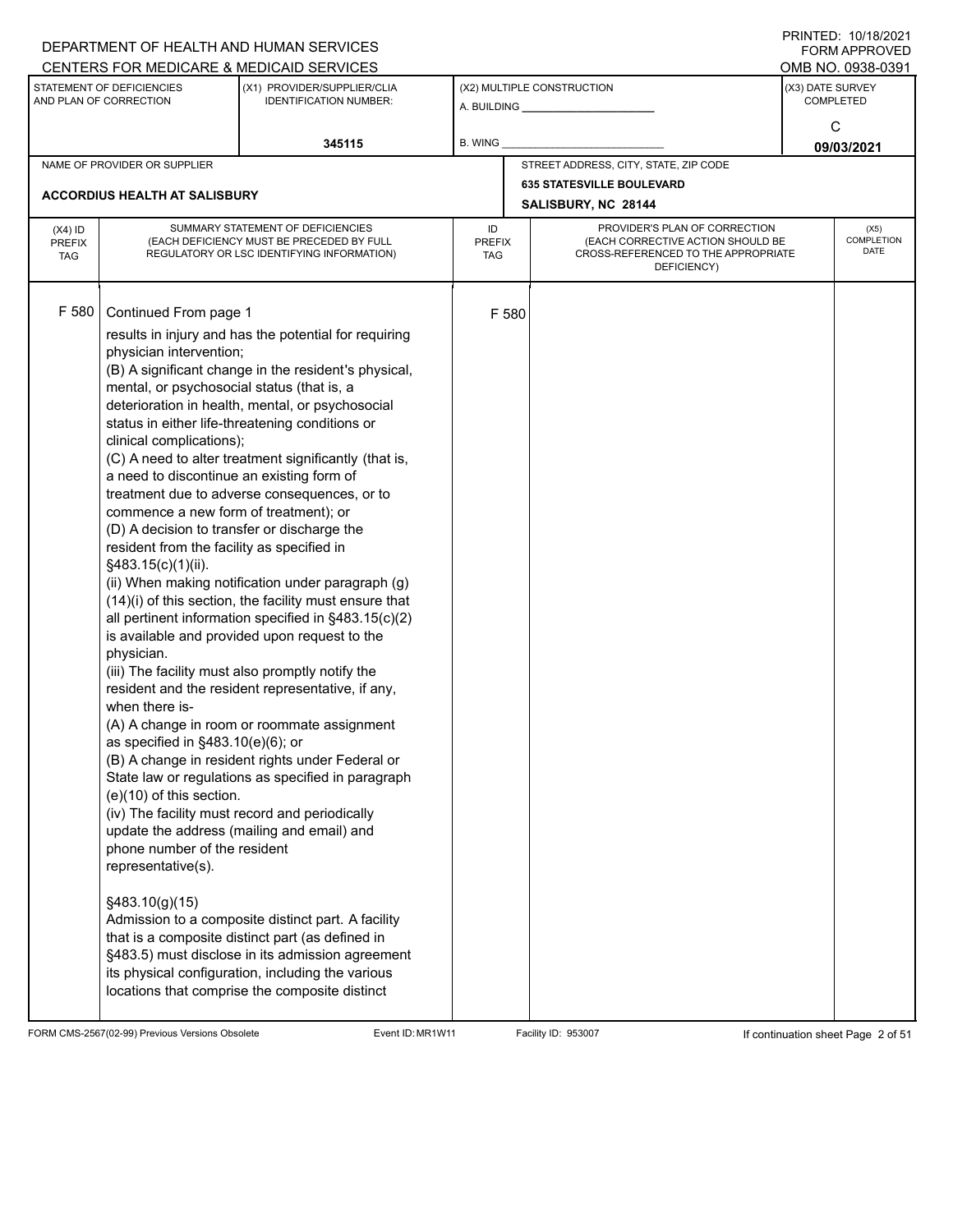|                                          |                                                                                                                                                                                                                                                                                                                                                                                                                                     | DEPARTMENT OF HEALTH AND HUMAN SERVICES                                                                                                                                                                                                                                                                                                                                                                                                                                                                                                                                                                                                                                                                                                                                                                                                                                                                                                                                                                                                                                                                                                                                             |                                   |                                                                                                                                                                                                                                                                                                                                                                                                                                                                                                                                                                                                                                                                                                                                                                                                                                                                                                                                                                                                                                                                                                                                                                                                                                                                                                                                    | $1 \times 1 \times 1 = 1$ . $1 \times 1 \times 1 = 1$<br><b>FORM APPROVED</b> |  |
|------------------------------------------|-------------------------------------------------------------------------------------------------------------------------------------------------------------------------------------------------------------------------------------------------------------------------------------------------------------------------------------------------------------------------------------------------------------------------------------|-------------------------------------------------------------------------------------------------------------------------------------------------------------------------------------------------------------------------------------------------------------------------------------------------------------------------------------------------------------------------------------------------------------------------------------------------------------------------------------------------------------------------------------------------------------------------------------------------------------------------------------------------------------------------------------------------------------------------------------------------------------------------------------------------------------------------------------------------------------------------------------------------------------------------------------------------------------------------------------------------------------------------------------------------------------------------------------------------------------------------------------------------------------------------------------|-----------------------------------|------------------------------------------------------------------------------------------------------------------------------------------------------------------------------------------------------------------------------------------------------------------------------------------------------------------------------------------------------------------------------------------------------------------------------------------------------------------------------------------------------------------------------------------------------------------------------------------------------------------------------------------------------------------------------------------------------------------------------------------------------------------------------------------------------------------------------------------------------------------------------------------------------------------------------------------------------------------------------------------------------------------------------------------------------------------------------------------------------------------------------------------------------------------------------------------------------------------------------------------------------------------------------------------------------------------------------------|-------------------------------------------------------------------------------|--|
|                                          |                                                                                                                                                                                                                                                                                                                                                                                                                                     | CENTERS FOR MEDICARE & MEDICAID SERVICES                                                                                                                                                                                                                                                                                                                                                                                                                                                                                                                                                                                                                                                                                                                                                                                                                                                                                                                                                                                                                                                                                                                                            |                                   |                                                                                                                                                                                                                                                                                                                                                                                                                                                                                                                                                                                                                                                                                                                                                                                                                                                                                                                                                                                                                                                                                                                                                                                                                                                                                                                                    | OMB NO. 0938-0391                                                             |  |
|                                          | STATEMENT OF DEFICIENCIES<br>AND PLAN OF CORRECTION                                                                                                                                                                                                                                                                                                                                                                                 | (X1) PROVIDER/SUPPLIER/CLIA<br><b>IDENTIFICATION NUMBER:</b>                                                                                                                                                                                                                                                                                                                                                                                                                                                                                                                                                                                                                                                                                                                                                                                                                                                                                                                                                                                                                                                                                                                        |                                   | (X2) MULTIPLE CONSTRUCTION<br>A. BUILDING <b>A.</b> BUILDING                                                                                                                                                                                                                                                                                                                                                                                                                                                                                                                                                                                                                                                                                                                                                                                                                                                                                                                                                                                                                                                                                                                                                                                                                                                                       | (X3) DATE SURVEY<br><b>COMPLETED</b>                                          |  |
|                                          |                                                                                                                                                                                                                                                                                                                                                                                                                                     | 345115                                                                                                                                                                                                                                                                                                                                                                                                                                                                                                                                                                                                                                                                                                                                                                                                                                                                                                                                                                                                                                                                                                                                                                              | <b>B. WING</b>                    |                                                                                                                                                                                                                                                                                                                                                                                                                                                                                                                                                                                                                                                                                                                                                                                                                                                                                                                                                                                                                                                                                                                                                                                                                                                                                                                                    | C<br>09/03/2021                                                               |  |
|                                          | NAME OF PROVIDER OR SUPPLIER                                                                                                                                                                                                                                                                                                                                                                                                        |                                                                                                                                                                                                                                                                                                                                                                                                                                                                                                                                                                                                                                                                                                                                                                                                                                                                                                                                                                                                                                                                                                                                                                                     |                                   | STREET ADDRESS, CITY, STATE, ZIP CODE                                                                                                                                                                                                                                                                                                                                                                                                                                                                                                                                                                                                                                                                                                                                                                                                                                                                                                                                                                                                                                                                                                                                                                                                                                                                                              |                                                                               |  |
|                                          |                                                                                                                                                                                                                                                                                                                                                                                                                                     |                                                                                                                                                                                                                                                                                                                                                                                                                                                                                                                                                                                                                                                                                                                                                                                                                                                                                                                                                                                                                                                                                                                                                                                     |                                   | <b>635 STATESVILLE BOULEVARD</b>                                                                                                                                                                                                                                                                                                                                                                                                                                                                                                                                                                                                                                                                                                                                                                                                                                                                                                                                                                                                                                                                                                                                                                                                                                                                                                   |                                                                               |  |
|                                          | <b>ACCORDIUS HEALTH AT SALISBURY</b>                                                                                                                                                                                                                                                                                                                                                                                                |                                                                                                                                                                                                                                                                                                                                                                                                                                                                                                                                                                                                                                                                                                                                                                                                                                                                                                                                                                                                                                                                                                                                                                                     |                                   | SALISBURY, NC 28144                                                                                                                                                                                                                                                                                                                                                                                                                                                                                                                                                                                                                                                                                                                                                                                                                                                                                                                                                                                                                                                                                                                                                                                                                                                                                                                |                                                                               |  |
| $(X4)$ ID<br><b>PREFIX</b><br><b>TAG</b> |                                                                                                                                                                                                                                                                                                                                                                                                                                     | SUMMARY STATEMENT OF DEFICIENCIES<br>(EACH DEFICIENCY MUST BE PRECEDED BY FULL<br>REGULATORY OR LSC IDENTIFYING INFORMATION)                                                                                                                                                                                                                                                                                                                                                                                                                                                                                                                                                                                                                                                                                                                                                                                                                                                                                                                                                                                                                                                        | ID<br><b>PREFIX</b><br><b>TAG</b> | PROVIDER'S PLAN OF CORRECTION<br>(EACH CORRECTIVE ACTION SHOULD BE<br>CROSS-REFERENCED TO THE APPROPRIATE<br>DEFICIENCY)                                                                                                                                                                                                                                                                                                                                                                                                                                                                                                                                                                                                                                                                                                                                                                                                                                                                                                                                                                                                                                                                                                                                                                                                           | (X5)<br><b>COMPLETION</b><br>DATE                                             |  |
| F 580                                    | Continued From page 2<br>under §483.15(c)(9).<br>by:<br>staff interviews the facility failed to provide<br>to the COVID-19 quarantine unit.<br>Findings included:<br>1. Resident #1 admitted to the facility on<br>4/1/2020 with diagnoses of dementia and<br>psychosis.<br>The most recent Minimum Data Set (MDS)<br>cognitively impaired.<br>had ingested a rodent and had vomited on<br>regarding the possible rodent ingestion. | part, and must specify the policies that apply to<br>room changes between its different locations<br>This REQUIREMENT is not met as evidenced<br>Based on record review, family interview, and<br>notification of change in condition for 2 of 3<br>residents, Resident #1 and Resident #9, reviewed<br>for notification. The facility did not notify the<br>Physician or the Responsible Party that Resident<br>#1 had ingested an unidentified object and failed<br>to notify the Responsible Party that Resident #9<br>tested positive for COVID-19 and was transferred<br>assessment, a quarterly assessment, dated<br>7/30/2021 revealed Resident #1 was severely<br>A Progress Note dated 8/12/2021 by the Nurse<br>Practitioner revealed staff reported Resident #1<br>8/9/2021. The Progress Note further revealed the<br>Nurse Practitioner had called Poison Control<br>During an interview with the Administrator on<br>8/12/2021 at 6:39 pm she stated Nurse Aide #1<br>had reported Resident #1 had spit up fur and<br>grizzle that may have been a mouse's tail on<br>8/9/2021. The Administrator stated the Physician<br>was made aware of the incident on 8/10/2021 | F 580                             | 1. Resident #1 responsible party was<br>notified by the Director of Nursing on<br>8/12/21 that the resident had ingested an<br>unidentified object on 8/9/21 and the<br>Nurse Practitioner was notified on<br>$8/12/21$ .<br>Resident #9 tested positive for COVID on<br>1/12/21 and transferred to the COVID<br>unit. Resident #9's family has been<br>notified as of 9/25/2021 by the<br>Administrator.<br>2. An audit will be completed of the<br>current residents by the Director of<br>Nursing/designee to ensure that physician<br>and the resident responsible parties have<br>been notified of changes in condition for<br>the last 30 days to include ingestion of<br>unidentified objects and notification of<br>COVID positive residents by 9/30/21.<br>The licensed nursing staff will be<br>3.<br>reeducated on ensuring the physician and<br>the responsible parties are notified for<br>resident changes in condition by the<br>Director of Nursing or designee. The<br>progress notes and risk incidents will be<br>reviewed by the Director of<br>Nursing/designee during morning clinical<br>meeting Monday through Friday to ensure<br>that resident responsible parties and the<br>physicians are being notified for changes<br>in condition using the morning stand-up<br>sheet to monitor. Administrator or |                                                                               |  |

FORM CMS-2567(02-99) Previous Versions Obsolete Event ID: MR1W11 Facility ID: 953007 If continuation sheet Page 3 of 51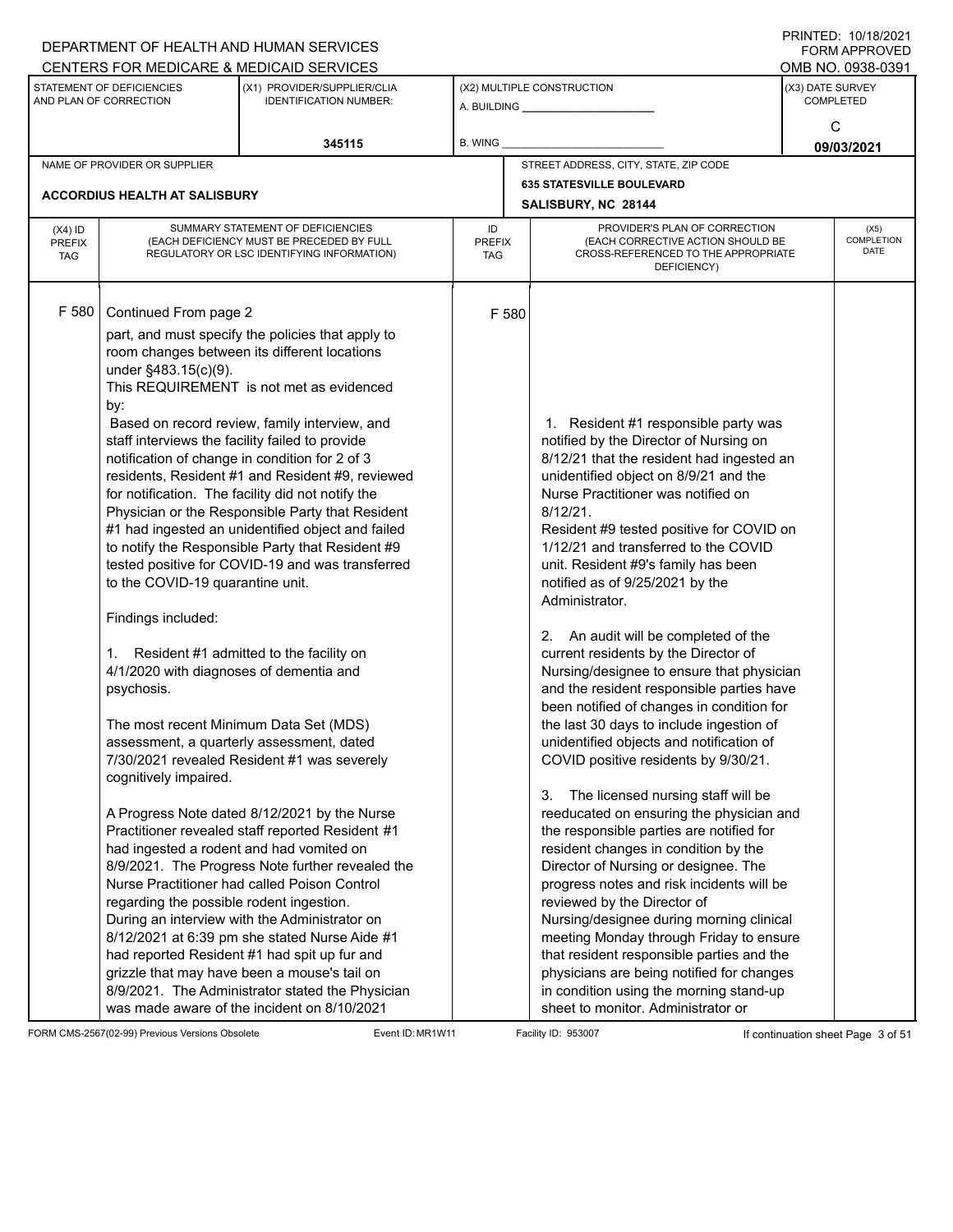|                                          |                                                                                                                                                                                                                                                                                                                                                            | DEPARTMENT OF HEALTH AND HUMAN SERVICES                                                                                                                                                                                                                                                                                                                                                                                                                                                                                                                                                                                                                                                                                                                                                                                                                                                                                                                                                                                                                                                                                                                                                                                                                                                                                                                                                  |                            |                                                                                                                                                                                                                                                                                                                                                                                                                                                                                                                                                                                                                                                                                                                                                                                                                      |                  | $1 \times 1 \times 1 = 1$ . $1 \times 1 \times 1 = 1$<br>FORM APPROVED |
|------------------------------------------|------------------------------------------------------------------------------------------------------------------------------------------------------------------------------------------------------------------------------------------------------------------------------------------------------------------------------------------------------------|------------------------------------------------------------------------------------------------------------------------------------------------------------------------------------------------------------------------------------------------------------------------------------------------------------------------------------------------------------------------------------------------------------------------------------------------------------------------------------------------------------------------------------------------------------------------------------------------------------------------------------------------------------------------------------------------------------------------------------------------------------------------------------------------------------------------------------------------------------------------------------------------------------------------------------------------------------------------------------------------------------------------------------------------------------------------------------------------------------------------------------------------------------------------------------------------------------------------------------------------------------------------------------------------------------------------------------------------------------------------------------------|----------------------------|----------------------------------------------------------------------------------------------------------------------------------------------------------------------------------------------------------------------------------------------------------------------------------------------------------------------------------------------------------------------------------------------------------------------------------------------------------------------------------------------------------------------------------------------------------------------------------------------------------------------------------------------------------------------------------------------------------------------------------------------------------------------------------------------------------------------|------------------|------------------------------------------------------------------------|
|                                          |                                                                                                                                                                                                                                                                                                                                                            | CENTERS FOR MEDICARE & MEDICAID SERVICES                                                                                                                                                                                                                                                                                                                                                                                                                                                                                                                                                                                                                                                                                                                                                                                                                                                                                                                                                                                                                                                                                                                                                                                                                                                                                                                                                 |                            |                                                                                                                                                                                                                                                                                                                                                                                                                                                                                                                                                                                                                                                                                                                                                                                                                      |                  | OMB NO. 0938-0391                                                      |
|                                          | STATEMENT OF DEFICIENCIES<br>AND PLAN OF CORRECTION                                                                                                                                                                                                                                                                                                        | (X1) PROVIDER/SUPPLIER/CLIA<br><b>IDENTIFICATION NUMBER:</b>                                                                                                                                                                                                                                                                                                                                                                                                                                                                                                                                                                                                                                                                                                                                                                                                                                                                                                                                                                                                                                                                                                                                                                                                                                                                                                                             |                            | (X2) MULTIPLE CONSTRUCTION                                                                                                                                                                                                                                                                                                                                                                                                                                                                                                                                                                                                                                                                                                                                                                                           | (X3) DATE SURVEY | <b>COMPLETED</b>                                                       |
|                                          |                                                                                                                                                                                                                                                                                                                                                            | 345115                                                                                                                                                                                                                                                                                                                                                                                                                                                                                                                                                                                                                                                                                                                                                                                                                                                                                                                                                                                                                                                                                                                                                                                                                                                                                                                                                                                   | <b>B. WING</b>             |                                                                                                                                                                                                                                                                                                                                                                                                                                                                                                                                                                                                                                                                                                                                                                                                                      |                  | C<br>09/03/2021                                                        |
|                                          | NAME OF PROVIDER OR SUPPLIER                                                                                                                                                                                                                                                                                                                               |                                                                                                                                                                                                                                                                                                                                                                                                                                                                                                                                                                                                                                                                                                                                                                                                                                                                                                                                                                                                                                                                                                                                                                                                                                                                                                                                                                                          |                            | STREET ADDRESS, CITY, STATE, ZIP CODE                                                                                                                                                                                                                                                                                                                                                                                                                                                                                                                                                                                                                                                                                                                                                                                |                  |                                                                        |
|                                          |                                                                                                                                                                                                                                                                                                                                                            |                                                                                                                                                                                                                                                                                                                                                                                                                                                                                                                                                                                                                                                                                                                                                                                                                                                                                                                                                                                                                                                                                                                                                                                                                                                                                                                                                                                          |                            | <b>635 STATESVILLE BOULEVARD</b>                                                                                                                                                                                                                                                                                                                                                                                                                                                                                                                                                                                                                                                                                                                                                                                     |                  |                                                                        |
|                                          | <b>ACCORDIUS HEALTH AT SALISBURY</b>                                                                                                                                                                                                                                                                                                                       |                                                                                                                                                                                                                                                                                                                                                                                                                                                                                                                                                                                                                                                                                                                                                                                                                                                                                                                                                                                                                                                                                                                                                                                                                                                                                                                                                                                          |                            | SALISBURY, NC 28144                                                                                                                                                                                                                                                                                                                                                                                                                                                                                                                                                                                                                                                                                                                                                                                                  |                  |                                                                        |
| $(X4)$ ID<br><b>PREFIX</b><br><b>TAG</b> |                                                                                                                                                                                                                                                                                                                                                            | SUMMARY STATEMENT OF DEFICIENCIES<br>(EACH DEFICIENCY MUST BE PRECEDED BY FULL<br>REGULATORY OR LSC IDENTIFYING INFORMATION)                                                                                                                                                                                                                                                                                                                                                                                                                                                                                                                                                                                                                                                                                                                                                                                                                                                                                                                                                                                                                                                                                                                                                                                                                                                             | ID<br><b>PREFIX</b><br>TAG | PROVIDER'S PLAN OF CORRECTION<br>(EACH CORRECTIVE ACTION SHOULD BE<br>CROSS-REFERENCED TO THE APPROPRIATE<br>DEFICIENCY)                                                                                                                                                                                                                                                                                                                                                                                                                                                                                                                                                                                                                                                                                             |                  | (X5)<br><b>COMPLETION</b><br>DATE                                      |
| F 580                                    | Continued From page 3<br>mouth. The Director of Nursing stated she<br>On 8/13/2021 at 9:58 am Nurse #1 was<br>interviewed, and she stated she cared for<br>did not report the incident to the physician<br>report it to the physician.<br>the Director of Nursing on 8/12/2021 that<br>called Poison Control because she was<br>his face and in his mouth. | when he came to the facility to see residents.<br>An interview was conducted with the Director of<br>Nursing (DON) on 8/12/2021 at 7:15 pm and she<br>stated on 8/9/2021 she saw Resident #1 in the<br>hallway with a 2-inch-long, dark colored string<br>hanging from his mouth. She stated before she<br>could stop him, he swallowed it. She stated she<br>inspected his mouth but there was nothing in his<br>reported the incident to the Physician when he<br>came to the facility the next morning, 8/10/2021.<br>Resident #1 on 8/9/2021 when he ingested an<br>unidentified object on 8/9/2021. She stated she<br>because she thought the DON was going to<br>During an interview with the Nurse Practitioner on<br>8/13/2021 at 12:00 pm she stated she was told by<br>Resident #1 may have ingested a mouse on<br>Monday, 8/9/2021. She stated she was told by<br>the DON when she came to the facility to see<br>residents, but she had not been called in to see<br>Resident #1. The Nurse Practitioner stated she<br>concerned about the possibility the mouse could<br>have been poisoned and the types of infections a<br>mouse may carry. She stated she was told by<br>Poison Control Resident #1 should be monitored<br>for fever and bloody stools and diarrhea. The<br>Nurse Practitioner stated she had examined<br>Resident #1 on 8/12/2021 for any bite marks on | F 580                      | designee will review the previous 30 days<br>of nursing notes to ensure notification has<br>been done. This review will be completed<br>by 9/30/21. Administrator has reeducated<br>staff in regards to notifying all families of<br>any positive COVID 19 test results.<br>Administrator will review resident roster at<br>time of any positive test results of COVID<br>19 to ensure all responsible parties or<br>guardians have been notified of any<br>positive case ongoing.<br>The results of the reviews of the<br>4.<br>progress notes/risk incident will be<br>discussed in the monthly QAPI committee<br>meeting for at least three months. The<br>interdisciplinary team will recommend<br>revisions to the plan as indicated to<br>maintain substantial compliance.<br>Date of compliance 10/8/21<br>5. |                  |                                                                        |
|                                          |                                                                                                                                                                                                                                                                                                                                                            |                                                                                                                                                                                                                                                                                                                                                                                                                                                                                                                                                                                                                                                                                                                                                                                                                                                                                                                                                                                                                                                                                                                                                                                                                                                                                                                                                                                          |                            |                                                                                                                                                                                                                                                                                                                                                                                                                                                                                                                                                                                                                                                                                                                                                                                                                      |                  |                                                                        |

FORM CMS-2567(02-99) Previous Versions Obsolete Event ID: MR1W11 Facility ID: 953007 If continuation sheet Page 4 of 51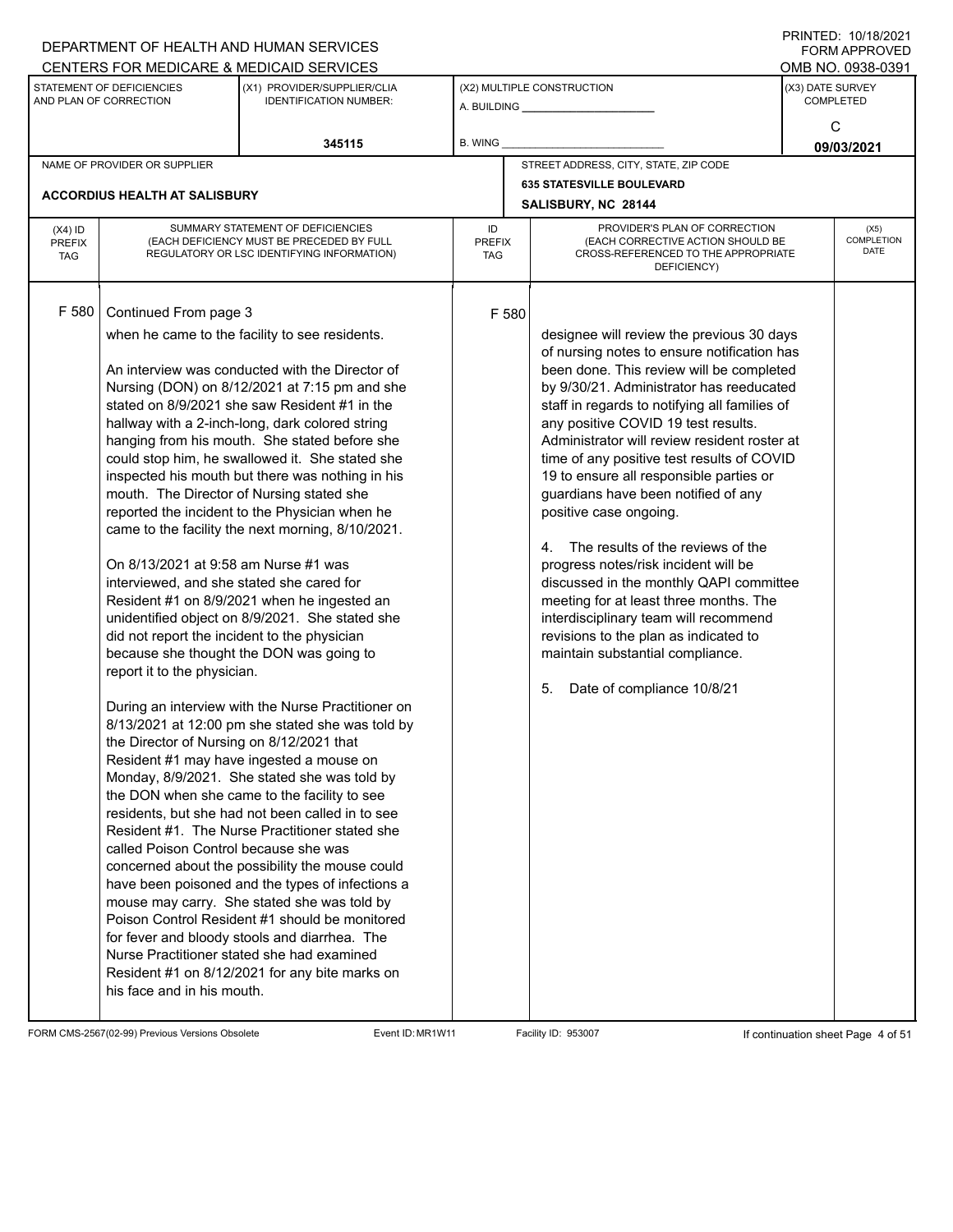|                                          |                                                                                                                                                                                                                                                                                                                                                                            | DEPARTMENT OF HEALTH AND HUMAN SERVICES<br>CENTERS FOR MEDICARE & MEDICAID SERVICES                                                                                                                                                                                                                                                                                                                                                                                                                                                                                                                                                                                                                                                                                                                                                                                                                                                                                                                                                                                                                                                                                                                                                |                                   |       |                                                                                                                          | FININILU. IVIIVIZUZI<br><b>FORM APPROVED</b><br>OMB NO. 0938-0391 |
|------------------------------------------|----------------------------------------------------------------------------------------------------------------------------------------------------------------------------------------------------------------------------------------------------------------------------------------------------------------------------------------------------------------------------|------------------------------------------------------------------------------------------------------------------------------------------------------------------------------------------------------------------------------------------------------------------------------------------------------------------------------------------------------------------------------------------------------------------------------------------------------------------------------------------------------------------------------------------------------------------------------------------------------------------------------------------------------------------------------------------------------------------------------------------------------------------------------------------------------------------------------------------------------------------------------------------------------------------------------------------------------------------------------------------------------------------------------------------------------------------------------------------------------------------------------------------------------------------------------------------------------------------------------------|-----------------------------------|-------|--------------------------------------------------------------------------------------------------------------------------|-------------------------------------------------------------------|
|                                          | STATEMENT OF DEFICIENCIES<br>AND PLAN OF CORRECTION                                                                                                                                                                                                                                                                                                                        | (X1) PROVIDER/SUPPLIER/CLIA<br><b>IDENTIFICATION NUMBER:</b>                                                                                                                                                                                                                                                                                                                                                                                                                                                                                                                                                                                                                                                                                                                                                                                                                                                                                                                                                                                                                                                                                                                                                                       |                                   |       | (X2) MULTIPLE CONSTRUCTION                                                                                               | (X3) DATE SURVEY<br><b>COMPLETED</b>                              |
|                                          |                                                                                                                                                                                                                                                                                                                                                                            | 345115                                                                                                                                                                                                                                                                                                                                                                                                                                                                                                                                                                                                                                                                                                                                                                                                                                                                                                                                                                                                                                                                                                                                                                                                                             | <b>B. WING</b>                    |       |                                                                                                                          | C<br>09/03/2021                                                   |
|                                          | NAME OF PROVIDER OR SUPPLIER                                                                                                                                                                                                                                                                                                                                               |                                                                                                                                                                                                                                                                                                                                                                                                                                                                                                                                                                                                                                                                                                                                                                                                                                                                                                                                                                                                                                                                                                                                                                                                                                    |                                   |       | STREET ADDRESS, CITY, STATE, ZIP CODE                                                                                    |                                                                   |
|                                          | <b>ACCORDIUS HEALTH AT SALISBURY</b>                                                                                                                                                                                                                                                                                                                                       |                                                                                                                                                                                                                                                                                                                                                                                                                                                                                                                                                                                                                                                                                                                                                                                                                                                                                                                                                                                                                                                                                                                                                                                                                                    |                                   |       | <b>635 STATESVILLE BOULEVARD</b><br>SALISBURY, NC 28144                                                                  |                                                                   |
| $(X4)$ ID<br><b>PREFIX</b><br><b>TAG</b> |                                                                                                                                                                                                                                                                                                                                                                            | SUMMARY STATEMENT OF DEFICIENCIES<br>(EACH DEFICIENCY MUST BE PRECEDED BY FULL<br>REGULATORY OR LSC IDENTIFYING INFORMATION)                                                                                                                                                                                                                                                                                                                                                                                                                                                                                                                                                                                                                                                                                                                                                                                                                                                                                                                                                                                                                                                                                                       | ID<br><b>PREFIX</b><br><b>TAG</b> |       | PROVIDER'S PLAN OF CORRECTION<br>(EACH CORRECTIVE ACTION SHOULD BE<br>CROSS-REFERENCED TO THE APPROPRIATE<br>DEFICIENCY) | (X5)<br>COMPLETION<br><b>DATE</b>                                 |
| F 580                                    | Continued From page 4<br>object on 8/9/2021.<br>the incident happened on 8/9/2021.<br>2.<br>disorder and a traumatic brain injury.<br>dated 7/17/2021 revealed Resident #9 was<br>severely cognitively impaired.<br>notified of Resident #9 testing positive for<br>COVID-19 or his transfer to the COVID-19<br>quarantine unit.<br>COVID-19 quarantine unit on 1/12/2021. | A follow-up interview was conducted with the<br>DON on 8/13/2021 at 3:26 pm. She stated she<br>had reported to the Family Member on 8/12/2021<br>that Resident #1 had ingested an unidentified<br>On 8/17/2021 at 7:58 pm the Administrator was<br>interviewed and stated the Director of Nursing<br>should have notified the physician Resident #1<br>may have swallowed an unidentified object when<br>Resident #9 admitted to the facility on<br>1/10/2020 and his diagnoses included seizure<br>The most recent Minimum Data Set assessment<br>A Nurse's Progress Note dated 1/12/2021 at 1:35<br>pm written by Nurse #9 stated Resident #9 tested<br>positive for COVID-19 and was transferred to the<br>COVID-19 quarantine unit. The Nurse's Progress<br>Note did not specify the Responsible Party was<br>During an interview with the Responsible Party on<br>8/25/2021 at 3:22 pm he stated he had not been<br>notified Resident #9 had a positive COVID-19 test<br>and was not notified Resident #9 was moved to a<br>During an interview with Nurse #9 on 8/26/2021<br>at 10:19 am she stated she could not remember if<br>she had notified the Responsible Party that<br>Resident #9 had a positive COVID-19 test and |                                   | F 580 |                                                                                                                          |                                                                   |

FORM CMS-2567(02-99) Previous Versions Obsolete Event ID: MR1W11 Facility ID: 953007 If continuation sheet Page 5 of 51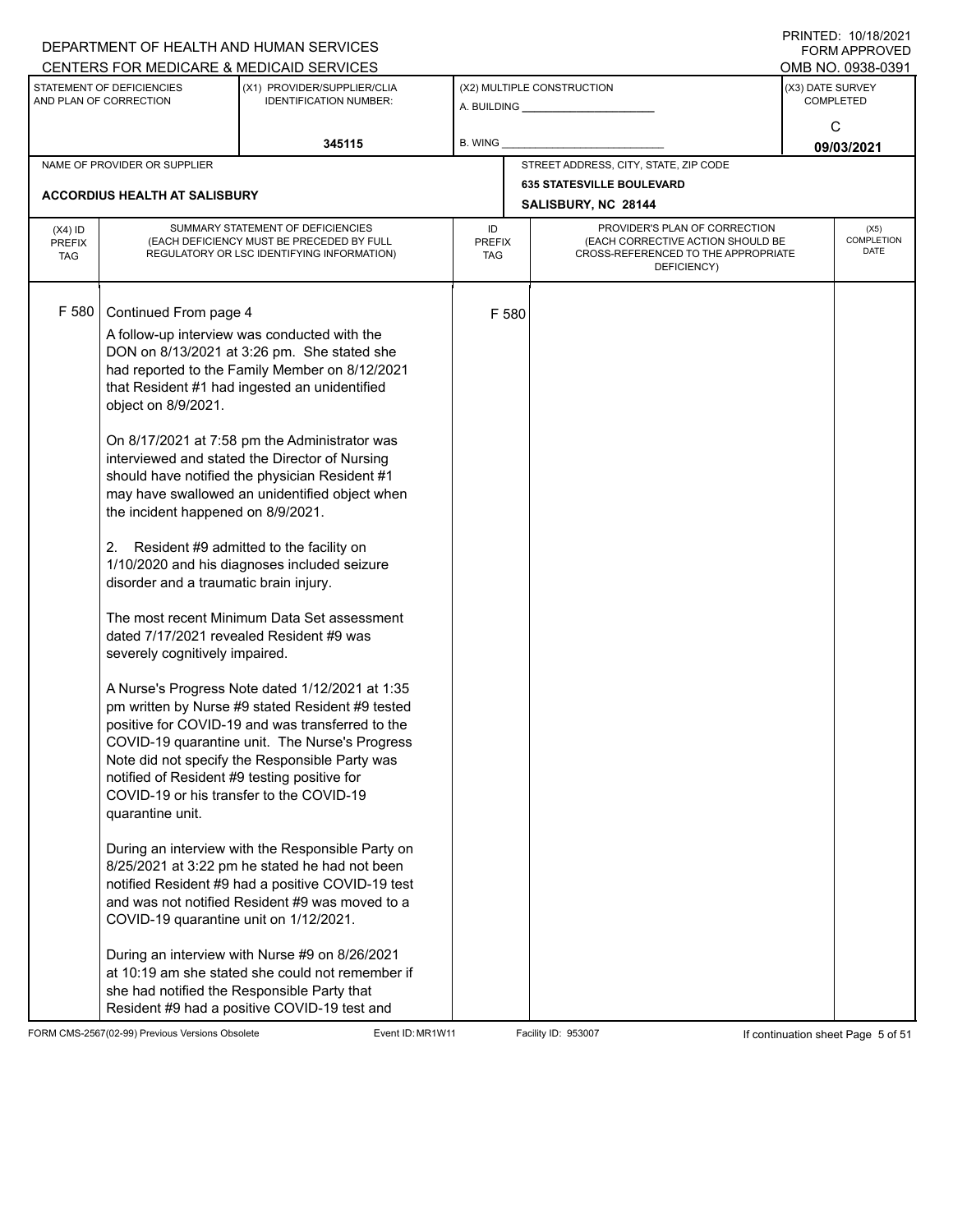|                                          |                                                                                                                                                                                                                                                                                                               | DEPARTMENT OF HEALTH AND HUMAN SERVICES                                                                                                                                                                                                                                                                                                                                                                                                                                                                                                                                                                                                                                                                                                                                                                                                                                                                                                                                                                                                                                                                                                                                                                                                                                            |                                   |                |                                                                                                                          |                  | I I \ II \ I L D . I U / I U / L U L I<br><b>FORM APPROVED</b> |
|------------------------------------------|---------------------------------------------------------------------------------------------------------------------------------------------------------------------------------------------------------------------------------------------------------------------------------------------------------------|------------------------------------------------------------------------------------------------------------------------------------------------------------------------------------------------------------------------------------------------------------------------------------------------------------------------------------------------------------------------------------------------------------------------------------------------------------------------------------------------------------------------------------------------------------------------------------------------------------------------------------------------------------------------------------------------------------------------------------------------------------------------------------------------------------------------------------------------------------------------------------------------------------------------------------------------------------------------------------------------------------------------------------------------------------------------------------------------------------------------------------------------------------------------------------------------------------------------------------------------------------------------------------|-----------------------------------|----------------|--------------------------------------------------------------------------------------------------------------------------|------------------|----------------------------------------------------------------|
|                                          |                                                                                                                                                                                                                                                                                                               | CENTERS FOR MEDICARE & MEDICAID SERVICES                                                                                                                                                                                                                                                                                                                                                                                                                                                                                                                                                                                                                                                                                                                                                                                                                                                                                                                                                                                                                                                                                                                                                                                                                                           |                                   |                |                                                                                                                          |                  | OMB NO. 0938-0391                                              |
|                                          | STATEMENT OF DEFICIENCIES<br>AND PLAN OF CORRECTION                                                                                                                                                                                                                                                           | (X1) PROVIDER/SUPPLIER/CLIA<br><b>IDENTIFICATION NUMBER:</b>                                                                                                                                                                                                                                                                                                                                                                                                                                                                                                                                                                                                                                                                                                                                                                                                                                                                                                                                                                                                                                                                                                                                                                                                                       |                                   |                | (X2) MULTIPLE CONSTRUCTION<br>A. BUILDING <u>___________________</u>                                                     | (X3) DATE SURVEY | <b>COMPLETED</b>                                               |
|                                          |                                                                                                                                                                                                                                                                                                               | 345115                                                                                                                                                                                                                                                                                                                                                                                                                                                                                                                                                                                                                                                                                                                                                                                                                                                                                                                                                                                                                                                                                                                                                                                                                                                                             | B. WING                           |                |                                                                                                                          |                  | C<br>09/03/2021                                                |
|                                          | NAME OF PROVIDER OR SUPPLIER                                                                                                                                                                                                                                                                                  |                                                                                                                                                                                                                                                                                                                                                                                                                                                                                                                                                                                                                                                                                                                                                                                                                                                                                                                                                                                                                                                                                                                                                                                                                                                                                    |                                   |                | STREET ADDRESS, CITY, STATE, ZIP CODE                                                                                    |                  |                                                                |
|                                          | <b>ACCORDIUS HEALTH AT SALISBURY</b>                                                                                                                                                                                                                                                                          |                                                                                                                                                                                                                                                                                                                                                                                                                                                                                                                                                                                                                                                                                                                                                                                                                                                                                                                                                                                                                                                                                                                                                                                                                                                                                    |                                   |                | <b>635 STATESVILLE BOULEVARD</b>                                                                                         |                  |                                                                |
|                                          |                                                                                                                                                                                                                                                                                                               |                                                                                                                                                                                                                                                                                                                                                                                                                                                                                                                                                                                                                                                                                                                                                                                                                                                                                                                                                                                                                                                                                                                                                                                                                                                                                    |                                   |                | SALISBURY, NC 28144                                                                                                      |                  |                                                                |
| $(X4)$ ID<br><b>PREFIX</b><br><b>TAG</b> |                                                                                                                                                                                                                                                                                                               | SUMMARY STATEMENT OF DEFICIENCIES<br>(EACH DEFICIENCY MUST BE PRECEDED BY FULL<br>REGULATORY OR LSC IDENTIFYING INFORMATION)                                                                                                                                                                                                                                                                                                                                                                                                                                                                                                                                                                                                                                                                                                                                                                                                                                                                                                                                                                                                                                                                                                                                                       | ID<br><b>PREFIX</b><br><b>TAG</b> |                | PROVIDER'S PLAN OF CORRECTION<br>(EACH CORRECTIVE ACTION SHOULD BE<br>CROSS-REFERENCED TO THE APPROPRIATE<br>DEFICIENCY) |                  | (X5)<br><b>COMPLETION</b><br><b>DATE</b>                       |
| F 580<br>$SS = D$                        | Continued From page 5<br>Party.<br>she stated Nurse #9 would have been<br>that Resident #9 had tested positive for<br>quarantine unit.<br>tested positive on 1/12/2021.<br>CFR(s): 483.21(b)(1)<br>§483.21(b) Comprehensive Care Plans<br>§483.10(c)(3), that includes measurable<br>describe the following - | was moved to the COVID-19 quarantine unit on<br>1/12/2021. Nurse #9 stated she would have put it<br>in her note if she had notified the Responsible<br>An interview was conducted with the previous<br>Director of Nursing on 8/27/2021 at 10:12 am and<br>responsible for notifying the Responsible Party<br>COVID-19 and was moved to the COVID-19<br>The Administrator was interviewed on 8/27/2021<br>at 10:38 am and stated Nurse #9 should have<br>notified the Responsible Party of Resident #9's<br>positive COVID-19 test and his transfer to the<br>COVID-19 unit. The Administrator stated she<br>was working in the facility when Resident #9<br>F 656   Develop/Implement Comprehensive Care Plan<br>§483.21(b)(1) The facility must develop and<br>implement a comprehensive person-centered<br>care plan for each resident, consistent with the<br>resident rights set forth at §483.10(c)(2) and<br>objectives and timeframes to meet a resident's<br>medical, nursing, and mental and psychosocial<br>needs that are identified in the comprehensive<br>assessment. The comprehensive care plan must<br>(i) The services that are to be furnished to attain<br>or maintain the resident's highest practicable<br>physical, mental, and psychosocial well-being as |                                   | F 580<br>F 656 |                                                                                                                          |                  | 10/8/21                                                        |
|                                          |                                                                                                                                                                                                                                                                                                               | required under §483.24, §483.25 or §483.40; and                                                                                                                                                                                                                                                                                                                                                                                                                                                                                                                                                                                                                                                                                                                                                                                                                                                                                                                                                                                                                                                                                                                                                                                                                                    |                                   |                |                                                                                                                          |                  |                                                                |

FORM CMS-2567(02-99) Previous Versions Obsolete Event ID: MR1W11 Facility ID: 953007 If continuation sheet Page 6 of 51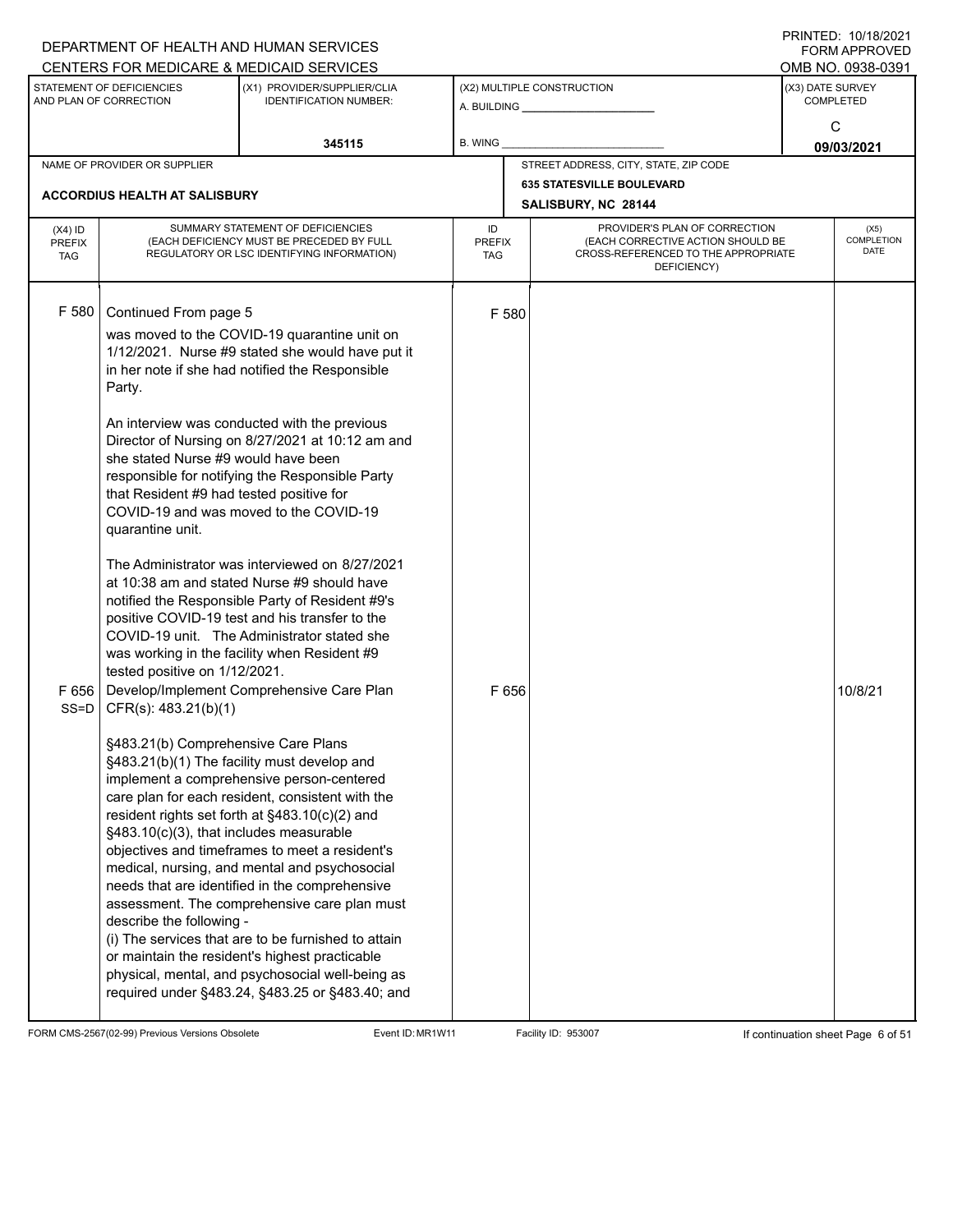|                                          |                                                                                                                                                                                                                                                                                                                                                                                                                                                                                                                                                              | DEPARTMENT OF HEALTH AND HUMAN SERVICES<br>CENTERS FOR MEDICARE & MEDICAID SERVICES                                                                                                                                                                                                                                                                                                                                                                                                                                                                                                                                                                                                                                                                                                                                                                                                                                                                                                                                                                                                                                                           |                                   |                                                                                                                                                                                                                                                                                                                                                                                                             | FININILU. IVIIVIZVZI<br>FORM APPROVED<br>OMB NO. 0938-0391 |
|------------------------------------------|--------------------------------------------------------------------------------------------------------------------------------------------------------------------------------------------------------------------------------------------------------------------------------------------------------------------------------------------------------------------------------------------------------------------------------------------------------------------------------------------------------------------------------------------------------------|-----------------------------------------------------------------------------------------------------------------------------------------------------------------------------------------------------------------------------------------------------------------------------------------------------------------------------------------------------------------------------------------------------------------------------------------------------------------------------------------------------------------------------------------------------------------------------------------------------------------------------------------------------------------------------------------------------------------------------------------------------------------------------------------------------------------------------------------------------------------------------------------------------------------------------------------------------------------------------------------------------------------------------------------------------------------------------------------------------------------------------------------------|-----------------------------------|-------------------------------------------------------------------------------------------------------------------------------------------------------------------------------------------------------------------------------------------------------------------------------------------------------------------------------------------------------------------------------------------------------------|------------------------------------------------------------|
|                                          | STATEMENT OF DEFICIENCIES<br>AND PLAN OF CORRECTION                                                                                                                                                                                                                                                                                                                                                                                                                                                                                                          | (X1) PROVIDER/SUPPLIER/CLIA<br><b>IDENTIFICATION NUMBER:</b>                                                                                                                                                                                                                                                                                                                                                                                                                                                                                                                                                                                                                                                                                                                                                                                                                                                                                                                                                                                                                                                                                  |                                   | (X2) MULTIPLE CONSTRUCTION                                                                                                                                                                                                                                                                                                                                                                                  | (X3) DATE SURVEY<br><b>COMPLETED</b>                       |
|                                          |                                                                                                                                                                                                                                                                                                                                                                                                                                                                                                                                                              | 345115                                                                                                                                                                                                                                                                                                                                                                                                                                                                                                                                                                                                                                                                                                                                                                                                                                                                                                                                                                                                                                                                                                                                        | <b>B. WING</b>                    |                                                                                                                                                                                                                                                                                                                                                                                                             | C<br>09/03/2021                                            |
|                                          | NAME OF PROVIDER OR SUPPLIER                                                                                                                                                                                                                                                                                                                                                                                                                                                                                                                                 |                                                                                                                                                                                                                                                                                                                                                                                                                                                                                                                                                                                                                                                                                                                                                                                                                                                                                                                                                                                                                                                                                                                                               |                                   | STREET ADDRESS, CITY, STATE, ZIP CODE                                                                                                                                                                                                                                                                                                                                                                       |                                                            |
|                                          | <b>ACCORDIUS HEALTH AT SALISBURY</b>                                                                                                                                                                                                                                                                                                                                                                                                                                                                                                                         |                                                                                                                                                                                                                                                                                                                                                                                                                                                                                                                                                                                                                                                                                                                                                                                                                                                                                                                                                                                                                                                                                                                                               |                                   | <b>635 STATESVILLE BOULEVARD</b><br>SALISBURY, NC 28144                                                                                                                                                                                                                                                                                                                                                     |                                                            |
| $(X4)$ ID<br><b>PREFIX</b><br><b>TAG</b> |                                                                                                                                                                                                                                                                                                                                                                                                                                                                                                                                                              | SUMMARY STATEMENT OF DEFICIENCIES<br>(EACH DEFICIENCY MUST BE PRECEDED BY FULL<br>REGULATORY OR LSC IDENTIFYING INFORMATION)                                                                                                                                                                                                                                                                                                                                                                                                                                                                                                                                                                                                                                                                                                                                                                                                                                                                                                                                                                                                                  | ID<br><b>PREFIX</b><br><b>TAG</b> | PROVIDER'S PLAN OF CORRECTION<br>(EACH CORRECTIVE ACTION SHOULD BE<br>CROSS-REFERENCED TO THE APPROPRIATE<br>DEFICIENCY)                                                                                                                                                                                                                                                                                    | (X5)<br>COMPLETION<br><b>DATE</b>                          |
| F656                                     | Continued From page 6<br>treatment under $§483.10(c)(6)$ .<br>(iii) Any specialized services or specialized<br>provide as a result of PASARR<br>rationale in the resident's medical record.<br>resident's representative(s)-<br>(A) The resident's goals for admission and<br>desired outcomes.<br>future discharge. Facilities must document<br>entities, for this purpose.<br>section.<br>by:<br>of eating items from the trash and placing<br>Findings included:<br>1. Resident #1 admitted to the facility on<br>4/1/2020 with diagnoses of dementia and | (ii) Any services that would otherwise be required<br>under §483.24, §483.25 or §483.40 but are not<br>provided due to the resident's exercise of rights<br>under §483.10, including the right to refuse<br>rehabilitative services the nursing facility will<br>recommendations. If a facility disagrees with the<br>findings of the PASARR, it must indicate its<br>(iv) In consultation with the resident and the<br>(B) The resident's preference and potential for<br>whether the resident's desire to return to the<br>community was assessed and any referrals to<br>local contact agencies and/or other appropriate<br>(C) Discharge plans in the comprehensive care<br>plan, as appropriate, in accordance with the<br>requirements set forth in paragraph (c) of this<br>This REQUIREMENT is not met as evidenced<br>Based on record review staff interviews and<br>observations the facility failed to provide 2 of 2<br>residents, Resident #1, a care plan for behaviors<br>nonedible items in his mouth, and Resident #5 a<br>care plan for physical aggression and agitation.<br>psychosis. A Care Plan dated 4/17/2020 stated |                                   | F 656<br>1. On 8/14/21 Resident #1 care plan<br>was updated by the licensed nurse to<br>include a care plan for behaviors of eating<br>items from the trash and placing<br>nonedible items in his mouth.<br>Resident #5 was care planned for physical<br>aggression and agitation.<br>Current resident care plans will be<br>2.<br>reviewed by the Director of<br>Nursing/designee to ensure care plans for |                                                            |

FORM CMS-2567(02-99) Previous Versions Obsolete Event ID: MR1W11 Facility ID: 953007 If continuation sheet Page 7 of 51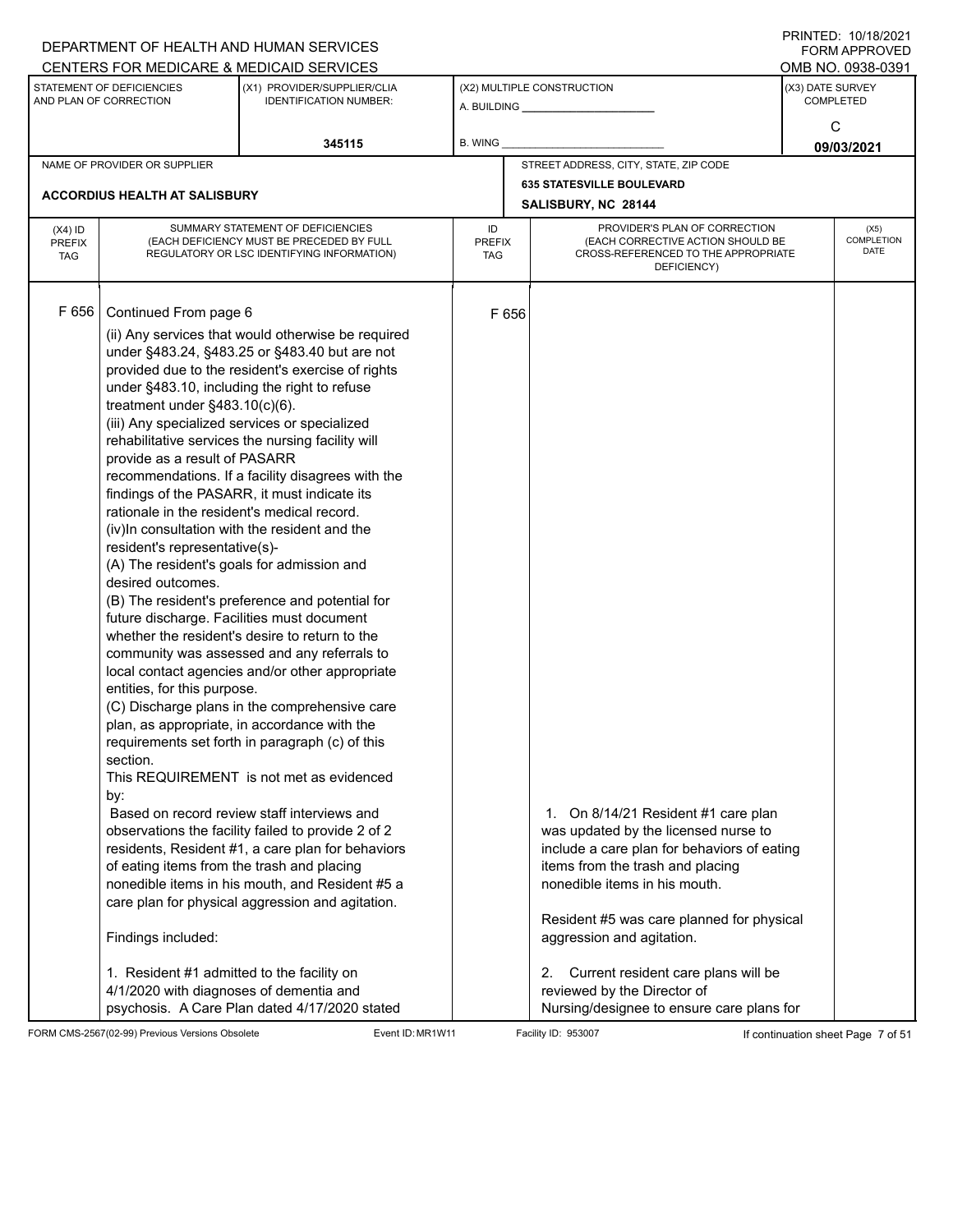|                             |                                                     | DEPARTMENT OF HEALTH AND HUMAN SERVICES                                                            |                             |       |                                                                                     |                  | $1 \times 1 \times 1 = 1$ . $1 \times 1 \times 1 = 1$<br><b>FORM APPROVED</b> |
|-----------------------------|-----------------------------------------------------|----------------------------------------------------------------------------------------------------|-----------------------------|-------|-------------------------------------------------------------------------------------|------------------|-------------------------------------------------------------------------------|
|                             |                                                     | CENTERS FOR MEDICARE & MEDICAID SERVICES                                                           |                             |       |                                                                                     |                  | OMB NO. 0938-0391                                                             |
|                             | STATEMENT OF DEFICIENCIES<br>AND PLAN OF CORRECTION | (X1) PROVIDER/SUPPLIER/CLIA<br><b>IDENTIFICATION NUMBER:</b>                                       |                             |       | (X2) MULTIPLE CONSTRUCTION                                                          | (X3) DATE SURVEY | <b>COMPLETED</b>                                                              |
|                             |                                                     |                                                                                                    |                             |       |                                                                                     |                  | C                                                                             |
|                             |                                                     | 345115                                                                                             | B. WING                     |       |                                                                                     |                  | 09/03/2021                                                                    |
|                             | NAME OF PROVIDER OR SUPPLIER                        |                                                                                                    |                             |       | STREET ADDRESS, CITY, STATE, ZIP CODE                                               |                  |                                                                               |
|                             |                                                     |                                                                                                    |                             |       | <b>635 STATESVILLE BOULEVARD</b>                                                    |                  |                                                                               |
|                             | <b>ACCORDIUS HEALTH AT SALISBURY</b>                |                                                                                                    |                             |       | SALISBURY, NC 28144                                                                 |                  |                                                                               |
| $(X4)$ ID                   |                                                     | SUMMARY STATEMENT OF DEFICIENCIES                                                                  | ID                          |       | PROVIDER'S PLAN OF CORRECTION                                                       |                  | (X5)                                                                          |
| <b>PREFIX</b><br><b>TAG</b> |                                                     | (EACH DEFICIENCY MUST BE PRECEDED BY FULL<br>REGULATORY OR LSC IDENTIFYING INFORMATION)            | <b>PREFIX</b><br><b>TAG</b> |       | (EACH CORRECTIVE ACTION SHOULD BE<br>CROSS-REFERENCED TO THE APPROPRIATE            |                  | COMPLETION<br>DATE                                                            |
|                             |                                                     |                                                                                                    |                             |       | DEFICIENCY)                                                                         |                  |                                                                               |
|                             |                                                     |                                                                                                    |                             |       |                                                                                     |                  |                                                                               |
| F 656                       | Continued From page 7                               |                                                                                                    |                             | F 656 |                                                                                     |                  |                                                                               |
|                             |                                                     | Resident #1 had altered safety awareness.                                                          |                             |       | behaviors to include eating items from the                                          |                  |                                                                               |
|                             |                                                     |                                                                                                    |                             |       | trash and placing nonedible items in                                                |                  |                                                                               |
|                             |                                                     | The most recent quarterly Minimum Data Set                                                         |                             |       | mouth as well as physical aggression and                                            |                  |                                                                               |
|                             |                                                     | assessment dated 7/30/2021 revealed Resident                                                       |                             |       | agitation have been developed and                                                   |                  |                                                                               |
|                             |                                                     | #1 was severely cognitively impaired, and he did                                                   |                             |       | implemented by 9/30/21.                                                             |                  |                                                                               |
|                             | not exhibit behaviors.                              |                                                                                                    |                             |       | Administrator/Designee reeducated all                                               |                  |                                                                               |
|                             |                                                     | During an interview with the Director of Nursing                                                   |                             |       | staff on residents with behaviors of putting<br>nonedible items in their mouths and |                  |                                                                               |
|                             |                                                     | on 8/12/2021 at 7:15 p she stated on 8/9/2021                                                      |                             |       | eating from trash cans. all new staff and                                           |                  |                                                                               |
|                             |                                                     | she saw Resident #1 walk by in the hallway with a                                                  |                             |       | agency staff are educated prior to starting                                         |                  |                                                                               |
|                             | stryofoam food container in his hand and a          |                                                                                                    |                             |       | their shift.                                                                        |                  |                                                                               |
|                             |                                                     | 2-inch-long dark colored string hanging from his                                                   |                             |       |                                                                                     |                  |                                                                               |
|                             |                                                     | mouth. The Director of Nursing stated before she                                                   |                             |       | The licensed nurses and social<br>3.                                                |                  |                                                                               |
|                             |                                                     | could stop Resident #1, he swallowed the string                                                    |                             |       | services will be reeducated by the DON/                                             |                  |                                                                               |
|                             |                                                     | and when she inspected his mouth it was empty.                                                     |                             |       | designee to ensure that care plans for                                              |                  |                                                                               |
|                             |                                                     | The DON stated she reported the incident to the                                                    |                             |       | behavior to include eating item from the                                            |                  |                                                                               |
|                             | Physician the next morning, 8/10/2021.              |                                                                                                    |                             |       | trash and placing nonedible items in the                                            |                  |                                                                               |
|                             |                                                     |                                                                                                    |                             |       | mouth and physical aggression and                                                   |                  |                                                                               |
|                             |                                                     | The Social Worker was interviewed on 8/13/2021                                                     |                             |       | agitation have been developed and                                                   |                  |                                                                               |
|                             | at 10:24 am and stated he was making his            |                                                                                                    |                             |       | implemented by 9/30/21                                                              |                  |                                                                               |
|                             |                                                     | rounds on the 300-hall unit when he noticed                                                        |                             |       |                                                                                     |                  |                                                                               |
|                             |                                                     | Resident #1 had a Styrofoam food container in on                                                   |                             |       | Administrator/Designee will review nursing                                          |                  |                                                                               |
|                             |                                                     | hand and something else in his other hand. The<br>Social Worker stated Resident #1 turned his back |                             |       | notes and risk events during morning<br>clinical meeting report for any resident    |                  |                                                                               |
|                             |                                                     | to him and put something in his mouth. The                                                         |                             |       | showing any aggressive behaviors or                                                 |                  |                                                                               |
|                             |                                                     | Social Worker stated Resident #1 turned back                                                       |                             |       | behaviors of putting items in mouth.                                                |                  |                                                                               |
|                             |                                                     | towards him and he had what looked like a black                                                    |                             |       | Administrator/Designee will report                                                  |                  |                                                                               |
|                             | string hanging from his mouth that was              |                                                                                                    |                             |       | behaviors to care plan team for                                                     |                  |                                                                               |
|                             |                                                     | approximately 3 to 4 inches long. The Social                                                       |                             |       | interventions and care plan updates.                                                |                  |                                                                               |
|                             |                                                     | Worker stated he could not tell what Resident #1                                                   |                             |       | Administrator/Designee will review 5                                                |                  |                                                                               |
|                             | put in his mouth.                                   |                                                                                                    |                             |       | behavior care plans weekly for 4 weeks                                              |                  |                                                                               |
|                             |                                                     |                                                                                                    |                             |       | then 4 monthly for 3 months to ensure                                               |                  |                                                                               |
|                             | During an interview with Nurse Aide #5 on           |                                                                                                    |                             |       | care plans are updated to show                                                      |                  |                                                                               |
|                             |                                                     | 8/13/2021 at 5:10 pm she stated Resident #1 had                                                    |                             |       | behaviors.                                                                          |                  |                                                                               |
|                             |                                                     | always had behaviors of getting into trash and                                                     |                             |       |                                                                                     |                  |                                                                               |
|                             |                                                     | even taking food from other resident's meal trays.                                                 |                             |       | 4. The results will be reported by the                                              |                  |                                                                               |
|                             |                                                     | During the interview which was conducted in the                                                    |                             |       | Administrator in the monthly QAPI                                                   |                  |                                                                               |
|                             | dining room Resident #1 was observed                |                                                                                                    |                             |       | committee meeting for at least 3 months.                                            |                  |                                                                               |
|                             |                                                     | rummaging through the cabinets in the dining                                                       |                             |       | The interdisciplinary team will recommend                                           |                  |                                                                               |

FORM CMS-2567(02-99) Previous Versions Obsolete Event ID: MR1W11 Facility ID: 953007 If continuation sheet Page 8 of 51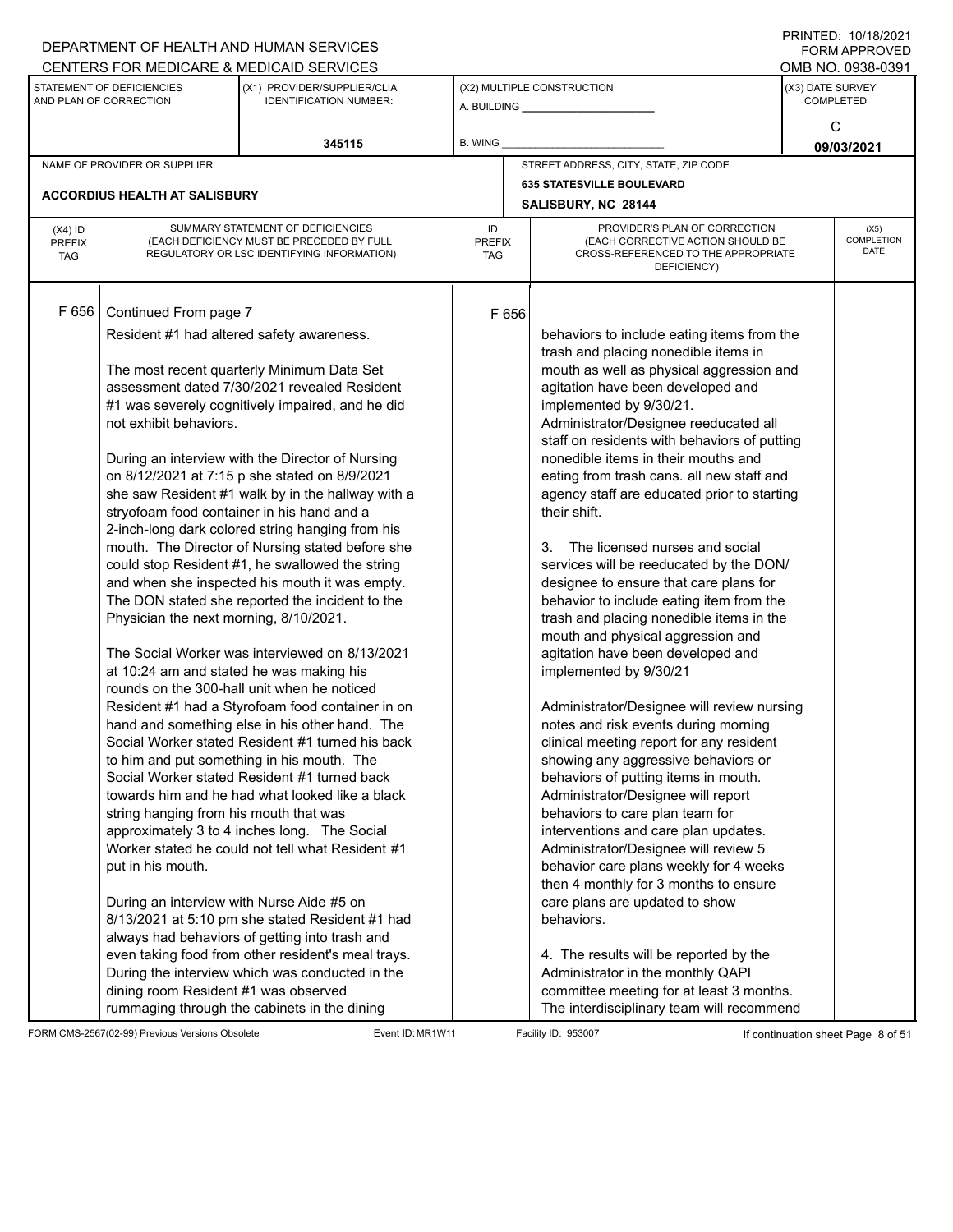|                                          |                                                                                                                                                                                                                                                                                                                                   | DEPARTMENT OF HEALTH AND HUMAN SERVICES                                                                                                                                                                                                                                                                                                                                                                                                                                                                                                                                                                                                                                                                                                                                                                                                                                                                                                                                                                                                                                                                                                                                                                                                                                                                                                           |                            |       |                                                                                                                          |                  | $1 \times 1 \times 1 = 1$ . $1 \times 1 \times 1 = 1$<br><b>FORM APPROVED</b> |
|------------------------------------------|-----------------------------------------------------------------------------------------------------------------------------------------------------------------------------------------------------------------------------------------------------------------------------------------------------------------------------------|---------------------------------------------------------------------------------------------------------------------------------------------------------------------------------------------------------------------------------------------------------------------------------------------------------------------------------------------------------------------------------------------------------------------------------------------------------------------------------------------------------------------------------------------------------------------------------------------------------------------------------------------------------------------------------------------------------------------------------------------------------------------------------------------------------------------------------------------------------------------------------------------------------------------------------------------------------------------------------------------------------------------------------------------------------------------------------------------------------------------------------------------------------------------------------------------------------------------------------------------------------------------------------------------------------------------------------------------------|----------------------------|-------|--------------------------------------------------------------------------------------------------------------------------|------------------|-------------------------------------------------------------------------------|
|                                          |                                                                                                                                                                                                                                                                                                                                   | CENTERS FOR MEDICARE & MEDICAID SERVICES                                                                                                                                                                                                                                                                                                                                                                                                                                                                                                                                                                                                                                                                                                                                                                                                                                                                                                                                                                                                                                                                                                                                                                                                                                                                                                          |                            |       |                                                                                                                          |                  | OMB NO. 0938-0391                                                             |
|                                          | STATEMENT OF DEFICIENCIES<br>AND PLAN OF CORRECTION                                                                                                                                                                                                                                                                               | (X1) PROVIDER/SUPPLIER/CLIA<br><b>IDENTIFICATION NUMBER:</b>                                                                                                                                                                                                                                                                                                                                                                                                                                                                                                                                                                                                                                                                                                                                                                                                                                                                                                                                                                                                                                                                                                                                                                                                                                                                                      |                            |       | (X2) MULTIPLE CONSTRUCTION                                                                                               | (X3) DATE SURVEY | <b>COMPLETED</b>                                                              |
|                                          |                                                                                                                                                                                                                                                                                                                                   | 345115                                                                                                                                                                                                                                                                                                                                                                                                                                                                                                                                                                                                                                                                                                                                                                                                                                                                                                                                                                                                                                                                                                                                                                                                                                                                                                                                            | B. WING                    |       |                                                                                                                          |                  | C<br>09/03/2021                                                               |
|                                          | NAME OF PROVIDER OR SUPPLIER                                                                                                                                                                                                                                                                                                      |                                                                                                                                                                                                                                                                                                                                                                                                                                                                                                                                                                                                                                                                                                                                                                                                                                                                                                                                                                                                                                                                                                                                                                                                                                                                                                                                                   |                            |       | STREET ADDRESS, CITY, STATE, ZIP CODE                                                                                    |                  |                                                                               |
|                                          | ACCORDIUS HEALTH AT SALISBURY                                                                                                                                                                                                                                                                                                     |                                                                                                                                                                                                                                                                                                                                                                                                                                                                                                                                                                                                                                                                                                                                                                                                                                                                                                                                                                                                                                                                                                                                                                                                                                                                                                                                                   |                            |       | <b>635 STATESVILLE BOULEVARD</b><br>SALISBURY, NC 28144                                                                  |                  |                                                                               |
| $(X4)$ ID<br><b>PREFIX</b><br><b>TAG</b> |                                                                                                                                                                                                                                                                                                                                   | SUMMARY STATEMENT OF DEFICIENCIES<br>(EACH DEFICIENCY MUST BE PRECEDED BY FULL<br>REGULATORY OR LSC IDENTIFYING INFORMATION)                                                                                                                                                                                                                                                                                                                                                                                                                                                                                                                                                                                                                                                                                                                                                                                                                                                                                                                                                                                                                                                                                                                                                                                                                      | ID<br><b>PREFIX</b><br>TAG |       | PROVIDER'S PLAN OF CORRECTION<br>(EACH CORRECTIVE ACTION SHOULD BE<br>CROSS-REFERENCED TO THE APPROPRIATE<br>DEFICIENCY) |                  | (X5)<br>COMPLETION<br><b>DATE</b>                                             |
| F 656                                    | Continued From page 8<br>chair at a dining table.<br>#2 revealed she had observed Resident #1<br>the trash if not redirected.<br>putting non-edible items into his mouth.<br>Resident #1's behaviors of eating from the<br>#1 swallowed an unidentified object.<br>generalized weakness.<br>(MDS) assessment revealed a quarterly | room. Nurse Aide #5 noticed him rummaging in<br>the cabinets at 5:14 pm and redirected him to a<br>An interview on 8/13/2021 at 6:53 pm with Nurse<br>getting into the trash before 8/9/2021. She stated<br>Resident #1 was a wanderer and will rummage in<br>On 8/12/2021 the Care Plan was revised to<br>include history of eating items out of the trash and<br>During a follow up interview with the Director of<br>Nursing on 8/13/2021 at 3:26 pm she stated she<br>updated the care plan on 8/12/2021 to include<br>garbage and putting nonedible objects in his<br>mouth after speaking with the Family Member<br>regarding the incident on 8/9/2021 when Resident<br>2. Resident #5 was admitted to the facility on<br>4/22/21 and her cumulative diagnoses included<br>stroke, dementia with behavioral disturbance, and<br>A review of Resident #5's Minimum Data Set<br>assessment with an Assessment Reference Date<br>(ARD) of 8/2/21. The resident was coded as<br>having severe cognitive loss. For Activities of<br>Daily Living (ADLs) the resident was coded as<br>having required supervision with the support of<br>one person for bed mobility, transfer (such as into<br>and out of bed to a wheelchair), walking in the<br>room, walking in the corridor, and moving about<br>the unit. The resident was coded for having |                            | F 656 | revisions to the plan as indicated to<br>maintain substantial compliance.<br>Date of compliance 10/8/21<br>5.            |                  |                                                                               |

FORM CMS-2567(02-99) Previous Versions Obsolete Event ID: MR1W11 Facility ID: 953007 If continuation sheet Page 9 of 51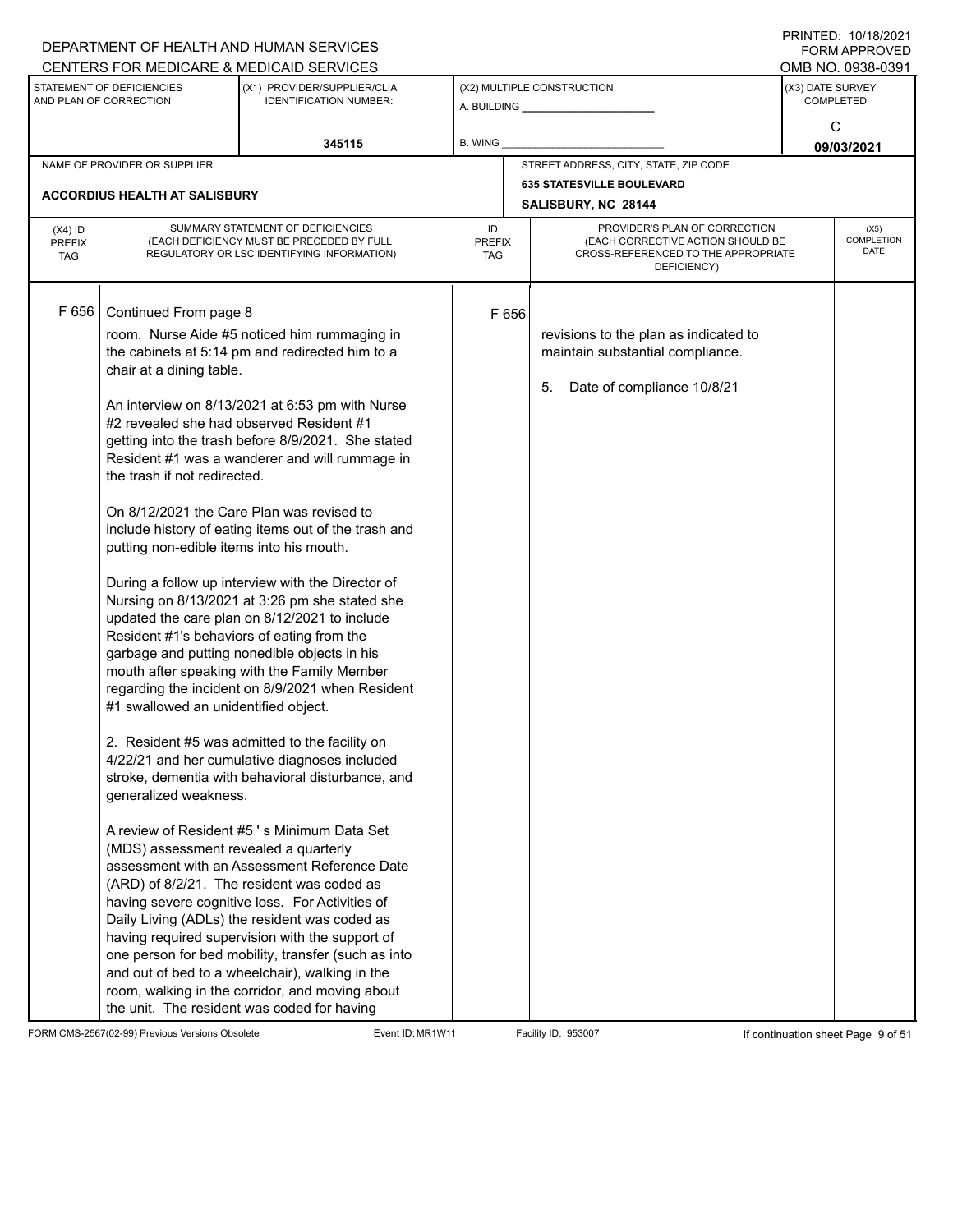| CENTERS FOR MEDICARE & MEDICAID SERVICES<br>STATEMENT OF DEFICIENCIES<br>(X2) MULTIPLE CONSTRUCTION<br>(X3) DATE SURVEY<br>(X1) PROVIDER/SUPPLIER/CLIA<br>AND PLAN OF CORRECTION<br><b>IDENTIFICATION NUMBER:</b><br><b>COMPLETED</b><br>C<br>345115<br>B. WING<br>STREET ADDRESS, CITY, STATE, ZIP CODE<br>NAME OF PROVIDER OR SUPPLIER                                                                                                                                                                                                                                                                                                                                                                                                                                                                                                                                                                                                                                                                                                                                                                                                                                                                                                                                                                                                                                                                                                                                                                                                                                                                                                                                                                                                                                                                                                  | OMB NO. 0938-0391<br>09/03/2021<br>(X5)<br>COMPLETION |
|-------------------------------------------------------------------------------------------------------------------------------------------------------------------------------------------------------------------------------------------------------------------------------------------------------------------------------------------------------------------------------------------------------------------------------------------------------------------------------------------------------------------------------------------------------------------------------------------------------------------------------------------------------------------------------------------------------------------------------------------------------------------------------------------------------------------------------------------------------------------------------------------------------------------------------------------------------------------------------------------------------------------------------------------------------------------------------------------------------------------------------------------------------------------------------------------------------------------------------------------------------------------------------------------------------------------------------------------------------------------------------------------------------------------------------------------------------------------------------------------------------------------------------------------------------------------------------------------------------------------------------------------------------------------------------------------------------------------------------------------------------------------------------------------------------------------------------------------|-------------------------------------------------------|
|                                                                                                                                                                                                                                                                                                                                                                                                                                                                                                                                                                                                                                                                                                                                                                                                                                                                                                                                                                                                                                                                                                                                                                                                                                                                                                                                                                                                                                                                                                                                                                                                                                                                                                                                                                                                                                           |                                                       |
|                                                                                                                                                                                                                                                                                                                                                                                                                                                                                                                                                                                                                                                                                                                                                                                                                                                                                                                                                                                                                                                                                                                                                                                                                                                                                                                                                                                                                                                                                                                                                                                                                                                                                                                                                                                                                                           |                                                       |
|                                                                                                                                                                                                                                                                                                                                                                                                                                                                                                                                                                                                                                                                                                                                                                                                                                                                                                                                                                                                                                                                                                                                                                                                                                                                                                                                                                                                                                                                                                                                                                                                                                                                                                                                                                                                                                           |                                                       |
|                                                                                                                                                                                                                                                                                                                                                                                                                                                                                                                                                                                                                                                                                                                                                                                                                                                                                                                                                                                                                                                                                                                                                                                                                                                                                                                                                                                                                                                                                                                                                                                                                                                                                                                                                                                                                                           |                                                       |
| <b>635 STATESVILLE BOULEVARD</b>                                                                                                                                                                                                                                                                                                                                                                                                                                                                                                                                                                                                                                                                                                                                                                                                                                                                                                                                                                                                                                                                                                                                                                                                                                                                                                                                                                                                                                                                                                                                                                                                                                                                                                                                                                                                          |                                                       |
| ACCORDIUS HEALTH AT SALISBURY<br>SALISBURY, NC 28144                                                                                                                                                                                                                                                                                                                                                                                                                                                                                                                                                                                                                                                                                                                                                                                                                                                                                                                                                                                                                                                                                                                                                                                                                                                                                                                                                                                                                                                                                                                                                                                                                                                                                                                                                                                      |                                                       |
| SUMMARY STATEMENT OF DEFICIENCIES<br>PROVIDER'S PLAN OF CORRECTION<br>ID<br>$(X4)$ ID<br>(EACH CORRECTIVE ACTION SHOULD BE<br>(EACH DEFICIENCY MUST BE PRECEDED BY FULL<br><b>PREFIX</b><br><b>PREFIX</b><br>CROSS-REFERENCED TO THE APPROPRIATE<br>REGULATORY OR LSC IDENTIFYING INFORMATION)<br><b>TAG</b><br>TAG<br>DEFICIENCY)                                                                                                                                                                                                                                                                                                                                                                                                                                                                                                                                                                                                                                                                                                                                                                                                                                                                                                                                                                                                                                                                                                                                                                                                                                                                                                                                                                                                                                                                                                        | DATE                                                  |
| F 656<br>Continued From page 9<br>F 656<br>displayed verbal behavioral symptoms directed<br>toward others (e.g. threatening others, screaming<br>at others, cursing at others).<br>Resident #5's care plan, which was initiated on<br>5/3/21, documented the resident had a focus<br>area for the resident having impaired cognitive<br>function/dementia or impaired thought processes<br>related to Alzheimer 's, but the goals nor the<br>interventions addressed the resident's<br>behaviors. The resident's care plan did not have<br>a focus area addressing her agitation and<br>physical behavior until 8/24/21, the day after she<br>was sent to the Emergency Room for evaluation.<br>Review of Resident #5 's medical record<br>revealed she had 5 physical altercations with 5<br>different residents in the 8-day period from<br>8/16/21 through 8/23/21. On 8/23/21 the resident<br>was sent out to the local Emergency Room for<br>evaluation after the fifth physical altercation<br>where she was observed to have pushed another<br>resident.<br>During an interview conducted on 8/26/21 at 9:50<br>AM with the facility Social Worker (SW) he stated<br>he had started a behaviors care plan for Resident<br>#5 on 8/24/21, the day after she had been sent<br>out to the ER. He explained the resident had<br>verbal behaviors before that and had some<br>incidents before he started the care plan for her<br>behaviors. He said during the morning meetings,<br>which were held Monday through Friday, they<br>would review and discuss items which had been<br>entered into residents ' progress notes. He said<br>he was the person who worked on the care plans<br>and entered in focus areas. The SW reviewed<br>Resident #5's electronic medical record and<br>stated she had been seen by psych services on |                                                       |

FORM CMS-2567(02-99) Previous Versions Obsolete Event ID: MR1W11 Facility ID: 953007 If continuation sheet Page 10 of 51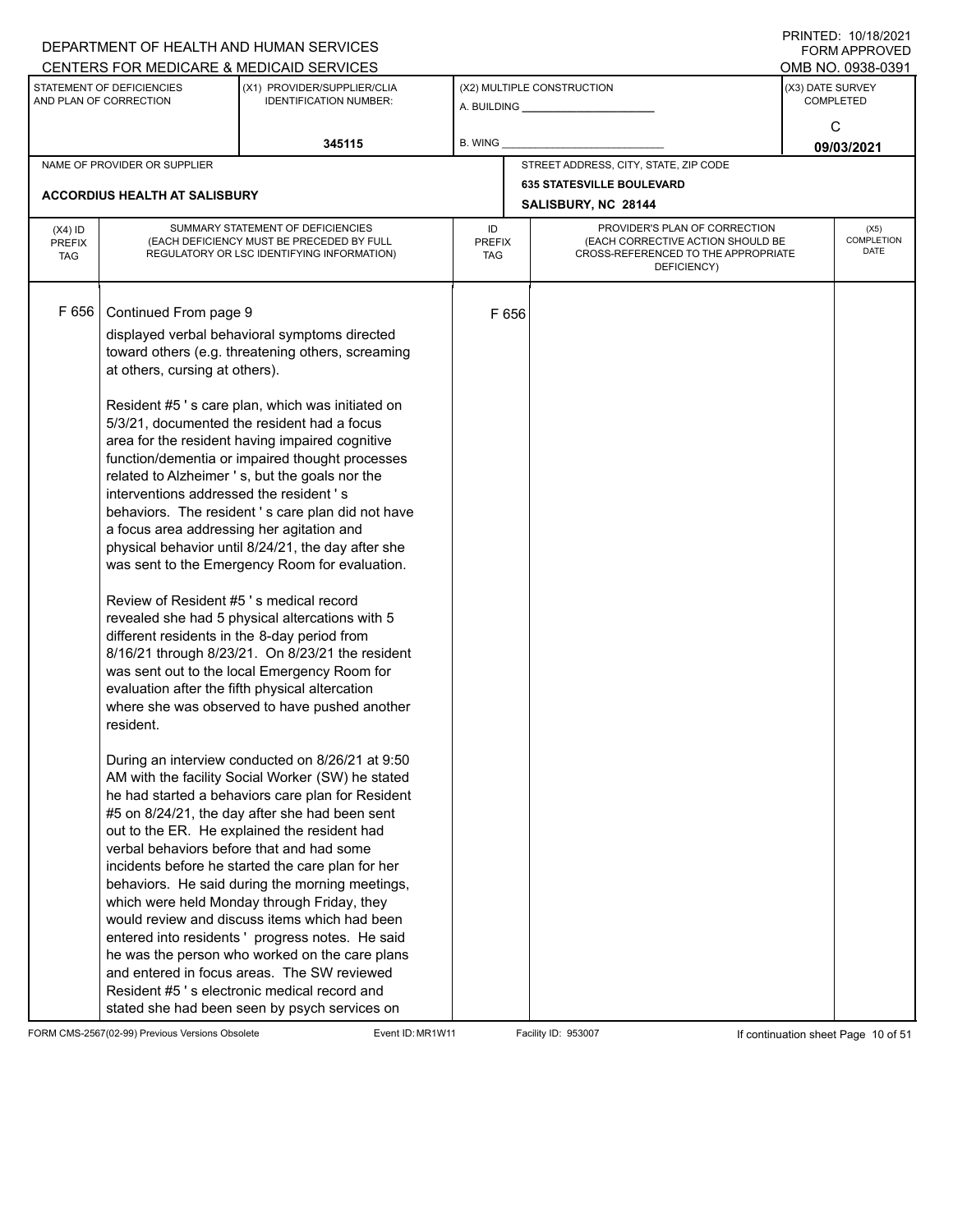|                                          |                                                                                                                                                                                                                                                            | DEPARTMENT OF HEALTH AND HUMAN SERVICES                                                                                                                                                                                                                                                                                                                                                                                                                                                                                                                                                                                                                                                                                                                                                                                                                                                                                                                                                                                                                                                                                                                                                                                                                                                                                                                                                                                   |                                   |                                                       |                                                                                                                          |                  | <b>FORM APPROVED</b>                     |
|------------------------------------------|------------------------------------------------------------------------------------------------------------------------------------------------------------------------------------------------------------------------------------------------------------|---------------------------------------------------------------------------------------------------------------------------------------------------------------------------------------------------------------------------------------------------------------------------------------------------------------------------------------------------------------------------------------------------------------------------------------------------------------------------------------------------------------------------------------------------------------------------------------------------------------------------------------------------------------------------------------------------------------------------------------------------------------------------------------------------------------------------------------------------------------------------------------------------------------------------------------------------------------------------------------------------------------------------------------------------------------------------------------------------------------------------------------------------------------------------------------------------------------------------------------------------------------------------------------------------------------------------------------------------------------------------------------------------------------------------|-----------------------------------|-------------------------------------------------------|--------------------------------------------------------------------------------------------------------------------------|------------------|------------------------------------------|
|                                          |                                                                                                                                                                                                                                                            | CENTERS FOR MEDICARE & MEDICAID SERVICES                                                                                                                                                                                                                                                                                                                                                                                                                                                                                                                                                                                                                                                                                                                                                                                                                                                                                                                                                                                                                                                                                                                                                                                                                                                                                                                                                                                  |                                   |                                                       |                                                                                                                          |                  | OMB NO. 0938-0391                        |
|                                          | STATEMENT OF DEFICIENCIES<br>AND PLAN OF CORRECTION                                                                                                                                                                                                        | (X1) PROVIDER/SUPPLIER/CLIA<br><b>IDENTIFICATION NUMBER:</b>                                                                                                                                                                                                                                                                                                                                                                                                                                                                                                                                                                                                                                                                                                                                                                                                                                                                                                                                                                                                                                                                                                                                                                                                                                                                                                                                                              |                                   | (X2) MULTIPLE CONSTRUCTION<br>A. BUILDING A. BUILDING |                                                                                                                          | (X3) DATE SURVEY | <b>COMPLETED</b>                         |
|                                          |                                                                                                                                                                                                                                                            | 345115                                                                                                                                                                                                                                                                                                                                                                                                                                                                                                                                                                                                                                                                                                                                                                                                                                                                                                                                                                                                                                                                                                                                                                                                                                                                                                                                                                                                                    | B. WING                           |                                                       |                                                                                                                          |                  | C<br>09/03/2021                          |
|                                          | NAME OF PROVIDER OR SUPPLIER                                                                                                                                                                                                                               |                                                                                                                                                                                                                                                                                                                                                                                                                                                                                                                                                                                                                                                                                                                                                                                                                                                                                                                                                                                                                                                                                                                                                                                                                                                                                                                                                                                                                           |                                   |                                                       | STREET ADDRESS, CITY, STATE, ZIP CODE                                                                                    |                  |                                          |
|                                          |                                                                                                                                                                                                                                                            |                                                                                                                                                                                                                                                                                                                                                                                                                                                                                                                                                                                                                                                                                                                                                                                                                                                                                                                                                                                                                                                                                                                                                                                                                                                                                                                                                                                                                           |                                   | <b>635 STATESVILLE BOULEVARD</b>                      |                                                                                                                          |                  |                                          |
|                                          | <b>ACCORDIUS HEALTH AT SALISBURY</b>                                                                                                                                                                                                                       |                                                                                                                                                                                                                                                                                                                                                                                                                                                                                                                                                                                                                                                                                                                                                                                                                                                                                                                                                                                                                                                                                                                                                                                                                                                                                                                                                                                                                           |                                   | SALISBURY, NC 28144                                   |                                                                                                                          |                  |                                          |
| $(X4)$ ID<br><b>PREFIX</b><br><b>TAG</b> |                                                                                                                                                                                                                                                            | SUMMARY STATEMENT OF DEFICIENCIES<br>(EACH DEFICIENCY MUST BE PRECEDED BY FULL<br>REGULATORY OR LSC IDENTIFYING INFORMATION)                                                                                                                                                                                                                                                                                                                                                                                                                                                                                                                                                                                                                                                                                                                                                                                                                                                                                                                                                                                                                                                                                                                                                                                                                                                                                              | ID<br><b>PREFIX</b><br><b>TAG</b> |                                                       | PROVIDER'S PLAN OF CORRECTION<br>(EACH CORRECTIVE ACTION SHOULD BE<br>CROSS-REFERENCED TO THE APPROPRIATE<br>DEFICIENCY) |                  | (X5)<br><b>COMPLETION</b><br><b>DATE</b> |
| F 656                                    | Continued From page 10<br>clinical so he could not speak on other<br>8/16/21 through 8/23/21.<br>During the interview she stated the former<br>plans.<br>During an interview with the administrator<br>been updated regarding her agitation and<br>update. | 8/16/21, 8/18/21, had another altercation on<br>8/18/21, another altercation on 8/20/21, bit<br>another resident on 8/22/21, had pushed another<br>resident on 8/23/21, and was sent out to the ER<br>on 8/23/21. He stated he felt the facility had<br>addressed the resident's behavior and was<br>trying to work with psych services, but he wasn't<br>interventions. He said the resident's care plan<br>had not been updated regarding the resident's<br>behaviors or documentation of the interventions<br>related to her behaviors in the care plan from<br>An interview was conducted with the Regional<br>Nurse Consultant on 8/26/21 at 10:30 AM.<br>Minimum Data Set (MDS) nurse was updating the<br>care plans, but she was no longer at the facility.<br>She stated resident 's updated progress notes<br>were reviewed in the morning meeting and the<br>SW was helping updating the resident 's care<br>conducted on 8/26/21 at 10:40 AM she stated<br>during the morning meeting they would review<br>any changes with residents and the current<br>person assigned to update care plans was the<br>SW. She explained she remembered reviewing<br>Resident #5 and the altercations she had during<br>the morning meeting, but her care plan had not<br>physical behaviors. She said the resident's care<br>plan should have been updated for behaviors<br>during the morning meeting prior to the 8/24/21 | F 656                             |                                                       |                                                                                                                          |                  |                                          |
| F 686<br>$SS = G$                        |                                                                                                                                                                                                                                                            | Treatment/Svcs to Prevent/Heal Pressure Ulcer                                                                                                                                                                                                                                                                                                                                                                                                                                                                                                                                                                                                                                                                                                                                                                                                                                                                                                                                                                                                                                                                                                                                                                                                                                                                                                                                                                             | F 686                             |                                                       |                                                                                                                          |                  | 10/8/21                                  |
|                                          | FORM CMS-2567(02-99) Previous Versions Obsolete                                                                                                                                                                                                            | Event ID: MR1W11                                                                                                                                                                                                                                                                                                                                                                                                                                                                                                                                                                                                                                                                                                                                                                                                                                                                                                                                                                                                                                                                                                                                                                                                                                                                                                                                                                                                          |                                   | Facility ID: 953007                                   |                                                                                                                          |                  | If continuation sheet Page 11 of 51      |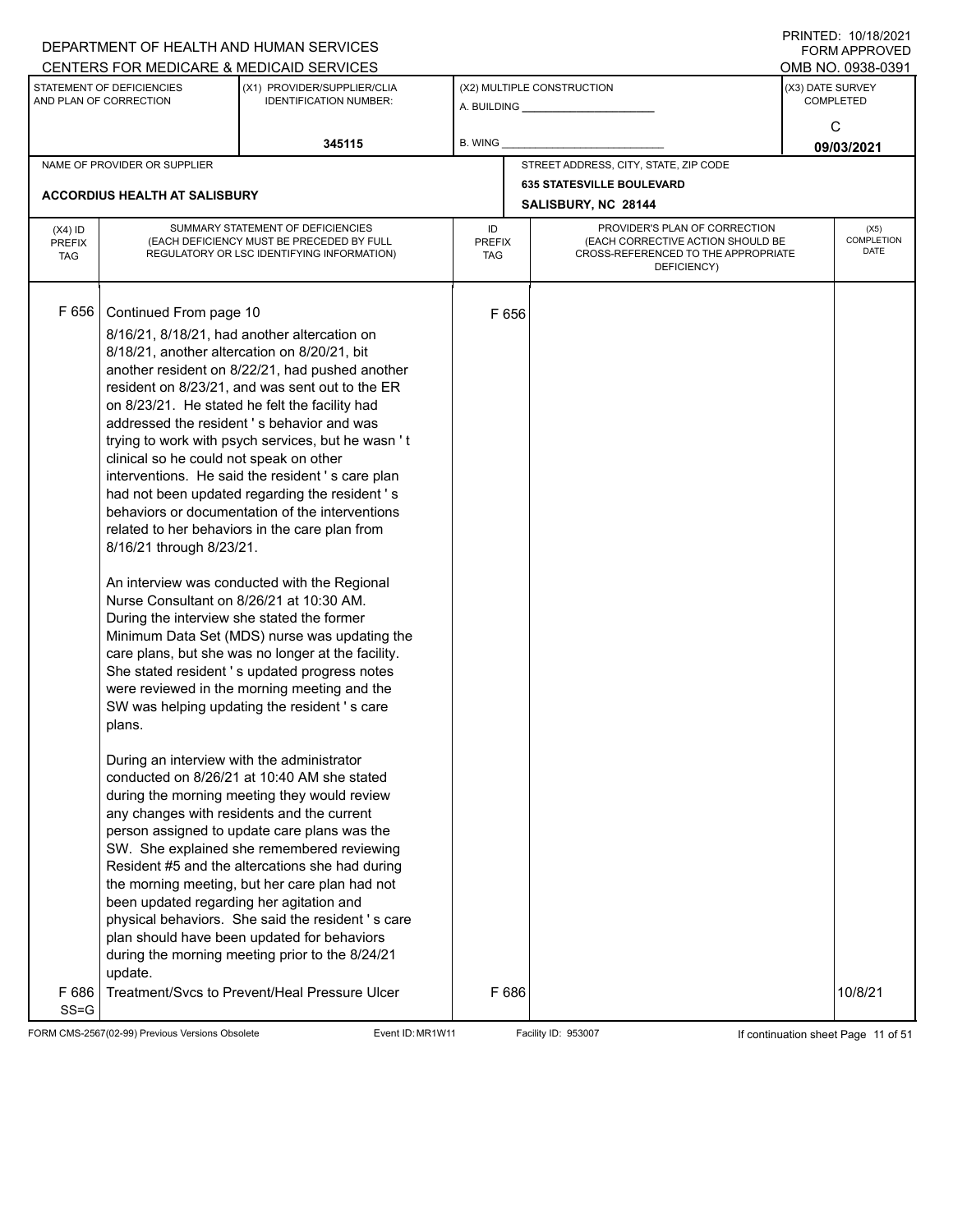|                                          |                                                                                                                                                                                                                                                                                                                                    | DEPARTMENT OF HEALTH AND HUMAN SERVICES<br>CENTERS FOR MEDICARE & MEDICAID SERVICES                                                                                                                                                                                                                                                                                                                                                                                                                                                                                                                                                                                                                                                                                                                                                                                                                                                                                                                                                                                                                                                                                                                                                                                                            |                                   |                            |                                                                                                                                                                                                                                                                                                                                                                                                                                                                                                                                                                                                                         |  | FININILD. IVIIVIZVZI<br><b>FORM APPROVED</b><br>OMB NO. 0938-0391 |
|------------------------------------------|------------------------------------------------------------------------------------------------------------------------------------------------------------------------------------------------------------------------------------------------------------------------------------------------------------------------------------|------------------------------------------------------------------------------------------------------------------------------------------------------------------------------------------------------------------------------------------------------------------------------------------------------------------------------------------------------------------------------------------------------------------------------------------------------------------------------------------------------------------------------------------------------------------------------------------------------------------------------------------------------------------------------------------------------------------------------------------------------------------------------------------------------------------------------------------------------------------------------------------------------------------------------------------------------------------------------------------------------------------------------------------------------------------------------------------------------------------------------------------------------------------------------------------------------------------------------------------------------------------------------------------------|-----------------------------------|----------------------------|-------------------------------------------------------------------------------------------------------------------------------------------------------------------------------------------------------------------------------------------------------------------------------------------------------------------------------------------------------------------------------------------------------------------------------------------------------------------------------------------------------------------------------------------------------------------------------------------------------------------------|--|-------------------------------------------------------------------|
|                                          | STATEMENT OF DEFICIENCIES<br>AND PLAN OF CORRECTION                                                                                                                                                                                                                                                                                | (X1) PROVIDER/SUPPLIER/CLIA<br><b>IDENTIFICATION NUMBER:</b>                                                                                                                                                                                                                                                                                                                                                                                                                                                                                                                                                                                                                                                                                                                                                                                                                                                                                                                                                                                                                                                                                                                                                                                                                                   |                                   | (X2) MULTIPLE CONSTRUCTION |                                                                                                                                                                                                                                                                                                                                                                                                                                                                                                                                                                                                                         |  | (X3) DATE SURVEY<br><b>COMPLETED</b>                              |
|                                          |                                                                                                                                                                                                                                                                                                                                    | 345115                                                                                                                                                                                                                                                                                                                                                                                                                                                                                                                                                                                                                                                                                                                                                                                                                                                                                                                                                                                                                                                                                                                                                                                                                                                                                         | <b>B. WING</b>                    |                            |                                                                                                                                                                                                                                                                                                                                                                                                                                                                                                                                                                                                                         |  | C<br>09/03/2021                                                   |
|                                          | NAME OF PROVIDER OR SUPPLIER                                                                                                                                                                                                                                                                                                       |                                                                                                                                                                                                                                                                                                                                                                                                                                                                                                                                                                                                                                                                                                                                                                                                                                                                                                                                                                                                                                                                                                                                                                                                                                                                                                |                                   |                            | STREET ADDRESS, CITY, STATE, ZIP CODE                                                                                                                                                                                                                                                                                                                                                                                                                                                                                                                                                                                   |  |                                                                   |
|                                          | <b>ACCORDIUS HEALTH AT SALISBURY</b>                                                                                                                                                                                                                                                                                               |                                                                                                                                                                                                                                                                                                                                                                                                                                                                                                                                                                                                                                                                                                                                                                                                                                                                                                                                                                                                                                                                                                                                                                                                                                                                                                |                                   |                            | <b>635 STATESVILLE BOULEVARD</b><br>SALISBURY, NC 28144                                                                                                                                                                                                                                                                                                                                                                                                                                                                                                                                                                 |  |                                                                   |
| $(X4)$ ID<br><b>PREFIX</b><br><b>TAG</b> |                                                                                                                                                                                                                                                                                                                                    | SUMMARY STATEMENT OF DEFICIENCIES<br>(EACH DEFICIENCY MUST BE PRECEDED BY FULL<br>REGULATORY OR LSC IDENTIFYING INFORMATION)                                                                                                                                                                                                                                                                                                                                                                                                                                                                                                                                                                                                                                                                                                                                                                                                                                                                                                                                                                                                                                                                                                                                                                   | ID<br><b>PREFIX</b><br><b>TAG</b> |                            | PROVIDER'S PLAN OF CORRECTION<br>(EACH CORRECTIVE ACTION SHOULD BE<br>CROSS-REFERENCED TO THE APPROPRIATE<br>DEFICIENCY)                                                                                                                                                                                                                                                                                                                                                                                                                                                                                                |  | (X5)<br><b>COMPLETION</b><br><b>DATE</b>                          |
| F 686                                    | Continued From page 11<br>CFR(s): 483.25(b)(1)(i)(ii)<br>§483.25(b) Skin Integrity<br>§483.25(b)(1) Pressure ulcers.<br>resident, the facility must ensure that-<br>with professional standards of practice, to<br>new ulcers from developing.<br>by:<br>Based on record review, family, Nurse<br>infection.<br>Findings included: | Based on the comprehensive assessment of a<br>(i) A resident receives care, consistent with<br>professional standards of practice, to prevent<br>pressure ulcers and does not develop pressure<br>ulcers unless the individual's clinical condition<br>demonstrates that they were unavoidable; and<br>(ii) A resident with pressure ulcers receives<br>necessary treatment and services, consistent<br>promote healing, prevent infection and prevent<br>This REQUIREMENT is not met as evidenced<br>Practitioner and staff interviews, the facility failed<br>to assess and treat 1 of 3 residents, Resident # 2,<br>for skin breakdown which was discovered when<br>Resident #2 was admitted to the hospital with<br>increased blood glucose level and a bloodstream<br>Review of Resident #2's Medical Record revealed<br>she was admitted to the facility on 6/5/2021 and<br>discharged to the hospital on 7/4/2021. Resident<br>#2 was admitted with diagnoses of diabetes and<br>dementia. According to Resident #2's Admission<br>Assessment dated 6/5/2021 she had bruising to<br>the coccyx, but no open areas. The Nurse that<br>completed Resident #2's Admission Assessment<br>was not available for interview. Resident #2's<br>Medical Record further revealed she did not have |                                   | F 686                      | 1. Resident #2 was discharged from the<br>facility on 7/4/2021.<br>Assistant Director of<br>2.<br>Nursing/Designee reviewed all current<br>residents skin assessment completed on<br>9/3/21, to ensure any identified skin<br>concerns have been addressed.<br>The licensed nurses will be<br>3.<br>reeducated by the Director of<br>Nursing/Designee related to ensuring that<br>residents have skin assessments are<br>completed weekly, the physician and the<br>responsible party are notified, and<br>treatments are in place for any identified<br>concerns by 9/30/21.<br>The CNAs will be reeducated related to |  |                                                                   |
|                                          |                                                                                                                                                                                                                                                                                                                                    | a skin assessment completed after her initial                                                                                                                                                                                                                                                                                                                                                                                                                                                                                                                                                                                                                                                                                                                                                                                                                                                                                                                                                                                                                                                                                                                                                                                                                                                  |                                   |                            | reporting any identified skin concerns that                                                                                                                                                                                                                                                                                                                                                                                                                                                                                                                                                                             |  |                                                                   |

FORM CMS-2567(02-99) Previous Versions Obsolete Event ID: MR1W11 Facility ID: 953007 If continuation sheet Page 12 of 51

PRINTED: 10/18/2021 FORM APPROVED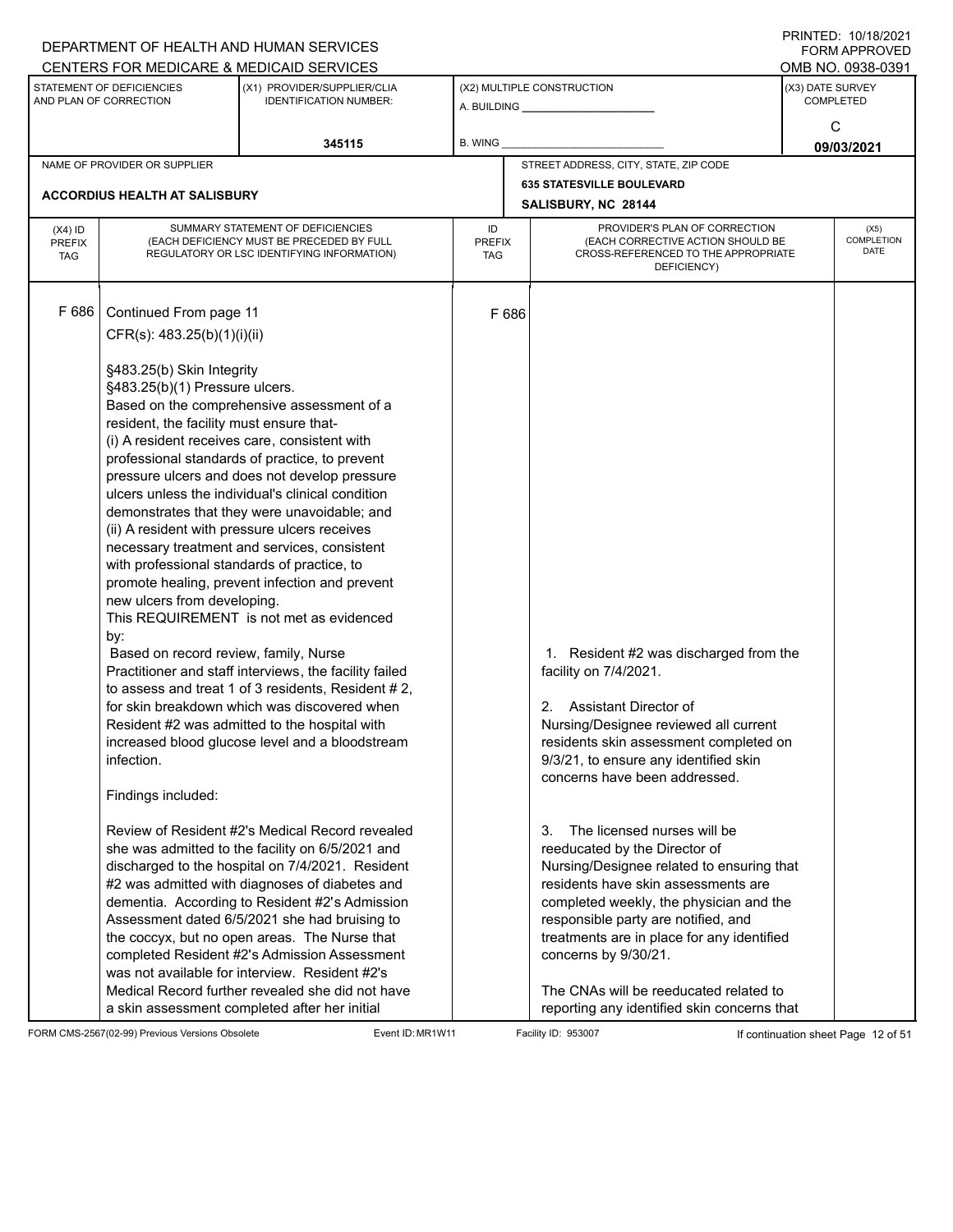|                             |                                                     | DEPARTMENT OF HEALTH AND HUMAN SERVICES                                                 |                      |       |                                                                           |                 | <b>FORM APPROVED</b>                 |  |
|-----------------------------|-----------------------------------------------------|-----------------------------------------------------------------------------------------|----------------------|-------|---------------------------------------------------------------------------|-----------------|--------------------------------------|--|
|                             |                                                     | CENTERS FOR MEDICARE & MEDICAID SERVICES                                                |                      |       |                                                                           |                 | OMB NO. 0938-0391                    |  |
|                             | STATEMENT OF DEFICIENCIES<br>AND PLAN OF CORRECTION | (X1) PROVIDER/SUPPLIER/CLIA<br><b>IDENTIFICATION NUMBER:</b>                            |                      |       | (X2) MULTIPLE CONSTRUCTION<br>A. BUILDING <b>A.</b> BUILDING              |                 | (X3) DATE SURVEY<br><b>COMPLETED</b> |  |
|                             |                                                     | 345115                                                                                  | B. WING              |       |                                                                           | C<br>09/03/2021 |                                      |  |
|                             | NAME OF PROVIDER OR SUPPLIER                        |                                                                                         |                      |       | STREET ADDRESS, CITY, STATE, ZIP CODE                                     |                 |                                      |  |
|                             |                                                     |                                                                                         |                      |       | <b>635 STATESVILLE BOULEVARD</b>                                          |                 |                                      |  |
|                             | <b>ACCORDIUS HEALTH AT SALISBURY</b>                |                                                                                         |                      |       | SALISBURY, NC 28144                                                       |                 |                                      |  |
| $(X4)$ ID                   |                                                     | SUMMARY STATEMENT OF DEFICIENCIES                                                       | ID                   |       | PROVIDER'S PLAN OF CORRECTION                                             |                 | (X5)                                 |  |
| <b>PREFIX</b><br><b>TAG</b> |                                                     | (EACH DEFICIENCY MUST BE PRECEDED BY FULL<br>REGULATORY OR LSC IDENTIFYING INFORMATION) | <b>PREFIX</b><br>TAG |       | (EACH CORRECTIVE ACTION SHOULD BE<br>CROSS-REFERENCED TO THE APPROPRIATE  |                 | <b>COMPLETION</b><br><b>DATE</b>     |  |
|                             |                                                     |                                                                                         |                      |       | DEFICIENCY)                                                               |                 |                                      |  |
|                             |                                                     |                                                                                         |                      |       |                                                                           |                 |                                      |  |
| F 686                       | Continued From page 12                              |                                                                                         |                      | F 686 |                                                                           |                 |                                      |  |
|                             | Admission Assessment.                               |                                                                                         |                      |       | are observed during ADL care and/or                                       |                 |                                      |  |
|                             |                                                     |                                                                                         |                      |       | showers to the licensed nurse by 9/30/21.                                 |                 |                                      |  |
|                             |                                                     | A Care Plan dated 6/14/2021 stated Resident #2                                          |                      |       |                                                                           |                 |                                      |  |
|                             |                                                     | had skin breakdown, a blistered area to her right                                       |                      |       | This education will be provided to all new                                |                 |                                      |  |
|                             | shoulder and was at risk for further skin           | breakdown. The Care plan indicated the goal                                             |                      |       | hires through facility orientation.                                       |                 |                                      |  |
|                             | was for Resident #2 to have intact skin.            |                                                                                         |                      |       | Director of Nursing/designee will review 5                                |                 |                                      |  |
|                             |                                                     | Interventions to prevent skin breakdown included                                        |                      |       | residents weekly from the weekly skin                                     |                 |                                      |  |
|                             |                                                     | weekly skin audits and treatments to affected                                           |                      |       | assessments schedule for three months                                     |                 |                                      |  |
|                             | areas were an intervention.                         |                                                                                         |                      |       | to ensure skin assessments are being                                      |                 |                                      |  |
|                             |                                                     |                                                                                         |                      |       | completed, treatments are in place as                                     |                 |                                      |  |
|                             |                                                     | An Admission Minimum Data Set assessment                                                |                      |       | ordered, and the physician and                                            |                 |                                      |  |
|                             |                                                     | dated 6/16/2021 revealed Resident #2 was                                                |                      |       | responsible parties have been notified and                                |                 |                                      |  |
|                             |                                                     | severely cognitively impaired, required extensive                                       |                      |       | are being updated on the area⊡s current                                   |                 |                                      |  |
|                             |                                                     | assistance with bed mobility and total assistance                                       |                      |       | status. Director of Nursing/Designee will                                 |                 |                                      |  |
|                             |                                                     | with toileting and did not have pressure ulcers.                                        |                      |       | review all new admissions and<br>readmissions to ensure weekly skin       |                 |                                      |  |
|                             |                                                     | Nurse Aide #3 was interviewed on 8/25/2021 at                                           |                      |       | assessments are scheduled during clinical                                 |                 |                                      |  |
|                             |                                                     | 1:11 pm and stated she cared for Resident #2 on                                         |                      |       | meeting daily Monday thru Friday.                                         |                 |                                      |  |
|                             |                                                     | 7/1/2021 and 7/2/2021. Nurse Aide #3 stated she                                         |                      |       |                                                                           |                 |                                      |  |
|                             |                                                     | had changed Resident #2 because she was                                                 |                      |       | Director of Nursing will report<br>4.                                     |                 |                                      |  |
|                             |                                                     | incontinent of bowel and bladder and she did not                                        |                      |       | findings in the monthly QAPI meeting for                                  |                 |                                      |  |
|                             | remember Resident #2 having any skin                |                                                                                         |                      |       | at least three months. The                                                |                 |                                      |  |
|                             | breakdown.                                          |                                                                                         |                      |       | interdisciplinary team will recommend                                     |                 |                                      |  |
|                             |                                                     | Nurse #1 was interviewed on 8/24/2021 at 3:57                                           |                      |       | revisions to the plan as indicated to<br>maintain substantial compliance. |                 |                                      |  |
|                             |                                                     | pm and stated she had reported a blister on                                             |                      |       |                                                                           |                 |                                      |  |
|                             |                                                     | Resident #2's right shoulder to the Wound Nurse                                         |                      |       | Date of Compliance 10/8/21<br>5.                                          |                 |                                      |  |
|                             |                                                     | but had not been aware of any pressure ulcers to                                        |                      |       |                                                                           |                 |                                      |  |
|                             |                                                     | her sacrum or buttocks. Nurse #1 stated she had                                         |                      |       |                                                                           |                 |                                      |  |
|                             |                                                     | not done a skin assessment when the blistered                                           |                      |       |                                                                           |                 |                                      |  |
|                             |                                                     | area was found to Resident #2's right shoulder. It                                      |                      |       |                                                                           |                 |                                      |  |
|                             |                                                     | had been reported to her during a report from                                           |                      |       |                                                                           |                 |                                      |  |
|                             |                                                     | another Nurse. Nurse #1 stated she did not                                              |                      |       |                                                                           |                 |                                      |  |
|                             |                                                     | remember doing any skin assessments for                                                 |                      |       |                                                                           |                 |                                      |  |
|                             | Resident #2. Nurse #1 stated the skin               |                                                                                         |                      |       |                                                                           |                 |                                      |  |
|                             |                                                     | assessments are done weekly and they are on                                             |                      |       |                                                                           |                 |                                      |  |
|                             |                                                     | the electronic Medication Administrator Record                                          |                      |       |                                                                           |                 |                                      |  |
|                             | (MAR). Nurse #1 stated the MAR would                |                                                                                         |                      |       |                                                                           |                 |                                      |  |

FORM CMS-2567(02-99) Previous Versions Obsolete Event ID: MR1W11 Facility ID: 953007 If continuation sheet Page 13 of 51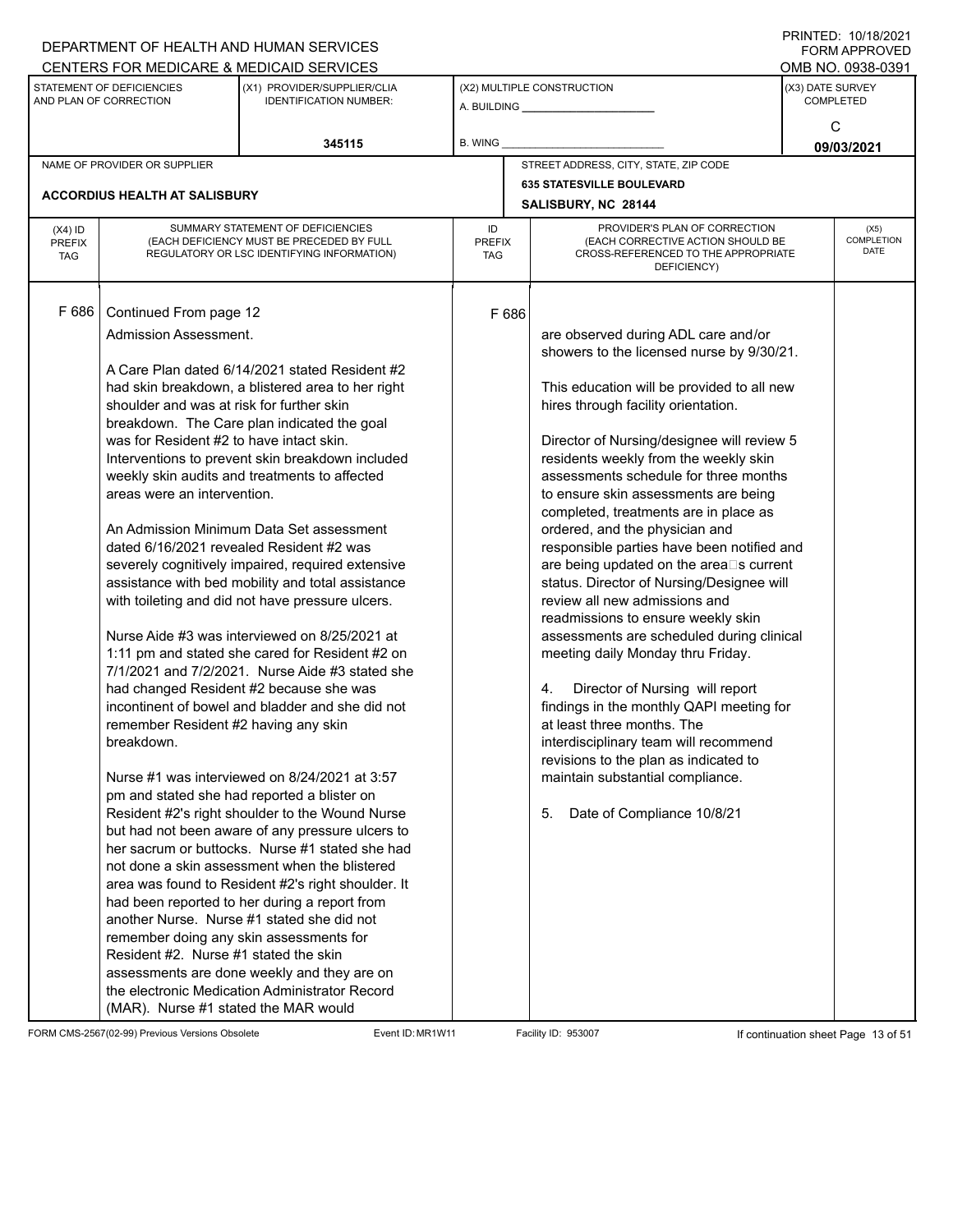|                                          |                                                                                                                                                                                                                                                                                                | DEPARTMENT OF HEALTH AND HUMAN SERVICES<br>CENTERS FOR MEDICARE & MEDICAID SERVICES                                                                                                                                                                                                                                                                                                                                                                                                                                                                                                                                                                                                                                                                                                                                                                                                                                                                                                                                                                                                                                                                                                                                                                                                                                    |                                   |       |                                                                                                                          |            | FININILU. IVIIVIZUZI<br><b>FORM APPROVED</b><br>OMB NO. 0938-0391 |  |
|------------------------------------------|------------------------------------------------------------------------------------------------------------------------------------------------------------------------------------------------------------------------------------------------------------------------------------------------|------------------------------------------------------------------------------------------------------------------------------------------------------------------------------------------------------------------------------------------------------------------------------------------------------------------------------------------------------------------------------------------------------------------------------------------------------------------------------------------------------------------------------------------------------------------------------------------------------------------------------------------------------------------------------------------------------------------------------------------------------------------------------------------------------------------------------------------------------------------------------------------------------------------------------------------------------------------------------------------------------------------------------------------------------------------------------------------------------------------------------------------------------------------------------------------------------------------------------------------------------------------------------------------------------------------------|-----------------------------------|-------|--------------------------------------------------------------------------------------------------------------------------|------------|-------------------------------------------------------------------|--|
|                                          | STATEMENT OF DEFICIENCIES<br>AND PLAN OF CORRECTION                                                                                                                                                                                                                                            | (X1) PROVIDER/SUPPLIER/CLIA<br><b>IDENTIFICATION NUMBER:</b>                                                                                                                                                                                                                                                                                                                                                                                                                                                                                                                                                                                                                                                                                                                                                                                                                                                                                                                                                                                                                                                                                                                                                                                                                                                           |                                   |       | (X2) MULTIPLE CONSTRUCTION                                                                                               |            | (X3) DATE SURVEY<br><b>COMPLETED</b><br>C                         |  |
|                                          |                                                                                                                                                                                                                                                                                                | 345115                                                                                                                                                                                                                                                                                                                                                                                                                                                                                                                                                                                                                                                                                                                                                                                                                                                                                                                                                                                                                                                                                                                                                                                                                                                                                                                 | <b>B. WING</b>                    |       |                                                                                                                          | 09/03/2021 |                                                                   |  |
|                                          | NAME OF PROVIDER OR SUPPLIER                                                                                                                                                                                                                                                                   |                                                                                                                                                                                                                                                                                                                                                                                                                                                                                                                                                                                                                                                                                                                                                                                                                                                                                                                                                                                                                                                                                                                                                                                                                                                                                                                        |                                   |       | STREET ADDRESS, CITY, STATE, ZIP CODE                                                                                    |            |                                                                   |  |
|                                          | <b>ACCORDIUS HEALTH AT SALISBURY</b>                                                                                                                                                                                                                                                           |                                                                                                                                                                                                                                                                                                                                                                                                                                                                                                                                                                                                                                                                                                                                                                                                                                                                                                                                                                                                                                                                                                                                                                                                                                                                                                                        |                                   |       | <b>635 STATESVILLE BOULEVARD</b><br>SALISBURY, NC 28144                                                                  |            |                                                                   |  |
| $(X4)$ ID<br><b>PREFIX</b><br><b>TAG</b> |                                                                                                                                                                                                                                                                                                | SUMMARY STATEMENT OF DEFICIENCIES<br>(EACH DEFICIENCY MUST BE PRECEDED BY FULL<br>REGULATORY OR LSC IDENTIFYING INFORMATION)                                                                                                                                                                                                                                                                                                                                                                                                                                                                                                                                                                                                                                                                                                                                                                                                                                                                                                                                                                                                                                                                                                                                                                                           | ID<br><b>PREFIX</b><br><b>TAG</b> |       | PROVIDER'S PLAN OF CORRECTION<br>(EACH CORRECTIVE ACTION SHOULD BE<br>CROSS-REFERENCED TO THE APPROPRIATE<br>DEFICIENCY) |            | (X5)<br>COMPLETION<br><b>DATE</b>                                 |  |
| F 686                                    | Continued From page 13<br>needed to be signed off.<br>be done weekly and are recorded on the<br>Medication Administration Record.<br>facility had not notified her of the wound to<br>Member stated when she arrived at the<br>was bone showing.<br>facility. The DON stated she felt the skin | automatically show that the skin assessment<br>During an interview with Nurse #5 on 8/25/2021<br>at 4:00 pm she stated she cared for Resident #2<br>on 7/4/2021 when she was sent to the hospital.<br>Nurse #5 stated she did not assess Resident #2's<br>skin and she did not remember doing a skin<br>assessment on Resident #2 when she cared for<br>her. Nurse #5 stated skin assessments should<br>During an interview with Resident #2's Family<br>Member on 8/25/2021 at 11:42 am she stated the<br>Resident #2's sacrum but had called her on<br>7/4/2021 after 6:00 pm to tell her Resident #2<br>was being sent to the hospital. The Family<br>Emergency Room she was shown the wound to<br>Resident #2's sacrum and it was as long as her<br>hand and it was very deep with what she thought<br>A Wound Care note dated 7/5/2021 at 1:40 pm<br>from the hospital records stated Resident #2 had<br>an 11-centimeter by 4.2-centimeter unstageable<br>ulcer to Resident #2's sacrum and extended to<br>the right buttock. The note further stated the<br>ulcer would benefit from surgical debridement.<br>During an interview with the Director of Nursing<br>(DON) on 8/24/2021 at 4:36 pm she stated she<br>did not find any skin assessments completed for<br>Resident #2 during the time she was at the |                                   | F 686 |                                                                                                                          |            |                                                                   |  |
|                                          |                                                                                                                                                                                                                                                                                                | assessments were not added to the Medication<br>Administration Record when Resident #2 was                                                                                                                                                                                                                                                                                                                                                                                                                                                                                                                                                                                                                                                                                                                                                                                                                                                                                                                                                                                                                                                                                                                                                                                                                             |                                   |       |                                                                                                                          |            |                                                                   |  |

FORM CMS-2567(02-99) Previous Versions Obsolete Event ID: MR1W11 Facility ID: 953007 If continuation sheet Page 14 of 51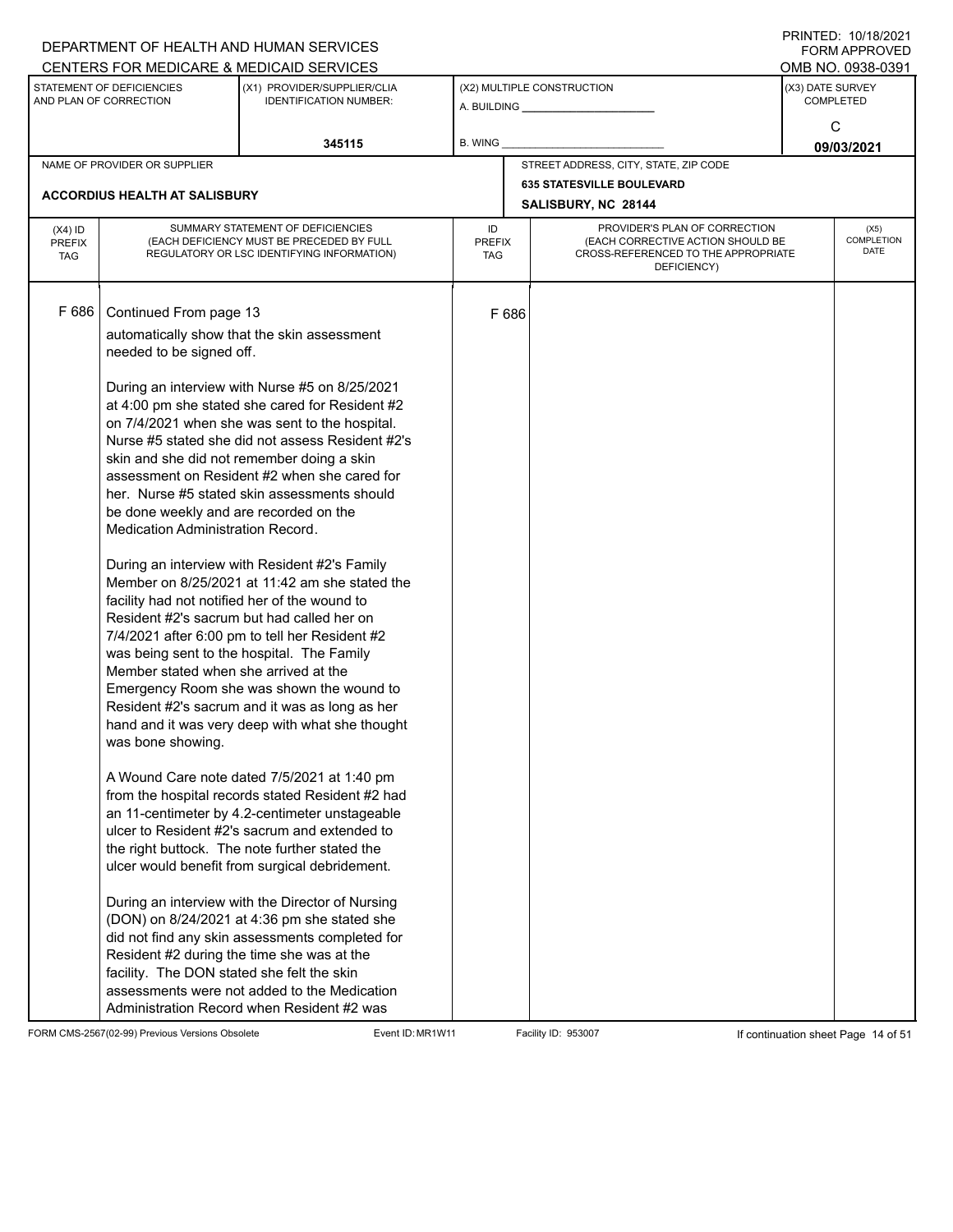|                                                                                                                     |                                                                                                                                                                                                                                                                                                                                                                    | DEPARTMENT OF HEALTH AND HUMAN SERVICES<br>CENTERS FOR MEDICARE & MEDICAID SERVICES                                                                                                                                                                                                                                                                                                                                                                                                                                                                                                                                                                                                                                                                                                                                                                                                                                                                                                                                                                                                                                                                                                                                                                                          |                                   |                            |                                                                                                                          |  | FININILU. IVIIVIZUZI<br><b>FORM APPROVED</b><br>OMB NO. 0938-0391 |
|---------------------------------------------------------------------------------------------------------------------|--------------------------------------------------------------------------------------------------------------------------------------------------------------------------------------------------------------------------------------------------------------------------------------------------------------------------------------------------------------------|------------------------------------------------------------------------------------------------------------------------------------------------------------------------------------------------------------------------------------------------------------------------------------------------------------------------------------------------------------------------------------------------------------------------------------------------------------------------------------------------------------------------------------------------------------------------------------------------------------------------------------------------------------------------------------------------------------------------------------------------------------------------------------------------------------------------------------------------------------------------------------------------------------------------------------------------------------------------------------------------------------------------------------------------------------------------------------------------------------------------------------------------------------------------------------------------------------------------------------------------------------------------------|-----------------------------------|----------------------------|--------------------------------------------------------------------------------------------------------------------------|--|-------------------------------------------------------------------|
| STATEMENT OF DEFICIENCIES<br>(X1) PROVIDER/SUPPLIER/CLIA<br>AND PLAN OF CORRECTION<br><b>IDENTIFICATION NUMBER:</b> |                                                                                                                                                                                                                                                                                                                                                                    |                                                                                                                                                                                                                                                                                                                                                                                                                                                                                                                                                                                                                                                                                                                                                                                                                                                                                                                                                                                                                                                                                                                                                                                                                                                                              |                                   | (X2) MULTIPLE CONSTRUCTION | (X3) DATE SURVEY<br><b>COMPLETED</b><br>C                                                                                |  |                                                                   |
|                                                                                                                     |                                                                                                                                                                                                                                                                                                                                                                    | 345115                                                                                                                                                                                                                                                                                                                                                                                                                                                                                                                                                                                                                                                                                                                                                                                                                                                                                                                                                                                                                                                                                                                                                                                                                                                                       | <b>B. WING</b>                    |                            |                                                                                                                          |  | 09/03/2021                                                        |
|                                                                                                                     | NAME OF PROVIDER OR SUPPLIER                                                                                                                                                                                                                                                                                                                                       |                                                                                                                                                                                                                                                                                                                                                                                                                                                                                                                                                                                                                                                                                                                                                                                                                                                                                                                                                                                                                                                                                                                                                                                                                                                                              |                                   |                            | STREET ADDRESS, CITY, STATE, ZIP CODE                                                                                    |  |                                                                   |
|                                                                                                                     | <b>ACCORDIUS HEALTH AT SALISBURY</b>                                                                                                                                                                                                                                                                                                                               |                                                                                                                                                                                                                                                                                                                                                                                                                                                                                                                                                                                                                                                                                                                                                                                                                                                                                                                                                                                                                                                                                                                                                                                                                                                                              |                                   |                            | <b>635 STATESVILLE BOULEVARD</b><br>SALISBURY, NC 28144                                                                  |  |                                                                   |
| $(X4)$ ID<br><b>PREFIX</b><br><b>TAG</b>                                                                            |                                                                                                                                                                                                                                                                                                                                                                    | SUMMARY STATEMENT OF DEFICIENCIES<br>(EACH DEFICIENCY MUST BE PRECEDED BY FULL<br>REGULATORY OR LSC IDENTIFYING INFORMATION)                                                                                                                                                                                                                                                                                                                                                                                                                                                                                                                                                                                                                                                                                                                                                                                                                                                                                                                                                                                                                                                                                                                                                 | ID<br><b>PREFIX</b><br><b>TAG</b> |                            | PROVIDER'S PLAN OF CORRECTION<br>(EACH CORRECTIVE ACTION SHOULD BE<br>CROSS-REFERENCED TO THE APPROPRIATE<br>DEFICIENCY) |  | (X5)<br>COMPLETION<br><b>DATE</b>                                 |
| F 686<br>F689<br>$SS=J$                                                                                             | Continued From page 14<br>missed. The DON stated the assessments<br>was admitted to the facility.<br>the Nurses should do weekly wound<br>The Administrator stated she thought the<br>trigger for the nurses to complete them.<br>having an unstageable deep tissue injury.<br>CFR(s): 483.25(d)(1)(2)<br>§483.25(d) Accidents.<br>The facility must ensure that - | admitted, and this was the reason they had been<br>should have been activated when Resident #2<br>An interview was conducted with the Wound Care<br>Nurse Practitioner on 8/25/2021 at 1:32 pm. The<br>Wound Care Nurse Practitioner stated she saw<br>Resident #2 for small blisters to her left posterior<br>shoulder, but no other wounds were reported to<br>her. The Wound Care Nurse Practitioner stated<br>assessments and report any skin breakdown.<br>The Administrator was interviewed on 8/27/2021<br>at 10:38 am and stated the Nursing staff should<br>have completed a skin assessment for Resident<br>#2 weekly from her admission to her discharge.<br>admission was not entered into the electronic<br>system correctly and the skin assessment did not<br>On 9/3/2021 at 12:23 pm a follow-up interview<br>was conducted with the Wound Care Nurse<br>Practitioner and she stated Resident #2 would<br>have been high risk for skin breakdown due to<br>weakness and incontinence. The Wound Care<br>Nurse Practitioner stated she may have had a<br>deep tissue injury before going to the Emergency<br>Room and depending on how long she was in the<br>Emergency Room it could have contributed to her<br>Free of Accident Hazards/Supervision/Devices |                                   | F 686<br>F 689             |                                                                                                                          |  | 10/8/21                                                           |
|                                                                                                                     |                                                                                                                                                                                                                                                                                                                                                                    |                                                                                                                                                                                                                                                                                                                                                                                                                                                                                                                                                                                                                                                                                                                                                                                                                                                                                                                                                                                                                                                                                                                                                                                                                                                                              |                                   |                            |                                                                                                                          |  |                                                                   |

FORM CMS-2567(02-99) Previous Versions Obsolete Event ID: MR1W11 Facility ID: 953007 If continuation sheet Page 15 of 51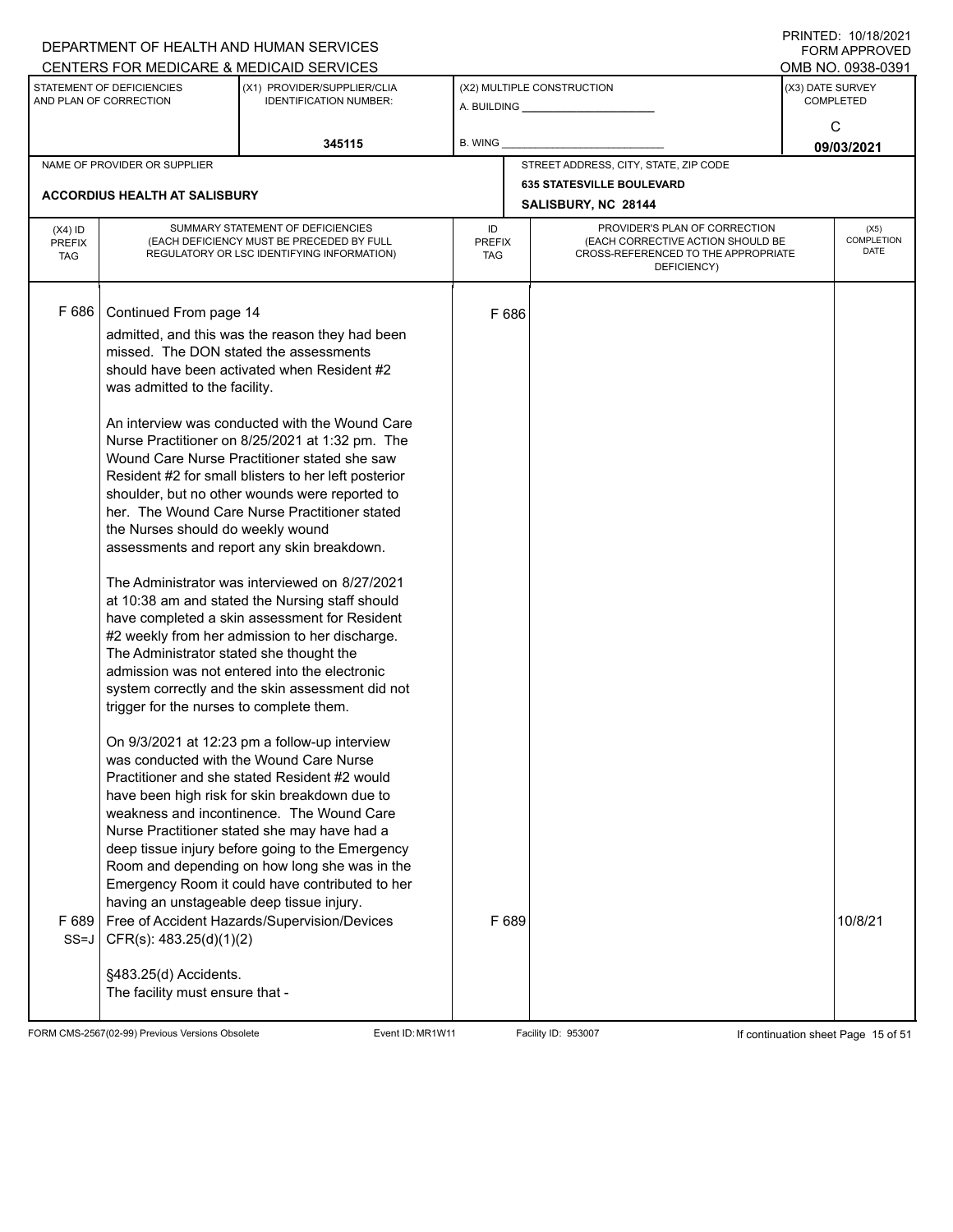|                                          |                                                                                                                                                                                                           | DEPARTMENT OF HEALTH AND HUMAN SERVICES<br>CENTERS FOR MEDICARE & MEDICAID SERVICES                                                                                                                                                                                                                                                                                                                                                                                                                                                                                                                                                                                                                                                                                                                                                                                                                                                                                                                                                                                                                                                                                                                                                                                                                                                                                                                                                                                                                                                  |                                   |                                                                                                                                                                                                                                                                                                                                                                                                                                                                                                                                                                                                                                                                                                                                                                                                                                                                                                                                                                                                                                                                                                                                                                                                                                                                                                  | FININTLU. TU/TO/ZUZT<br><b>FORM APPROVED</b><br>OMB NO. 0938-0391 |  |  |  |
|------------------------------------------|-----------------------------------------------------------------------------------------------------------------------------------------------------------------------------------------------------------|--------------------------------------------------------------------------------------------------------------------------------------------------------------------------------------------------------------------------------------------------------------------------------------------------------------------------------------------------------------------------------------------------------------------------------------------------------------------------------------------------------------------------------------------------------------------------------------------------------------------------------------------------------------------------------------------------------------------------------------------------------------------------------------------------------------------------------------------------------------------------------------------------------------------------------------------------------------------------------------------------------------------------------------------------------------------------------------------------------------------------------------------------------------------------------------------------------------------------------------------------------------------------------------------------------------------------------------------------------------------------------------------------------------------------------------------------------------------------------------------------------------------------------------|-----------------------------------|--------------------------------------------------------------------------------------------------------------------------------------------------------------------------------------------------------------------------------------------------------------------------------------------------------------------------------------------------------------------------------------------------------------------------------------------------------------------------------------------------------------------------------------------------------------------------------------------------------------------------------------------------------------------------------------------------------------------------------------------------------------------------------------------------------------------------------------------------------------------------------------------------------------------------------------------------------------------------------------------------------------------------------------------------------------------------------------------------------------------------------------------------------------------------------------------------------------------------------------------------------------------------------------------------|-------------------------------------------------------------------|--|--|--|
|                                          | STATEMENT OF DEFICIENCIES<br>AND PLAN OF CORRECTION                                                                                                                                                       | (X1) PROVIDER/SUPPLIER/CLIA<br><b>IDENTIFICATION NUMBER:</b>                                                                                                                                                                                                                                                                                                                                                                                                                                                                                                                                                                                                                                                                                                                                                                                                                                                                                                                                                                                                                                                                                                                                                                                                                                                                                                                                                                                                                                                                         |                                   | (X2) MULTIPLE CONSTRUCTION                                                                                                                                                                                                                                                                                                                                                                                                                                                                                                                                                                                                                                                                                                                                                                                                                                                                                                                                                                                                                                                                                                                                                                                                                                                                       | (X3) DATE SURVEY<br><b>COMPLETED</b>                              |  |  |  |
|                                          |                                                                                                                                                                                                           | 345115                                                                                                                                                                                                                                                                                                                                                                                                                                                                                                                                                                                                                                                                                                                                                                                                                                                                                                                                                                                                                                                                                                                                                                                                                                                                                                                                                                                                                                                                                                                               | <b>B. WING</b>                    |                                                                                                                                                                                                                                                                                                                                                                                                                                                                                                                                                                                                                                                                                                                                                                                                                                                                                                                                                                                                                                                                                                                                                                                                                                                                                                  | C<br>09/03/2021                                                   |  |  |  |
|                                          | NAME OF PROVIDER OR SUPPLIER                                                                                                                                                                              |                                                                                                                                                                                                                                                                                                                                                                                                                                                                                                                                                                                                                                                                                                                                                                                                                                                                                                                                                                                                                                                                                                                                                                                                                                                                                                                                                                                                                                                                                                                                      |                                   | STREET ADDRESS, CITY, STATE, ZIP CODE                                                                                                                                                                                                                                                                                                                                                                                                                                                                                                                                                                                                                                                                                                                                                                                                                                                                                                                                                                                                                                                                                                                                                                                                                                                            |                                                                   |  |  |  |
|                                          | <b>ACCORDIUS HEALTH AT SALISBURY</b>                                                                                                                                                                      |                                                                                                                                                                                                                                                                                                                                                                                                                                                                                                                                                                                                                                                                                                                                                                                                                                                                                                                                                                                                                                                                                                                                                                                                                                                                                                                                                                                                                                                                                                                                      |                                   | <b>635 STATESVILLE BOULEVARD</b><br>SALISBURY, NC 28144                                                                                                                                                                                                                                                                                                                                                                                                                                                                                                                                                                                                                                                                                                                                                                                                                                                                                                                                                                                                                                                                                                                                                                                                                                          |                                                                   |  |  |  |
| $(X4)$ ID<br><b>PREFIX</b><br><b>TAG</b> |                                                                                                                                                                                                           | SUMMARY STATEMENT OF DEFICIENCIES<br>(EACH DEFICIENCY MUST BE PRECEDED BY FULL<br>REGULATORY OR LSC IDENTIFYING INFORMATION)                                                                                                                                                                                                                                                                                                                                                                                                                                                                                                                                                                                                                                                                                                                                                                                                                                                                                                                                                                                                                                                                                                                                                                                                                                                                                                                                                                                                         | ID<br><b>PREFIX</b><br><b>TAG</b> | PROVIDER'S PLAN OF CORRECTION<br>(EACH CORRECTIVE ACTION SHOULD BE<br>CROSS-REFERENCED TO THE APPROPRIATE<br>DEFICIENCY)                                                                                                                                                                                                                                                                                                                                                                                                                                                                                                                                                                                                                                                                                                                                                                                                                                                                                                                                                                                                                                                                                                                                                                         | (X5)<br><b>COMPLETION</b><br><b>DATE</b>                          |  |  |  |
| F689                                     | Continued From page 15<br>accidents.<br>by:<br>mouse.<br>and the facility failed to immediately and<br>effectively respond to the situation. The<br>credible allegation of immediate jeopardy<br>example. | §483.25(d)(1) The resident environment remains<br>as free of accident hazards as is possible; and<br>§483.25(d)(2)Each resident receives adequate<br>supervision and assistance devices to prevent<br>This REQUIREMENT is not met as evidenced<br>Based on hospital record review, facility record<br>review, observation, and staff, Nurse Practitioner<br>and Physician interviews the facility failed to<br>provide supervision to prevent 1 of 1 residents,<br>Resident #1, with a history of eating items from<br>the trash, from ingesting an unidentified object.<br>The facility also failed to assess Resident #1 for<br>symptoms of potentially life-threatening diseases<br>since the unidentified object was alleged to be a<br>Immediate Jeopardy began on 8/9/2021, when<br>Resident # 1 ingested an unidentifiable object<br>Immediate Jeopardy was removed on 8/14/2021<br>when the facility provided and implemented a<br>removal. The facility remained out of compliance<br>at a lower scope and severity of G (actual harm<br>that is not immediate jeopardy) due to the second<br>Based on hospital record review, facility record<br>review, observation, resident, nurse practitioner,<br>and staff interviews, the facility failed to provide<br>supervision and effective interventions to prevent<br>further altercations involving Resident #5 with<br>other residents after the initial altercation on<br>8/16/21. As a result of one of the altercations,<br>Resident #4 was sent to the Emergency Room | F 689                             | 1. Resident #1 remains in the facility and<br>care plan has been updated to reflect<br>behaviors. Resident #1 has had no further<br>incidents of ingesting nonedible objects.<br>Resident #5 remains in the facility and is<br>on 1 to 1 supervision. Resident#5 will<br>remain 1 on 1 until behaviors show no<br>aggression toward other residents.<br>2. Current residents will be reviewed by<br>the Director of Nursing/designee to<br>ensure safety/ supervision concerns have<br>been addressed, care plans updated, and<br>interventions implemented if needed by<br>9/30/21. Director of Nursing audited all<br>residents with behavior concerns and<br>updated care plan as necessary for any<br>behaviors related to putting unknow<br>objects in their mouth.<br>Staff will be reeducated by the<br>3.<br>Director of Nursing/ designee by 9/30/21<br>related to addressing resident safety<br>concerns related putting unknown objects<br>in their mouth, adequate resident<br>supervision is being maintained, the<br>physician/ responsible parties/ facility<br>administration are being notified to ensure<br>that safety measures and resident<br>supervision are in place. New employees<br>including agency staff will be educated<br>prior to starting any shift. Staff were |                                                                   |  |  |  |

FORM CMS-2567(02-99) Previous Versions Obsolete Event ID: MR1W11 Facility ID: 953007 If continuation sheet Page 16 of 51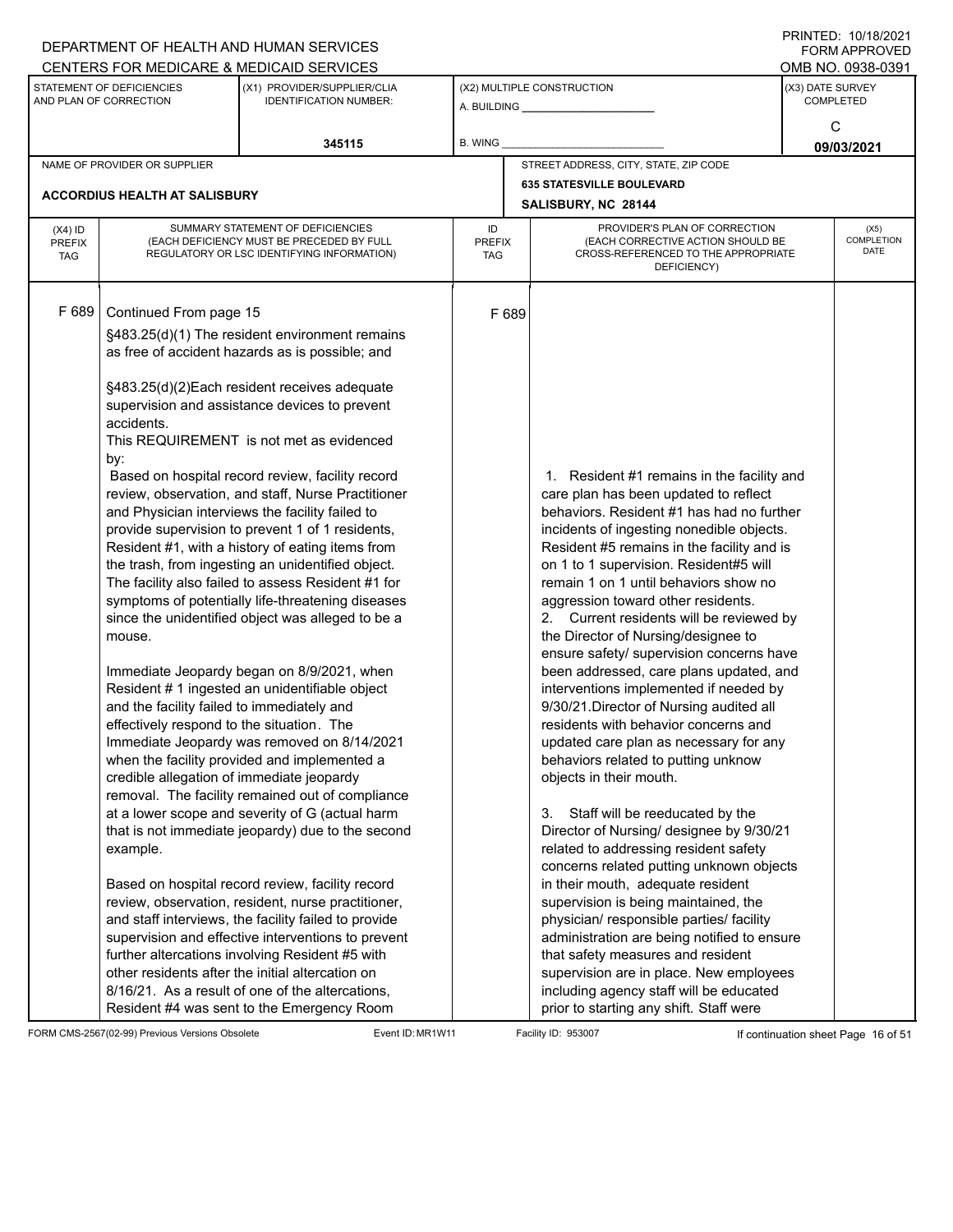|                                          |                                                                                                                                                                                                                                                                                                                                                                                                                                                                   | DEPARTMENT OF HEALTH AND HUMAN SERVICES                                                                                                                                                                                                                                                                                                                                                                                                                                                                                                                                                                                                                                                                                                                                                                                                                        |                            |                     |                                                                                                                                                                                                                                                                                                                                                                                                                                                                                                                                                                                                                                                                                                                                                                                                                        |                  | $1 \times 1 \times 1 = 1$ . $1 \times 1 \times 1 = 1$<br><b>FORM APPROVED</b> |
|------------------------------------------|-------------------------------------------------------------------------------------------------------------------------------------------------------------------------------------------------------------------------------------------------------------------------------------------------------------------------------------------------------------------------------------------------------------------------------------------------------------------|----------------------------------------------------------------------------------------------------------------------------------------------------------------------------------------------------------------------------------------------------------------------------------------------------------------------------------------------------------------------------------------------------------------------------------------------------------------------------------------------------------------------------------------------------------------------------------------------------------------------------------------------------------------------------------------------------------------------------------------------------------------------------------------------------------------------------------------------------------------|----------------------------|---------------------|------------------------------------------------------------------------------------------------------------------------------------------------------------------------------------------------------------------------------------------------------------------------------------------------------------------------------------------------------------------------------------------------------------------------------------------------------------------------------------------------------------------------------------------------------------------------------------------------------------------------------------------------------------------------------------------------------------------------------------------------------------------------------------------------------------------------|------------------|-------------------------------------------------------------------------------|
|                                          |                                                                                                                                                                                                                                                                                                                                                                                                                                                                   | CENTERS FOR MEDICARE & MEDICAID SERVICES                                                                                                                                                                                                                                                                                                                                                                                                                                                                                                                                                                                                                                                                                                                                                                                                                       |                            |                     |                                                                                                                                                                                                                                                                                                                                                                                                                                                                                                                                                                                                                                                                                                                                                                                                                        |                  | OMB NO. 0938-0391                                                             |
|                                          | STATEMENT OF DEFICIENCIES<br>AND PLAN OF CORRECTION                                                                                                                                                                                                                                                                                                                                                                                                               | (X1) PROVIDER/SUPPLIER/CLIA<br><b>IDENTIFICATION NUMBER:</b>                                                                                                                                                                                                                                                                                                                                                                                                                                                                                                                                                                                                                                                                                                                                                                                                   |                            |                     | (X2) MULTIPLE CONSTRUCTION<br>A. BUILDING A. BUILDING                                                                                                                                                                                                                                                                                                                                                                                                                                                                                                                                                                                                                                                                                                                                                                  | (X3) DATE SURVEY | <b>COMPLETED</b>                                                              |
|                                          |                                                                                                                                                                                                                                                                                                                                                                                                                                                                   | 345115                                                                                                                                                                                                                                                                                                                                                                                                                                                                                                                                                                                                                                                                                                                                                                                                                                                         | B. WING                    |                     |                                                                                                                                                                                                                                                                                                                                                                                                                                                                                                                                                                                                                                                                                                                                                                                                                        |                  | C<br>09/03/2021                                                               |
|                                          | NAME OF PROVIDER OR SUPPLIER                                                                                                                                                                                                                                                                                                                                                                                                                                      |                                                                                                                                                                                                                                                                                                                                                                                                                                                                                                                                                                                                                                                                                                                                                                                                                                                                |                            |                     | STREET ADDRESS, CITY, STATE, ZIP CODE                                                                                                                                                                                                                                                                                                                                                                                                                                                                                                                                                                                                                                                                                                                                                                                  |                  |                                                                               |
|                                          |                                                                                                                                                                                                                                                                                                                                                                                                                                                                   |                                                                                                                                                                                                                                                                                                                                                                                                                                                                                                                                                                                                                                                                                                                                                                                                                                                                |                            |                     | <b>635 STATESVILLE BOULEVARD</b>                                                                                                                                                                                                                                                                                                                                                                                                                                                                                                                                                                                                                                                                                                                                                                                       |                  |                                                                               |
|                                          | <b>ACCORDIUS HEALTH AT SALISBURY</b>                                                                                                                                                                                                                                                                                                                                                                                                                              |                                                                                                                                                                                                                                                                                                                                                                                                                                                                                                                                                                                                                                                                                                                                                                                                                                                                |                            | SALISBURY, NC 28144 |                                                                                                                                                                                                                                                                                                                                                                                                                                                                                                                                                                                                                                                                                                                                                                                                                        |                  |                                                                               |
| $(X4)$ ID<br><b>PREFIX</b><br><b>TAG</b> |                                                                                                                                                                                                                                                                                                                                                                                                                                                                   | SUMMARY STATEMENT OF DEFICIENCIES<br>(EACH DEFICIENCY MUST BE PRECEDED BY FULL<br>REGULATORY OR LSC IDENTIFYING INFORMATION)                                                                                                                                                                                                                                                                                                                                                                                                                                                                                                                                                                                                                                                                                                                                   | ID<br><b>PREFIX</b><br>TAG |                     | PROVIDER'S PLAN OF CORRECTION<br>(EACH CORRECTIVE ACTION SHOULD BE<br>CROSS-REFERENCED TO THE APPROPRIATE<br>DEFICIENCY)                                                                                                                                                                                                                                                                                                                                                                                                                                                                                                                                                                                                                                                                                               |                  | (X5)<br>COMPLETION<br><b>DATE</b>                                             |
| F 689                                    | Continued From page 16<br>Resident #5 was placed on one-to-one<br>supervision during the investigation.<br>Findings included:<br>1. Resident #1 admitted to the facility on<br>4/1/2020 and resided in a secure unit. His<br>behavior of eating from the trash or putting<br>non-edible items in his mouth.<br>any behaviors.<br>the unit where Resident #1 resides on the<br>room and Resident #1 walked by with a<br>hand and a 2-inch-long dark colored string | (ER) where she received a tetanus shot and was<br>prescribed two separate oral antibiotics, which<br>was determined to be a level G (actual harm that<br>is not immediate jeopardy) deficient practice.<br>diagnoses included dementia and psychosis.<br>There was not a care plan for Resident #1 's<br>The most recent quarterly Minimum Data Set<br>(MDS) assessment dated 7/30/2021 revealed<br>Resident #1 was severely cognitively impaired;<br>ambulated with supervision only; and did not have<br>The Director of Nursing (DON) was interviewed<br>on 8/12/2021 at 7:15 pm and stated she was on<br>evening of 8/9/2021. She stated she exited a<br>styrofoam food container from the trash in his<br>hanging from his mouth. The DON stated before<br>she could stop Resident #1, he swallowed the<br>string. The DON stated she inspected his mouth | F 689                      |                     | reeducated as of 9/15/21 on residents<br>with behavior of putting objects in their<br>mouth.<br>Administrator/Designee will review new<br>admissions for history of behaviors to<br>ensure care plan are implemented to<br>reflect behaviors for three (3) months daily<br>in morning clinical meeting Monday thru<br>Friday.<br>4. Identified safety/supervision concerns<br>will be reviewed by the interdisciplinary<br>team during morning clinical meeting to<br>ensure that safety measures are in place<br>and adequate supervision is being<br>maintained. The results will be reviewed<br>in the monthly QAPI meeting for at least 3<br>months. The interdisciplinary team will<br>recommend revisions to the plan as<br>indicated to maintain substantial<br>compliance.<br>Date of compliance 10/8/21<br>5. |                  |                                                                               |
|                                          |                                                                                                                                                                                                                                                                                                                                                                                                                                                                   | and there was nothing in his mouth. The DON<br>stated she left the unit and when she returned<br>about 20 minutes later Nurse #1 told her Resident<br>#1 had vomited or spit up. The DON stated she<br>did not look at what Resident #1 had spit up. The<br>Director of Nursing stated she reported the<br>incident to the Administrator at that time and to                                                                                                                                                                                                                                                                                                                                                                                                                                                                                                   |                            |                     |                                                                                                                                                                                                                                                                                                                                                                                                                                                                                                                                                                                                                                                                                                                                                                                                                        |                  |                                                                               |

FORM CMS-2567(02-99) Previous Versions Obsolete Event ID: MR1W11 Facility ID: 953007 If continuation sheet Page 17 of 51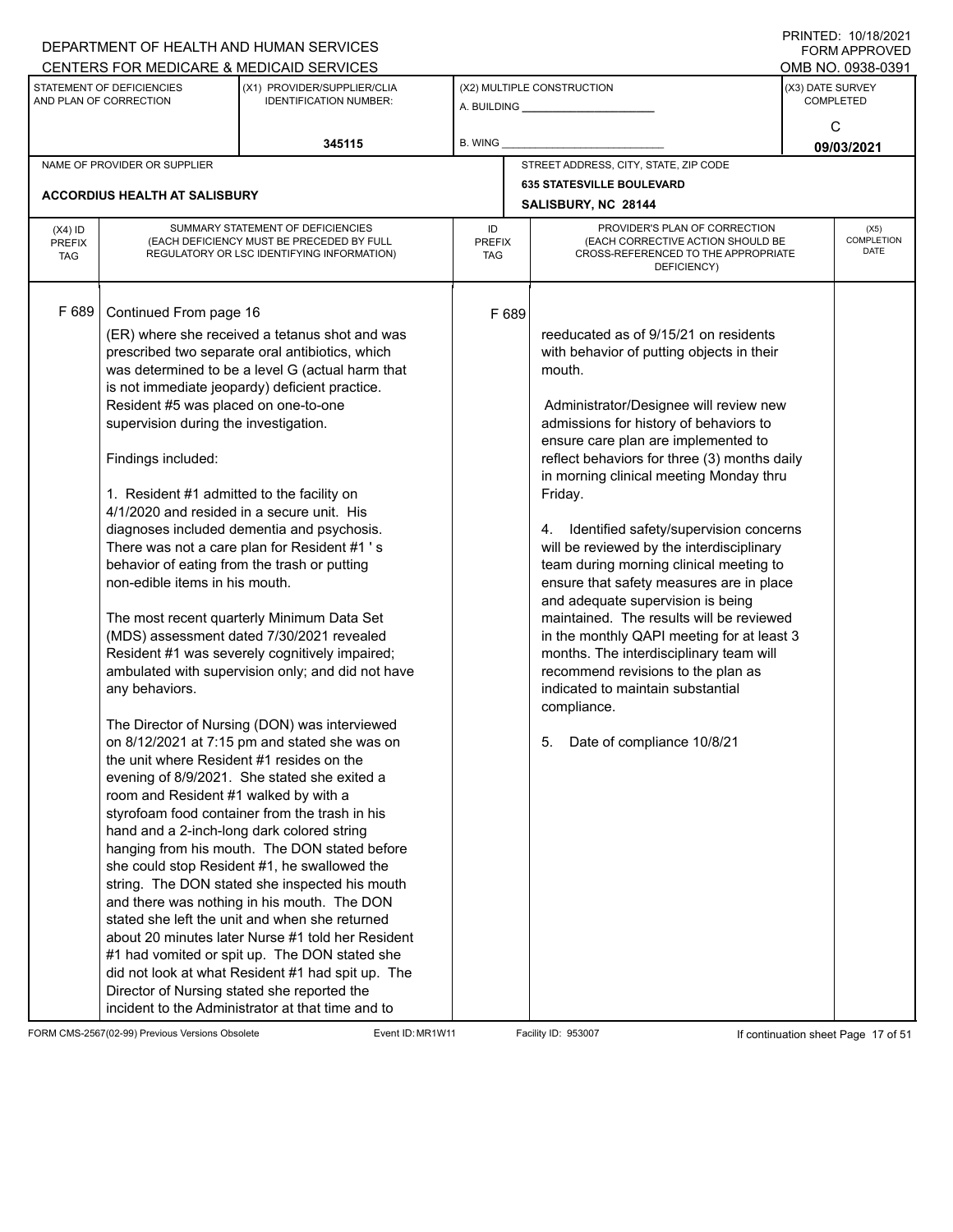|                                          |                                                                                                                                                              | DEPARTMENT OF HEALTH AND HUMAN SERVICES                                                                                                                                                                                                                                                                                                                                                                                                                                                                                                                                                                                                                                                                                                                                                                                                                                                                                                                                                                                                                                                                                                                                                                                                                                                                                                                                                                                                                                                                                                                                                                                                                                                                      |                     |       |                                                                                                                          |                  | <b>FORM APPROVED</b>              |
|------------------------------------------|--------------------------------------------------------------------------------------------------------------------------------------------------------------|--------------------------------------------------------------------------------------------------------------------------------------------------------------------------------------------------------------------------------------------------------------------------------------------------------------------------------------------------------------------------------------------------------------------------------------------------------------------------------------------------------------------------------------------------------------------------------------------------------------------------------------------------------------------------------------------------------------------------------------------------------------------------------------------------------------------------------------------------------------------------------------------------------------------------------------------------------------------------------------------------------------------------------------------------------------------------------------------------------------------------------------------------------------------------------------------------------------------------------------------------------------------------------------------------------------------------------------------------------------------------------------------------------------------------------------------------------------------------------------------------------------------------------------------------------------------------------------------------------------------------------------------------------------------------------------------------------------|---------------------|-------|--------------------------------------------------------------------------------------------------------------------------|------------------|-----------------------------------|
|                                          |                                                                                                                                                              | CENTERS FOR MEDICARE & MEDICAID SERVICES                                                                                                                                                                                                                                                                                                                                                                                                                                                                                                                                                                                                                                                                                                                                                                                                                                                                                                                                                                                                                                                                                                                                                                                                                                                                                                                                                                                                                                                                                                                                                                                                                                                                     |                     |       |                                                                                                                          |                  | OMB NO. 0938-0391                 |
|                                          | STATEMENT OF DEFICIENCIES<br>AND PLAN OF CORRECTION                                                                                                          | (X1) PROVIDER/SUPPLIER/CLIA<br><b>IDENTIFICATION NUMBER:</b>                                                                                                                                                                                                                                                                                                                                                                                                                                                                                                                                                                                                                                                                                                                                                                                                                                                                                                                                                                                                                                                                                                                                                                                                                                                                                                                                                                                                                                                                                                                                                                                                                                                 |                     |       | (X2) MULTIPLE CONSTRUCTION                                                                                               | (X3) DATE SURVEY | <b>COMPLETED</b>                  |
|                                          |                                                                                                                                                              | 345115                                                                                                                                                                                                                                                                                                                                                                                                                                                                                                                                                                                                                                                                                                                                                                                                                                                                                                                                                                                                                                                                                                                                                                                                                                                                                                                                                                                                                                                                                                                                                                                                                                                                                                       | B. WING             |       |                                                                                                                          |                  | C<br>09/03/2021                   |
|                                          | NAME OF PROVIDER OR SUPPLIER                                                                                                                                 |                                                                                                                                                                                                                                                                                                                                                                                                                                                                                                                                                                                                                                                                                                                                                                                                                                                                                                                                                                                                                                                                                                                                                                                                                                                                                                                                                                                                                                                                                                                                                                                                                                                                                                              |                     |       | STREET ADDRESS, CITY, STATE, ZIP CODE                                                                                    |                  |                                   |
|                                          |                                                                                                                                                              |                                                                                                                                                                                                                                                                                                                                                                                                                                                                                                                                                                                                                                                                                                                                                                                                                                                                                                                                                                                                                                                                                                                                                                                                                                                                                                                                                                                                                                                                                                                                                                                                                                                                                                              |                     |       | <b>635 STATESVILLE BOULEVARD</b>                                                                                         |                  |                                   |
|                                          | <b>ACCORDIUS HEALTH AT SALISBURY</b>                                                                                                                         |                                                                                                                                                                                                                                                                                                                                                                                                                                                                                                                                                                                                                                                                                                                                                                                                                                                                                                                                                                                                                                                                                                                                                                                                                                                                                                                                                                                                                                                                                                                                                                                                                                                                                                              |                     |       | SALISBURY, NC 28144                                                                                                      |                  |                                   |
| $(X4)$ ID<br><b>PREFIX</b><br><b>TAG</b> |                                                                                                                                                              | SUMMARY STATEMENT OF DEFICIENCIES<br>(EACH DEFICIENCY MUST BE PRECEDED BY FULL<br>REGULATORY OR LSC IDENTIFYING INFORMATION)                                                                                                                                                                                                                                                                                                                                                                                                                                                                                                                                                                                                                                                                                                                                                                                                                                                                                                                                                                                                                                                                                                                                                                                                                                                                                                                                                                                                                                                                                                                                                                                 | ID<br>PREFIX<br>TAG |       | PROVIDER'S PLAN OF CORRECTION<br>(EACH CORRECTIVE ACTION SHOULD BE<br>CROSS-REFERENCED TO THE APPROPRIATE<br>DEFICIENCY) |                  | (X5)<br>COMPLETION<br><b>DATE</b> |
| F 689                                    | Continued From page 17<br>follow up for Resident #1.<br>at 10:24 am and stated he was making his<br>string hanging from his mouth that was<br>Family Member. | the Physician the next morning, 8/10/2021. The<br>DON stated the Physician did not give orders for<br>The Social Worker was interviewed on 8/13/2021<br>rounds on the 300-hall unit when he noticed<br>Resident #1 had a styrofoam food container in on<br>hand and something else in his other hand. The<br>Social Worker stated Resident #1 turned his back<br>to him and put something in his mouth. The<br>Social Worker stated Resident #1 turned back<br>towards him and he had what looked like a black<br>approximately 3 to 4 inches long. The Social<br>Worker stated he could not tell what Resident #1<br>put in his mouth. The Social Worker stated he<br>did not report what he saw to the Physician or the<br>A telephone interview was conducted with Nurse<br>#1 on 8/13/2021 at 9:30 am. Nurse #1 stated on<br>the evening of 8/9/2021 she was at the Nurses'<br>Station when Resident #1 walked up the hall with<br>a Styrofoam food container in his hand and the<br>DON screamed out and stated she thought she<br>was going to be sick. Nurse #1 stated the DON<br>said she saw Resident #1 pick a food tray out of<br>the trash and something was moving in his hand<br>and before she could stop him, he put something<br>that looked like a mouse in his mouth. Nurse #1<br>stated Resident #1 would not open his mouth.<br>Nurse #1 stated the DON left the unit. Nurse #1<br>stated she felt sick and went into the bathroom<br>and when she came out Nurse Aide #1 yelled out<br>and came to the nurses ' station. Nurse #1<br>stated Nurse Aide #1 told her Resident #1 spit up<br>something that looked like grizzle and a tail.<br>Nurse #1 stated she could not look at what |                     | F 689 |                                                                                                                          |                  |                                   |

FORM CMS-2567(02-99) Previous Versions Obsolete Event ID: MR1W11 Facility ID: 953007 If continuation sheet Page 18 of 51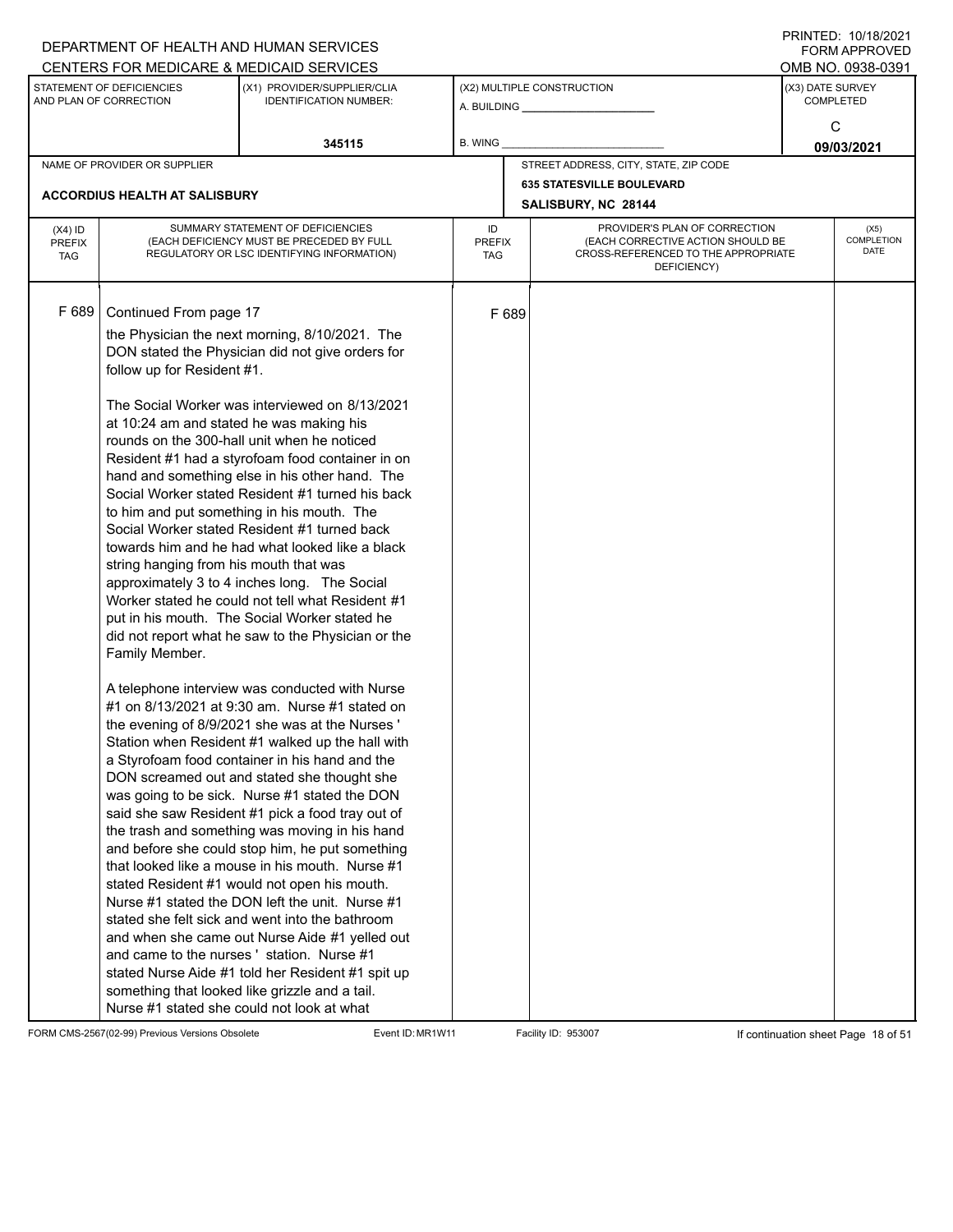|                                          |                                                                                                                                                                                                                                                                                                                                        | DEPARTMENT OF HEALTH AND HUMAN SERVICES<br>CENTERS FOR MEDICARE & MEDICAID SERVICES                                                                                                                                                                                                                                                                                                                                                                                                                                                                                                                                                                                                                                                                                                                                                                                                                                                                                                                                                                                                                                                                                                                                                                                                                                                                                                                                                                              |                                   |       |                                                                                                                          |                  | FININTLU. TV/TO/ZVZT<br><b>FORM APPROVED</b><br>OMB NO. 0938-0391 |
|------------------------------------------|----------------------------------------------------------------------------------------------------------------------------------------------------------------------------------------------------------------------------------------------------------------------------------------------------------------------------------------|------------------------------------------------------------------------------------------------------------------------------------------------------------------------------------------------------------------------------------------------------------------------------------------------------------------------------------------------------------------------------------------------------------------------------------------------------------------------------------------------------------------------------------------------------------------------------------------------------------------------------------------------------------------------------------------------------------------------------------------------------------------------------------------------------------------------------------------------------------------------------------------------------------------------------------------------------------------------------------------------------------------------------------------------------------------------------------------------------------------------------------------------------------------------------------------------------------------------------------------------------------------------------------------------------------------------------------------------------------------------------------------------------------------------------------------------------------------|-----------------------------------|-------|--------------------------------------------------------------------------------------------------------------------------|------------------|-------------------------------------------------------------------|
|                                          | STATEMENT OF DEFICIENCIES<br>AND PLAN OF CORRECTION                                                                                                                                                                                                                                                                                    | (X1) PROVIDER/SUPPLIER/CLIA<br><b>IDENTIFICATION NUMBER:</b>                                                                                                                                                                                                                                                                                                                                                                                                                                                                                                                                                                                                                                                                                                                                                                                                                                                                                                                                                                                                                                                                                                                                                                                                                                                                                                                                                                                                     |                                   |       | (X2) MULTIPLE CONSTRUCTION                                                                                               | (X3) DATE SURVEY | <b>COMPLETED</b><br>C                                             |
|                                          |                                                                                                                                                                                                                                                                                                                                        | 345115                                                                                                                                                                                                                                                                                                                                                                                                                                                                                                                                                                                                                                                                                                                                                                                                                                                                                                                                                                                                                                                                                                                                                                                                                                                                                                                                                                                                                                                           | B. WING                           |       |                                                                                                                          |                  | 09/03/2021                                                        |
|                                          | NAME OF PROVIDER OR SUPPLIER                                                                                                                                                                                                                                                                                                           |                                                                                                                                                                                                                                                                                                                                                                                                                                                                                                                                                                                                                                                                                                                                                                                                                                                                                                                                                                                                                                                                                                                                                                                                                                                                                                                                                                                                                                                                  |                                   |       | STREET ADDRESS, CITY, STATE, ZIP CODE                                                                                    |                  |                                                                   |
|                                          | ACCORDIUS HEALTH AT SALISBURY                                                                                                                                                                                                                                                                                                          |                                                                                                                                                                                                                                                                                                                                                                                                                                                                                                                                                                                                                                                                                                                                                                                                                                                                                                                                                                                                                                                                                                                                                                                                                                                                                                                                                                                                                                                                  |                                   |       | <b>635 STATESVILLE BOULEVARD</b><br>SALISBURY, NC 28144                                                                  |                  |                                                                   |
| $(X4)$ ID<br><b>PREFIX</b><br><b>TAG</b> |                                                                                                                                                                                                                                                                                                                                        | SUMMARY STATEMENT OF DEFICIENCIES<br>(EACH DEFICIENCY MUST BE PRECEDED BY FULL<br>REGULATORY OR LSC IDENTIFYING INFORMATION)                                                                                                                                                                                                                                                                                                                                                                                                                                                                                                                                                                                                                                                                                                                                                                                                                                                                                                                                                                                                                                                                                                                                                                                                                                                                                                                                     | ID<br><b>PREFIX</b><br><b>TAG</b> |       | PROVIDER'S PLAN OF CORRECTION<br>(EACH CORRECTIVE ACTION SHOULD BE<br>CROSS-REFERENCED TO THE APPROPRIATE<br>DEFICIENCY) |                  | (X5)<br>COMPLETION<br><b>DATE</b>                                 |
| F 689                                    | Continued From page 18<br>and document the incident.<br>glove and put it in the trash and then had<br>Nurse #1 immediately.<br>reported the incident to the Physician on<br>facility 8/11/2021.<br>During an interview with Nurse Aide #2 on<br>#1 put something in his mouth, but she has<br>redirected him when he has the behavior. | Resident #1 had spit up because she was so<br>sick, and she stated the DON did not look at what<br>Resident #1 had spit up. Nurse #1 stated the<br>DON notified the Administrator of the incident and<br>she thought she was going to notify the Physician<br>An interview by phone was conducted with Nurse<br>Aide #1 on 8/12/2021 at 7:05 pm and she stated<br>on 8/9/2021 Resident #1 arrived in the dining<br>room at supper and he spit out a greyish-brown<br>ball of fur with a piece of grizzle in it. Nurse Aide<br>#1 stated she picked up what was spit out in a<br>Resident #1 open his mouth. Nurse Aide #1<br>stated there was greyish-brown fur on Resident<br>#1 's tongue. Nurse Aide #1 stated she notified<br>During an interview with the Administrator on<br>8/12/2021 at 6:39 pm she stated it was reported<br>by Nurse Aide #1 on 8/9/2021 Resident #1 had<br>fur in his mouth and grizzle that may have been a<br>mouse tail. The Administrator stated the facility<br>8/10/2021 when he arrived at the facility. The<br>Administrator stated she had the facility 's pest<br>control provider check for any signs of mice on<br>8/11/2021 and the facility also had an education<br>on what they should do if they saw pests in the<br>$8/13/2021$ at 11:36 am she stated she did not<br>witness the incident on 8/9/2021 when Resident<br>observed him digging through the trash and<br>getting other resident's food before, and she |                                   | F 689 |                                                                                                                          |                  |                                                                   |

FORM CMS-2567(02-99) Previous Versions Obsolete Event ID: MR1W11 Facility ID: 953007 If continuation sheet Page 19 of 51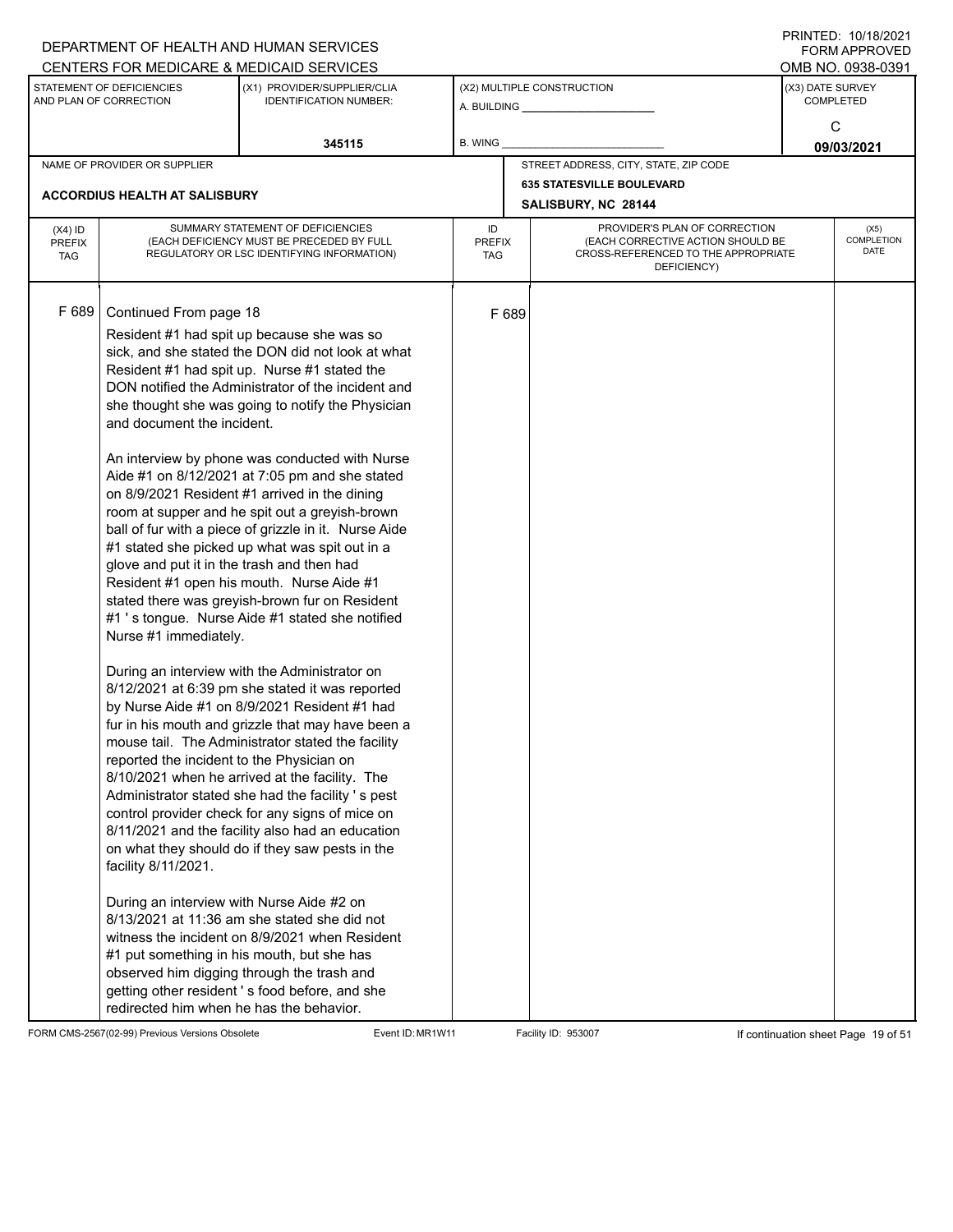|                                          |                                                                                                                                                      | DEPARTMENT OF HEALTH AND HUMAN SERVICES                                                                                                                                                                                                                                                                                                                                                                                                                                                                                                                                                                                                                                                                                                                                                                                                                                                                                                                                                                   |                                   |       |                                                                                                                          |                  | I I \ II \ I L D . I U / I U / L U L I<br>FORM APPROVED |  |
|------------------------------------------|------------------------------------------------------------------------------------------------------------------------------------------------------|-----------------------------------------------------------------------------------------------------------------------------------------------------------------------------------------------------------------------------------------------------------------------------------------------------------------------------------------------------------------------------------------------------------------------------------------------------------------------------------------------------------------------------------------------------------------------------------------------------------------------------------------------------------------------------------------------------------------------------------------------------------------------------------------------------------------------------------------------------------------------------------------------------------------------------------------------------------------------------------------------------------|-----------------------------------|-------|--------------------------------------------------------------------------------------------------------------------------|------------------|---------------------------------------------------------|--|
|                                          |                                                                                                                                                      | CENTERS FOR MEDICARE & MEDICAID SERVICES                                                                                                                                                                                                                                                                                                                                                                                                                                                                                                                                                                                                                                                                                                                                                                                                                                                                                                                                                                  |                                   |       |                                                                                                                          |                  | OMB NO. 0938-0391                                       |  |
|                                          | STATEMENT OF DEFICIENCIES<br>AND PLAN OF CORRECTION                                                                                                  | (X1) PROVIDER/SUPPLIER/CLIA<br><b>IDENTIFICATION NUMBER:</b>                                                                                                                                                                                                                                                                                                                                                                                                                                                                                                                                                                                                                                                                                                                                                                                                                                                                                                                                              |                                   |       | (X2) MULTIPLE CONSTRUCTION<br>A. BUILDING A. BUILDING                                                                    | (X3) DATE SURVEY | <b>COMPLETED</b>                                        |  |
|                                          |                                                                                                                                                      | 345115                                                                                                                                                                                                                                                                                                                                                                                                                                                                                                                                                                                                                                                                                                                                                                                                                                                                                                                                                                                                    | B. WING                           |       |                                                                                                                          | C<br>09/03/2021  |                                                         |  |
|                                          | NAME OF PROVIDER OR SUPPLIER                                                                                                                         |                                                                                                                                                                                                                                                                                                                                                                                                                                                                                                                                                                                                                                                                                                                                                                                                                                                                                                                                                                                                           |                                   |       | STREET ADDRESS, CITY, STATE, ZIP CODE                                                                                    |                  |                                                         |  |
|                                          |                                                                                                                                                      |                                                                                                                                                                                                                                                                                                                                                                                                                                                                                                                                                                                                                                                                                                                                                                                                                                                                                                                                                                                                           |                                   |       | <b>635 STATESVILLE BOULEVARD</b>                                                                                         |                  |                                                         |  |
|                                          | <b>ACCORDIUS HEALTH AT SALISBURY</b>                                                                                                                 |                                                                                                                                                                                                                                                                                                                                                                                                                                                                                                                                                                                                                                                                                                                                                                                                                                                                                                                                                                                                           |                                   |       | SALISBURY, NC 28144                                                                                                      |                  |                                                         |  |
| $(X4)$ ID<br><b>PREFIX</b><br><b>TAG</b> |                                                                                                                                                      | SUMMARY STATEMENT OF DEFICIENCIES<br>(EACH DEFICIENCY MUST BE PRECEDED BY FULL<br>REGULATORY OR LSC IDENTIFYING INFORMATION)                                                                                                                                                                                                                                                                                                                                                                                                                                                                                                                                                                                                                                                                                                                                                                                                                                                                              | ID<br><b>PREFIX</b><br><b>TAG</b> |       | PROVIDER'S PLAN OF CORRECTION<br>(EACH CORRECTIVE ACTION SHOULD BE<br>CROSS-REFERENCED TO THE APPROPRIATE<br>DEFICIENCY) |                  | (X5)<br>COMPLETION<br>DATE                              |  |
| F 689                                    | Continued From page 19                                                                                                                               |                                                                                                                                                                                                                                                                                                                                                                                                                                                                                                                                                                                                                                                                                                                                                                                                                                                                                                                                                                                                           |                                   | F 689 |                                                                                                                          |                  |                                                         |  |
|                                          | stated he did not assess Resident #1, write<br>#1.<br>visit and he had inspected the facility on<br>inside the facility.<br>bate traps were applied. | Physician was interviewed on 8/13/2021 at 1:55<br>pm and he stated he was notified on the morning<br>after the incident, 8/10/2021, that Resident #1<br>may have swallowed a mouse. The Physician<br>orders, or call Poison Control because he thought<br>the Nurse Practitioner would be seeing Resident<br>During an interview with the Representative from<br>the facility 's pest control company on 8/13/2021<br>at 4:20 pm he stated he had been coming to the<br>facility for the past 4 months and he treated the<br>building every month for bug control but had not<br>seen signs of mice. He stated he had set traps<br>outside the facility to keep mice from coming<br>inside on 7/21/2021 during a routine pest control<br>8/11/2021 for any signs of mice and cockroaches<br>The facility 's pest control company report dated<br>8/11/2021 stated the facility was inspected for<br>rodent and cockroach activity and no activity was<br>found. The report further stated exterior rodent |                                   |       |                                                                                                                          |                  |                                                         |  |
|                                          | A Progress Note with a date of service of<br>bleeding, and vomiting.                                                                                 | 8/12/2021 by the Nurse Practitioner stated she<br>saw Resident #1 after staff reported he ingested<br>a rodent. The Progress Note further stated the<br>Nurse Practitioner called Poison Control and they<br>suggested Resident #1 be monitored for fever,                                                                                                                                                                                                                                                                                                                                                                                                                                                                                                                                                                                                                                                                                                                                                |                                   |       |                                                                                                                          |                  |                                                         |  |
|                                          |                                                                                                                                                      | An interview by phone with the Nurse Practitioner<br>on 8/13/2021 at 12:00 pm revealed she was told<br>by the DON on 8/12/2021 Resident #1 may have                                                                                                                                                                                                                                                                                                                                                                                                                                                                                                                                                                                                                                                                                                                                                                                                                                                       |                                   |       |                                                                                                                          |                  |                                                         |  |

FORM CMS-2567(02-99) Previous Versions Obsolete Event ID: MR1W11 Facility ID: 953007 If continuation sheet Page 20 of 51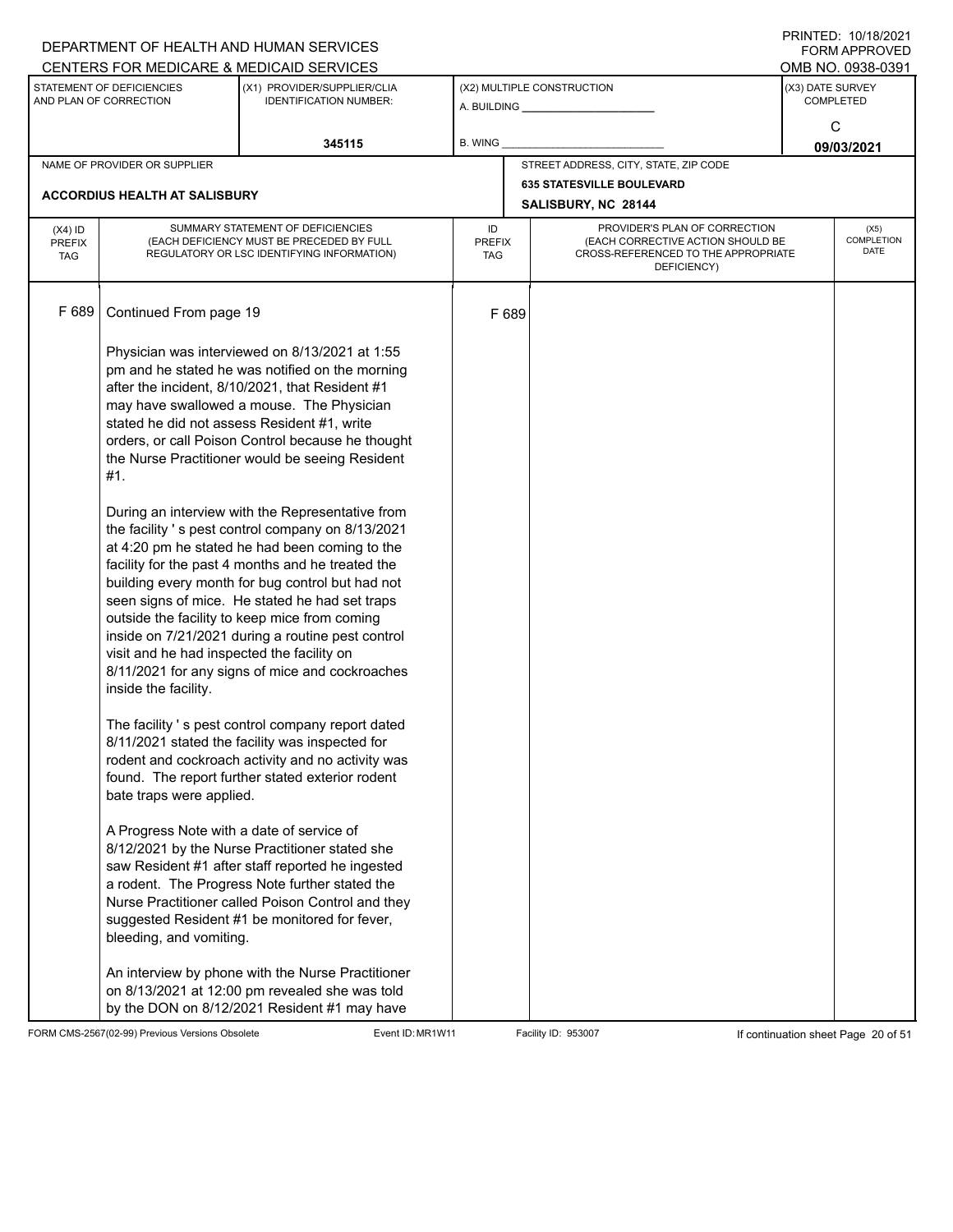|               |                                                     | DEPARTMENT OF HEALTH AND HUMAN SERVICES                      |               |       |                                                    |            | $1 \times 1 \times 1 = 1$ . $1 \times 1 \times 1 = 1$<br>FORM APPROVED |  |
|---------------|-----------------------------------------------------|--------------------------------------------------------------|---------------|-------|----------------------------------------------------|------------|------------------------------------------------------------------------|--|
|               |                                                     | CENTERS FOR MEDICARE & MEDICAID SERVICES                     |               |       |                                                    |            | OMB NO. 0938-0391                                                      |  |
|               | STATEMENT OF DEFICIENCIES<br>AND PLAN OF CORRECTION | (X1) PROVIDER/SUPPLIER/CLIA<br><b>IDENTIFICATION NUMBER:</b> |               |       | (X2) MULTIPLE CONSTRUCTION                         |            | (X3) DATE SURVEY<br><b>COMPLETED</b>                                   |  |
|               |                                                     |                                                              |               |       |                                                    |            | C                                                                      |  |
|               |                                                     | 345115                                                       | B. WING       |       |                                                    | 09/03/2021 |                                                                        |  |
|               | NAME OF PROVIDER OR SUPPLIER                        |                                                              |               |       | STREET ADDRESS, CITY, STATE, ZIP CODE              |            |                                                                        |  |
|               |                                                     |                                                              |               |       | <b>635 STATESVILLE BOULEVARD</b>                   |            |                                                                        |  |
|               | <b>ACCORDIUS HEALTH AT SALISBURY</b>                |                                                              |               |       | SALISBURY, NC 28144                                |            |                                                                        |  |
| $(X4)$ ID     |                                                     | SUMMARY STATEMENT OF DEFICIENCIES                            | ID            |       | PROVIDER'S PLAN OF CORRECTION                      |            | (X5)                                                                   |  |
| <b>PREFIX</b> |                                                     | (EACH DEFICIENCY MUST BE PRECEDED BY FULL                    | <b>PREFIX</b> |       | (EACH CORRECTIVE ACTION SHOULD BE                  |            | COMPLETION<br>DATE                                                     |  |
| <b>TAG</b>    |                                                     | REGULATORY OR LSC IDENTIFYING INFORMATION)                   | TAG           |       | CROSS-REFERENCED TO THE APPROPRIATE<br>DEFICIENCY) |            |                                                                        |  |
|               |                                                     |                                                              |               |       |                                                    |            |                                                                        |  |
|               |                                                     |                                                              |               |       |                                                    |            |                                                                        |  |
| F 689         | Continued From page 20                              |                                                              |               | F 689 |                                                    |            |                                                                        |  |
|               |                                                     | ingested a mouse on Monday 8/9/2021. The                     |               |       |                                                    |            |                                                                        |  |
|               |                                                     | Nurse Practitioner stated she learned about the              |               |       |                                                    |            |                                                                        |  |
|               |                                                     | incident from the DON when she was in the                    |               |       |                                                    |            |                                                                        |  |
|               |                                                     | facility to see resident but had not been called in          |               |       |                                                    |            |                                                                        |  |
|               |                                                     | to see Resident #1. The Nurse Practitioner                   |               |       |                                                    |            |                                                                        |  |
|               |                                                     | stated she had examined Resident #1 for any bite             |               |       |                                                    |            |                                                                        |  |
|               |                                                     | marks on his lips and mouth and did not see any.             |               |       |                                                    |            |                                                                        |  |
|               |                                                     | The Nurse Practitioner stated she was also                   |               |       |                                                    |            |                                                                        |  |
|               |                                                     | concerned if Resident #1 had ingested a mouse                |               |       |                                                    |            |                                                                        |  |
|               |                                                     | he may have also ingested poison from the                    |               |       |                                                    |            |                                                                        |  |
|               |                                                     | mouse and she also worried about what disease                |               |       |                                                    |            |                                                                        |  |
|               |                                                     | the mouse may carry. The Nurse Practitioner                  |               |       |                                                    |            |                                                                        |  |
|               |                                                     | stated she called the NC Poison Control and was              |               |       |                                                    |            |                                                                        |  |
|               |                                                     | told Resident #1 should be monitored for fever,              |               |       |                                                    |            |                                                                        |  |
|               | bleeding, and bloody diarrhea. The Nurse            |                                                              |               |       |                                                    |            |                                                                        |  |
|               |                                                     | Practitioner did not write orders for monitoring for         |               |       |                                                    |            |                                                                        |  |
|               | Resident #1.                                        |                                                              |               |       |                                                    |            |                                                                        |  |
|               |                                                     | During a follow up interview with the DON on                 |               |       |                                                    |            |                                                                        |  |
|               |                                                     | 8/13/2021 at 3:26 pm she stated she had updated              |               |       |                                                    |            |                                                                        |  |
|               |                                                     | Resident #1's care plan yesterday, 8/12/2021, to             |               |       |                                                    |            |                                                                        |  |
|               |                                                     | include his history of eating from the garbage               |               |       |                                                    |            |                                                                        |  |
|               |                                                     | after she reported to the Family Member, he may              |               |       |                                                    |            |                                                                        |  |
|               |                                                     | have ingested something unknown from the                     |               |       |                                                    |            |                                                                        |  |
|               |                                                     | garbage on 8/9/2021. The DON stated the                      |               |       |                                                    |            |                                                                        |  |
|               |                                                     | Family Member had stated he had a history of                 |               |       |                                                    |            |                                                                        |  |
|               |                                                     | eating from the garbage and putting inedible                 |               |       |                                                    |            |                                                                        |  |
|               |                                                     | items in his mouth. The DON also stated Nurse                |               |       |                                                    |            |                                                                        |  |
|               |                                                     | #1 should have documented the incident that                  |               |       |                                                    |            |                                                                        |  |
|               |                                                     | occurred on 8/9/2021 in the medical record.                  |               |       |                                                    |            |                                                                        |  |
|               |                                                     | An interview and observation with Nurse Aide #5              |               |       |                                                    |            |                                                                        |  |
|               |                                                     | on 8/13/2021 at 5:12 pm revealed she cared for               |               |       |                                                    |            |                                                                        |  |
|               |                                                     | Resident #1 frequently. Nurse Aide #5 stated                 |               |       |                                                    |            |                                                                        |  |
|               |                                                     | Resident #1 wanders and gets into trash and                  |               |       |                                                    |            |                                                                        |  |
|               |                                                     | other resident 's food. Nurse Aide #5 stated                 |               |       |                                                    |            |                                                                        |  |
|               |                                                     | Resident #1 had to be watched constantly and                 |               |       |                                                    |            |                                                                        |  |
|               |                                                     | redirected. During the interview with Nurse Aide             |               |       |                                                    |            |                                                                        |  |
|               |                                                     | #5 on 8/13/2021 at 5:14 pm Resident #1 entered               |               |       |                                                    |            |                                                                        |  |
|               |                                                     | the dining room and was opening the cabinet                  |               |       |                                                    |            |                                                                        |  |

FORM CMS-2567(02-99) Previous Versions Obsolete Event ID: MR1W11 Facility ID: 953007 If continuation sheet Page 21 of 51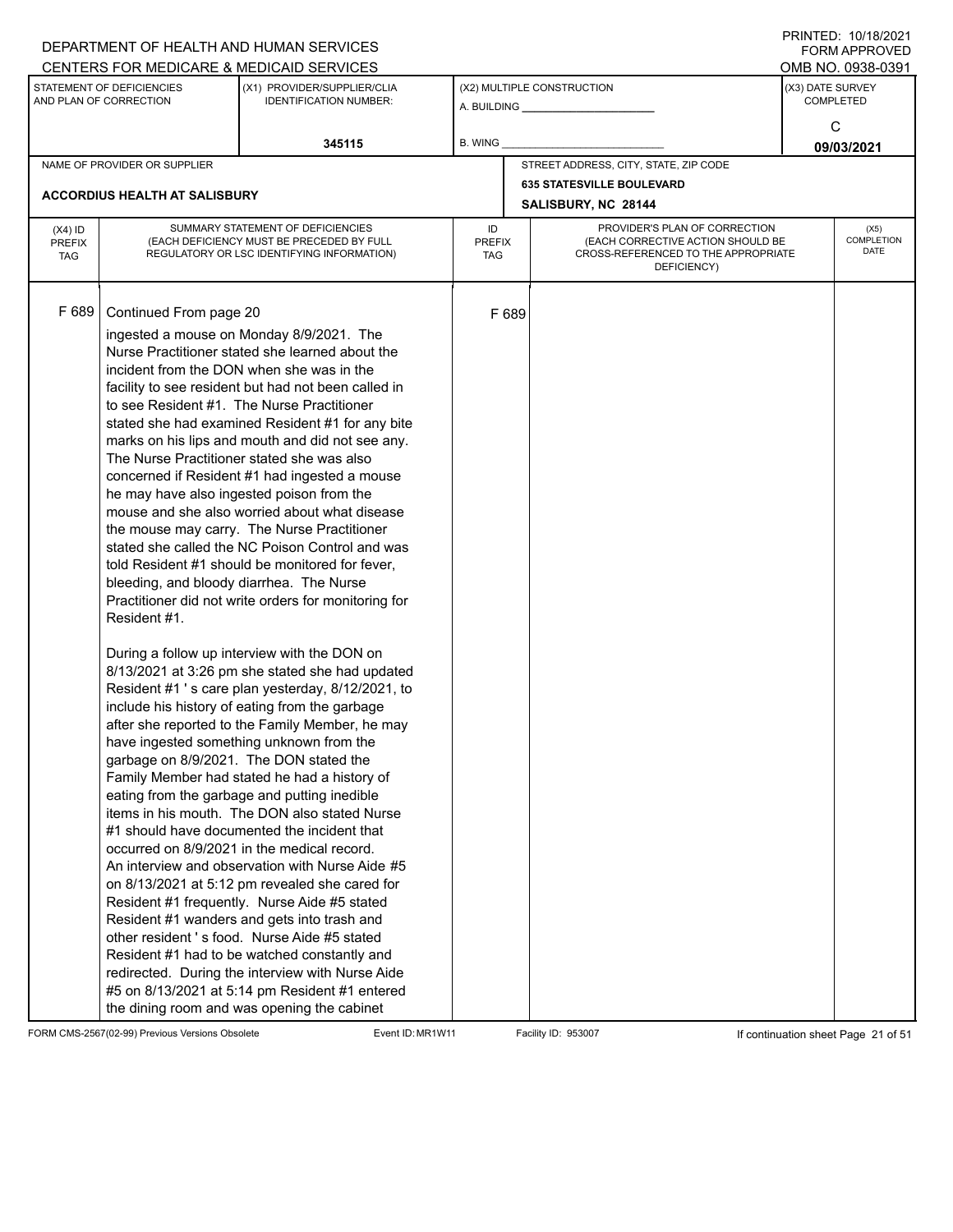|                                          |                                                                                                                                                                                                                                                                                                                                                           | DEPARTMENT OF HEALTH AND HUMAN SERVICES<br>CENTERS FOR MEDICARE & MEDICAID SERVICES                                                                                                                                                                                                                                                                                                                                                                                                                                                                                                                                                                                                                                                                                                                                                                                                                                                                                                                                                                                                                                                                                        |                                   |       |                                                                                                                          |                 | FININILU. IVIIVIZUZI<br><b>FORM APPROVED</b><br>OMB NO. 0938-0391 |  |
|------------------------------------------|-----------------------------------------------------------------------------------------------------------------------------------------------------------------------------------------------------------------------------------------------------------------------------------------------------------------------------------------------------------|----------------------------------------------------------------------------------------------------------------------------------------------------------------------------------------------------------------------------------------------------------------------------------------------------------------------------------------------------------------------------------------------------------------------------------------------------------------------------------------------------------------------------------------------------------------------------------------------------------------------------------------------------------------------------------------------------------------------------------------------------------------------------------------------------------------------------------------------------------------------------------------------------------------------------------------------------------------------------------------------------------------------------------------------------------------------------------------------------------------------------------------------------------------------------|-----------------------------------|-------|--------------------------------------------------------------------------------------------------------------------------|-----------------|-------------------------------------------------------------------|--|
|                                          | STATEMENT OF DEFICIENCIES<br>AND PLAN OF CORRECTION                                                                                                                                                                                                                                                                                                       | (X1) PROVIDER/SUPPLIER/CLIA<br><b>IDENTIFICATION NUMBER:</b>                                                                                                                                                                                                                                                                                                                                                                                                                                                                                                                                                                                                                                                                                                                                                                                                                                                                                                                                                                                                                                                                                                               |                                   |       | (X2) MULTIPLE CONSTRUCTION                                                                                               |                 | (X3) DATE SURVEY<br><b>COMPLETED</b>                              |  |
|                                          |                                                                                                                                                                                                                                                                                                                                                           | 345115                                                                                                                                                                                                                                                                                                                                                                                                                                                                                                                                                                                                                                                                                                                                                                                                                                                                                                                                                                                                                                                                                                                                                                     | <b>B. WING</b>                    |       |                                                                                                                          | C<br>09/03/2021 |                                                                   |  |
|                                          | NAME OF PROVIDER OR SUPPLIER                                                                                                                                                                                                                                                                                                                              |                                                                                                                                                                                                                                                                                                                                                                                                                                                                                                                                                                                                                                                                                                                                                                                                                                                                                                                                                                                                                                                                                                                                                                            |                                   |       | STREET ADDRESS, CITY, STATE, ZIP CODE                                                                                    |                 |                                                                   |  |
|                                          | <b>ACCORDIUS HEALTH AT SALISBURY</b>                                                                                                                                                                                                                                                                                                                      |                                                                                                                                                                                                                                                                                                                                                                                                                                                                                                                                                                                                                                                                                                                                                                                                                                                                                                                                                                                                                                                                                                                                                                            |                                   |       | <b>635 STATESVILLE BOULEVARD</b><br>SALISBURY, NC 28144                                                                  |                 |                                                                   |  |
| $(X4)$ ID<br><b>PREFIX</b><br><b>TAG</b> |                                                                                                                                                                                                                                                                                                                                                           | SUMMARY STATEMENT OF DEFICIENCIES<br>(EACH DEFICIENCY MUST BE PRECEDED BY FULL<br>REGULATORY OR LSC IDENTIFYING INFORMATION)                                                                                                                                                                                                                                                                                                                                                                                                                                                                                                                                                                                                                                                                                                                                                                                                                                                                                                                                                                                                                                               | ID<br><b>PREFIX</b><br><b>TAG</b> |       | PROVIDER'S PLAN OF CORRECTION<br>(EACH CORRECTIVE ACTION SHOULD BE<br>CROSS-REFERENCED TO THE APPROPRIATE<br>DEFICIENCY) |                 | (X5)<br>COMPLETION<br><b>DATE</b>                                 |  |
| F 689                                    | Continued From page 21<br>table.<br>ingest a mouse.<br>she redirects him<br>pm and she stated she did not receive any<br>observe Resident #1 for after the possible<br>ingestion of a mouse.<br>and symptoms to look after Resident #1 's<br>notified of Immediate Jeopardy.<br>Credible Allegation of Compliance F689.<br>a result of the noncompliance: | doors and going through items in the cabinets.<br>Nurse Aide #5 redirected Resident #1 to the<br>Nurse Aide #6 was interviewed on 8/13/2021 at<br>6:52 pm and he stated he was not told the signs<br>and symptoms to monitor for if Resident #1 did<br>During an interview with Nurse #2 on 8/13/2021<br>at 6:53 pm she stated was not told what signs<br>and symptoms Resident #1 should be observed<br>for after the incident when he allegedly ingested a<br>mouse. Nurse #2 stated Resident #1 wanders<br>and has rummaged in the trash and she stated<br>Nurse #4 was interviewed on 8/13/2021 at 7:01<br>instruction regarding what symptoms she should<br>Nurse Aide #7 was interviewed on 8/13/2021 at<br>7:04 pm and stated she had not told what signs<br>incident where he may have swallowed a mouse.<br>On 8/13/2021 at 8:12 pm the Administrator was<br>On 8/14/2021 the facility provided a Credible<br>Allegation of Immediate Jeopardy Removal:<br>Identify those recipients who have suffered, or<br>are likely to suffer, a serious adverse outcome as<br>On 8.9.21, resident #1 was seen by DON and<br>social worker with a string like object hanging |                                   | F 689 |                                                                                                                          |                 |                                                                   |  |

FORM CMS-2567(02-99) Previous Versions Obsolete Event ID: MR1W11 Facility ID: 953007 If continuation sheet Page 22 of 51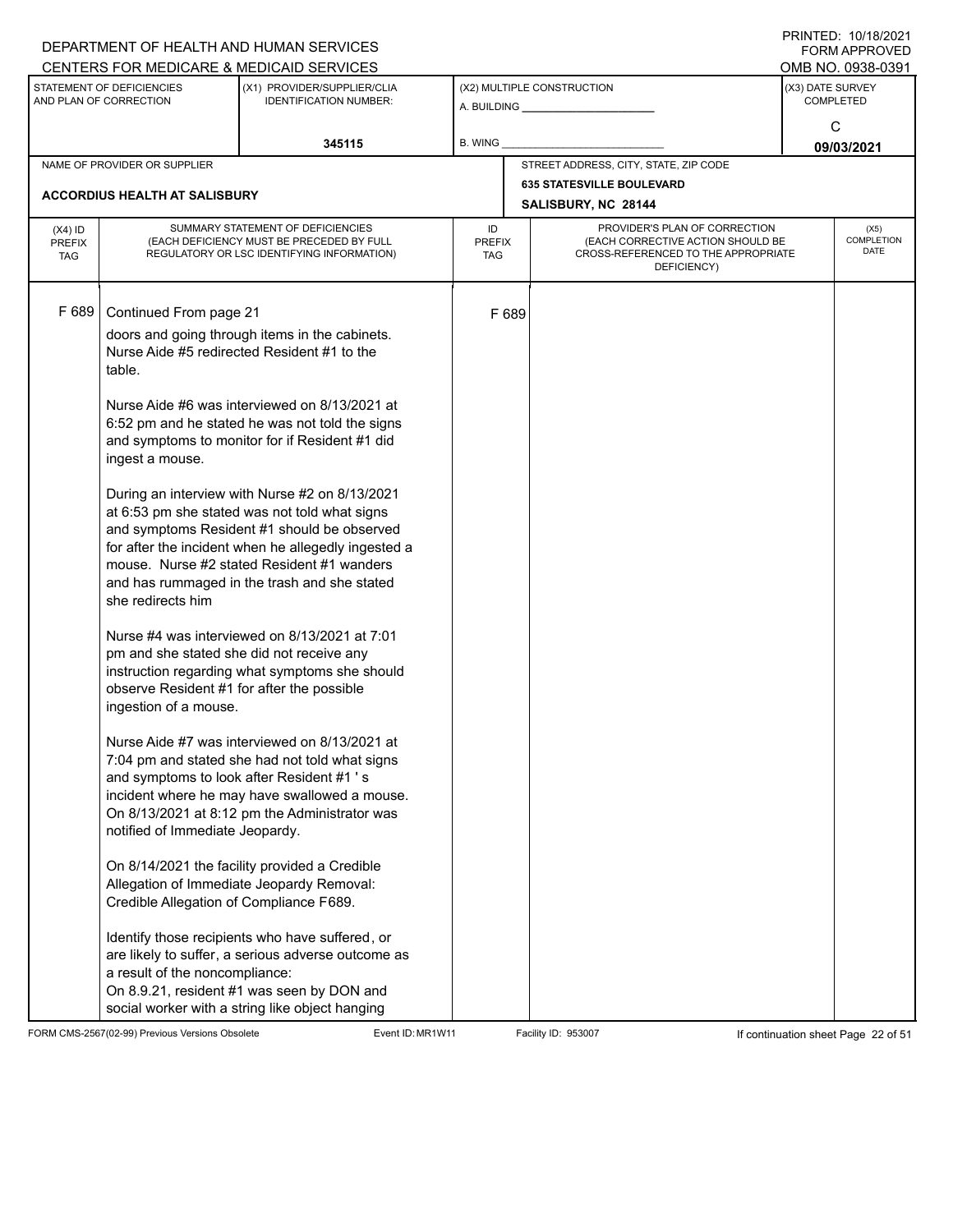|                                          |                                                                                                                                                                                                                                                                                                                                                                                                                                                                                                                                                                                                                               | DEPARTMENT OF HEALTH AND HUMAN SERVICES<br>CENTERS FOR MEDICARE & MEDICAID SERVICES                                                                                                                                                                                                                                                                                                                                                                                                                                                                                                                                                                                                                                                                                                                                                                                                                                                                                                                                                                                                                                                                                                                                   |                                   |       |                                                                                                                          |                  | FININILU. IVIIVIZUZI<br><b>FORM APPROVED</b><br>OMB NO. 0938-0391 |
|------------------------------------------|-------------------------------------------------------------------------------------------------------------------------------------------------------------------------------------------------------------------------------------------------------------------------------------------------------------------------------------------------------------------------------------------------------------------------------------------------------------------------------------------------------------------------------------------------------------------------------------------------------------------------------|-----------------------------------------------------------------------------------------------------------------------------------------------------------------------------------------------------------------------------------------------------------------------------------------------------------------------------------------------------------------------------------------------------------------------------------------------------------------------------------------------------------------------------------------------------------------------------------------------------------------------------------------------------------------------------------------------------------------------------------------------------------------------------------------------------------------------------------------------------------------------------------------------------------------------------------------------------------------------------------------------------------------------------------------------------------------------------------------------------------------------------------------------------------------------------------------------------------------------|-----------------------------------|-------|--------------------------------------------------------------------------------------------------------------------------|------------------|-------------------------------------------------------------------|
|                                          | STATEMENT OF DEFICIENCIES<br>AND PLAN OF CORRECTION                                                                                                                                                                                                                                                                                                                                                                                                                                                                                                                                                                           | (X1) PROVIDER/SUPPLIER/CLIA<br><b>IDENTIFICATION NUMBER:</b>                                                                                                                                                                                                                                                                                                                                                                                                                                                                                                                                                                                                                                                                                                                                                                                                                                                                                                                                                                                                                                                                                                                                                          |                                   |       | (X2) MULTIPLE CONSTRUCTION<br>A. BUILDING <b>A.</b> BUILDING                                                             | (X3) DATE SURVEY | <b>COMPLETED</b>                                                  |
|                                          |                                                                                                                                                                                                                                                                                                                                                                                                                                                                                                                                                                                                                               | 345115                                                                                                                                                                                                                                                                                                                                                                                                                                                                                                                                                                                                                                                                                                                                                                                                                                                                                                                                                                                                                                                                                                                                                                                                                | <b>B. WING</b>                    |       |                                                                                                                          |                  | C<br>09/03/2021                                                   |
|                                          | NAME OF PROVIDER OR SUPPLIER                                                                                                                                                                                                                                                                                                                                                                                                                                                                                                                                                                                                  |                                                                                                                                                                                                                                                                                                                                                                                                                                                                                                                                                                                                                                                                                                                                                                                                                                                                                                                                                                                                                                                                                                                                                                                                                       |                                   |       | STREET ADDRESS, CITY, STATE, ZIP CODE                                                                                    |                  |                                                                   |
|                                          | <b>ACCORDIUS HEALTH AT SALISBURY</b>                                                                                                                                                                                                                                                                                                                                                                                                                                                                                                                                                                                          |                                                                                                                                                                                                                                                                                                                                                                                                                                                                                                                                                                                                                                                                                                                                                                                                                                                                                                                                                                                                                                                                                                                                                                                                                       |                                   |       | <b>635 STATESVILLE BOULEVARD</b><br>SALISBURY, NC 28144                                                                  |                  |                                                                   |
| $(X4)$ ID<br><b>PREFIX</b><br><b>TAG</b> |                                                                                                                                                                                                                                                                                                                                                                                                                                                                                                                                                                                                                               | SUMMARY STATEMENT OF DEFICIENCIES<br>(EACH DEFICIENCY MUST BE PRECEDED BY FULL<br>REGULATORY OR LSC IDENTIFYING INFORMATION)                                                                                                                                                                                                                                                                                                                                                                                                                                                                                                                                                                                                                                                                                                                                                                                                                                                                                                                                                                                                                                                                                          | ID<br><b>PREFIX</b><br><b>TAG</b> |       | PROVIDER'S PLAN OF CORRECTION<br>(EACH CORRECTIVE ACTION SHOULD BE<br>CROSS-REFERENCED TO THE APPROPRIATE<br>DEFICIENCY) |                  | (X5)<br>COMPLETION<br><b>DATE</b>                                 |
| F 689                                    | Continued From page 22<br>from his mouth. DON and SW immediately<br>of resident after incident.<br>alerted DON that resident had spit up an<br>findings and incident.<br>poison control for guidance on unidentified<br>potentially harmful item.<br>On 8.9.21 DON/ and or nurse #1 failed to<br>document attempts to notify RP.<br>related items in mouth upon admission for<br>potentially harmful items in mouth. All staff<br>Administrator and DON.<br>All residents are at risk for incident and/or<br>party per facility policy.<br>DON on 8.12.21.<br>the Action will be complete.<br>was notified on 8.12.21 by DON. | approached resident and checked resident 's<br>oral cavity for any foreign objects but found none.<br>On 8.9.21 after incident DON failed to document<br>and complete incident report, notify MD, notify<br>RP, and update care plan. On 8.9.21, DON<br>and/or Nurse #1 failed to document assessment<br>On 8.9.21, twenty minutes after incident, nurse #1<br>unidentified item. Nurse #1 failed to document<br>On 8.9.21, DON/and or nurse #1 failed to notify<br>All residents with identified behavior of placing<br>items in mouth are at risk. Facility failed to initiate<br>a care plan for the potential of placing non-food<br>resident #1 to address the prior history of the<br>exhibited behavior. DON initiated a care plan on<br>8.12.21 for the exhibited behavior of placing<br>educated on care plan on 8.13.21 and 8.14.21 by<br>accident. On 8.9.21 Nurse failed to document<br>incident or notify resident physician or responsible<br>Resident 's RP was notified via cell phone by<br>Specify the Action the Facility will take to alter the<br>process or system failure to Prevent a Serious<br>Outcome from occurring or reoccurring and when<br>M.D. was notified on 8.10.21 by DON and RP |                                   | F 689 |                                                                                                                          |                  |                                                                   |

FORM CMS-2567(02-99) Previous Versions Obsolete Event ID: MR1W11 Facility ID: 953007 If continuation sheet Page 23 of 51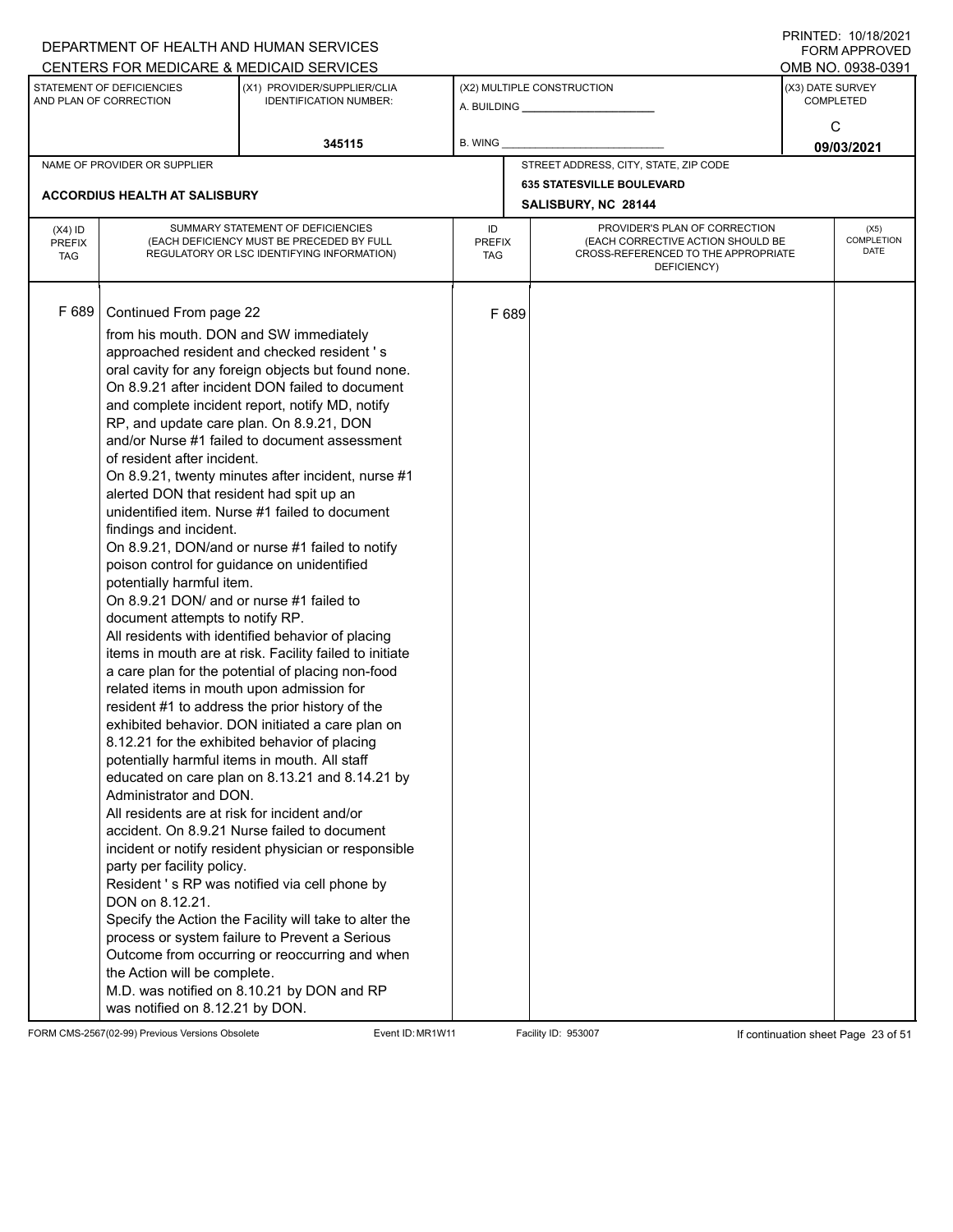|                             |                                                     | DEPARTMENT OF HEALTH AND HUMAN SERVICES                                                         |               |       |                                                                          |                  | $1 \times 1 \times 1 = 1$ . $1 \times 1 \times 1 = 1$<br>FORM APPROVED |
|-----------------------------|-----------------------------------------------------|-------------------------------------------------------------------------------------------------|---------------|-------|--------------------------------------------------------------------------|------------------|------------------------------------------------------------------------|
|                             |                                                     | CENTERS FOR MEDICARE & MEDICAID SERVICES                                                        |               |       |                                                                          |                  | OMB NO. 0938-0391                                                      |
|                             | STATEMENT OF DEFICIENCIES<br>AND PLAN OF CORRECTION | (X1) PROVIDER/SUPPLIER/CLIA<br><b>IDENTIFICATION NUMBER:</b>                                    |               |       | (X2) MULTIPLE CONSTRUCTION                                               | (X3) DATE SURVEY | <b>COMPLETED</b>                                                       |
|                             |                                                     |                                                                                                 |               |       |                                                                          |                  |                                                                        |
|                             |                                                     |                                                                                                 |               |       |                                                                          |                  | C                                                                      |
|                             |                                                     | 345115                                                                                          | B. WING       |       |                                                                          |                  | 09/03/2021                                                             |
|                             | NAME OF PROVIDER OR SUPPLIER                        |                                                                                                 |               |       | STREET ADDRESS, CITY, STATE, ZIP CODE                                    |                  |                                                                        |
|                             | <b>ACCORDIUS HEALTH AT SALISBURY</b>                |                                                                                                 |               |       | <b>635 STATESVILLE BOULEVARD</b>                                         |                  |                                                                        |
|                             |                                                     |                                                                                                 |               |       | SALISBURY, NC 28144                                                      |                  |                                                                        |
| $(X4)$ ID                   |                                                     | SUMMARY STATEMENT OF DEFICIENCIES                                                               | ID            |       | PROVIDER'S PLAN OF CORRECTION                                            |                  | (X5)                                                                   |
| <b>PREFIX</b><br><b>TAG</b> |                                                     | (EACH DEFICIENCY MUST BE PRECEDED BY FULL<br>REGULATORY OR LSC IDENTIFYING INFORMATION)         | PREFIX<br>TAG |       | (EACH CORRECTIVE ACTION SHOULD BE<br>CROSS-REFERENCED TO THE APPROPRIATE |                  | COMPLETION<br>DATE                                                     |
|                             |                                                     |                                                                                                 |               |       | DEFICIENCY)                                                              |                  |                                                                        |
|                             |                                                     |                                                                                                 |               |       |                                                                          |                  |                                                                        |
| F 689                       | Continued From page 23                              |                                                                                                 |               | F 689 |                                                                          |                  |                                                                        |
|                             |                                                     | On 8.10.21 immediately upon noticing string like                                                |               |       |                                                                          |                  |                                                                        |
|                             |                                                     | object hanging from resident #1 's mouth, DON                                                   |               |       |                                                                          |                  |                                                                        |
|                             |                                                     | states she swept resident's mouth for any signs                                                 |               |       |                                                                          |                  |                                                                        |
|                             | of foreign objects. She found none.                 |                                                                                                 |               |       |                                                                          |                  |                                                                        |
|                             |                                                     | Director of nursing called poison control on                                                    |               |       |                                                                          |                  |                                                                        |
|                             |                                                     | 8.12.21 with recommendations to monitor for                                                     |               |       |                                                                          |                  |                                                                        |
|                             |                                                     | fever, vomiting or bleeding. The FNP completed                                                  |               |       |                                                                          |                  |                                                                        |
|                             |                                                     | assessment of resident #1 on 8/12/21 at 4:00 pm                                                 |               |       |                                                                          |                  |                                                                        |
|                             |                                                     | related to incident of ingesting potential harmful                                              |               |       |                                                                          |                  |                                                                        |
|                             | item in his mouth. FNP also notified poison         |                                                                                                 |               |       |                                                                          |                  |                                                                        |
|                             |                                                     | control on 8.12.21 with same recommendations.                                                   |               |       |                                                                          |                  |                                                                        |
|                             | Director of Nursing completed additional            |                                                                                                 |               |       |                                                                          |                  |                                                                        |
|                             |                                                     | assessment of resident #1 on 8.13.21. Resident                                                  |               |       |                                                                          |                  |                                                                        |
|                             |                                                     | #1 will be monitored by licensed nurse for any                                                  |               |       |                                                                          |                  |                                                                        |
|                             |                                                     | change in condition to include fever, vomiting or<br>bleeding as recommended by poison control. |               |       |                                                                          |                  |                                                                        |
|                             |                                                     | DON entered order to monitor for changes in                                                     |               |       |                                                                          |                  |                                                                        |
|                             |                                                     | condition for resident #1 on 8.13.21. Licensed                                                  |               |       |                                                                          |                  |                                                                        |
|                             |                                                     | and Registered Nurses were educated on 8.13.21                                                  |               |       |                                                                          |                  |                                                                        |
|                             | and 8.14.21 by Administrator and DON.               |                                                                                                 |               |       |                                                                          |                  |                                                                        |
|                             |                                                     | On 8.13.21 Regional Director of Operations and                                                  |               |       |                                                                          |                  |                                                                        |
|                             |                                                     | Regional Clinical Director met with Administrator                                               |               |       |                                                                          |                  |                                                                        |
|                             |                                                     | and Director of Nursing to review process for                                                   |               |       |                                                                          |                  |                                                                        |
|                             |                                                     | assessment and Care plan. Regional Director of                                                  |               |       |                                                                          |                  |                                                                        |
|                             |                                                     | Operations and Regional Clinical Nurse provided                                                 |               |       |                                                                          |                  |                                                                        |
|                             |                                                     | remediation education on policies for resident                                                  |               |       |                                                                          |                  |                                                                        |
|                             | assessment and care plans on 8.13.21.               |                                                                                                 |               |       |                                                                          |                  |                                                                        |
|                             |                                                     | MDS nurse will be educated by Administrator<br>when MDS Coordinator returns from vacation.      |               |       |                                                                          |                  |                                                                        |
|                             |                                                     | On 8.13.21 Regional Clinical Nurse met with the                                                 |               |       |                                                                          |                  |                                                                        |
|                             |                                                     | Director of Nursing and reviewed the facility 's                                                |               |       |                                                                          |                  |                                                                        |
|                             |                                                     | policy on documentation and notification of                                                     |               |       |                                                                          |                  |                                                                        |
|                             |                                                     | physician and resident representative. Regional                                                 |               |       |                                                                          |                  |                                                                        |
|                             |                                                     | Clinical Nurse provided remediation education to                                                |               |       |                                                                          |                  |                                                                        |
|                             | the Director of Nursing on facility policy for      |                                                                                                 |               |       |                                                                          |                  |                                                                        |
|                             |                                                     | incident and accidents including notification of                                                |               |       |                                                                          |                  |                                                                        |
|                             |                                                     | physician and family notification as of 8.13.21.                                                |               |       |                                                                          |                  |                                                                        |
|                             |                                                     |                                                                                                 |               |       |                                                                          |                  |                                                                        |
|                             |                                                     | On 8/13/21 Director of Nursing begin education to                                               |               |       |                                                                          |                  |                                                                        |

FORM CMS-2567(02-99) Previous Versions Obsolete Event ID: MR1W11 Facility ID: 953007 If continuation sheet Page 24 of 51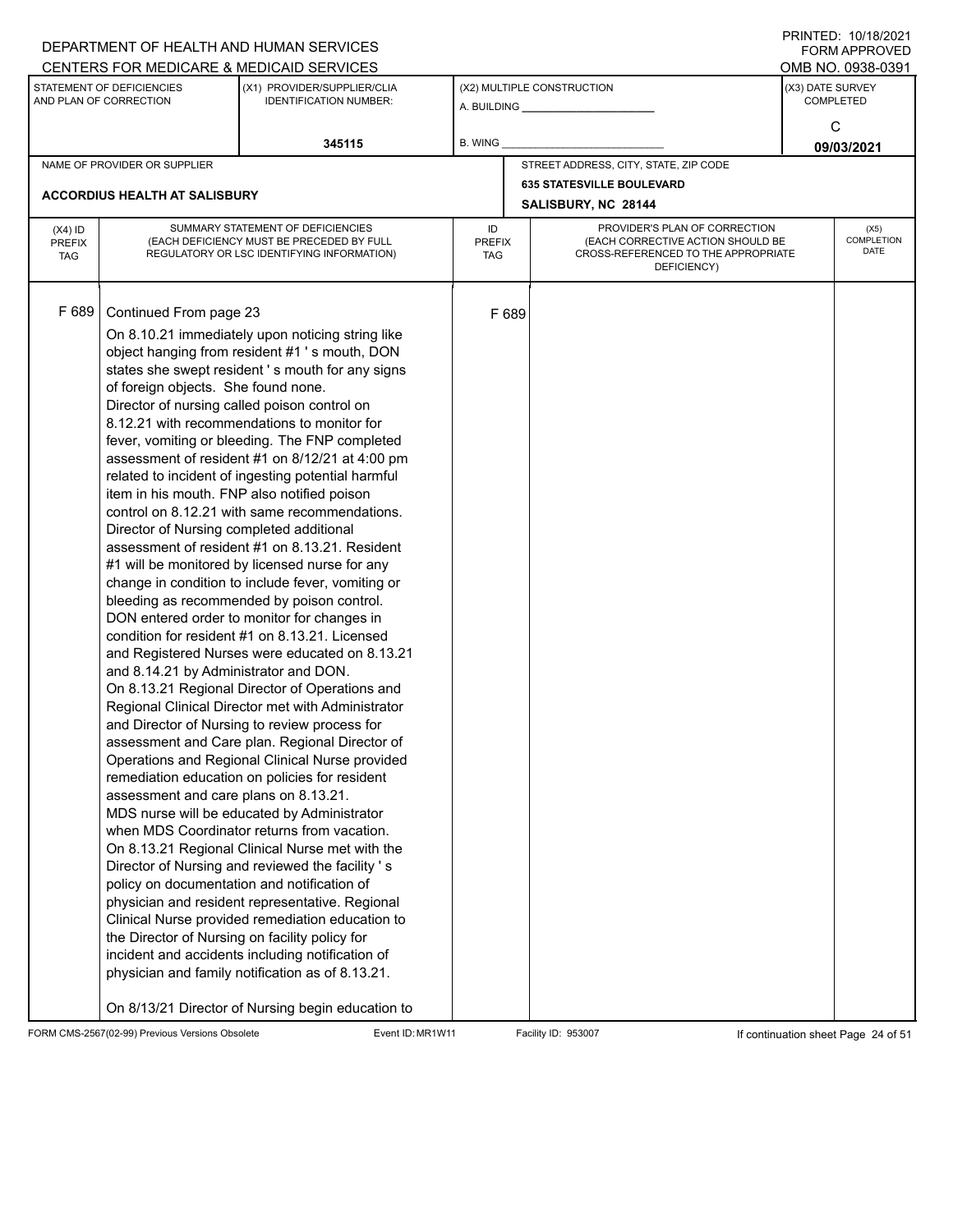|                                          |                                                                                                                                                                                                                                                                                                                                                                       | DEPARTMENT OF HEALTH AND HUMAN SERVICES<br>CENTERS FOR MEDICARE & MEDICAID SERVICES                                                                                                                                                                                                                                                                                                                                                                                                                                                                                                                                                                                                                                                                                                                                                                                                                                                                                                                                                                                                                                                                                                                                                                                                                                                                                                                                                                                                                                                 |                                   |       |                                                                                                                          |                  | FININILU. IVIIVIZUZI<br>FORM APPROVED<br>OMB NO. 0938-0391 |  |
|------------------------------------------|-----------------------------------------------------------------------------------------------------------------------------------------------------------------------------------------------------------------------------------------------------------------------------------------------------------------------------------------------------------------------|-------------------------------------------------------------------------------------------------------------------------------------------------------------------------------------------------------------------------------------------------------------------------------------------------------------------------------------------------------------------------------------------------------------------------------------------------------------------------------------------------------------------------------------------------------------------------------------------------------------------------------------------------------------------------------------------------------------------------------------------------------------------------------------------------------------------------------------------------------------------------------------------------------------------------------------------------------------------------------------------------------------------------------------------------------------------------------------------------------------------------------------------------------------------------------------------------------------------------------------------------------------------------------------------------------------------------------------------------------------------------------------------------------------------------------------------------------------------------------------------------------------------------------------|-----------------------------------|-------|--------------------------------------------------------------------------------------------------------------------------|------------------|------------------------------------------------------------|--|
|                                          | STATEMENT OF DEFICIENCIES<br>AND PLAN OF CORRECTION                                                                                                                                                                                                                                                                                                                   | (X1) PROVIDER/SUPPLIER/CLIA<br><b>IDENTIFICATION NUMBER:</b>                                                                                                                                                                                                                                                                                                                                                                                                                                                                                                                                                                                                                                                                                                                                                                                                                                                                                                                                                                                                                                                                                                                                                                                                                                                                                                                                                                                                                                                                        |                                   |       | (X2) MULTIPLE CONSTRUCTION                                                                                               | (X3) DATE SURVEY | <b>COMPLETED</b>                                           |  |
|                                          |                                                                                                                                                                                                                                                                                                                                                                       | 345115                                                                                                                                                                                                                                                                                                                                                                                                                                                                                                                                                                                                                                                                                                                                                                                                                                                                                                                                                                                                                                                                                                                                                                                                                                                                                                                                                                                                                                                                                                                              | <b>B. WING</b>                    |       |                                                                                                                          |                  | C<br>09/03/2021                                            |  |
|                                          | NAME OF PROVIDER OR SUPPLIER                                                                                                                                                                                                                                                                                                                                          |                                                                                                                                                                                                                                                                                                                                                                                                                                                                                                                                                                                                                                                                                                                                                                                                                                                                                                                                                                                                                                                                                                                                                                                                                                                                                                                                                                                                                                                                                                                                     |                                   |       | STREET ADDRESS, CITY, STATE, ZIP CODE                                                                                    |                  |                                                            |  |
|                                          | <b>ACCORDIUS HEALTH AT SALISBURY</b>                                                                                                                                                                                                                                                                                                                                  |                                                                                                                                                                                                                                                                                                                                                                                                                                                                                                                                                                                                                                                                                                                                                                                                                                                                                                                                                                                                                                                                                                                                                                                                                                                                                                                                                                                                                                                                                                                                     |                                   |       | <b>635 STATESVILLE BOULEVARD</b><br>SALISBURY, NC 28144                                                                  |                  |                                                            |  |
| $(X4)$ ID<br><b>PREFIX</b><br><b>TAG</b> |                                                                                                                                                                                                                                                                                                                                                                       | SUMMARY STATEMENT OF DEFICIENCIES<br>(EACH DEFICIENCY MUST BE PRECEDED BY FULL<br>REGULATORY OR LSC IDENTIFYING INFORMATION)                                                                                                                                                                                                                                                                                                                                                                                                                                                                                                                                                                                                                                                                                                                                                                                                                                                                                                                                                                                                                                                                                                                                                                                                                                                                                                                                                                                                        | ID<br><b>PREFIX</b><br><b>TAG</b> |       | PROVIDER'S PLAN OF CORRECTION<br>(EACH CORRECTIVE ACTION SHOULD BE<br>CROSS-REFERENCED TO THE APPROPRIATE<br>DEFICIENCY) |                  | (X5)<br>COMPLETION<br><b>DATE</b>                          |  |
| F 689                                    | Continued From page 24<br>all Nurses on facility policy for incident and<br>incident/accident, assessment of<br>and representative. Director of Nursing will<br>to ensure all new staff have signed.<br>Beginning on 8.13.21 Administrator and or<br>completed by Administrator and DON, with<br>starting on 8.14.21.<br>monitoring for residents putting potentially | accidents which included documentation of<br>incident/accident, and notification to physician<br>conclude education of all licensed Nursing staff<br>on 8.14.21. As of 8.14.21 no licensed will be<br>allowed to work prior to receiving education on<br>incident and accident documentation. Starting<br>8.14.21 any agency or new licensed staff will be<br>educated by the Director of Nursing or designee,<br>on facility documentation and notification related<br>to incident/accident prior to starting shift. Sign in<br>sheets will be audited by DON or designee daily<br>Director of Nursing educated all staff on residents<br>with behaviors of putting or ingesting something<br>harmful in their mouth. Starting on 8.14.21 all<br>new staff or agency staff will be educated on<br>residents with behaviors related to potential for<br>putting potential harmful things in mouth and/or<br>digging in trash prior to working. Education to be<br>Administrator and DON or designee educating<br>any new staff to the facility. Daily schedule will be<br>reviewed by Administrator, DON, or designee to<br>ensure new staff educated as they come in,<br>On 8.13.21, DON initiated order for monitoring<br>resident for signs and symptoms of ingesting<br>potentially harmful items. Care plan was updated<br>on 8.12.21 for behaviors of potentially ingesting<br>potentially harmful items and digging in trash.<br>On 8.14.21, all staff have been educated on<br>harmful items in mouth and digging in trash. |                                   | F 689 |                                                                                                                          |                  |                                                            |  |

FORM CMS-2567(02-99) Previous Versions Obsolete Event ID: MR1W11 Facility ID: 953007 If continuation sheet Page 25 of 51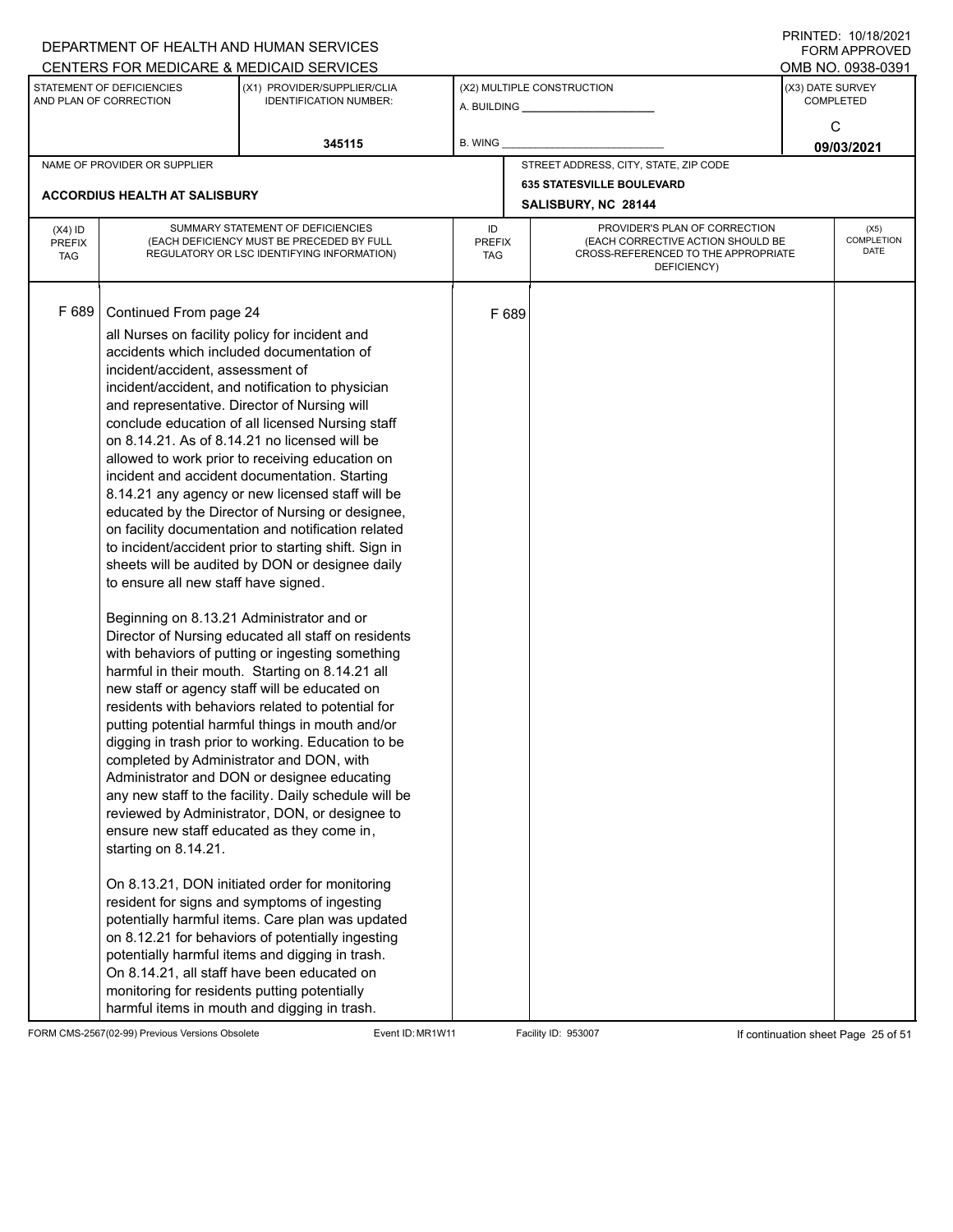|                                          |                                                                                                                                                                                                                                                                                                                                | DEPARTMENT OF HEALTH AND HUMAN SERVICES                                                                                                                                                                                                                                                                                                                                                                                                                                                                                                                                                                                                                                                                                                                                                                                                                                                                                                                                                                                                                                                                                                                                                                                                                                                                                                                                                                                                                             |                                                            |       |                                                                                         |                  | $1 \times 1 \times 1 = 1$ . $1 \times 1 \times 1 = 1$<br>FORM APPROVED |
|------------------------------------------|--------------------------------------------------------------------------------------------------------------------------------------------------------------------------------------------------------------------------------------------------------------------------------------------------------------------------------|---------------------------------------------------------------------------------------------------------------------------------------------------------------------------------------------------------------------------------------------------------------------------------------------------------------------------------------------------------------------------------------------------------------------------------------------------------------------------------------------------------------------------------------------------------------------------------------------------------------------------------------------------------------------------------------------------------------------------------------------------------------------------------------------------------------------------------------------------------------------------------------------------------------------------------------------------------------------------------------------------------------------------------------------------------------------------------------------------------------------------------------------------------------------------------------------------------------------------------------------------------------------------------------------------------------------------------------------------------------------------------------------------------------------------------------------------------------------|------------------------------------------------------------|-------|-----------------------------------------------------------------------------------------|------------------|------------------------------------------------------------------------|
|                                          |                                                                                                                                                                                                                                                                                                                                | CENTERS FOR MEDICARE & MEDICAID SERVICES                                                                                                                                                                                                                                                                                                                                                                                                                                                                                                                                                                                                                                                                                                                                                                                                                                                                                                                                                                                                                                                                                                                                                                                                                                                                                                                                                                                                                            |                                                            |       |                                                                                         |                  | OMB NO. 0938-0391                                                      |
|                                          | STATEMENT OF DEFICIENCIES<br>AND PLAN OF CORRECTION                                                                                                                                                                                                                                                                            | (X1) PROVIDER/SUPPLIER/CLIA<br><b>IDENTIFICATION NUMBER:</b>                                                                                                                                                                                                                                                                                                                                                                                                                                                                                                                                                                                                                                                                                                                                                                                                                                                                                                                                                                                                                                                                                                                                                                                                                                                                                                                                                                                                        |                                                            |       | (X2) MULTIPLE CONSTRUCTION                                                              | (X3) DATE SURVEY | <b>COMPLETED</b>                                                       |
|                                          |                                                                                                                                                                                                                                                                                                                                | 345115                                                                                                                                                                                                                                                                                                                                                                                                                                                                                                                                                                                                                                                                                                                                                                                                                                                                                                                                                                                                                                                                                                                                                                                                                                                                                                                                                                                                                                                              | B. WING                                                    |       |                                                                                         |                  | C<br>09/03/2021                                                        |
|                                          | NAME OF PROVIDER OR SUPPLIER                                                                                                                                                                                                                                                                                                   |                                                                                                                                                                                                                                                                                                                                                                                                                                                                                                                                                                                                                                                                                                                                                                                                                                                                                                                                                                                                                                                                                                                                                                                                                                                                                                                                                                                                                                                                     |                                                            |       | STREET ADDRESS, CITY, STATE, ZIP CODE                                                   |                  |                                                                        |
|                                          |                                                                                                                                                                                                                                                                                                                                |                                                                                                                                                                                                                                                                                                                                                                                                                                                                                                                                                                                                                                                                                                                                                                                                                                                                                                                                                                                                                                                                                                                                                                                                                                                                                                                                                                                                                                                                     |                                                            |       | <b>635 STATESVILLE BOULEVARD</b>                                                        |                  |                                                                        |
|                                          | ACCORDIUS HEALTH AT SALISBURY                                                                                                                                                                                                                                                                                                  |                                                                                                                                                                                                                                                                                                                                                                                                                                                                                                                                                                                                                                                                                                                                                                                                                                                                                                                                                                                                                                                                                                                                                                                                                                                                                                                                                                                                                                                                     | SALISBURY, NC 28144<br>PROVIDER'S PLAN OF CORRECTION<br>ID |       |                                                                                         |                  |                                                                        |
| $(X4)$ ID<br><b>PREFIX</b><br><b>TAG</b> |                                                                                                                                                                                                                                                                                                                                | SUMMARY STATEMENT OF DEFICIENCIES<br>(EACH DEFICIENCY MUST BE PRECEDED BY FULL<br>REGULATORY OR LSC IDENTIFYING INFORMATION)                                                                                                                                                                                                                                                                                                                                                                                                                                                                                                                                                                                                                                                                                                                                                                                                                                                                                                                                                                                                                                                                                                                                                                                                                                                                                                                                        | <b>PREFIX</b><br>TAG                                       |       | (EACH CORRECTIVE ACTION SHOULD BE<br>CROSS-REFERENCED TO THE APPROPRIATE<br>DEFICIENCY) |                  | (X5)<br><b>COMPLETION</b><br><b>DATE</b>                               |
| F 689                                    | Continued From page 25<br>On 8.14.21, IDT team was in-service by<br>Administrator related to care planning of<br>items in mouth or digging in trash.<br>Facility alleges IJ removal as of 8.14.21.<br>Credible Allegation IJ removal<br>Resident #1 and called Poison Control on<br>validation three other residents that were | behaviors of residents putting potentially harmful<br>Administrator will be responsible for making sure<br>IJ removal plan is carried out and completed.<br>On 8/17/2021 a review was conducted of the plan<br>to ensure those affected by the deficient practice.<br>The facility updated Resident #1 's Care Plan to<br>include a history of eating items out of the trash<br>and putting non-edible items in his mouth on<br>8/12/2021. The Nurse Practitioner assessed<br>8/12/2021. A review of Resident #1's medical<br>record revealed there was a Nursing Progress<br>Note each shift beginning 8/12/2021 to document<br>signs of nausea, vomiting, diarrhea, and bloody<br>stools. The Administrator was interviewed and<br>stated the facility had reviewed all residents who<br>scored as cognitively impaired on the BIMs (Brief<br>Interview for Mental Status) and had evaluated<br>them for the possibility of placing non-edible food<br>items in their mouths on 8/14/2021. During the<br>cognitively impaired were reviewed and two had<br>care plans for potential to place non-edible<br>objects in their mouths. Both residents were<br>ambulatory and had behaviors like putting objects<br>in their mouths. The other resident was bed<br>bound and was at no risk of placing non-edible<br>items in their mouth. The facility did in-service<br>education with the Nursing Department which<br>included care planning any resident that had |                                                            | F 689 |                                                                                         |                  |                                                                        |
|                                          |                                                                                                                                                                                                                                                                                                                                | behaviors of putting non-edible objects in their                                                                                                                                                                                                                                                                                                                                                                                                                                                                                                                                                                                                                                                                                                                                                                                                                                                                                                                                                                                                                                                                                                                                                                                                                                                                                                                                                                                                                    |                                                            |       |                                                                                         |                  |                                                                        |

FORM CMS-2567(02-99) Previous Versions Obsolete Event ID: MR1W11 Facility ID: 953007 If continuation sheet Page 26 of 51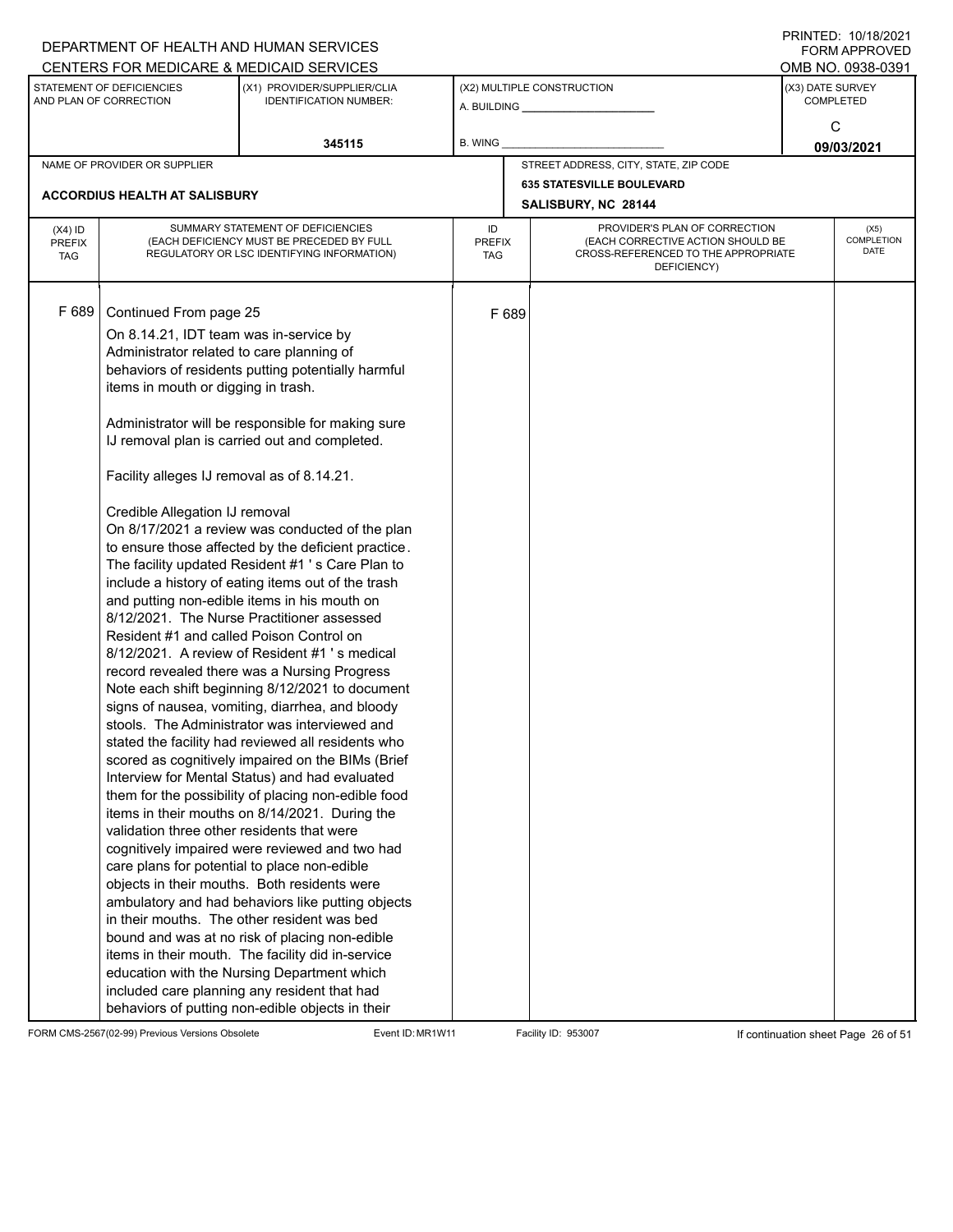|                                          |                                                                                                                                                                                                                                                                                                                                                                                                          | DEPARTMENT OF HEALTH AND HUMAN SERVICES<br>CENTERS FOR MEDICARE & MEDICAID SERVICES                                                                                                                                                                                                                                                                                                                                                                                                                                                                                                                                                                                                                                                                                                                                                                                                                                                                                                                                                                                                                                                                                                                                                                                                                                                                                                                                                              |                                   |       |                                                                                                                          |                  | FININILD. IVIIVIZVZI<br><b>FORM APPROVED</b><br>OMB NO. 0938-0391 |
|------------------------------------------|----------------------------------------------------------------------------------------------------------------------------------------------------------------------------------------------------------------------------------------------------------------------------------------------------------------------------------------------------------------------------------------------------------|--------------------------------------------------------------------------------------------------------------------------------------------------------------------------------------------------------------------------------------------------------------------------------------------------------------------------------------------------------------------------------------------------------------------------------------------------------------------------------------------------------------------------------------------------------------------------------------------------------------------------------------------------------------------------------------------------------------------------------------------------------------------------------------------------------------------------------------------------------------------------------------------------------------------------------------------------------------------------------------------------------------------------------------------------------------------------------------------------------------------------------------------------------------------------------------------------------------------------------------------------------------------------------------------------------------------------------------------------------------------------------------------------------------------------------------------------|-----------------------------------|-------|--------------------------------------------------------------------------------------------------------------------------|------------------|-------------------------------------------------------------------|
|                                          | STATEMENT OF DEFICIENCIES<br>AND PLAN OF CORRECTION                                                                                                                                                                                                                                                                                                                                                      | (X1) PROVIDER/SUPPLIER/CLIA<br><b>IDENTIFICATION NUMBER:</b>                                                                                                                                                                                                                                                                                                                                                                                                                                                                                                                                                                                                                                                                                                                                                                                                                                                                                                                                                                                                                                                                                                                                                                                                                                                                                                                                                                                     |                                   |       | (X2) MULTIPLE CONSTRUCTION<br>A. BUILDING A. BUILDING                                                                    | (X3) DATE SURVEY | <b>COMPLETED</b>                                                  |
|                                          |                                                                                                                                                                                                                                                                                                                                                                                                          | 345115                                                                                                                                                                                                                                                                                                                                                                                                                                                                                                                                                                                                                                                                                                                                                                                                                                                                                                                                                                                                                                                                                                                                                                                                                                                                                                                                                                                                                                           | B. WING                           |       |                                                                                                                          |                  | C<br>09/03/2021                                                   |
|                                          | NAME OF PROVIDER OR SUPPLIER                                                                                                                                                                                                                                                                                                                                                                             |                                                                                                                                                                                                                                                                                                                                                                                                                                                                                                                                                                                                                                                                                                                                                                                                                                                                                                                                                                                                                                                                                                                                                                                                                                                                                                                                                                                                                                                  |                                   |       | STREET ADDRESS, CITY, STATE, ZIP CODE                                                                                    |                  |                                                                   |
|                                          | <b>ACCORDIUS HEALTH AT SALISBURY</b>                                                                                                                                                                                                                                                                                                                                                                     |                                                                                                                                                                                                                                                                                                                                                                                                                                                                                                                                                                                                                                                                                                                                                                                                                                                                                                                                                                                                                                                                                                                                                                                                                                                                                                                                                                                                                                                  |                                   |       | <b>635 STATESVILLE BOULEVARD</b><br>SALISBURY, NC 28144                                                                  |                  |                                                                   |
| $(X4)$ ID<br><b>PREFIX</b><br><b>TAG</b> |                                                                                                                                                                                                                                                                                                                                                                                                          | SUMMARY STATEMENT OF DEFICIENCIES<br>(EACH DEFICIENCY MUST BE PRECEDED BY FULL<br>REGULATORY OR LSC IDENTIFYING INFORMATION)                                                                                                                                                                                                                                                                                                                                                                                                                                                                                                                                                                                                                                                                                                                                                                                                                                                                                                                                                                                                                                                                                                                                                                                                                                                                                                                     | ID<br><b>PREFIX</b><br><b>TAG</b> |       | PROVIDER'S PLAN OF CORRECTION<br>(EACH CORRECTIVE ACTION SHOULD BE<br>CROSS-REFERENCED TO THE APPROPRIATE<br>DEFICIENCY) |                  | (X5)<br>COMPLETION<br><b>DATE</b>                                 |
| F 689                                    | Continued From page 26<br>any change in condition or accident to the<br>The in-service education included notifying<br>Poison Control if needed and Emergency<br>had happened and what was done for the<br>also included education with all other staff<br>non-edible in their mouth. Interviews were<br>staffing beginning 8/14/2021.<br>generalized weakness.<br>(MDS) assessment revealed a quarterly | mouth on 8/14/2021. The education for the<br>Nursing Department also included reporting of<br>Physician and Responsible Party immediately.<br>services if needed and then documenting what<br>resident in the resident's record. The facility<br>(housekeeping, dietary, and maintenance) to<br>report any time a resident is attempting to put<br>something in their mouth or has put something<br>conducted with multiple staff members from each<br>shift and different disciplines, and they were able<br>to verbalize the correct information. The facility<br>has included the in-service education in the new<br>employee education and education for agency<br>2. Resident #5 was admitted to the facility on<br>4/22/21 and her cumulative diagnoses included<br>stroke, dementia with behavioral disturbance, and<br>A review of Resident #5's Minimum Data Set<br>assessment with an Assessment Reference Date<br>(ARD) of 8/2/21. The resident was coded as<br>having severe cognitive loss. For Activities of<br>Daily Living (ADLs) the resident was coded as<br>having required supervision with the support of<br>one person for bed mobility, transfer (such as into<br>and out of bed to a wheelchair), walking in the<br>room, walking in the corridor, and moving about<br>the unit. The resident was coded for having<br>displayed verbal behavioral symptoms directed<br>toward others (e.g. threatening others, screaming |                                   | F 689 |                                                                                                                          |                  |                                                                   |

FORM CMS-2567(02-99) Previous Versions Obsolete Event ID: MR1W11 Facility ID: 953007 If continuation sheet Page 27 of 51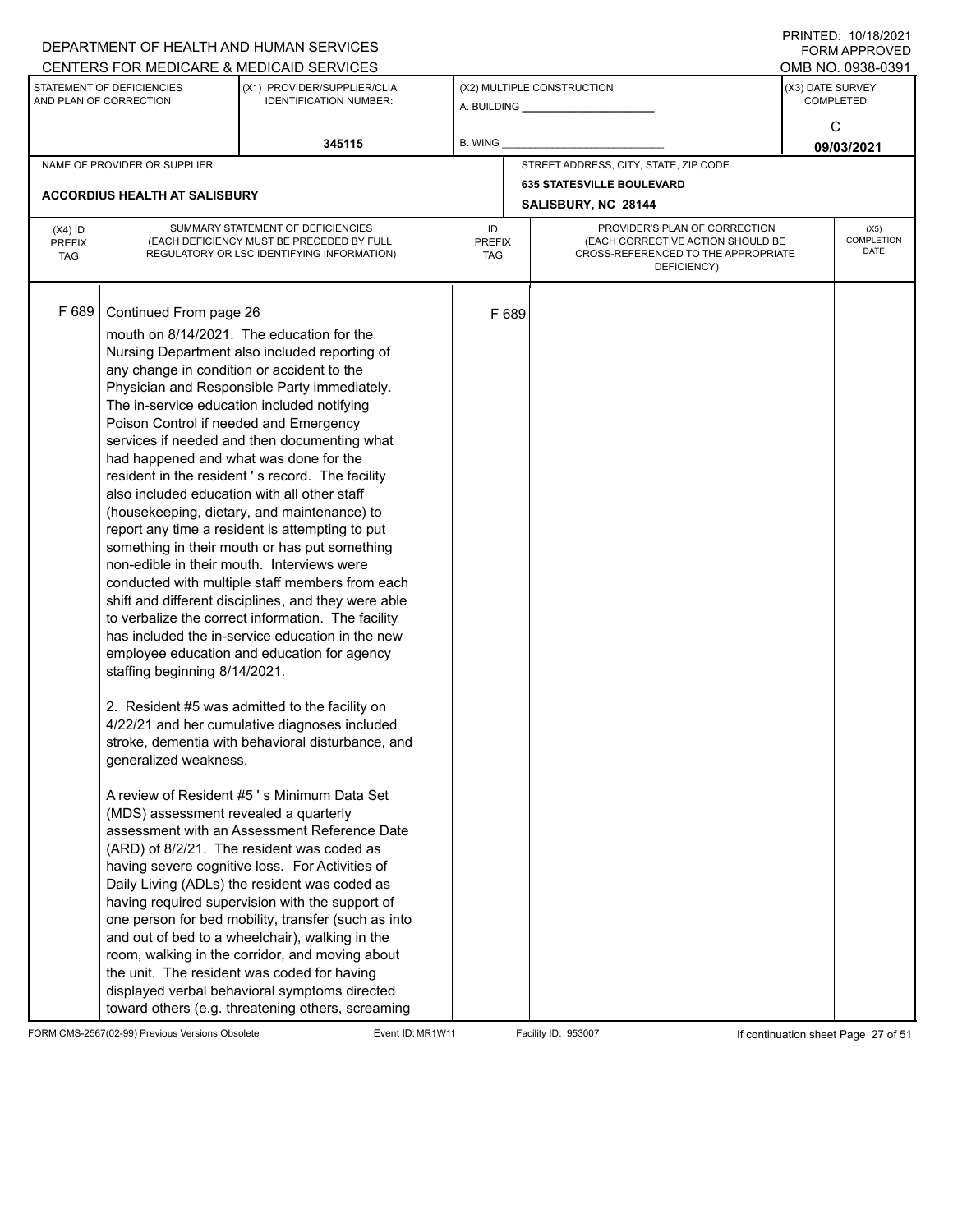|               |                                                     | DEPARTMENT OF HEALTH AND HUMAN SERVICES                                                            |               |       |                                                    |                  | $1 \times 1 \times 1 = 1$ . $1 \times 1 \times 1 = 1$<br>FORM APPROVED |
|---------------|-----------------------------------------------------|----------------------------------------------------------------------------------------------------|---------------|-------|----------------------------------------------------|------------------|------------------------------------------------------------------------|
|               |                                                     | CENTERS FOR MEDICARE & MEDICAID SERVICES                                                           |               |       |                                                    |                  | OMB NO. 0938-0391                                                      |
|               | STATEMENT OF DEFICIENCIES<br>AND PLAN OF CORRECTION | (X1) PROVIDER/SUPPLIER/CLIA<br><b>IDENTIFICATION NUMBER:</b>                                       |               |       | (X2) MULTIPLE CONSTRUCTION                         | (X3) DATE SURVEY | <b>COMPLETED</b>                                                       |
|               |                                                     |                                                                                                    |               |       |                                                    |                  |                                                                        |
|               |                                                     |                                                                                                    |               |       |                                                    |                  | C                                                                      |
|               |                                                     | 345115                                                                                             | B. WING       |       |                                                    |                  | 09/03/2021                                                             |
|               | NAME OF PROVIDER OR SUPPLIER                        |                                                                                                    |               |       | STREET ADDRESS, CITY, STATE, ZIP CODE              |                  |                                                                        |
|               | ACCORDIUS HEALTH AT SALISBURY                       |                                                                                                    |               |       | <b>635 STATESVILLE BOULEVARD</b>                   |                  |                                                                        |
|               |                                                     |                                                                                                    |               |       | SALISBURY, NC 28144                                |                  |                                                                        |
| $(X4)$ ID     |                                                     | SUMMARY STATEMENT OF DEFICIENCIES                                                                  | ID            |       | PROVIDER'S PLAN OF CORRECTION                      |                  | (X5)                                                                   |
| <b>PREFIX</b> |                                                     | (EACH DEFICIENCY MUST BE PRECEDED BY FULL                                                          | <b>PREFIX</b> |       | (EACH CORRECTIVE ACTION SHOULD BE                  |                  | COMPLETION<br>DATE                                                     |
| <b>TAG</b>    |                                                     | REGULATORY OR LSC IDENTIFYING INFORMATION)                                                         | TAG           |       | CROSS-REFERENCED TO THE APPROPRIATE<br>DEFICIENCY) |                  |                                                                        |
|               |                                                     |                                                                                                    |               |       |                                                    |                  |                                                                        |
|               |                                                     |                                                                                                    |               |       |                                                    |                  |                                                                        |
| F 689         | Continued From page 27                              |                                                                                                    |               | F 689 |                                                    |                  |                                                                        |
|               | at others, cursing at others).                      |                                                                                                    |               |       |                                                    |                  |                                                                        |
|               |                                                     |                                                                                                    |               |       |                                                    |                  |                                                                        |
|               | Resident #5's care plan, documented the             |                                                                                                    |               |       |                                                    |                  |                                                                        |
|               |                                                     | resident had a focus area for the resident having                                                  |               |       |                                                    |                  |                                                                        |
|               |                                                     | impaired cognitive function/dementia or impaired<br>thought processes related to Alzheimer 's, but |               |       |                                                    |                  |                                                                        |
|               |                                                     | the goals nor the interventions addressed the                                                      |               |       |                                                    |                  |                                                                        |
|               | resident 's behaviors.                              |                                                                                                    |               |       |                                                    |                  |                                                                        |
|               |                                                     |                                                                                                    |               |       |                                                    |                  |                                                                        |
|               |                                                     | On 8/13/21 the resident was seen for a psychiatry                                                  |               |       |                                                    |                  |                                                                        |
|               |                                                     | initial visit by a Geriatric Nurse Practitioner-Board                                              |               |       |                                                    |                  |                                                                        |
|               |                                                     | Certified (GNP-BC). The GNP-BC recommended                                                         |               |       |                                                    |                  |                                                                        |
|               |                                                     | adding divalproex (an anticonvulsant medication                                                    |               |       |                                                    |                  |                                                                        |
|               |                                                     | which is also used to treat the manic phase of                                                     |               |       |                                                    |                  |                                                                        |
|               | bipolar disorder (manic-depressive illness)         |                                                                                                    |               |       |                                                    |                  |                                                                        |
|               |                                                     | Delayed Release (DR) 250 milligram (mg) twice a                                                    |               |       |                                                    |                  |                                                                        |
|               | day and to continue the other psychotropic          |                                                                                                    |               |       |                                                    |                  |                                                                        |
|               | medications the resident was on.                    |                                                                                                    |               |       |                                                    |                  |                                                                        |
|               |                                                     |                                                                                                    |               |       |                                                    |                  |                                                                        |
|               |                                                     | a. Resident #6 was admitted to the facility on                                                     |               |       |                                                    |                  |                                                                        |
|               |                                                     | 11/7/16. The resident 's cumulative diagnoses                                                      |               |       |                                                    |                  |                                                                        |
|               |                                                     | included: Dementia with behaviors, delusional                                                      |               |       |                                                    |                  |                                                                        |
|               | disorders, psychoses, schizophrenia,                | schizoaffective disorder, anxiety, and depression.                                                 |               |       |                                                    |                  |                                                                        |
|               |                                                     |                                                                                                    |               |       |                                                    |                  |                                                                        |
|               |                                                     | A review of Resident #6 's Minimum Data Set                                                        |               |       |                                                    |                  |                                                                        |
|               | (MDS) assessment revealed an annual                 |                                                                                                    |               |       |                                                    |                  |                                                                        |
|               |                                                     | comprehensive assessment with an Assessment                                                        |               |       |                                                    |                  |                                                                        |
|               |                                                     | Reference Date (ARD) of 8/11/21. The resident                                                      |               |       |                                                    |                  |                                                                        |
|               | was coded as having severe cognitive                |                                                                                                    |               |       |                                                    |                  |                                                                        |
|               |                                                     | impairment. For Activities of Daily Living (ADLs)                                                  |               |       |                                                    |                  |                                                                        |
|               |                                                     | the resident was coded as having required limited                                                  |               |       |                                                    |                  |                                                                        |
|               |                                                     | assistance of 1 person for bed mobility, transfer                                                  |               |       |                                                    |                  |                                                                        |
|               |                                                     | (such is into and out of the bed to and from a                                                     |               |       |                                                    |                  |                                                                        |
|               |                                                     | wheelchair), locomotion both on and off of the                                                     |               |       |                                                    |                  |                                                                        |
|               | unit. The resident was not coded for any            |                                                                                                    |               |       |                                                    |                  |                                                                        |
|               | behaviors during the assessment period.             |                                                                                                    |               |       |                                                    |                  |                                                                        |
|               |                                                     | Resident #6 's care plan included the following                                                    |               |       |                                                    |                  |                                                                        |

FORM CMS-2567(02-99) Previous Versions Obsolete Event ID: MR1W11 Facility ID: 953007 If continuation sheet Page 28 of 51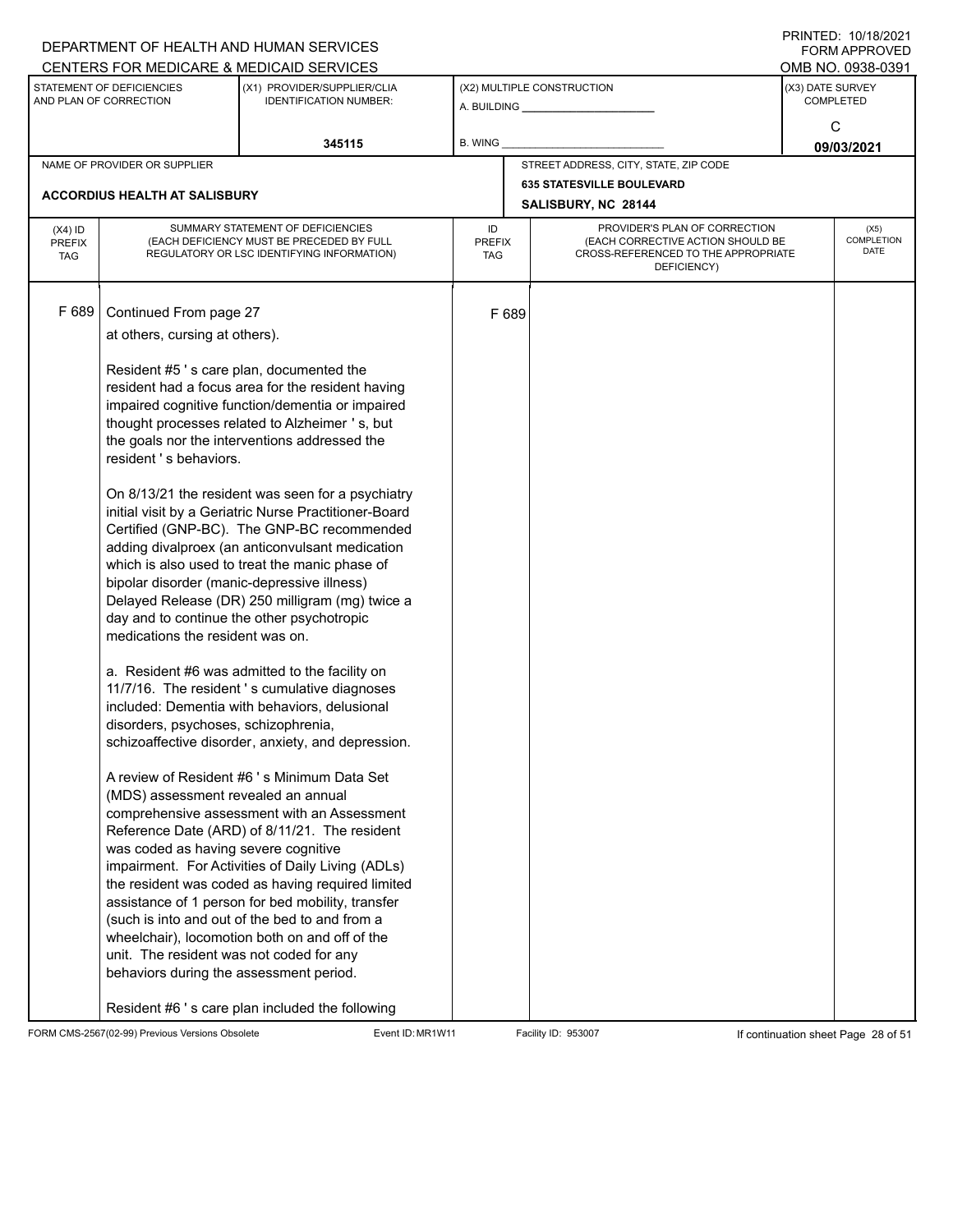|                             |                                                     | DEPARTMENT OF HEALTH AND HUMAN SERVICES                                                       |                      |       |                                                                          |                  | $1 \times 1 \times 1 = 1$ . $1 \times 1 \times 1 = 1$<br>FORM APPROVED |
|-----------------------------|-----------------------------------------------------|-----------------------------------------------------------------------------------------------|----------------------|-------|--------------------------------------------------------------------------|------------------|------------------------------------------------------------------------|
|                             |                                                     | CENTERS FOR MEDICARE & MEDICAID SERVICES                                                      |                      |       |                                                                          |                  | OMB NO. 0938-0391                                                      |
|                             | STATEMENT OF DEFICIENCIES<br>AND PLAN OF CORRECTION | (X1) PROVIDER/SUPPLIER/CLIA<br><b>IDENTIFICATION NUMBER:</b>                                  |                      |       | (X2) MULTIPLE CONSTRUCTION                                               | (X3) DATE SURVEY | <b>COMPLETED</b>                                                       |
|                             |                                                     |                                                                                               |                      |       |                                                                          |                  |                                                                        |
|                             |                                                     |                                                                                               |                      |       |                                                                          |                  | C                                                                      |
|                             |                                                     | 345115                                                                                        | B. WING              |       |                                                                          |                  | 09/03/2021                                                             |
|                             | NAME OF PROVIDER OR SUPPLIER                        |                                                                                               |                      |       | STREET ADDRESS, CITY, STATE, ZIP CODE                                    |                  |                                                                        |
|                             | ACCORDIUS HEALTH AT SALISBURY                       |                                                                                               |                      |       | <b>635 STATESVILLE BOULEVARD</b>                                         |                  |                                                                        |
|                             |                                                     |                                                                                               |                      |       | SALISBURY, NC 28144                                                      |                  |                                                                        |
| $(X4)$ ID                   |                                                     | SUMMARY STATEMENT OF DEFICIENCIES                                                             | ID                   |       | PROVIDER'S PLAN OF CORRECTION                                            |                  | (X5)                                                                   |
| <b>PREFIX</b><br><b>TAG</b> |                                                     | (EACH DEFICIENCY MUST BE PRECEDED BY FULL<br>REGULATORY OR LSC IDENTIFYING INFORMATION)       | <b>PREFIX</b><br>TAG |       | (EACH CORRECTIVE ACTION SHOULD BE<br>CROSS-REFERENCED TO THE APPROPRIATE |                  | COMPLETION<br>DATE                                                     |
|                             |                                                     |                                                                                               |                      |       | DEFICIENCY)                                                              |                  |                                                                        |
|                             |                                                     |                                                                                               |                      |       |                                                                          |                  |                                                                        |
| F 689                       | Continued From page 28                              |                                                                                               |                      | F 689 |                                                                          |                  |                                                                        |
|                             | focus areas related to behavior: Verbally           |                                                                                               |                      |       |                                                                          |                  |                                                                        |
|                             |                                                     | aggressive (yelling at other residents, accusing                                              |                      |       |                                                                          |                  |                                                                        |
|                             |                                                     | them of stealing her belongings), potential to be                                             |                      |       |                                                                          |                  |                                                                        |
|                             |                                                     | physically aggressive striking other residents                                                |                      |       |                                                                          |                  |                                                                        |
|                             | related to dementia, impaired cognitive             |                                                                                               |                      |       |                                                                          |                  |                                                                        |
|                             |                                                     | function/dementia related to dementia, delusional,                                            |                      |       |                                                                          |                  |                                                                        |
|                             |                                                     | psychosis, dementia in other diseases classified                                              |                      |       |                                                                          |                  |                                                                        |
|                             |                                                     | elsewhere with behavioral disturbance, other                                                  |                      |       |                                                                          |                  |                                                                        |
|                             | specified problems related to psychosocial          |                                                                                               |                      |       |                                                                          |                  |                                                                        |
|                             | circumstances, and level II Pre Admission           |                                                                                               |                      |       |                                                                          |                  |                                                                        |
|                             |                                                     | Screening and Resident Review (PASRR). The                                                    |                      |       |                                                                          |                  |                                                                        |
|                             |                                                     | resident 's care plan was revised on 8/14/21.                                                 |                      |       |                                                                          |                  |                                                                        |
|                             |                                                     | An incident report dated 8/16/21 and timed 3:40                                               |                      |       |                                                                          |                  |                                                                        |
|                             |                                                     | PM, which was completed by Nurse #5, was                                                      |                      |       |                                                                          |                  |                                                                        |
|                             |                                                     | reviewed. The incident report detailed Resident                                               |                      |       |                                                                          |                  |                                                                        |
|                             |                                                     | #5 wandered into Resident #6 's room and                                                      |                      |       |                                                                          |                  |                                                                        |
|                             |                                                     | Resident #6 asked Resident #5 to leave her                                                    |                      |       |                                                                          |                  |                                                                        |
|                             |                                                     | room. Resident #5 walked over to Resident #6                                                  |                      |       |                                                                          |                  |                                                                        |
|                             |                                                     | and hit her across her face as was reported by                                                |                      |       |                                                                          |                  |                                                                        |
|                             | Resident #6. Resident #6 provided further           |                                                                                               |                      |       |                                                                          |                  |                                                                        |
|                             |                                                     | information that she then hit Resident #5 across                                              |                      |       |                                                                          |                  |                                                                        |
|                             |                                                     | her face. No injuries were observed and neither                                               |                      |       |                                                                          |                  |                                                                        |
|                             | resident had any complaints of pain. Both           |                                                                                               |                      |       |                                                                          |                  |                                                                        |
|                             | residents were separated. There was no              |                                                                                               |                      |       |                                                                          |                  |                                                                        |
|                             | monitoring of either resident.                      | information in the incident report regarding further                                          |                      |       |                                                                          |                  |                                                                        |
|                             |                                                     |                                                                                               |                      |       |                                                                          |                  |                                                                        |
|                             |                                                     | During an interview conducted on 8/24/21 at                                                   |                      |       |                                                                          |                  |                                                                        |
|                             |                                                     | 12:14 PM with Nurse #5 she stated Resident #5                                                 |                      |       |                                                                          |                  |                                                                        |
|                             |                                                     | could be pleasant, but lately she had been getting                                            |                      |       |                                                                          |                  |                                                                        |
|                             |                                                     | riled up and was more agitated. She said the                                                  |                      |       |                                                                          |                  |                                                                        |
|                             |                                                     | resident could get up and move around the                                                     |                      |       |                                                                          |                  |                                                                        |
|                             |                                                     | dementia unit independently. The nurse further                                                |                      |       |                                                                          |                  |                                                                        |
|                             |                                                     | explained, recently, the resident had been getting                                            |                      |       |                                                                          |                  |                                                                        |
|                             |                                                     | into more verbal altercations with residents.                                                 |                      |       |                                                                          |                  |                                                                        |
|                             |                                                     |                                                                                               |                      |       |                                                                          |                  |                                                                        |
|                             |                                                     | b. Resident #7 was admitted to the facility on<br>3/8/19. The resident's cumulative diagnoses |                      |       |                                                                          |                  |                                                                        |

FORM CMS-2567(02-99) Previous Versions Obsolete Event ID: MR1W11 Facility ID: 953007 If continuation sheet Page 29 of 51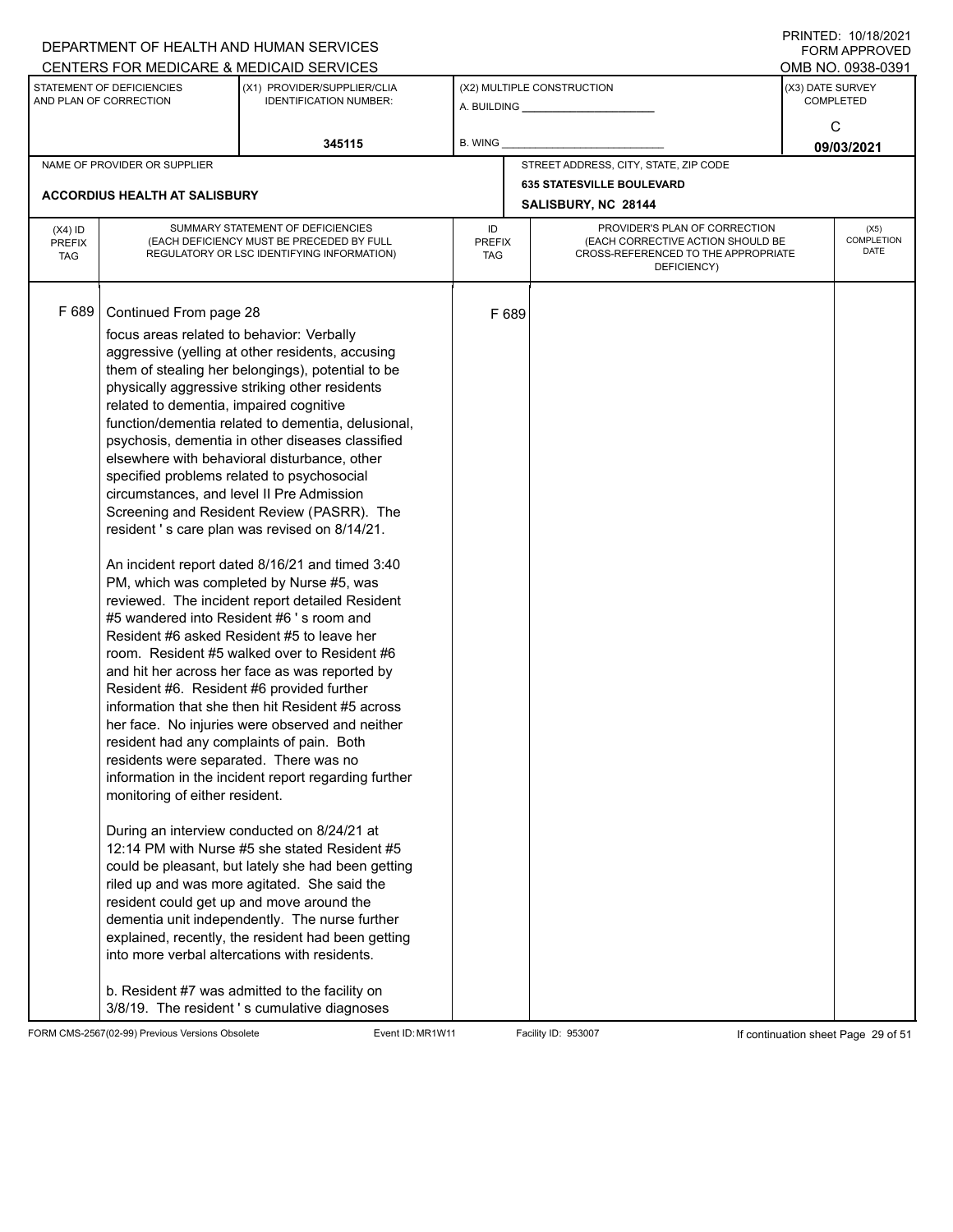|                                          |                                                                                                                                                                                                                                                                                                          | DEPARTMENT OF HEALTH AND HUMAN SERVICES                                                                                                                                                                                                                                                                                                                                                                                                                                                                                                                                                                                                                                                                                                                                                                                                                                                                                                                                                                                                                                                                                                                                                                                                                                  |                            |       |                                                                                                                          |  | <b>FORM APPROVED</b>                 |  |
|------------------------------------------|----------------------------------------------------------------------------------------------------------------------------------------------------------------------------------------------------------------------------------------------------------------------------------------------------------|--------------------------------------------------------------------------------------------------------------------------------------------------------------------------------------------------------------------------------------------------------------------------------------------------------------------------------------------------------------------------------------------------------------------------------------------------------------------------------------------------------------------------------------------------------------------------------------------------------------------------------------------------------------------------------------------------------------------------------------------------------------------------------------------------------------------------------------------------------------------------------------------------------------------------------------------------------------------------------------------------------------------------------------------------------------------------------------------------------------------------------------------------------------------------------------------------------------------------------------------------------------------------|----------------------------|-------|--------------------------------------------------------------------------------------------------------------------------|--|--------------------------------------|--|
|                                          |                                                                                                                                                                                                                                                                                                          | CENTERS FOR MEDICARE & MEDICAID SERVICES                                                                                                                                                                                                                                                                                                                                                                                                                                                                                                                                                                                                                                                                                                                                                                                                                                                                                                                                                                                                                                                                                                                                                                                                                                 |                            |       |                                                                                                                          |  | OMB NO. 0938-0391                    |  |
|                                          | STATEMENT OF DEFICIENCIES<br>AND PLAN OF CORRECTION                                                                                                                                                                                                                                                      | (X1) PROVIDER/SUPPLIER/CLIA<br>IDENTIFICATION NUMBER:                                                                                                                                                                                                                                                                                                                                                                                                                                                                                                                                                                                                                                                                                                                                                                                                                                                                                                                                                                                                                                                                                                                                                                                                                    |                            |       | (X2) MULTIPLE CONSTRUCTION                                                                                               |  | (X3) DATE SURVEY<br><b>COMPLETED</b> |  |
|                                          |                                                                                                                                                                                                                                                                                                          | 345115                                                                                                                                                                                                                                                                                                                                                                                                                                                                                                                                                                                                                                                                                                                                                                                                                                                                                                                                                                                                                                                                                                                                                                                                                                                                   | B. WING                    |       |                                                                                                                          |  | C<br>09/03/2021                      |  |
|                                          | NAME OF PROVIDER OR SUPPLIER                                                                                                                                                                                                                                                                             |                                                                                                                                                                                                                                                                                                                                                                                                                                                                                                                                                                                                                                                                                                                                                                                                                                                                                                                                                                                                                                                                                                                                                                                                                                                                          |                            |       | STREET ADDRESS, CITY, STATE, ZIP CODE                                                                                    |  |                                      |  |
|                                          |                                                                                                                                                                                                                                                                                                          |                                                                                                                                                                                                                                                                                                                                                                                                                                                                                                                                                                                                                                                                                                                                                                                                                                                                                                                                                                                                                                                                                                                                                                                                                                                                          |                            |       | <b>635 STATESVILLE BOULEVARD</b>                                                                                         |  |                                      |  |
|                                          | ACCORDIUS HEALTH AT SALISBURY                                                                                                                                                                                                                                                                            |                                                                                                                                                                                                                                                                                                                                                                                                                                                                                                                                                                                                                                                                                                                                                                                                                                                                                                                                                                                                                                                                                                                                                                                                                                                                          |                            |       | SALISBURY, NC 28144                                                                                                      |  |                                      |  |
| $(X4)$ ID<br><b>PREFIX</b><br><b>TAG</b> |                                                                                                                                                                                                                                                                                                          | SUMMARY STATEMENT OF DEFICIENCIES<br>(EACH DEFICIENCY MUST BE PRECEDED BY FULL<br>REGULATORY OR LSC IDENTIFYING INFORMATION)                                                                                                                                                                                                                                                                                                                                                                                                                                                                                                                                                                                                                                                                                                                                                                                                                                                                                                                                                                                                                                                                                                                                             | ID<br><b>PREFIX</b><br>TAG |       | PROVIDER'S PLAN OF CORRECTION<br>(EACH CORRECTIVE ACTION SHOULD BE<br>CROSS-REFERENCED TO THE APPROPRIATE<br>DEFICIENCY) |  | (X5)<br>COMPLETION<br>DATE           |  |
| F 689                                    | Continued From page 29<br>included: Dementia, insomnia, generalized<br>weakness, and anxiety.<br>resident was coded as having required<br>during the assessment period.<br>risk/wanderer related to dementia and the<br>documented as having been provided by a<br>altercation. The nurse documented the | A review of Resident #7 's MDS assessment<br>revealed a quarterly assessment with an ARD of<br>8/11/21. The resident was coded as having<br>severe cognitive impairment. For ADLs the<br>supervision and setup help only for bed mobility,<br>transfer (such is into and out of the bed to and<br>from a wheelchair), walk in the room, walk in the<br>corridor, locomotion both on and off of the unit.<br>The resident was not coded for any behaviors<br>Resident #7's care plan included the following<br>focus areas related to behavior: Elopement<br>resident had a history of wandering aimlessly.<br>There was also a focus area for the resident<br>having the potential to be physically aggressive to<br>staff and residents related to dementia. The<br>resident 's care plan was revised on 8/14/21.<br>An incident report dated 8/18/21 and timed 8:15<br>AM, which was completed by Nurse #6, was<br>reviewed. The incident report detailed Resident<br>#7 wandered into Resident #5 's room, Resident<br>#5 asked Resident #7 to leave her room, and<br>Resident #7 would not leave the room. The two<br>residents then got into an altercation where they<br>scratched each other. The information was<br>Nursing Assistant (NA) who had witnessed the |                            | F 689 |                                                                                                                          |  |                                      |  |
|                                          |                                                                                                                                                                                                                                                                                                          | altercation resulted in Resident #7 receiving an<br>abrasion to her upper chest area which was<br>cleansed with wound cleanser and ointment was<br>applied. There was no documentation regarding                                                                                                                                                                                                                                                                                                                                                                                                                                                                                                                                                                                                                                                                                                                                                                                                                                                                                                                                                                                                                                                                         |                            |       |                                                                                                                          |  |                                      |  |

FORM CMS-2567(02-99) Previous Versions Obsolete Event ID: MR1W11 Facility ID: 953007 If continuation sheet Page 30 of 51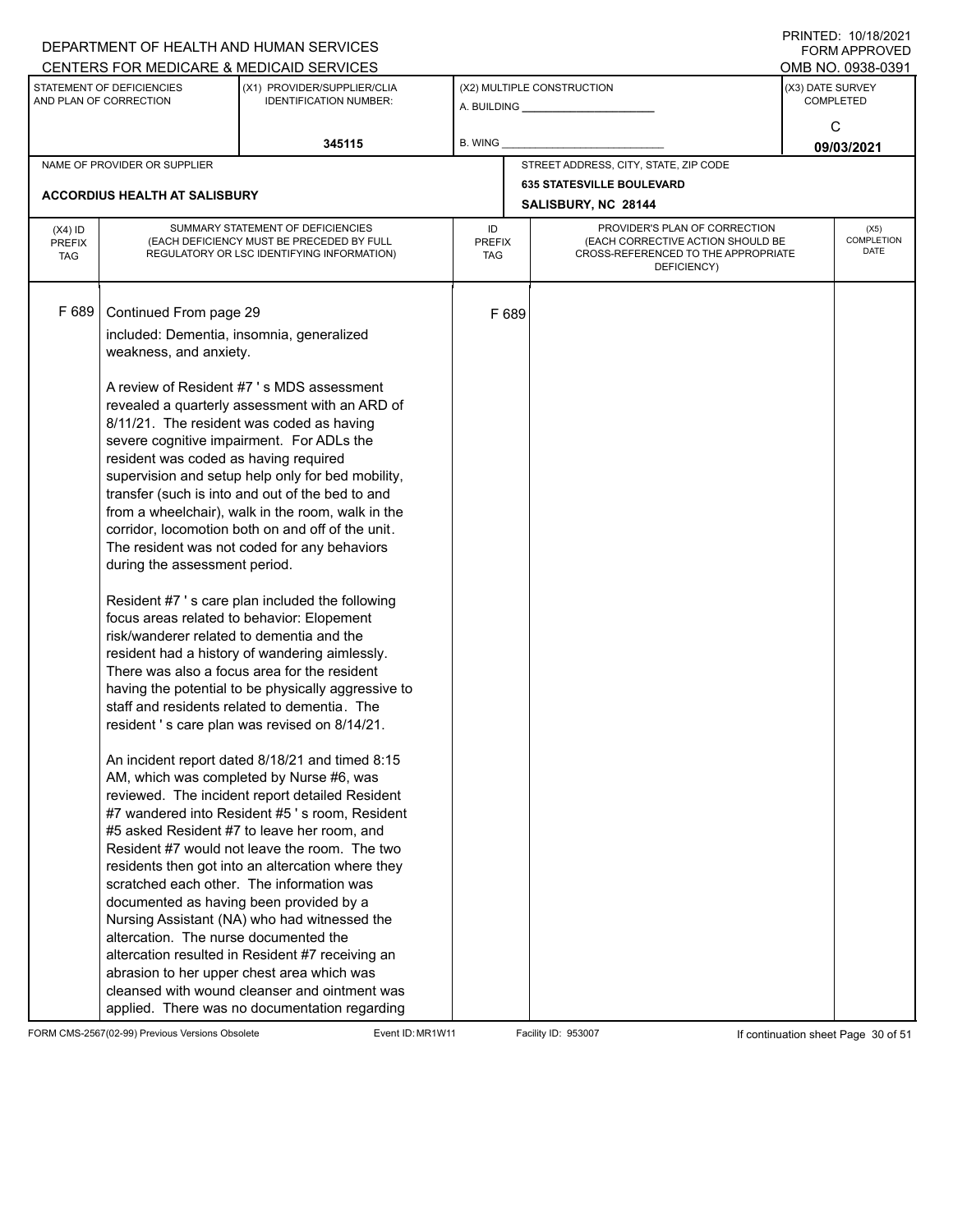|               |                                                     | DEPARTMENT OF HEALTH AND HUMAN SERVICES                                                                  |               |       |                                                         |                  | $1 \times 1 \times 1 = 1$ . $1 \times 1 \times 1 = 1$<br>FORM APPROVED |
|---------------|-----------------------------------------------------|----------------------------------------------------------------------------------------------------------|---------------|-------|---------------------------------------------------------|------------------|------------------------------------------------------------------------|
|               |                                                     | CENTERS FOR MEDICARE & MEDICAID SERVICES                                                                 |               |       |                                                         |                  | OMB NO. 0938-0391                                                      |
|               | STATEMENT OF DEFICIENCIES<br>AND PLAN OF CORRECTION | (X1) PROVIDER/SUPPLIER/CLIA<br><b>IDENTIFICATION NUMBER:</b>                                             |               |       | (X2) MULTIPLE CONSTRUCTION                              | (X3) DATE SURVEY | <b>COMPLETED</b>                                                       |
|               |                                                     |                                                                                                          |               |       |                                                         |                  |                                                                        |
|               |                                                     | 345115                                                                                                   | B. WING       |       |                                                         |                  | C                                                                      |
|               |                                                     |                                                                                                          |               |       |                                                         |                  | 09/03/2021                                                             |
|               | NAME OF PROVIDER OR SUPPLIER                        |                                                                                                          |               |       | STREET ADDRESS, CITY, STATE, ZIP CODE                   |                  |                                                                        |
|               | ACCORDIUS HEALTH AT SALISBURY                       |                                                                                                          |               |       | <b>635 STATESVILLE BOULEVARD</b><br>SALISBURY, NC 28144 |                  |                                                                        |
| $(X4)$ ID     |                                                     | SUMMARY STATEMENT OF DEFICIENCIES                                                                        | ID            |       | PROVIDER'S PLAN OF CORRECTION                           |                  | (X5)                                                                   |
| <b>PREFIX</b> |                                                     | (EACH DEFICIENCY MUST BE PRECEDED BY FULL                                                                | <b>PREFIX</b> |       | (EACH CORRECTIVE ACTION SHOULD BE                       |                  | COMPLETION<br>DATE                                                     |
| <b>TAG</b>    |                                                     | REGULATORY OR LSC IDENTIFYING INFORMATION)                                                               | TAG           |       | CROSS-REFERENCED TO THE APPROPRIATE<br>DEFICIENCY)      |                  |                                                                        |
|               |                                                     |                                                                                                          |               |       |                                                         |                  |                                                                        |
| F 689         |                                                     |                                                                                                          |               |       |                                                         |                  |                                                                        |
|               | Continued From page 30                              |                                                                                                          |               | F 689 |                                                         |                  |                                                                        |
|               | further monitoring or either residents for          |                                                                                                          |               |       |                                                         |                  |                                                                        |
|               | behaviors.                                          |                                                                                                          |               |       |                                                         |                  |                                                                        |
|               |                                                     | An additional incident report dated 8/18/21 and                                                          |               |       |                                                         |                  |                                                                        |
|               |                                                     | timed 8:15 AM, which was completed by Nurse                                                              |               |       |                                                         |                  |                                                                        |
|               |                                                     | #6, was also reviewed. The incident report                                                               |               |       |                                                         |                  |                                                                        |
|               |                                                     | detailed Resident #7 wandered into Resident #5 '                                                         |               |       |                                                         |                  |                                                                        |
|               |                                                     | s room, Resident #5 asked Resident #7 to leave                                                           |               |       |                                                         |                  |                                                                        |
|               |                                                     | her room, and Resident #7 would not leave the                                                            |               |       |                                                         |                  |                                                                        |
|               | room. The two residents then got into an            |                                                                                                          |               |       |                                                         |                  |                                                                        |
|               |                                                     | altercation where they scratched each other. The                                                         |               |       |                                                         |                  |                                                                        |
|               |                                                     | two residents were separated by an NA. The                                                               |               |       |                                                         |                  |                                                                        |
|               |                                                     | information was documented as having been                                                                |               |       |                                                         |                  |                                                                        |
|               | provided by a NA who had witnessed the              |                                                                                                          |               |       |                                                         |                  |                                                                        |
|               | altercation. The nurse documented the               |                                                                                                          |               |       |                                                         |                  |                                                                        |
|               |                                                     | altercation resulted in Resident #5 receiving two<br>skin tears to her right lower arm which resulted in |               |       |                                                         |                  |                                                                        |
|               |                                                     | a scant amount of blood observed. which was                                                              |               |       |                                                         |                  |                                                                        |
|               |                                                     | cleansed with wound cleanser, ointment, and a                                                            |               |       |                                                         |                  |                                                                        |
|               | dressing was applied. There was no                  |                                                                                                          |               |       |                                                         |                  |                                                                        |
|               |                                                     | documentation regarding further monitoring of                                                            |               |       |                                                         |                  |                                                                        |
|               | either residents for behaviors.                     |                                                                                                          |               |       |                                                         |                  |                                                                        |
|               |                                                     |                                                                                                          |               |       |                                                         |                  |                                                                        |
|               |                                                     | Review of a psychotherapy comprehensive                                                                  |               |       |                                                         |                  |                                                                        |
|               |                                                     | clinical assessment dated 8/18/21 by a Doctor of                                                         |               |       |                                                         |                  |                                                                        |
|               |                                                     | Philosophy (PhD) psychologist. Resident #5 was                                                           |               |       |                                                         |                  |                                                                        |
|               |                                                     | seen for initial assessment of cognitive status,                                                         |               |       |                                                         |                  |                                                                        |
|               |                                                     | insomnia, and dementia behaviors. The PhD                                                                |               |       |                                                         |                  |                                                                        |
|               | documented the resident was seen by the             | GNP-BC and recommended adding divalproex                                                                 |               |       |                                                         |                  |                                                                        |
|               |                                                     | DR 250 mg BID. She further documented the                                                                |               |       |                                                         |                  |                                                                        |
|               |                                                     | resident was not appropriate for psychotherapy                                                           |               |       |                                                         |                  |                                                                        |
|               |                                                     | but encourages staff to have patient come out of                                                         |               |       |                                                         |                  |                                                                        |
|               |                                                     | room even if for brief periods at a time to either                                                       |               |       |                                                         |                  |                                                                        |
|               |                                                     | connect with other peers or maybe an activity,                                                           |               |       |                                                         |                  |                                                                        |
|               |                                                     | and to encourage to connect with resident to                                                             |               |       |                                                         |                  |                                                                        |
|               |                                                     | reduce isolation. The resident was determined to                                                         |               |       |                                                         |                  |                                                                        |
|               |                                                     | not be appropriate for psychotherapy and advised                                                         |               |       |                                                         |                  |                                                                        |
|               | social work.                                        |                                                                                                          |               |       |                                                         |                  |                                                                        |

FORM CMS-2567(02-99) Previous Versions Obsolete Event ID: MR1W11 Facility ID: 953007 If continuation sheet Page 31 of 51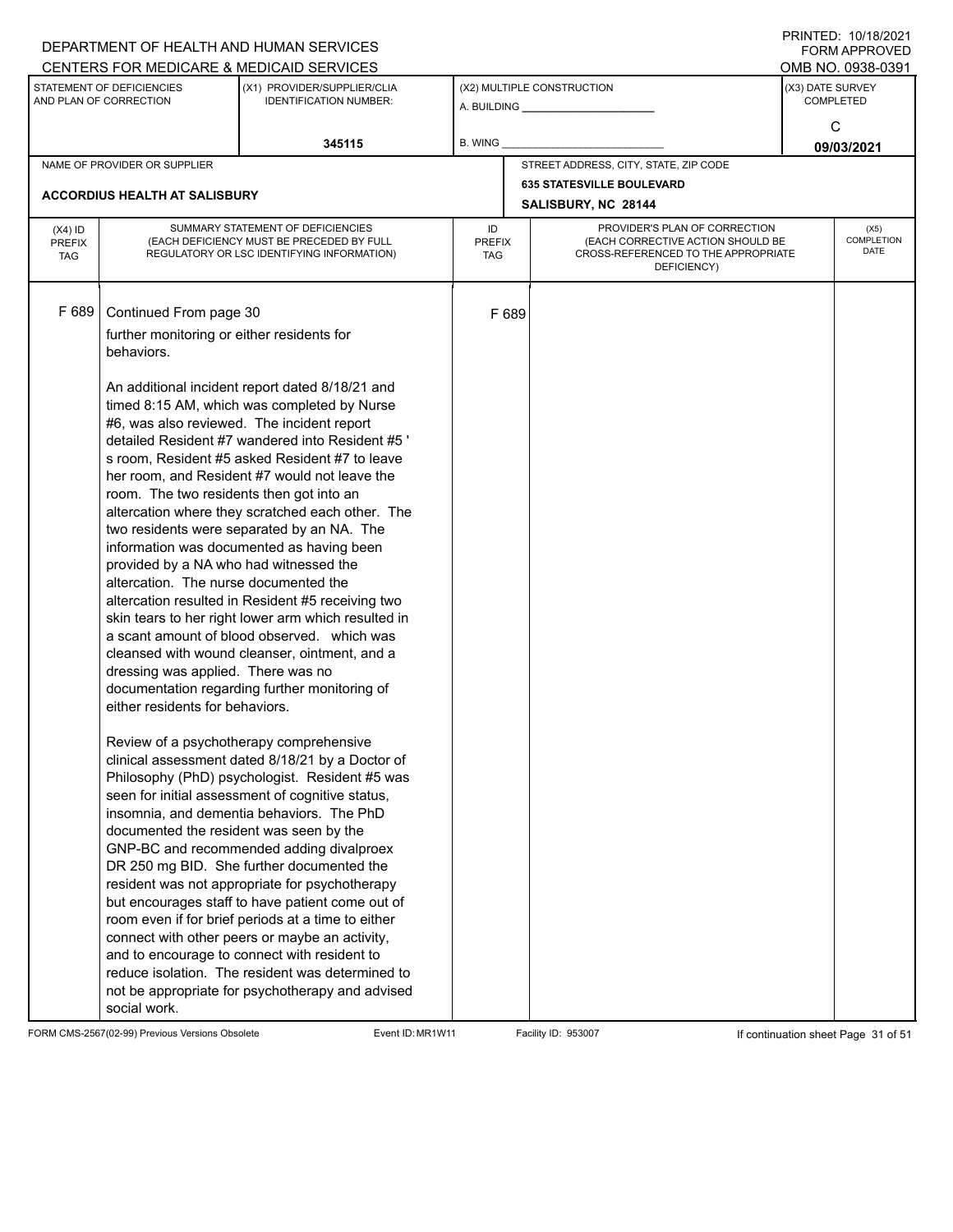|                                          |                                                                                                                                                                                                                                                                        | DEPARTMENT OF HEALTH AND HUMAN SERVICES                                                                                                                                                                                                                                                                                                                                                                                                                                                                                                                                                                                                                                                                                                                                                                                                                                  |                                                            |       |                                                                                         |  | 11111111122.10111012021<br>FORM APPROVED |
|------------------------------------------|------------------------------------------------------------------------------------------------------------------------------------------------------------------------------------------------------------------------------------------------------------------------|--------------------------------------------------------------------------------------------------------------------------------------------------------------------------------------------------------------------------------------------------------------------------------------------------------------------------------------------------------------------------------------------------------------------------------------------------------------------------------------------------------------------------------------------------------------------------------------------------------------------------------------------------------------------------------------------------------------------------------------------------------------------------------------------------------------------------------------------------------------------------|------------------------------------------------------------|-------|-----------------------------------------------------------------------------------------|--|------------------------------------------|
|                                          |                                                                                                                                                                                                                                                                        | CENTERS FOR MEDICARE & MEDICAID SERVICES                                                                                                                                                                                                                                                                                                                                                                                                                                                                                                                                                                                                                                                                                                                                                                                                                                 |                                                            |       |                                                                                         |  | OMB NO. 0938-0391                        |
|                                          | STATEMENT OF DEFICIENCIES<br>AND PLAN OF CORRECTION                                                                                                                                                                                                                    | (X1) PROVIDER/SUPPLIER/CLIA<br><b>IDENTIFICATION NUMBER:</b>                                                                                                                                                                                                                                                                                                                                                                                                                                                                                                                                                                                                                                                                                                                                                                                                             |                                                            |       | (X2) MULTIPLE CONSTRUCTION                                                              |  | (X3) DATE SURVEY<br><b>COMPLETED</b>     |
|                                          |                                                                                                                                                                                                                                                                        | 345115                                                                                                                                                                                                                                                                                                                                                                                                                                                                                                                                                                                                                                                                                                                                                                                                                                                                   | B. WING                                                    |       |                                                                                         |  | C<br>09/03/2021                          |
|                                          | NAME OF PROVIDER OR SUPPLIER                                                                                                                                                                                                                                           |                                                                                                                                                                                                                                                                                                                                                                                                                                                                                                                                                                                                                                                                                                                                                                                                                                                                          |                                                            |       | STREET ADDRESS, CITY, STATE, ZIP CODE                                                   |  |                                          |
|                                          |                                                                                                                                                                                                                                                                        |                                                                                                                                                                                                                                                                                                                                                                                                                                                                                                                                                                                                                                                                                                                                                                                                                                                                          |                                                            |       | <b>635 STATESVILLE BOULEVARD</b>                                                        |  |                                          |
|                                          | <b>ACCORDIUS HEALTH AT SALISBURY</b>                                                                                                                                                                                                                                   |                                                                                                                                                                                                                                                                                                                                                                                                                                                                                                                                                                                                                                                                                                                                                                                                                                                                          | SALISBURY, NC 28144<br>PROVIDER'S PLAN OF CORRECTION<br>ID |       |                                                                                         |  |                                          |
| $(X4)$ ID<br><b>PREFIX</b><br><b>TAG</b> |                                                                                                                                                                                                                                                                        | SUMMARY STATEMENT OF DEFICIENCIES<br>(EACH DEFICIENCY MUST BE PRECEDED BY FULL<br>REGULATORY OR LSC IDENTIFYING INFORMATION)                                                                                                                                                                                                                                                                                                                                                                                                                                                                                                                                                                                                                                                                                                                                             | <b>PREFIX</b><br>TAG                                       |       | (EACH CORRECTIVE ACTION SHOULD BE<br>CROSS-REFERENCED TO THE APPROPRIATE<br>DEFICIENCY) |  | (X5)<br>COMPLETION<br>DATE               |
| F 689                                    | Continued From page 31                                                                                                                                                                                                                                                 |                                                                                                                                                                                                                                                                                                                                                                                                                                                                                                                                                                                                                                                                                                                                                                                                                                                                          |                                                            | F 689 |                                                                                         |  |                                          |
|                                          | Resident #5 and Resident #7 get into an<br>#7 's room. He said Resident #5 had also<br>s room when the altercation was already<br>said he had passed the room earlier and<br>her room was. He said Resident #5 liked<br>she wouldn't do anything. He said once<br>day. | During an interview conducted on 8/25/21 at<br>11:24 AM with NA#8 he stated he had seen<br>altercation and he had also seen Resident #5 get<br>into altercations with other residents. He said<br>Resident #7 had grabbed Resident #5 and they<br>were both trying to grab each other in Resident<br>grabbed Resident #7's shirt. He said he hadn't<br>seen the whole altercation because he had just<br>happened to have been passing by Resident #7 '<br>underway. He said he had seen where Resident<br>#7 had scratched at Resident #5's chest. He<br>everything looked OK with both residents in the<br>room earlier. He explained Resident #5 was all<br>over the dementia unit and did not know where<br>attention and if you gave her a lot of attention,<br>Resident #5 was with him and he was giving her<br>attention, she was no problem for the rest of the |                                                            |       |                                                                                         |  |                                          |
|                                          | was also a medication aide and she had<br>observed a pattern with Resident #5. She<br>explained the resident would get up in the<br>resident's rooms, sometimes it helped to                                                                                           | NA#5 stated during an interview conducted on<br>8/25/21 at 11:43 AM Resident #5 had been in<br>several altercations with different residents. She<br>stated there had been one day when Resident #5<br>was just fighting everyone. The NA stated she<br>morning, eat her breakfast, take her medications,<br>then take a nap, and when she would wake up<br>from her nap she would be agitated. She further<br>stated it was common for her to wander into other                                                                                                                                                                                                                                                                                                                                                                                                         |                                                            |       |                                                                                         |  |                                          |

FORM CMS-2567(02-99) Previous Versions Obsolete Event ID: MR1W11 Facility ID: 953007 If continuation sheet Page 32 of 51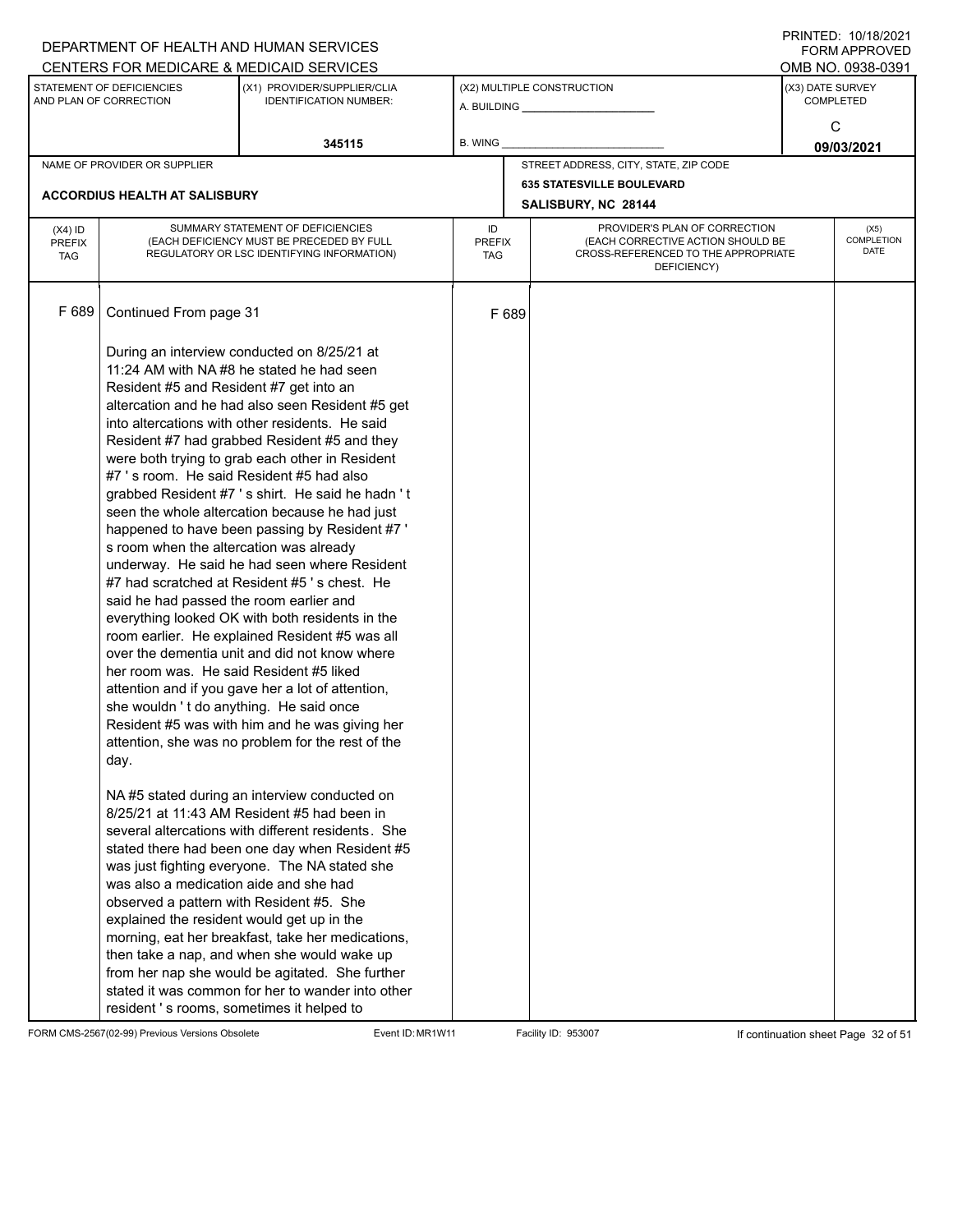|                                          |                                                                                                                                                                                                                                                                                              | DEPARTMENT OF HEALTH AND HUMAN SERVICES<br>CENTERS FOR MEDICARE & MEDICAID SERVICES                                                                                                                                                                                                                                                                                                                                                                                                                                                                                                                                                                                                                                                                                                                                                                                                                                                                                                                                                                                                                                                                                                                                                                                                                                                                                                                                                                                                                                                              |                                   |       |                                                                                                                          | FININILU. IVIIVIZUZI<br><b>FORM APPROVED</b><br>OMB NO. 0938-0391 |
|------------------------------------------|----------------------------------------------------------------------------------------------------------------------------------------------------------------------------------------------------------------------------------------------------------------------------------------------|--------------------------------------------------------------------------------------------------------------------------------------------------------------------------------------------------------------------------------------------------------------------------------------------------------------------------------------------------------------------------------------------------------------------------------------------------------------------------------------------------------------------------------------------------------------------------------------------------------------------------------------------------------------------------------------------------------------------------------------------------------------------------------------------------------------------------------------------------------------------------------------------------------------------------------------------------------------------------------------------------------------------------------------------------------------------------------------------------------------------------------------------------------------------------------------------------------------------------------------------------------------------------------------------------------------------------------------------------------------------------------------------------------------------------------------------------------------------------------------------------------------------------------------------------|-----------------------------------|-------|--------------------------------------------------------------------------------------------------------------------------|-------------------------------------------------------------------|
|                                          | STATEMENT OF DEFICIENCIES<br>AND PLAN OF CORRECTION                                                                                                                                                                                                                                          | (X1) PROVIDER/SUPPLIER/CLIA<br><b>IDENTIFICATION NUMBER:</b>                                                                                                                                                                                                                                                                                                                                                                                                                                                                                                                                                                                                                                                                                                                                                                                                                                                                                                                                                                                                                                                                                                                                                                                                                                                                                                                                                                                                                                                                                     |                                   |       | (X2) MULTIPLE CONSTRUCTION                                                                                               | (X3) DATE SURVEY<br><b>COMPLETED</b>                              |
|                                          |                                                                                                                                                                                                                                                                                              | 345115                                                                                                                                                                                                                                                                                                                                                                                                                                                                                                                                                                                                                                                                                                                                                                                                                                                                                                                                                                                                                                                                                                                                                                                                                                                                                                                                                                                                                                                                                                                                           | <b>B. WING</b>                    |       |                                                                                                                          | C<br>09/03/2021                                                   |
|                                          | NAME OF PROVIDER OR SUPPLIER                                                                                                                                                                                                                                                                 |                                                                                                                                                                                                                                                                                                                                                                                                                                                                                                                                                                                                                                                                                                                                                                                                                                                                                                                                                                                                                                                                                                                                                                                                                                                                                                                                                                                                                                                                                                                                                  |                                   |       | STREET ADDRESS, CITY, STATE, ZIP CODE                                                                                    |                                                                   |
|                                          | <b>ACCORDIUS HEALTH AT SALISBURY</b>                                                                                                                                                                                                                                                         |                                                                                                                                                                                                                                                                                                                                                                                                                                                                                                                                                                                                                                                                                                                                                                                                                                                                                                                                                                                                                                                                                                                                                                                                                                                                                                                                                                                                                                                                                                                                                  |                                   |       | <b>635 STATESVILLE BOULEVARD</b><br>SALISBURY, NC 28144                                                                  |                                                                   |
| $(X4)$ ID<br><b>PREFIX</b><br><b>TAG</b> |                                                                                                                                                                                                                                                                                              | SUMMARY STATEMENT OF DEFICIENCIES<br>(EACH DEFICIENCY MUST BE PRECEDED BY FULL<br>REGULATORY OR LSC IDENTIFYING INFORMATION)                                                                                                                                                                                                                                                                                                                                                                                                                                                                                                                                                                                                                                                                                                                                                                                                                                                                                                                                                                                                                                                                                                                                                                                                                                                                                                                                                                                                                     | ID<br><b>PREFIX</b><br><b>TAG</b> |       | PROVIDER'S PLAN OF CORRECTION<br>(EACH CORRECTIVE ACTION SHOULD BE<br>CROSS-REFERENCED TO THE APPROPRIATE<br>DEFICIENCY) | (X5)<br>COMPLETION<br><b>DATE</b>                                 |
| F 689                                    | Continued From page 32<br>when Resident #5 had an altercation with<br>scratch on her neck and Resident #7 had<br>Nurse #6 who came over to check on the<br>that it is her room.<br>scratches and both residents had required<br>what had happened.<br>arm. One skin tear was approximately 1 | redirect her, and sometimes it did not. She said<br>Resident #7 on 8/18/21, Resident # 5 had a<br>scratches on her arm. She said she had alerted<br>residents. She said after the altercation with the<br>two residents they had kept Resident #5 close to<br>them, but she did not know if there was someone<br>assigned to be with Resident #5. The NA said if<br>there was a serious altercation, then a resident<br>would have one to one. She said there was<br>nothing specific set up for Resident #5. She said<br>it helped with the resident if someone were to<br>spend time with her and give her attention, but<br>most of the altercations come when she goes into<br>other resident's rooms and argues with them<br>An interview was conducted on 8/25/21 at 10:16<br>AM with Nurse #6. She stated she was told by<br>NA#8 and NA#5, Resident #7 had gone into<br>Resident #5's room and she wouldn't leave,<br>and the two residents had "gotten into it," this had<br>happened on 8/18/21. She explained when she<br>arrived on the dementia unit both residents had<br>treatment for the scratches. Resident #5 had<br>scratches to her chest and Resident #7 had<br>scratches on her arm. She said both residents<br>were upset, excited, and agitated a little bit over<br>An observation conducted of Resident #7 on<br>8/25/21 at 12:00 PM revealed the resident had<br>two separate dry and intact abrasions on her right<br>centimeter (cm) long and was L shaped. The<br>other skin tear was approximately 5 millimeters |                                   | F 689 |                                                                                                                          |                                                                   |

FORM CMS-2567(02-99) Previous Versions Obsolete Event ID: MR1W11 Facility ID: 953007 If continuation sheet Page 33 of 51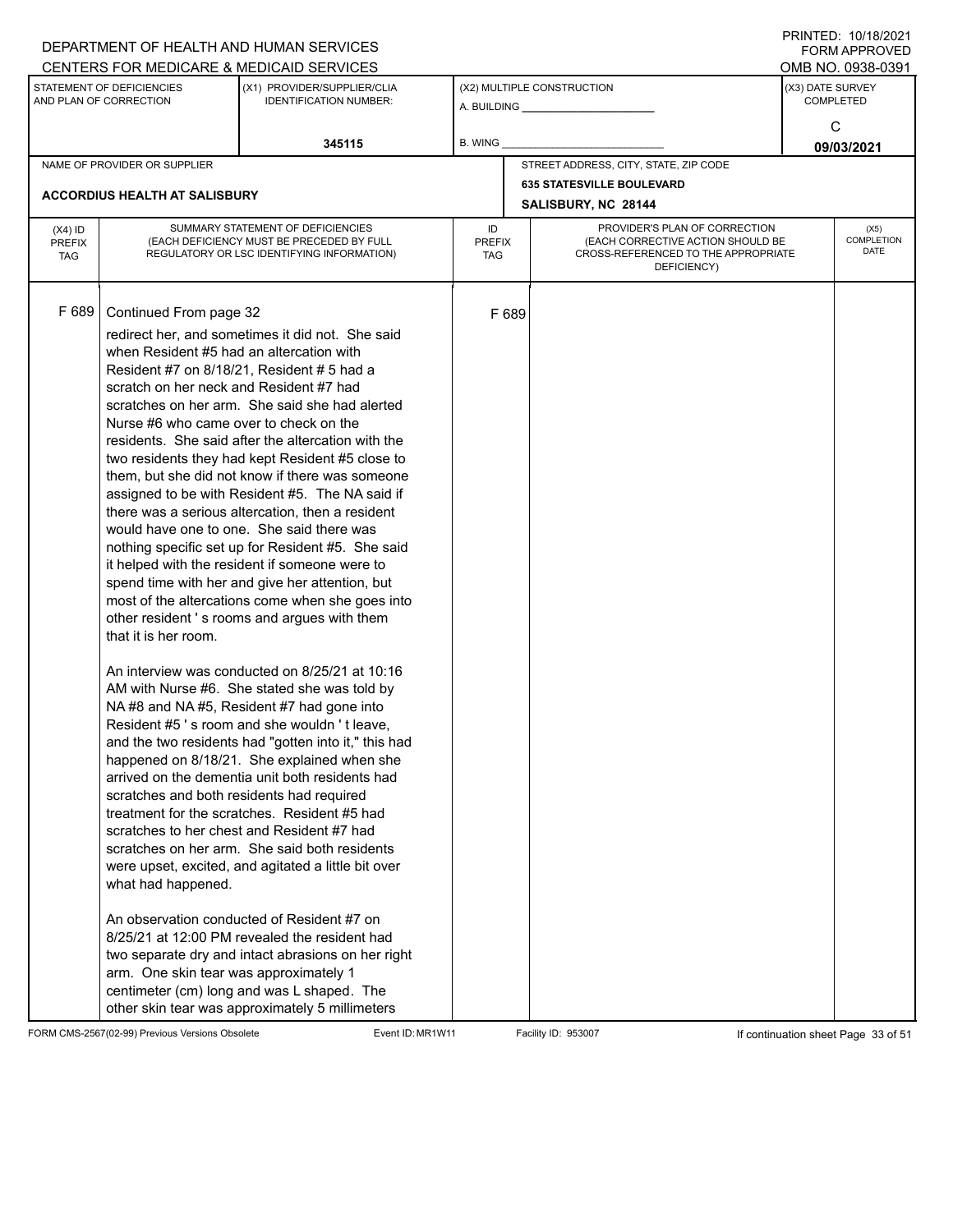|               |                                                     | DEPARTMENT OF HEALTH AND HUMAN SERVICES                                                                  |                      |       |                                                                          | $1 \times 1 \times 1 = 1$ . $1 \times 1 \times 1 = 1$<br>FORM APPROVED |
|---------------|-----------------------------------------------------|----------------------------------------------------------------------------------------------------------|----------------------|-------|--------------------------------------------------------------------------|------------------------------------------------------------------------|
|               |                                                     | CENTERS FOR MEDICARE & MEDICAID SERVICES                                                                 |                      |       |                                                                          | OMB NO. 0938-0391                                                      |
|               | STATEMENT OF DEFICIENCIES<br>AND PLAN OF CORRECTION | (X1) PROVIDER/SUPPLIER/CLIA<br><b>IDENTIFICATION NUMBER:</b>                                             |                      |       | (X2) MULTIPLE CONSTRUCTION                                               | (X3) DATE SURVEY<br><b>COMPLETED</b>                                   |
|               |                                                     |                                                                                                          |                      |       |                                                                          | C                                                                      |
|               |                                                     | 345115                                                                                                   | B. WING              |       |                                                                          | 09/03/2021                                                             |
|               | NAME OF PROVIDER OR SUPPLIER                        |                                                                                                          |                      |       | STREET ADDRESS, CITY, STATE, ZIP CODE                                    |                                                                        |
|               |                                                     |                                                                                                          |                      |       | <b>635 STATESVILLE BOULEVARD</b>                                         |                                                                        |
|               | <b>ACCORDIUS HEALTH AT SALISBURY</b>                |                                                                                                          |                      |       | SALISBURY, NC 28144                                                      |                                                                        |
| $(X4)$ ID     |                                                     | SUMMARY STATEMENT OF DEFICIENCIES                                                                        | ID                   |       | PROVIDER'S PLAN OF CORRECTION                                            | (X5)                                                                   |
| <b>PREFIX</b> |                                                     | (EACH DEFICIENCY MUST BE PRECEDED BY FULL<br>REGULATORY OR LSC IDENTIFYING INFORMATION)                  | <b>PREFIX</b><br>TAG |       | (EACH CORRECTIVE ACTION SHOULD BE<br>CROSS-REFERENCED TO THE APPROPRIATE | COMPLETION<br>DATE                                                     |
| <b>TAG</b>    |                                                     |                                                                                                          |                      |       | DEFICIENCY)                                                              |                                                                        |
|               |                                                     |                                                                                                          |                      |       |                                                                          |                                                                        |
| F 689         | Continued From page 33                              |                                                                                                          |                      | F 689 |                                                                          |                                                                        |
|               | (mm) long and was crescent shaped.                  |                                                                                                          |                      |       |                                                                          |                                                                        |
|               |                                                     |                                                                                                          |                      |       |                                                                          |                                                                        |
|               |                                                     | c. Resident #8 was admitted to the facility on                                                           |                      |       |                                                                          |                                                                        |
|               |                                                     | 3/27/19. The resident 's cumulative diagnoses                                                            |                      |       |                                                                          |                                                                        |
|               |                                                     | included: dementia with behavioral disturbance,                                                          |                      |       |                                                                          |                                                                        |
|               | insomnia, and psychosis.                            | depression, anxiety, generalized weakness,                                                               |                      |       |                                                                          |                                                                        |
|               |                                                     |                                                                                                          |                      |       |                                                                          |                                                                        |
|               |                                                     | A review of Resident #8 's MDS assessment                                                                |                      |       |                                                                          |                                                                        |
|               |                                                     | revealed a quarterly assessment an with ARD of                                                           |                      |       |                                                                          |                                                                        |
|               |                                                     | 8/11/21. The resident was coded as having                                                                |                      |       |                                                                          |                                                                        |
|               |                                                     | severe cognitive impairment. For ADLs the                                                                |                      |       |                                                                          |                                                                        |
|               | resident was coded as having required               | supervision or setup help of 1 person for bed                                                            |                      |       |                                                                          |                                                                        |
|               |                                                     | mobility, transfer (such is into and out of the bed                                                      |                      |       |                                                                          |                                                                        |
|               |                                                     | to and from a wheelchair), walking in the room,                                                          |                      |       |                                                                          |                                                                        |
|               |                                                     | walking in the corridor, locomotion both on and off                                                      |                      |       |                                                                          |                                                                        |
|               | of the unit. The resident was coded for             |                                                                                                          |                      |       |                                                                          |                                                                        |
|               |                                                     | behavioral symptoms not directed towards others                                                          |                      |       |                                                                          |                                                                        |
|               | during the assessment period.                       |                                                                                                          |                      |       |                                                                          |                                                                        |
|               |                                                     | Resident #8 's care plan included the following                                                          |                      |       |                                                                          |                                                                        |
|               |                                                     | focus areas related to behavior: Elopement                                                               |                      |       |                                                                          |                                                                        |
|               | risk/wanderer related to resident wanders           |                                                                                                          |                      |       |                                                                          |                                                                        |
|               |                                                     | aimlessly, dementia, Alzheimer 's. Behavior                                                              |                      |       |                                                                          |                                                                        |
|               |                                                     | problem related to Alzheimer 's dementia-there                                                           |                      |       |                                                                          |                                                                        |
|               | were multiple dated entries with behaviors          |                                                                                                          |                      |       |                                                                          |                                                                        |
|               |                                                     | including attempted elopement, pulling fire alarm,<br>verbally aggressive to staff, wandering into other |                      |       |                                                                          |                                                                        |
|               | resident 's rooms, refusing medications,            |                                                                                                          |                      |       |                                                                          |                                                                        |
|               |                                                     | combative towards staff, ripped air conditioning                                                         |                      |       |                                                                          |                                                                        |
|               |                                                     | cover off, attempted to take another resident 's                                                         |                      |       |                                                                          |                                                                        |
|               |                                                     | walker, physical altercation with other resident,                                                        |                      |       |                                                                          |                                                                        |
|               |                                                     | and threw lunch tray. The resident's care plan                                                           |                      |       |                                                                          |                                                                        |
|               | was revised on 8/14/21.                             |                                                                                                          |                      |       |                                                                          |                                                                        |
|               |                                                     | A pharmacist review note dated 8/20/21 and                                                               |                      |       |                                                                          |                                                                        |
|               |                                                     | timed 9:36 AM documented Resident #5 had                                                                 |                      |       |                                                                          |                                                                        |
|               |                                                     | altercations with other residents on 8/16/21 and                                                         |                      |       |                                                                          |                                                                        |

FORM CMS-2567(02-99) Previous Versions Obsolete Event ID: MR1W11 Facility ID: 953007 If continuation sheet Page 34 of 51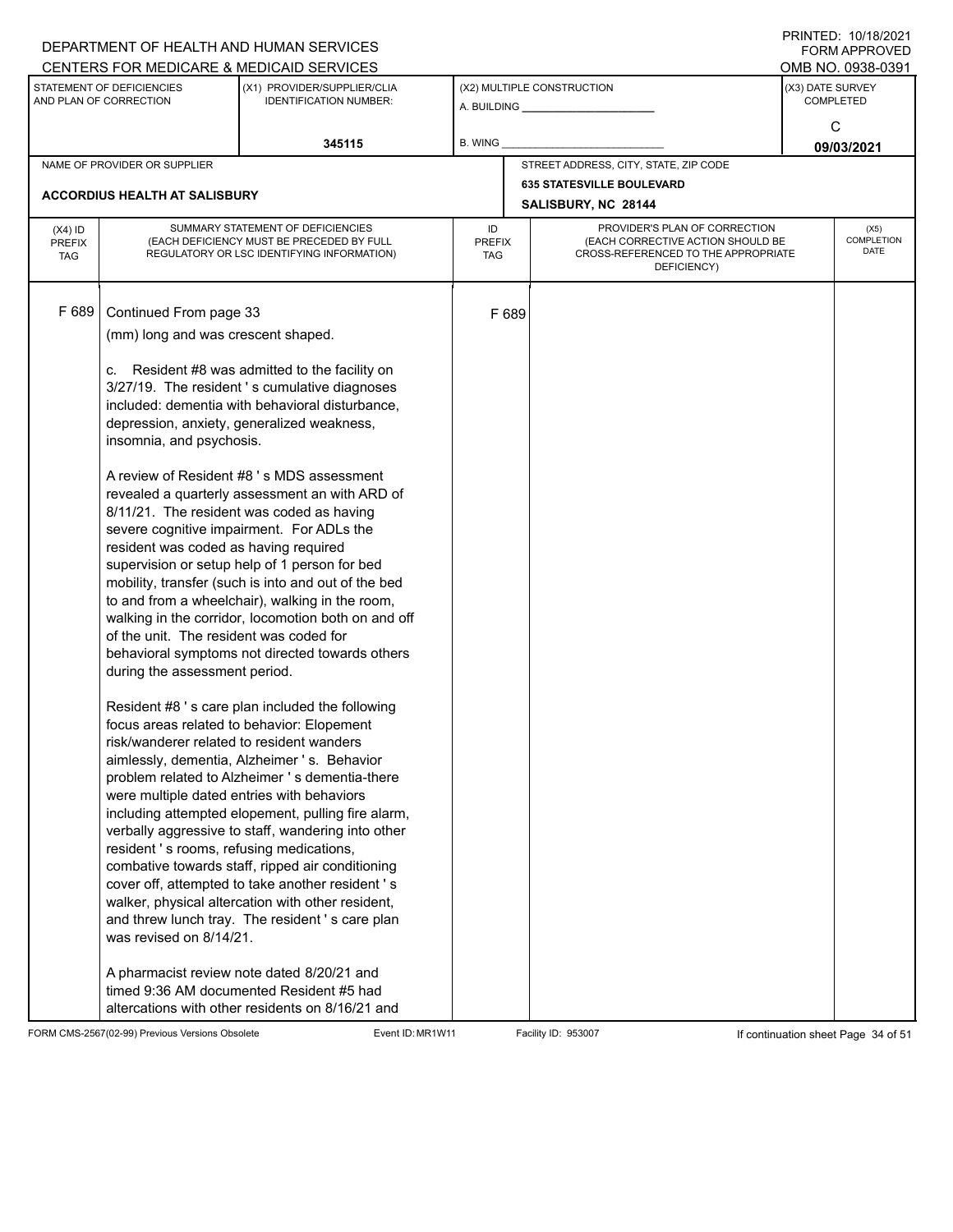|                                          |                                                                                                                                                                                                                                                                                                                             | DEPARTMENT OF HEALTH AND HUMAN SERVICES<br>CENTERS FOR MEDICARE & MEDICAID SERVICES                                                                                                                                                                                                                                                                                                                                                                                                                                                                                                                                                                                                                                                                                                                                                                                                                                                                                                                                                                                                                                                                                                                                                                                                                                                                                                                                                                   |                                   |       |                                                                                                                          |                  | FININTLU. TU/TO/ZUZT<br><b>FORM APPROVED</b><br>OMB NO. 0938-0391 |
|------------------------------------------|-----------------------------------------------------------------------------------------------------------------------------------------------------------------------------------------------------------------------------------------------------------------------------------------------------------------------------|-------------------------------------------------------------------------------------------------------------------------------------------------------------------------------------------------------------------------------------------------------------------------------------------------------------------------------------------------------------------------------------------------------------------------------------------------------------------------------------------------------------------------------------------------------------------------------------------------------------------------------------------------------------------------------------------------------------------------------------------------------------------------------------------------------------------------------------------------------------------------------------------------------------------------------------------------------------------------------------------------------------------------------------------------------------------------------------------------------------------------------------------------------------------------------------------------------------------------------------------------------------------------------------------------------------------------------------------------------------------------------------------------------------------------------------------------------|-----------------------------------|-------|--------------------------------------------------------------------------------------------------------------------------|------------------|-------------------------------------------------------------------|
|                                          | STATEMENT OF DEFICIENCIES<br>AND PLAN OF CORRECTION                                                                                                                                                                                                                                                                         | (X1) PROVIDER/SUPPLIER/CLIA<br><b>IDENTIFICATION NUMBER:</b>                                                                                                                                                                                                                                                                                                                                                                                                                                                                                                                                                                                                                                                                                                                                                                                                                                                                                                                                                                                                                                                                                                                                                                                                                                                                                                                                                                                          |                                   |       | (X2) MULTIPLE CONSTRUCTION                                                                                               | (X3) DATE SURVEY | <b>COMPLETED</b>                                                  |
|                                          |                                                                                                                                                                                                                                                                                                                             | 345115                                                                                                                                                                                                                                                                                                                                                                                                                                                                                                                                                                                                                                                                                                                                                                                                                                                                                                                                                                                                                                                                                                                                                                                                                                                                                                                                                                                                                                                | B. WING                           |       |                                                                                                                          |                  | C<br>09/03/2021                                                   |
|                                          | NAME OF PROVIDER OR SUPPLIER                                                                                                                                                                                                                                                                                                |                                                                                                                                                                                                                                                                                                                                                                                                                                                                                                                                                                                                                                                                                                                                                                                                                                                                                                                                                                                                                                                                                                                                                                                                                                                                                                                                                                                                                                                       |                                   |       | STREET ADDRESS, CITY, STATE, ZIP CODE                                                                                    |                  |                                                                   |
|                                          | <b>ACCORDIUS HEALTH AT SALISBURY</b>                                                                                                                                                                                                                                                                                        |                                                                                                                                                                                                                                                                                                                                                                                                                                                                                                                                                                                                                                                                                                                                                                                                                                                                                                                                                                                                                                                                                                                                                                                                                                                                                                                                                                                                                                                       |                                   |       | <b>635 STATESVILLE BOULEVARD</b><br>SALISBURY, NC 28144                                                                  |                  |                                                                   |
| $(X4)$ ID<br><b>PREFIX</b><br><b>TAG</b> |                                                                                                                                                                                                                                                                                                                             | SUMMARY STATEMENT OF DEFICIENCIES<br>(EACH DEFICIENCY MUST BE PRECEDED BY FULL<br>REGULATORY OR LSC IDENTIFYING INFORMATION)                                                                                                                                                                                                                                                                                                                                                                                                                                                                                                                                                                                                                                                                                                                                                                                                                                                                                                                                                                                                                                                                                                                                                                                                                                                                                                                          | ID<br><b>PREFIX</b><br><b>TAG</b> |       | PROVIDER'S PLAN OF CORRECTION<br>(EACH CORRECTIVE ACTION SHOULD BE<br>CROSS-REFERENCED TO THE APPROPRIATE<br>DEFICIENCY) |                  | (X5)<br>COMPLETION<br><b>DATE</b>                                 |
| F 689                                    | Continued From page 34<br>included cussing and screaming at other<br>The resident's psychotropic medications<br>bedtime. There were no recommendations<br>of the review.<br>also reviewed. The incident report detailed<br>resident.<br>2:54 PM with Nurse #7. The nurse stated<br>agitation. The nurse stated she believed | 8/18/21. The resident had other behaviors which<br>residents while walking down the hall, will calm<br>down, and then start back crying or screaming.<br>included haloperidol 1 milligram (mg) three times<br>a day and trazodone 50 mg each evening at<br>regarding the resident's medication at the time<br>An incident report dated 8/20/21 and timed 7:23<br>PM, which was completed by Nurse #7, was<br>reviewed. The incident report detailed Resident<br>#8 was hit in the center of the back by Resident<br>#5. The description included Resident #8 was<br>walking by Resident #5 when the Resident #8<br>caused the aggressive behavior by Resident #5.<br>There were no identified injuries for Resident #8.<br>There was no information in the incident report<br>regarding further monitoring of either resident.<br>A second incident report dated 8/20/21 and timed<br>7:39 PM, which was completed by Nurse #7, was<br>according to staff Resident #5 hit Resident #8 in<br>the center of the back. The description included<br>Resident #5 had very aggressive behaviors.<br>There were no identified injuries for Resident<br>#5+. There was no information in the incident<br>report regarding further monitoring of either<br>A phone interview was conducted on 8/25/21 at<br>Resident #5 was agitated all of the time since<br>7/4/21 and she had documented the resident's<br>Resident #5 was a threat to other residents. She |                                   | F 689 |                                                                                                                          |                  |                                                                   |

FORM CMS-2567(02-99) Previous Versions Obsolete Event ID: MR1W11 Facility ID: 953007 If continuation sheet Page 35 of 51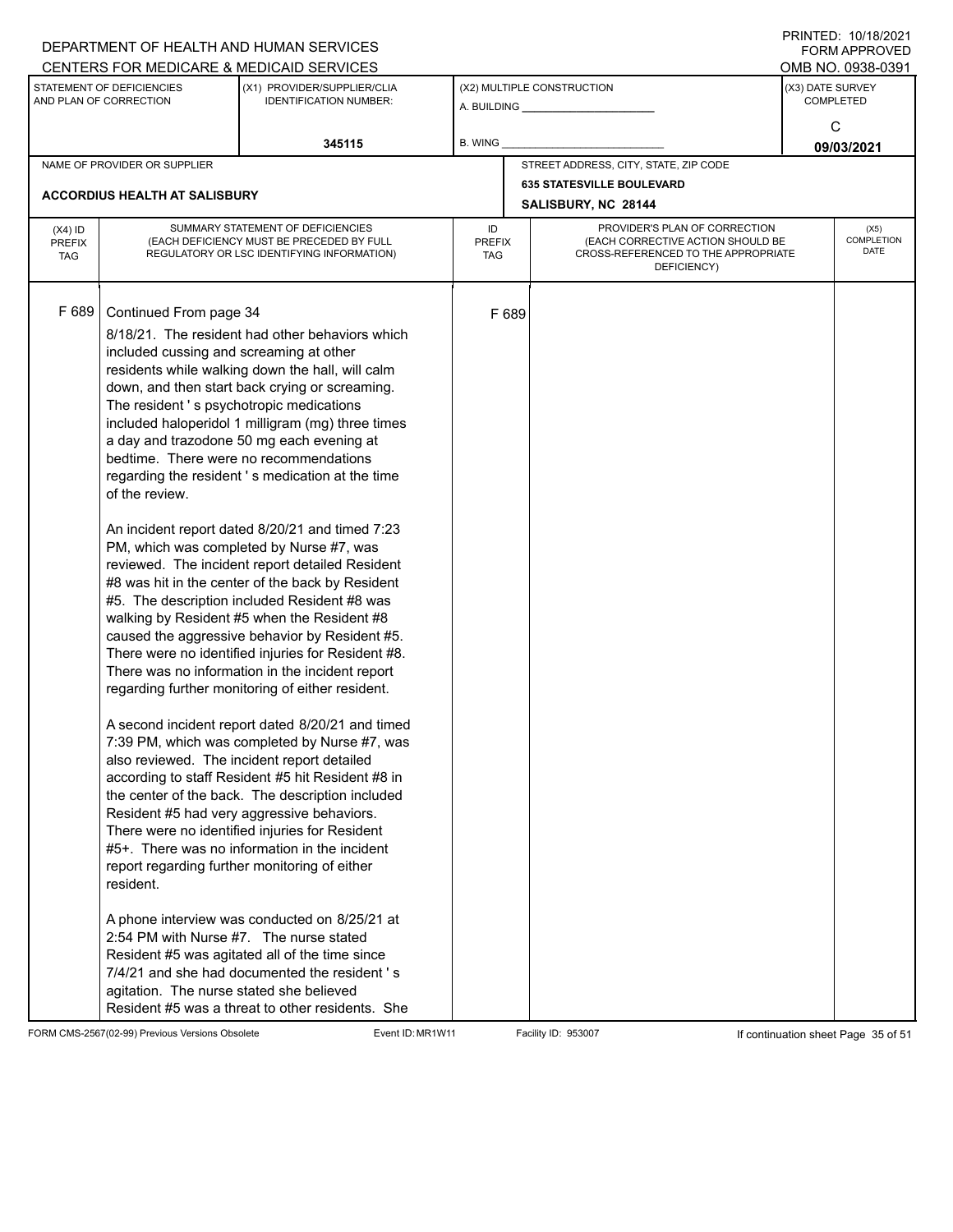|                                          |                                                                                                                                                                                                                                                                                         | DEPARTMENT OF HEALTH AND HUMAN SERVICES<br>CENTERS FOR MEDICARE & MEDICAID SERVICES                                                                                                                                                                                                                                                                                                                                                                                                                                                                                                                                                                                                                                                                                                                                                                                                                                                                                                                                                                                                                                                                                                                                                                                                                                                                                                    |                                   |       |                                                                                                                          | FININILD. IVIIVIZVZI<br>FORM APPROVED<br>OMB NO. 0938-0391 |
|------------------------------------------|-----------------------------------------------------------------------------------------------------------------------------------------------------------------------------------------------------------------------------------------------------------------------------------------|----------------------------------------------------------------------------------------------------------------------------------------------------------------------------------------------------------------------------------------------------------------------------------------------------------------------------------------------------------------------------------------------------------------------------------------------------------------------------------------------------------------------------------------------------------------------------------------------------------------------------------------------------------------------------------------------------------------------------------------------------------------------------------------------------------------------------------------------------------------------------------------------------------------------------------------------------------------------------------------------------------------------------------------------------------------------------------------------------------------------------------------------------------------------------------------------------------------------------------------------------------------------------------------------------------------------------------------------------------------------------------------|-----------------------------------|-------|--------------------------------------------------------------------------------------------------------------------------|------------------------------------------------------------|
|                                          | STATEMENT OF DEFICIENCIES<br>AND PLAN OF CORRECTION                                                                                                                                                                                                                                     | (X1) PROVIDER/SUPPLIER/CLIA<br><b>IDENTIFICATION NUMBER:</b>                                                                                                                                                                                                                                                                                                                                                                                                                                                                                                                                                                                                                                                                                                                                                                                                                                                                                                                                                                                                                                                                                                                                                                                                                                                                                                                           |                                   |       | (X2) MULTIPLE CONSTRUCTION                                                                                               | (X3) DATE SURVEY<br><b>COMPLETED</b>                       |
|                                          |                                                                                                                                                                                                                                                                                         | 345115                                                                                                                                                                                                                                                                                                                                                                                                                                                                                                                                                                                                                                                                                                                                                                                                                                                                                                                                                                                                                                                                                                                                                                                                                                                                                                                                                                                 | <b>B. WING</b>                    |       |                                                                                                                          | C<br>09/03/2021                                            |
|                                          | NAME OF PROVIDER OR SUPPLIER                                                                                                                                                                                                                                                            |                                                                                                                                                                                                                                                                                                                                                                                                                                                                                                                                                                                                                                                                                                                                                                                                                                                                                                                                                                                                                                                                                                                                                                                                                                                                                                                                                                                        |                                   |       | STREET ADDRESS, CITY, STATE, ZIP CODE                                                                                    |                                                            |
|                                          | <b>ACCORDIUS HEALTH AT SALISBURY</b>                                                                                                                                                                                                                                                    |                                                                                                                                                                                                                                                                                                                                                                                                                                                                                                                                                                                                                                                                                                                                                                                                                                                                                                                                                                                                                                                                                                                                                                                                                                                                                                                                                                                        |                                   |       | <b>635 STATESVILLE BOULEVARD</b><br>SALISBURY, NC 28144                                                                  |                                                            |
| $(X4)$ ID<br><b>PREFIX</b><br><b>TAG</b> |                                                                                                                                                                                                                                                                                         | SUMMARY STATEMENT OF DEFICIENCIES<br>(EACH DEFICIENCY MUST BE PRECEDED BY FULL<br>REGULATORY OR LSC IDENTIFYING INFORMATION)                                                                                                                                                                                                                                                                                                                                                                                                                                                                                                                                                                                                                                                                                                                                                                                                                                                                                                                                                                                                                                                                                                                                                                                                                                                           | ID<br><b>PREFIX</b><br><b>TAG</b> |       | PROVIDER'S PLAN OF CORRECTION<br>(EACH CORRECTIVE ACTION SHOULD BE<br>CROSS-REFERENCED TO THE APPROPRIATE<br>DEFICIENCY) | (X5)<br>COMPLETION<br><b>DATE</b>                          |
| F 689                                    | Continued From page 35<br>explained on 8/20/21 Resident #5 had hit<br>Resident #8.<br>included: stroke, dementia with behaviors,<br>and insomnia.<br>resident was coded as having required<br>assessment period.<br>Emergency Room (ER). There was no<br>monitoring of either resident. | d. Resident #4 was admitted to the facility on<br>1/20/20. The resident 's cumulative diagnoses<br>generalized weakness, Huntington 's Disease,<br>A review of Resident #4 's MDS assessment<br>revealed a quarterly assessment with an ARD of<br>7/23/21. The resident was coded as having<br>moderate cognitive impairment. For ADLs the<br>supervision of 1 person for bed mobility, transfer<br>(such is into and out of the bed to and from a<br>wheelchair), walking in the room, walking in the<br>corridor, locomotion both on and off of the unit.<br>The resident was coded for physical behavioral<br>symptoms directed towards others during the<br>An incident report dated 8/22/21 and timed 8:15<br>AM, which was completed by Nurse #8, was<br>reviewed. The incident report detailed Resident<br>#5 went into Resident #4 's room and when<br>Resident #4 attempted to get Resident #5 out of<br>her room, Resident #5 bit Resident # on her left<br>lower arm, breaking through the skin. Resident<br>#3 reported to the nurse Resident #5 had bit her.<br>The injury was cleansed, ointment applied, a<br>dressing applied, and the resident was sent to the<br>information in the incident report regarding further<br>Resident #4 had a Weekly Skin Review dated<br>8/22/21 and timed 8:30 AM, which was completed<br>by Nurse #8. The resident was documented as |                                   | F 689 |                                                                                                                          |                                                            |

FORM CMS-2567(02-99) Previous Versions Obsolete Event ID: MR1W11 Facility ID: 953007 If continuation sheet Page 36 of 51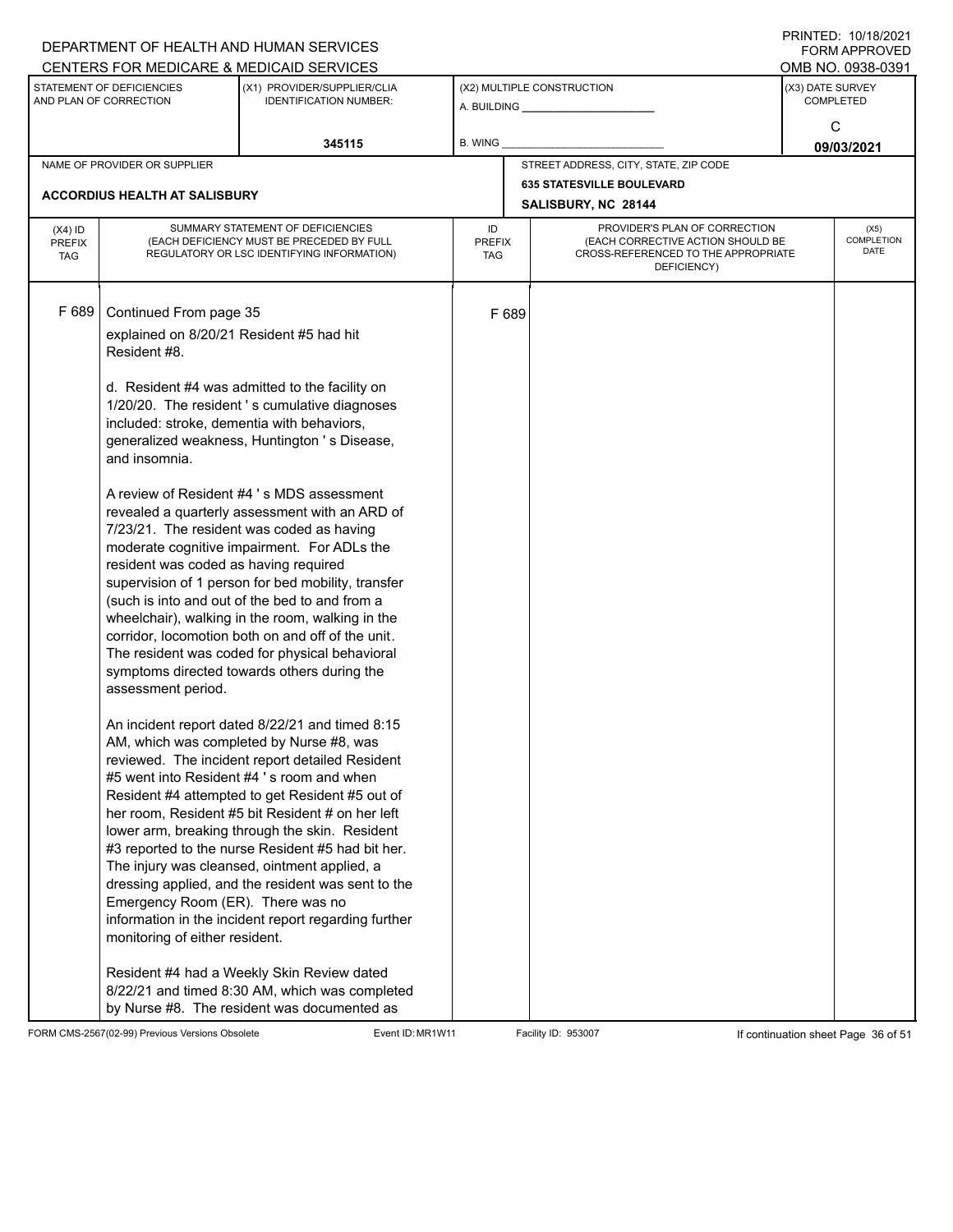|                                          |                                                                                                                                                                                                                                                     | DEPARTMENT OF HEALTH AND HUMAN SERVICES<br>CENTERS FOR MEDICARE & MEDICAID SERVICES                                                                                                                                                                                                                                                                                                                                                                                                                                                                                                                                                                                                                                                                                                                                                                                                                                                                                                                                                                                                                                                                                                                                                                                                                                                                                                                                                                                                                                                                           |                                   |       |                                                                                                                          |                 | FININTLU. TV/TO/ZVZT<br><b>FORM APPROVED</b><br>OMB NO. 0938-0391 |  |
|------------------------------------------|-----------------------------------------------------------------------------------------------------------------------------------------------------------------------------------------------------------------------------------------------------|---------------------------------------------------------------------------------------------------------------------------------------------------------------------------------------------------------------------------------------------------------------------------------------------------------------------------------------------------------------------------------------------------------------------------------------------------------------------------------------------------------------------------------------------------------------------------------------------------------------------------------------------------------------------------------------------------------------------------------------------------------------------------------------------------------------------------------------------------------------------------------------------------------------------------------------------------------------------------------------------------------------------------------------------------------------------------------------------------------------------------------------------------------------------------------------------------------------------------------------------------------------------------------------------------------------------------------------------------------------------------------------------------------------------------------------------------------------------------------------------------------------------------------------------------------------|-----------------------------------|-------|--------------------------------------------------------------------------------------------------------------------------|-----------------|-------------------------------------------------------------------|--|
|                                          | STATEMENT OF DEFICIENCIES<br>AND PLAN OF CORRECTION                                                                                                                                                                                                 | (X1) PROVIDER/SUPPLIER/CLIA<br><b>IDENTIFICATION NUMBER:</b>                                                                                                                                                                                                                                                                                                                                                                                                                                                                                                                                                                                                                                                                                                                                                                                                                                                                                                                                                                                                                                                                                                                                                                                                                                                                                                                                                                                                                                                                                                  |                                   |       | (X2) MULTIPLE CONSTRUCTION                                                                                               |                 | (X3) DATE SURVEY<br><b>COMPLETED</b>                              |  |
|                                          |                                                                                                                                                                                                                                                     | 345115                                                                                                                                                                                                                                                                                                                                                                                                                                                                                                                                                                                                                                                                                                                                                                                                                                                                                                                                                                                                                                                                                                                                                                                                                                                                                                                                                                                                                                                                                                                                                        | <b>B. WING</b>                    |       |                                                                                                                          | C<br>09/03/2021 |                                                                   |  |
|                                          | NAME OF PROVIDER OR SUPPLIER                                                                                                                                                                                                                        |                                                                                                                                                                                                                                                                                                                                                                                                                                                                                                                                                                                                                                                                                                                                                                                                                                                                                                                                                                                                                                                                                                                                                                                                                                                                                                                                                                                                                                                                                                                                                               |                                   |       | STREET ADDRESS, CITY, STATE, ZIP CODE                                                                                    |                 |                                                                   |  |
|                                          | <b>ACCORDIUS HEALTH AT SALISBURY</b>                                                                                                                                                                                                                |                                                                                                                                                                                                                                                                                                                                                                                                                                                                                                                                                                                                                                                                                                                                                                                                                                                                                                                                                                                                                                                                                                                                                                                                                                                                                                                                                                                                                                                                                                                                                               |                                   |       | <b>635 STATESVILLE BOULEVARD</b><br>SALISBURY, NC 28144                                                                  |                 |                                                                   |  |
| $(X4)$ ID<br><b>PREFIX</b><br><b>TAG</b> |                                                                                                                                                                                                                                                     | SUMMARY STATEMENT OF DEFICIENCIES<br>(EACH DEFICIENCY MUST BE PRECEDED BY FULL<br>REGULATORY OR LSC IDENTIFYING INFORMATION)                                                                                                                                                                                                                                                                                                                                                                                                                                                                                                                                                                                                                                                                                                                                                                                                                                                                                                                                                                                                                                                                                                                                                                                                                                                                                                                                                                                                                                  | ID<br><b>PREFIX</b><br><b>TAG</b> |       | PROVIDER'S PLAN OF CORRECTION<br>(EACH CORRECTIVE ACTION SHOULD BE<br>CROSS-REFERENCED TO THE APPROPRIATE<br>DEFICIENCY) |                 | (X5)<br>COMPLETION<br><b>DATE</b>                                 |  |
| F 689                                    | Continued From page 36<br>also reviewed. The incident report detailed<br>resident.<br>A Situation Background Assessment<br>this change in condition were: physical<br>aggression and verbal aggression.<br>An interview was conducted with NA #8 on | having had a new open are which was a large<br>bite mark to the left lower arm with an open area.<br>The wound contained pink skin tissue and there<br>was some yellowish drainage. The wound was<br>4.2 centimeters (cm) long, 3.0 cm wide, and 0.1<br>cm deep. The wound was cleansed with wound<br>cleaner, triple antibiotic ointment applied, and<br>covered with a dry dressing. The comments<br>section documented Resident #4 sustained a bite<br>to the left forearm on 8/22/21, was seen in the<br>ER, and returned to the facility with orders for 2<br>different oral antibiotics for prevention of infection.<br>A second incident report dated 8/22/21 and timed<br>9:25 AM, which was completed by Nurse #8, was<br>Resident #5 went into the room of Resident #4.<br>When Resident #4 attempted to get Resident #5<br>out of her room, Resident #5 bit Resident #4 on<br>the left lower arm. Further description included<br>Resident #5 was screaming and cussing at the<br>nurse. There was no information in the incident<br>report regarding further monitoring of either<br>Recommendation (SBAR) report dated 8/22/21<br>and timed 10:44 AM, which was completed by<br>Nurse #8 documented the resident evaluation for<br>5/25/21 at 11:24 AM. The NA stated he had seen<br>Resident #5 coming out of Resident #4 's room,<br>he had not seen Resident #4 get bit, he said he<br>separated the residents, and then went and told<br>the nurse. He explained Resident #4 was talking<br>loudly and he thought she was talking to herself |                                   | F 689 |                                                                                                                          |                 |                                                                   |  |

FORM CMS-2567(02-99) Previous Versions Obsolete Event ID: MR1W11 Facility ID: 953007 If continuation sheet Page 37 of 51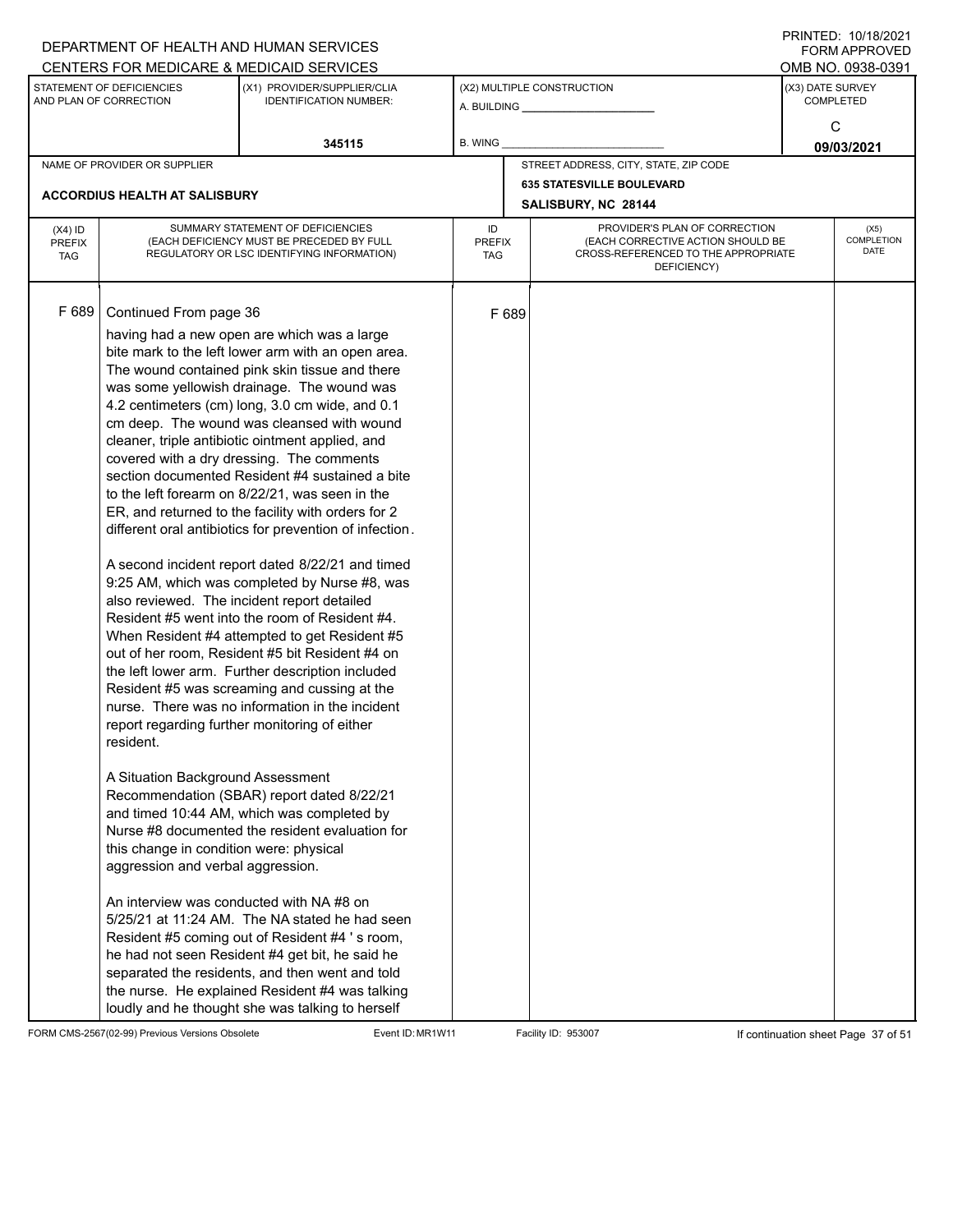| CENTERS FOR MEDICARE & MEDICAID SERVICES<br>OMB NO. 0938-0391<br>STATEMENT OF DEFICIENCIES<br>(X2) MULTIPLE CONSTRUCTION<br>(X3) DATE SURVEY<br>(X1) PROVIDER/SUPPLIER/CLIA<br>AND PLAN OF CORRECTION<br><b>IDENTIFICATION NUMBER:</b><br><b>COMPLETED</b><br>C<br>345115<br>B. WING<br>09/03/2021<br>STREET ADDRESS, CITY, STATE, ZIP CODE<br>NAME OF PROVIDER OR SUPPLIER<br><b>635 STATESVILLE BOULEVARD</b><br>ACCORDIUS HEALTH AT SALISBURY<br>SALISBURY, NC 28144<br>SUMMARY STATEMENT OF DEFICIENCIES<br>PROVIDER'S PLAN OF CORRECTION<br>ID<br>$(X4)$ ID<br>(X5)<br>COMPLETION<br>(EACH DEFICIENCY MUST BE PRECEDED BY FULL<br>(EACH CORRECTIVE ACTION SHOULD BE<br>PREFIX<br><b>PREFIX</b><br>DATE<br>CROSS-REFERENCED TO THE APPROPRIATE<br>REGULATORY OR LSC IDENTIFYING INFORMATION)<br><b>TAG</b><br>TAG<br>DEFICIENCY)<br>F 689<br>Continued From page 37<br>F 689<br>until he had seen the two residents had been into<br>an altercation and Resident #4 had been bit. He<br>said he had been at the facility when Resident #5<br>had been in confrontations with others. He stated<br>he kept Resident #5 with him for the rest of the<br>shift.<br>A phone interview was conducted on 8/25/21 at<br>5:57 PM with Nurse #8. The nurse stated she<br>had observed Resident #5 having been<br>aggressive whenever she had worked at the<br>facility. She explained when Resident #5 had bit<br>Resident #4 the wound required treatment<br>because the bite had actually broken through the<br>skin. She said another reason for Resident #4 to<br>go to the hospital was for her to receive a tetanus<br>shot. She stated she had been aware Resident<br>#5 had previous incidents but was not aware the<br>altercation on 8/22/21 with Resident #4 was the<br>fourth altercation since 8/16/21, a period of less<br>than a week. She explained after the altercation<br>between Resident #5 and Resident #4, the staff<br>kept a "close eye" on Resident #5 by walking with<br>her and keeping her near staff.<br>Review of the ER provider note dated 8/22/21<br>and timed 10:49 AM revealed Resident #4 was<br>evaluated for a human bite to the left forearm.<br>The resident stated she was not in an argument<br>or altercation with Resident #5. The resident was<br>observed to have a bruise and areas of abrasion<br>to the left forearm. The resident was discharged<br>back to the facility with two oral antibiotics<br>including doxycycline hyclate 100 mg, one<br>capsule, two times a day, for 10 days, and |  | DEPARTMENT OF HEALTH AND HUMAN SERVICES |  |  | <b>FORM APPROVED</b> |
|---------------------------------------------------------------------------------------------------------------------------------------------------------------------------------------------------------------------------------------------------------------------------------------------------------------------------------------------------------------------------------------------------------------------------------------------------------------------------------------------------------------------------------------------------------------------------------------------------------------------------------------------------------------------------------------------------------------------------------------------------------------------------------------------------------------------------------------------------------------------------------------------------------------------------------------------------------------------------------------------------------------------------------------------------------------------------------------------------------------------------------------------------------------------------------------------------------------------------------------------------------------------------------------------------------------------------------------------------------------------------------------------------------------------------------------------------------------------------------------------------------------------------------------------------------------------------------------------------------------------------------------------------------------------------------------------------------------------------------------------------------------------------------------------------------------------------------------------------------------------------------------------------------------------------------------------------------------------------------------------------------------------------------------------------------------------------------------------------------------------------------------------------------------------------------------------------------------------------------------------------------------------------------------------------------------------------------------------------------------------------------------------------------------------------------------------------------------------------------------------------------------------------------------------|--|-----------------------------------------|--|--|----------------------|
|                                                                                                                                                                                                                                                                                                                                                                                                                                                                                                                                                                                                                                                                                                                                                                                                                                                                                                                                                                                                                                                                                                                                                                                                                                                                                                                                                                                                                                                                                                                                                                                                                                                                                                                                                                                                                                                                                                                                                                                                                                                                                                                                                                                                                                                                                                                                                                                                                                                                                                                                             |  |                                         |  |  |                      |
|                                                                                                                                                                                                                                                                                                                                                                                                                                                                                                                                                                                                                                                                                                                                                                                                                                                                                                                                                                                                                                                                                                                                                                                                                                                                                                                                                                                                                                                                                                                                                                                                                                                                                                                                                                                                                                                                                                                                                                                                                                                                                                                                                                                                                                                                                                                                                                                                                                                                                                                                             |  |                                         |  |  |                      |
|                                                                                                                                                                                                                                                                                                                                                                                                                                                                                                                                                                                                                                                                                                                                                                                                                                                                                                                                                                                                                                                                                                                                                                                                                                                                                                                                                                                                                                                                                                                                                                                                                                                                                                                                                                                                                                                                                                                                                                                                                                                                                                                                                                                                                                                                                                                                                                                                                                                                                                                                             |  |                                         |  |  |                      |
|                                                                                                                                                                                                                                                                                                                                                                                                                                                                                                                                                                                                                                                                                                                                                                                                                                                                                                                                                                                                                                                                                                                                                                                                                                                                                                                                                                                                                                                                                                                                                                                                                                                                                                                                                                                                                                                                                                                                                                                                                                                                                                                                                                                                                                                                                                                                                                                                                                                                                                                                             |  |                                         |  |  |                      |
|                                                                                                                                                                                                                                                                                                                                                                                                                                                                                                                                                                                                                                                                                                                                                                                                                                                                                                                                                                                                                                                                                                                                                                                                                                                                                                                                                                                                                                                                                                                                                                                                                                                                                                                                                                                                                                                                                                                                                                                                                                                                                                                                                                                                                                                                                                                                                                                                                                                                                                                                             |  |                                         |  |  |                      |
|                                                                                                                                                                                                                                                                                                                                                                                                                                                                                                                                                                                                                                                                                                                                                                                                                                                                                                                                                                                                                                                                                                                                                                                                                                                                                                                                                                                                                                                                                                                                                                                                                                                                                                                                                                                                                                                                                                                                                                                                                                                                                                                                                                                                                                                                                                                                                                                                                                                                                                                                             |  |                                         |  |  |                      |
|                                                                                                                                                                                                                                                                                                                                                                                                                                                                                                                                                                                                                                                                                                                                                                                                                                                                                                                                                                                                                                                                                                                                                                                                                                                                                                                                                                                                                                                                                                                                                                                                                                                                                                                                                                                                                                                                                                                                                                                                                                                                                                                                                                                                                                                                                                                                                                                                                                                                                                                                             |  |                                         |  |  |                      |
| Metronidazole 500 mg, one capsule, three times<br>a day, for 10 days. The resident received a<br>tetanus shot while in the ER. There was no<br>documentation regarding treatment or size of the                                                                                                                                                                                                                                                                                                                                                                                                                                                                                                                                                                                                                                                                                                                                                                                                                                                                                                                                                                                                                                                                                                                                                                                                                                                                                                                                                                                                                                                                                                                                                                                                                                                                                                                                                                                                                                                                                                                                                                                                                                                                                                                                                                                                                                                                                                                                             |  |                                         |  |  |                      |

FORM CMS-2567(02-99) Previous Versions Obsolete Event ID: MR1W11 Facility ID: 953007 If continuation sheet Page 38 of 51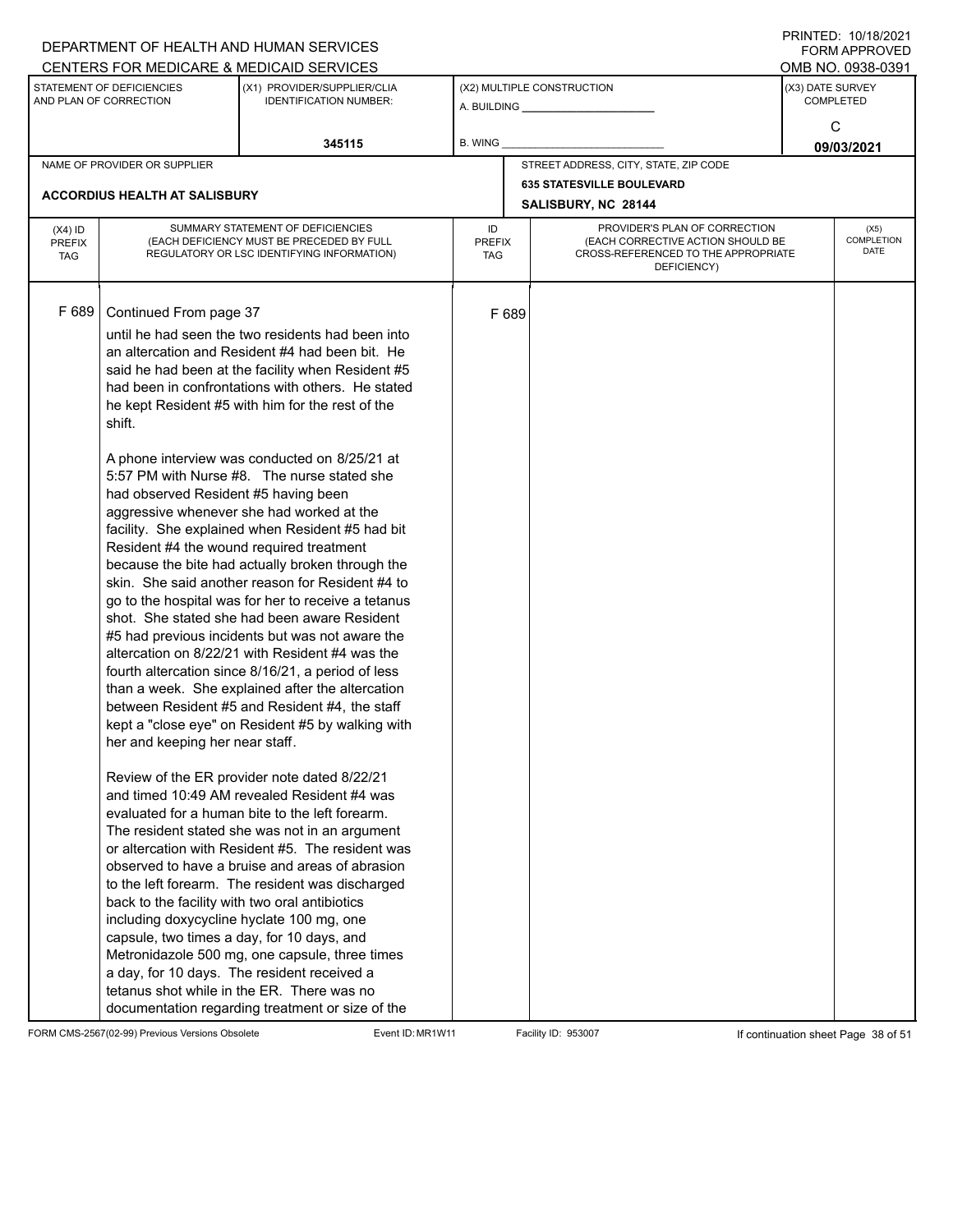|                             |                                                     | DEPARTMENT OF HEALTH AND HUMAN SERVICES                                                 |                      |       |                                                                          |                  | $1 \times 1 \times 1 = 1$ . $1 \times 1 \times 1 = 1$<br><b>FORM APPROVED</b> |
|-----------------------------|-----------------------------------------------------|-----------------------------------------------------------------------------------------|----------------------|-------|--------------------------------------------------------------------------|------------------|-------------------------------------------------------------------------------|
|                             |                                                     | CENTERS FOR MEDICARE & MEDICAID SERVICES                                                |                      |       |                                                                          |                  | OMB NO. 0938-0391                                                             |
|                             | STATEMENT OF DEFICIENCIES<br>AND PLAN OF CORRECTION | (X1) PROVIDER/SUPPLIER/CLIA<br><b>IDENTIFICATION NUMBER:</b>                            |                      |       | (X2) MULTIPLE CONSTRUCTION                                               | (X3) DATE SURVEY | <b>COMPLETED</b>                                                              |
|                             |                                                     |                                                                                         |                      |       | A. BUILDING <b>A.</b> BUILDING                                           |                  |                                                                               |
|                             |                                                     |                                                                                         |                      |       |                                                                          |                  | C                                                                             |
|                             |                                                     | 345115                                                                                  | B. WING              |       |                                                                          |                  | 09/03/2021                                                                    |
|                             | NAME OF PROVIDER OR SUPPLIER                        |                                                                                         |                      |       | STREET ADDRESS, CITY, STATE, ZIP CODE                                    |                  |                                                                               |
|                             | <b>ACCORDIUS HEALTH AT SALISBURY</b>                |                                                                                         |                      |       | <b>635 STATESVILLE BOULEVARD</b>                                         |                  |                                                                               |
|                             |                                                     |                                                                                         |                      |       | SALISBURY, NC 28144                                                      |                  |                                                                               |
| $(X4)$ ID                   |                                                     | SUMMARY STATEMENT OF DEFICIENCIES                                                       | ID                   |       | PROVIDER'S PLAN OF CORRECTION                                            |                  | (X5)                                                                          |
| <b>PREFIX</b><br><b>TAG</b> |                                                     | (EACH DEFICIENCY MUST BE PRECEDED BY FULL<br>REGULATORY OR LSC IDENTIFYING INFORMATION) | <b>PREFIX</b><br>TAG |       | (EACH CORRECTIVE ACTION SHOULD BE<br>CROSS-REFERENCED TO THE APPROPRIATE |                  | COMPLETION<br><b>DATE</b>                                                     |
|                             |                                                     |                                                                                         |                      |       | DEFICIENCY)                                                              |                  |                                                                               |
|                             |                                                     |                                                                                         |                      |       |                                                                          |                  |                                                                               |
| F 689                       | Continued From page 38                              |                                                                                         |                      | F 689 |                                                                          |                  |                                                                               |
|                             |                                                     |                                                                                         |                      |       |                                                                          |                  |                                                                               |
|                             | member had completed it.                            | wound. The form was unsigned as to what staff                                           |                      |       |                                                                          |                  |                                                                               |
|                             |                                                     |                                                                                         |                      |       |                                                                          |                  |                                                                               |
|                             |                                                     | During an interview conducted in conjunction with                                       |                      |       |                                                                          |                  |                                                                               |
|                             |                                                     | an observation on 8/24/21 at 12:07 PM with                                              |                      |       |                                                                          |                  |                                                                               |
|                             |                                                     | Resident #4 she stated Resident # 5 had bit her                                         |                      |       |                                                                          |                  |                                                                               |
|                             |                                                     | and pointed toward her left forearm. The resident                                       |                      |       |                                                                          |                  |                                                                               |
|                             |                                                     | further stated Resident #5 was in the hospital at                                       |                      |       |                                                                          |                  |                                                                               |
|                             |                                                     | the time of the interview. The resident was                                             |                      |       |                                                                          |                  |                                                                               |
|                             |                                                     | observed to have an abrasion on her arm with                                            |                      |       |                                                                          |                  |                                                                               |
|                             |                                                     | bruises near and at the base of the abrasion.                                           |                      |       |                                                                          |                  |                                                                               |
|                             |                                                     | A Skin Care Alert form for Resident #4, which was                                       |                      |       |                                                                          |                  |                                                                               |
|                             |                                                     | dated 8/23/21, and was not timed, was reviewed.                                         |                      |       |                                                                          |                  |                                                                               |
|                             |                                                     | The form documented Resident #4 had a bite                                              |                      |       |                                                                          |                  |                                                                               |
|                             |                                                     | wound to the left forearm which measured 4.2                                            |                      |       |                                                                          |                  |                                                                               |
|                             |                                                     | centimeters (cm) long by 3.0 cm wide by 0.1 cm                                          |                      |       |                                                                          |                  |                                                                               |
|                             |                                                     | deep with irregular edges and scant serous                                              |                      |       |                                                                          |                  |                                                                               |
|                             |                                                     | drainage. The wound was washed, topical                                                 |                      |       |                                                                          |                  |                                                                               |
|                             | antibiotic ointment was applied, and a dry          |                                                                                         |                      |       |                                                                          |                  |                                                                               |
|                             |                                                     | dressing was applied. There was no information                                          |                      |       |                                                                          |                  |                                                                               |
|                             |                                                     | on the form as to who had completed the form.                                           |                      |       |                                                                          |                  |                                                                               |
|                             |                                                     | An interview was conducted on 8/25/21 at 10:04                                          |                      |       |                                                                          |                  |                                                                               |
|                             | AM with the Assistant Director of Nursing           |                                                                                         |                      |       |                                                                          |                  |                                                                               |
|                             | (ADON). She stated she had changed the              |                                                                                         |                      |       |                                                                          |                  |                                                                               |
|                             |                                                     | dressing on Resident #4 and the resident had an                                         |                      |       |                                                                          |                  |                                                                               |
|                             |                                                     | order for a daily dressing changed which was to                                         |                      |       |                                                                          |                  |                                                                               |
|                             |                                                     | cleanse the wound with wound cleanser, apply                                            |                      |       |                                                                          |                  |                                                                               |
|                             |                                                     | triple antibiotic ointment, and cover with a dry                                        |                      |       |                                                                          |                  |                                                                               |
|                             |                                                     | dressing. She said the wound Nurse Practitioner                                         |                      |       |                                                                          |                  |                                                                               |
|                             |                                                     | (NP) was going to see the resident on 8/25/21,                                          |                      |       |                                                                          |                  |                                                                               |
|                             |                                                     | the date of the interview. She explained the                                            |                      |       |                                                                          |                  |                                                                               |
|                             |                                                     | resident was also on two oral antibiotics, flagyl                                       |                      |       |                                                                          |                  |                                                                               |
|                             |                                                     | and doxycycline. She said the bite was not very                                         |                      |       |                                                                          |                  |                                                                               |
|                             |                                                     | deep, there were no teeth marks, there was an                                           |                      |       |                                                                          |                  |                                                                               |
|                             | abrasion and bruising.                              |                                                                                         |                      |       |                                                                          |                  |                                                                               |
|                             |                                                     | e. Resident #10 was admitted to the facility on                                         |                      |       |                                                                          |                  |                                                                               |

FORM CMS-2567(02-99) Previous Versions Obsolete Event ID: MR1W11 Facility ID: 953007 If continuation sheet Page 39 of 51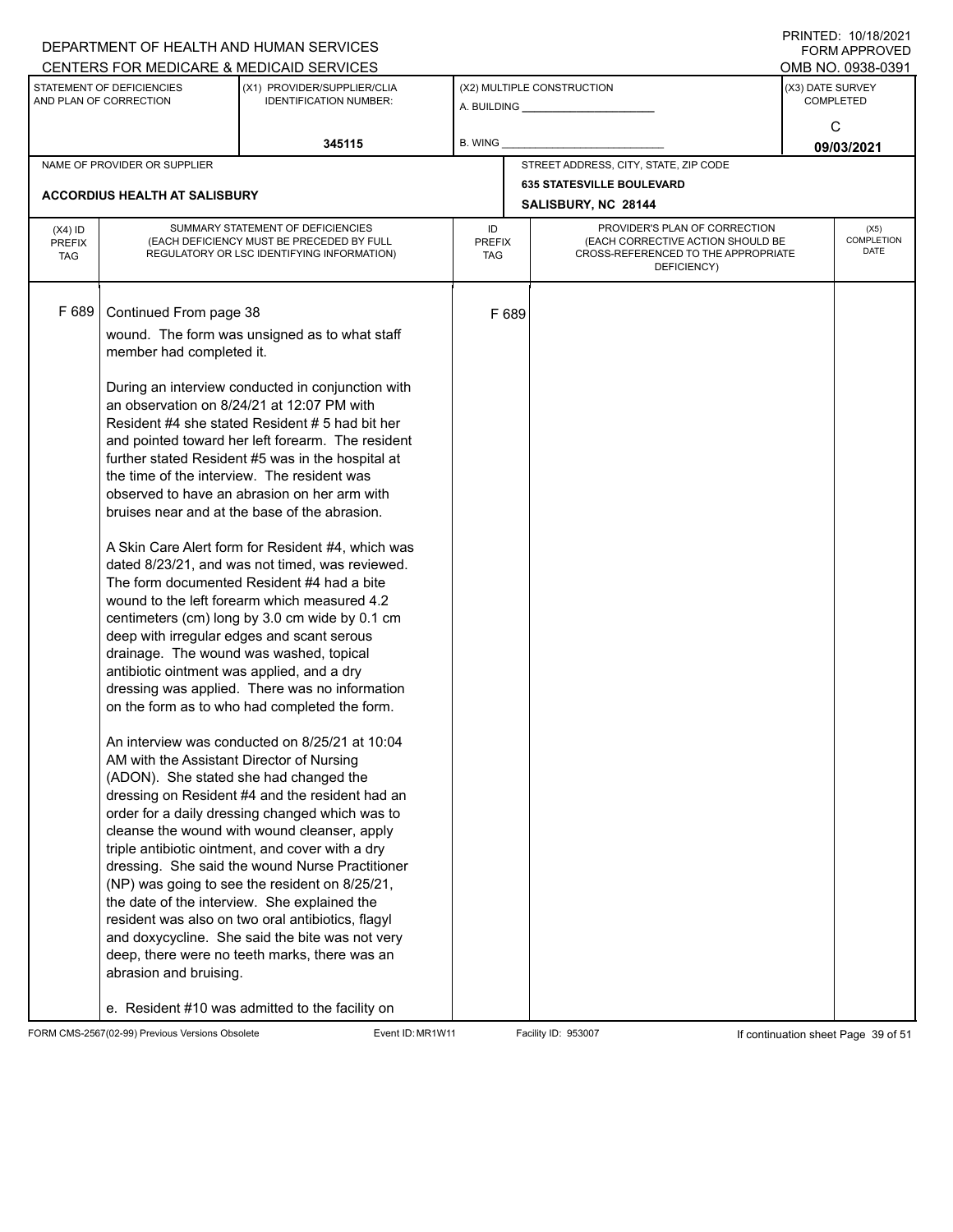|                                          |                                                                                                                                                                                                                                                                                                                                       | DEPARTMENT OF HEALTH AND HUMAN SERVICES<br>CENTERS FOR MEDICARE & MEDICAID SERVICES                                                                                                                                                                                                                                                                                                                                                                                                                                                                                                                                                                                                                                                                                                                                                                                                                                                                                                                                                                                                                                                                                                                                                                                                                                                                                      |                                   |       |                                                                                                                          |                  | FININTLU. TV/TO/ZVZT<br><b>FORM APPROVED</b><br>OMB NO. 0938-0391 |
|------------------------------------------|---------------------------------------------------------------------------------------------------------------------------------------------------------------------------------------------------------------------------------------------------------------------------------------------------------------------------------------|--------------------------------------------------------------------------------------------------------------------------------------------------------------------------------------------------------------------------------------------------------------------------------------------------------------------------------------------------------------------------------------------------------------------------------------------------------------------------------------------------------------------------------------------------------------------------------------------------------------------------------------------------------------------------------------------------------------------------------------------------------------------------------------------------------------------------------------------------------------------------------------------------------------------------------------------------------------------------------------------------------------------------------------------------------------------------------------------------------------------------------------------------------------------------------------------------------------------------------------------------------------------------------------------------------------------------------------------------------------------------|-----------------------------------|-------|--------------------------------------------------------------------------------------------------------------------------|------------------|-------------------------------------------------------------------|
|                                          | STATEMENT OF DEFICIENCIES<br>AND PLAN OF CORRECTION                                                                                                                                                                                                                                                                                   | (X1) PROVIDER/SUPPLIER/CLIA<br><b>IDENTIFICATION NUMBER:</b>                                                                                                                                                                                                                                                                                                                                                                                                                                                                                                                                                                                                                                                                                                                                                                                                                                                                                                                                                                                                                                                                                                                                                                                                                                                                                                             |                                   |       | (X2) MULTIPLE CONSTRUCTION                                                                                               | (X3) DATE SURVEY | <b>COMPLETED</b>                                                  |
|                                          |                                                                                                                                                                                                                                                                                                                                       | 345115                                                                                                                                                                                                                                                                                                                                                                                                                                                                                                                                                                                                                                                                                                                                                                                                                                                                                                                                                                                                                                                                                                                                                                                                                                                                                                                                                                   | <b>B. WING</b>                    |       |                                                                                                                          |                  | C<br>09/03/2021                                                   |
|                                          | NAME OF PROVIDER OR SUPPLIER                                                                                                                                                                                                                                                                                                          |                                                                                                                                                                                                                                                                                                                                                                                                                                                                                                                                                                                                                                                                                                                                                                                                                                                                                                                                                                                                                                                                                                                                                                                                                                                                                                                                                                          |                                   |       | STREET ADDRESS, CITY, STATE, ZIP CODE                                                                                    |                  |                                                                   |
|                                          | <b>ACCORDIUS HEALTH AT SALISBURY</b>                                                                                                                                                                                                                                                                                                  |                                                                                                                                                                                                                                                                                                                                                                                                                                                                                                                                                                                                                                                                                                                                                                                                                                                                                                                                                                                                                                                                                                                                                                                                                                                                                                                                                                          |                                   |       | <b>635 STATESVILLE BOULEVARD</b><br>SALISBURY, NC 28144                                                                  |                  |                                                                   |
| $(X4)$ ID<br><b>PREFIX</b><br><b>TAG</b> |                                                                                                                                                                                                                                                                                                                                       | SUMMARY STATEMENT OF DEFICIENCIES<br>(EACH DEFICIENCY MUST BE PRECEDED BY FULL<br>REGULATORY OR LSC IDENTIFYING INFORMATION)                                                                                                                                                                                                                                                                                                                                                                                                                                                                                                                                                                                                                                                                                                                                                                                                                                                                                                                                                                                                                                                                                                                                                                                                                                             | ID<br><b>PREFIX</b><br><b>TAG</b> |       | PROVIDER'S PLAN OF CORRECTION<br>(EACH CORRECTIVE ACTION SHOULD BE<br>CROSS-REFERENCED TO THE APPROPRIATE<br>DEFICIENCY) |                  | (X5)<br>COMPLETION<br><b>DATE</b>                                 |
| F 689                                    | Continued From page 39<br>depression.<br>in the room, walking in the corridor, and<br>coded for behavioral symptoms during the<br>assessment period.<br>by the resident. No injuries noted and the<br>was no information in the incident report<br>Nursing (ADON) reported that the Nurse<br>resident to the ER for evaluation due to | 7/9/21. The resident 's cumulative diagnoses<br>included: Dementia, generalized weakness, and<br>A review of Resident #10 's MDS assessment<br>revealed an admission assessment with an ARD<br>of 7/14/21. The resident was coded as having<br>severe cognitive impairment. For ADLs the<br>resident was coded as being independent or<br>having required supervision or setup help of 1<br>person for bed mobility, transfer (such is into and<br>out of the bed to and from a wheelchair), walking<br>locomotion on the unit. The resident was not<br>Resident #10's care plan included the following<br>focus areas related to behavior: Adjustment<br>issues to admission affecting her mood. The<br>resident 's care plan was revised on 8/14/21.<br>An incident report dated 8/23/21 and timed 3:12<br>PM, which was completed by Nurse #1, was<br>reviewed. The incident report detailed Resident<br>#5 was ambulating through the hallway and was<br>witnessed pushing Resident #10 as she passed<br>residents were separated immediately. There<br>regarding further monitoring of either resident.<br>A progress note dated 8/23/21 and timed 4:25 PM<br>by Nurse #1 documented the Assistant Director of<br>Practitioner (NP) gave a new order to send the<br>behaviors. Emergency Medical Services (EMS)<br>arrived, and the resident was transferred to the |                                   | F 689 |                                                                                                                          |                  |                                                                   |

FORM CMS-2567(02-99) Previous Versions Obsolete Event ID: MR1W11 Facility ID: 953007 If continuation sheet Page 40 of 51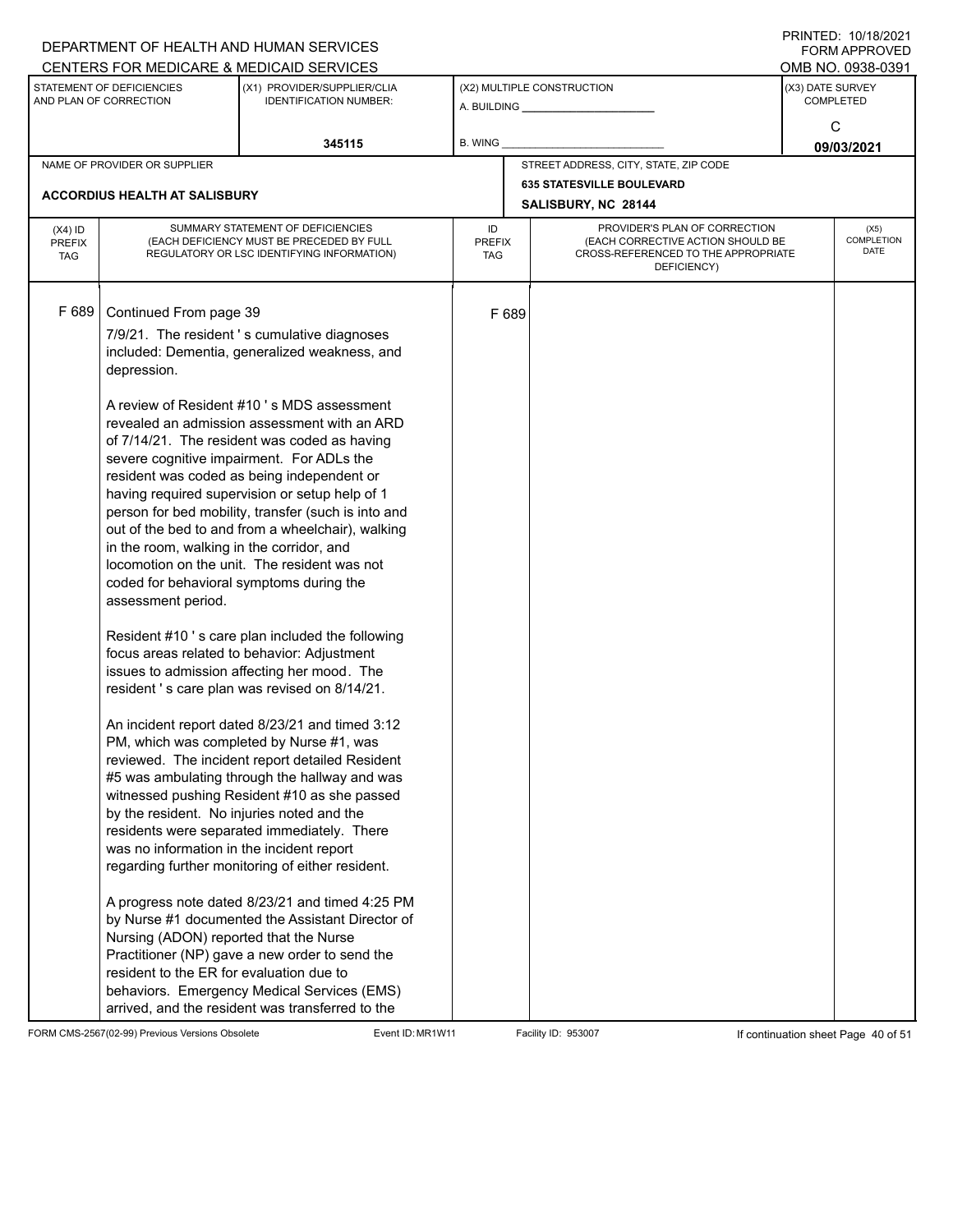|                             |                                                          | DEPARTMENT OF HEALTH AND HUMAN SERVICES                                                          |                      |       |                                                                          | <b>FORM APPROVED</b>                 |
|-----------------------------|----------------------------------------------------------|--------------------------------------------------------------------------------------------------|----------------------|-------|--------------------------------------------------------------------------|--------------------------------------|
|                             |                                                          | CENTERS FOR MEDICARE & MEDICAID SERVICES                                                         |                      |       |                                                                          | OMB NO. 0938-0391                    |
|                             | STATEMENT OF DEFICIENCIES<br>AND PLAN OF CORRECTION      | (X1) PROVIDER/SUPPLIER/CLIA<br><b>IDENTIFICATION NUMBER:</b>                                     |                      |       | (X2) MULTIPLE CONSTRUCTION<br>A. BUILDING A. BUILDING                    | (X3) DATE SURVEY<br><b>COMPLETED</b> |
|                             |                                                          |                                                                                                  |                      |       |                                                                          | C                                    |
|                             |                                                          | 345115                                                                                           | B. WING              |       |                                                                          |                                      |
|                             | NAME OF PROVIDER OR SUPPLIER                             |                                                                                                  |                      |       | STREET ADDRESS, CITY, STATE, ZIP CODE                                    | 09/03/2021                           |
|                             |                                                          |                                                                                                  |                      |       | <b>635 STATESVILLE BOULEVARD</b>                                         |                                      |
|                             | <b>ACCORDIUS HEALTH AT SALISBURY</b>                     |                                                                                                  |                      |       | SALISBURY, NC 28144                                                      |                                      |
| $(X4)$ ID                   |                                                          | SUMMARY STATEMENT OF DEFICIENCIES                                                                | ID                   |       | PROVIDER'S PLAN OF CORRECTION                                            | (X5)                                 |
| <b>PREFIX</b><br><b>TAG</b> |                                                          | (EACH DEFICIENCY MUST BE PRECEDED BY FULL<br>REGULATORY OR LSC IDENTIFYING INFORMATION)          | <b>PREFIX</b><br>TAG |       | (EACH CORRECTIVE ACTION SHOULD BE<br>CROSS-REFERENCED TO THE APPROPRIATE | COMPLETION<br><b>DATE</b>            |
|                             |                                                          |                                                                                                  |                      |       | DEFICIENCY)                                                              |                                      |
|                             |                                                          |                                                                                                  |                      |       |                                                                          |                                      |
| F 689                       | Continued From page 40                                   |                                                                                                  |                      | F 689 |                                                                          |                                      |
|                             | ER.                                                      |                                                                                                  |                      |       |                                                                          |                                      |
|                             |                                                          |                                                                                                  |                      |       |                                                                          |                                      |
|                             |                                                          | Review of a NP note dated 8/23/21 and timed                                                      |                      |       |                                                                          |                                      |
|                             |                                                          | 4:56 PM revealed the resident had Alzheimer 's                                                   |                      |       |                                                                          |                                      |
|                             | Disease with behaviors. Resident #5 was                  |                                                                                                  |                      |       |                                                                          |                                      |
|                             |                                                          | observed shoving another resident in the hall.                                                   |                      |       |                                                                          |                                      |
|                             | She was very agitated/restless and was                   |                                                                                                  |                      |       |                                                                          |                                      |
|                             |                                                          | wandering throughout the halls of the locked unit.                                               |                      |       |                                                                          |                                      |
|                             |                                                          | The facility staff reported the resident was not<br>easily redirected, and the resident had been |                      |       |                                                                          |                                      |
|                             |                                                          | displaying progressive agitation and behaviors.                                                  |                      |       |                                                                          |                                      |
|                             |                                                          |                                                                                                  |                      |       |                                                                          |                                      |
|                             |                                                          | A phone interview was conducted on 8/25/21 at                                                    |                      |       |                                                                          |                                      |
|                             | 2:54 PM with Nurse #7. The nurse stated                  |                                                                                                  |                      |       |                                                                          |                                      |
|                             |                                                          | Resident #5 was agitated all of the time since                                                   |                      |       |                                                                          |                                      |
|                             |                                                          | 7/4/21 and she had documented the resident 's                                                    |                      |       |                                                                          |                                      |
|                             | agitation. The nurse stated she believed                 |                                                                                                  |                      |       |                                                                          |                                      |
|                             |                                                          | Resident #5 was a threat to other residents. She                                                 |                      |       |                                                                          |                                      |
|                             | explained on 8/20/21 Resident #5 had hit<br>Resident #8. |                                                                                                  |                      |       |                                                                          |                                      |
|                             |                                                          |                                                                                                  |                      |       |                                                                          |                                      |
|                             |                                                          | A review was completed of Resident #5's                                                          |                      |       |                                                                          |                                      |
|                             |                                                          | hospitalization, from 8/23/21 through 8/25/21. In                                                |                      |       |                                                                          |                                      |
|                             |                                                          | the ER the resident was observed to have been                                                    |                      |       |                                                                          |                                      |
|                             | confused, unable to answer questions,                    |                                                                                                  |                      |       |                                                                          |                                      |
|                             | tense/restless, and tearful throughout the               |                                                                                                  |                      |       |                                                                          |                                      |
|                             |                                                          | physician interview. The physician felt the                                                      |                      |       |                                                                          |                                      |
|                             |                                                          | resident was medically stable. The psychiatric                                                   |                      |       |                                                                          |                                      |
|                             |                                                          | evaluation included observations of the resident                                                 |                      |       |                                                                          |                                      |
|                             |                                                          | having been very calm, and cooperative, but did<br>display advanced dementia. Based on the       |                      |       |                                                                          |                                      |
|                             |                                                          | information from the physician and the psychiatric                                               |                      |       |                                                                          |                                      |
|                             |                                                          | evaluation the resident did not require psychiatric                                              |                      |       |                                                                          |                                      |
|                             |                                                          | hospitalization. The resident was aggressive as                                                  |                      |       |                                                                          |                                      |
|                             |                                                          | reported by the sitter in the ED. The resident was                                               |                      |       |                                                                          |                                      |
|                             |                                                          | started on Depakote 125 mg orally three times a                                                  |                      |       |                                                                          |                                      |
|                             | day for mood stability.                                  |                                                                                                  |                      |       |                                                                          |                                      |
|                             |                                                          |                                                                                                  |                      |       |                                                                          |                                      |
|                             |                                                          | During interviews conducted with Nurse #1 on                                                     |                      |       |                                                                          |                                      |

FORM CMS-2567(02-99) Previous Versions Obsolete Event ID: MR1W11 Facility ID: 953007 If continuation sheet Page 41 of 51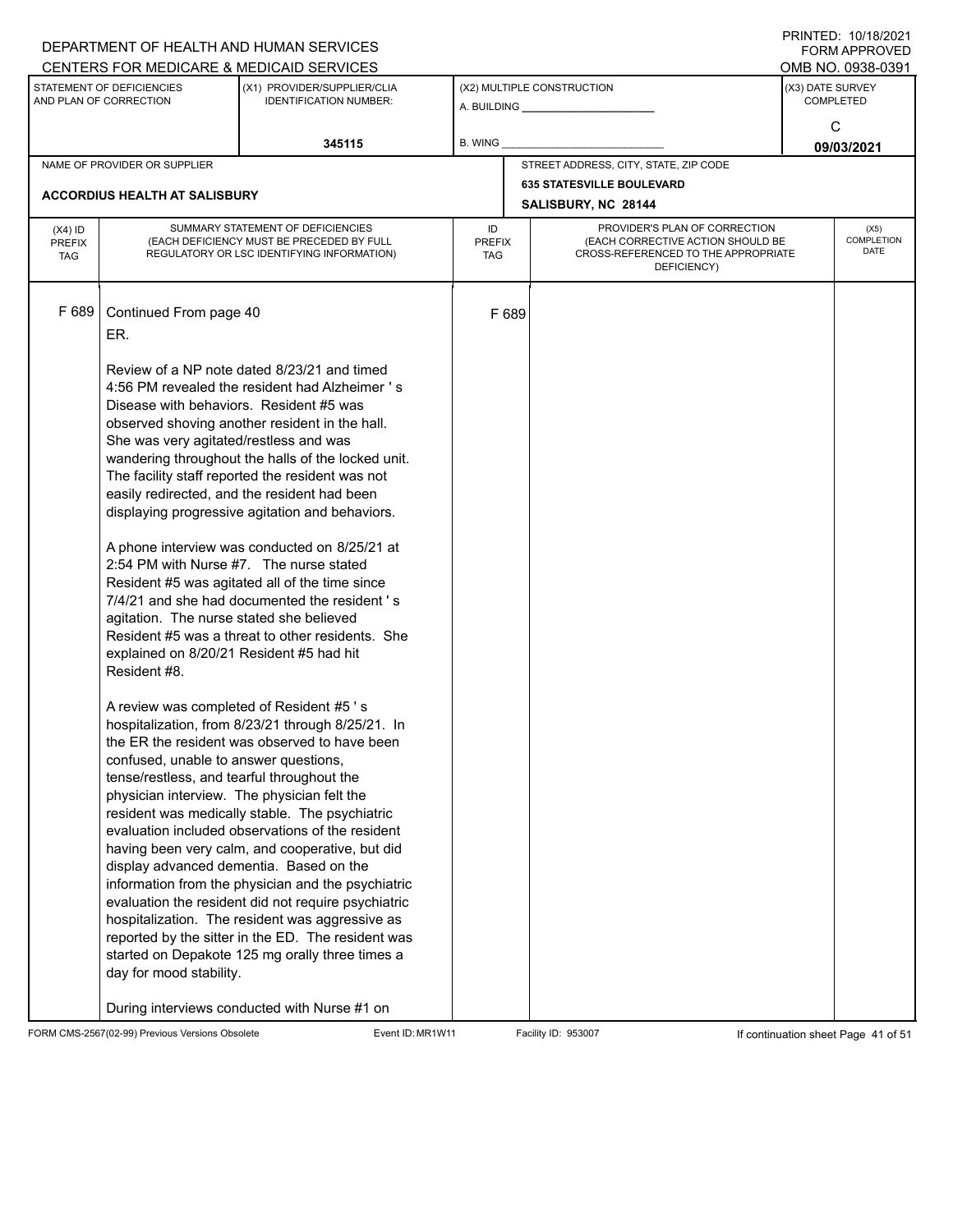|                                          |                                                                                                              | DEPARTMENT OF HEALTH AND HUMAN SERVICES                                                                                                                                                                                                                                                                                                                                                                                                                                                                                                                                                                                                                                                                                                                                                                                                                                                                                                                                                                                                                                                                                                                                                                                                                                                                                                                                                                                                                                                                                                                                                                                                                                                                                                                                                          |                            |       |                                                                                                                          | 11111111122.10111012021<br>FORM APPROVED |
|------------------------------------------|--------------------------------------------------------------------------------------------------------------|--------------------------------------------------------------------------------------------------------------------------------------------------------------------------------------------------------------------------------------------------------------------------------------------------------------------------------------------------------------------------------------------------------------------------------------------------------------------------------------------------------------------------------------------------------------------------------------------------------------------------------------------------------------------------------------------------------------------------------------------------------------------------------------------------------------------------------------------------------------------------------------------------------------------------------------------------------------------------------------------------------------------------------------------------------------------------------------------------------------------------------------------------------------------------------------------------------------------------------------------------------------------------------------------------------------------------------------------------------------------------------------------------------------------------------------------------------------------------------------------------------------------------------------------------------------------------------------------------------------------------------------------------------------------------------------------------------------------------------------------------------------------------------------------------|----------------------------|-------|--------------------------------------------------------------------------------------------------------------------------|------------------------------------------|
|                                          |                                                                                                              | CENTERS FOR MEDICARE & MEDICAID SERVICES                                                                                                                                                                                                                                                                                                                                                                                                                                                                                                                                                                                                                                                                                                                                                                                                                                                                                                                                                                                                                                                                                                                                                                                                                                                                                                                                                                                                                                                                                                                                                                                                                                                                                                                                                         |                            |       |                                                                                                                          | OMB NO. 0938-0391                        |
|                                          | STATEMENT OF DEFICIENCIES<br>AND PLAN OF CORRECTION                                                          | (X1) PROVIDER/SUPPLIER/CLIA<br><b>IDENTIFICATION NUMBER:</b>                                                                                                                                                                                                                                                                                                                                                                                                                                                                                                                                                                                                                                                                                                                                                                                                                                                                                                                                                                                                                                                                                                                                                                                                                                                                                                                                                                                                                                                                                                                                                                                                                                                                                                                                     |                            |       | (X2) MULTIPLE CONSTRUCTION                                                                                               | (X3) DATE SURVEY<br><b>COMPLETED</b>     |
|                                          |                                                                                                              | 345115                                                                                                                                                                                                                                                                                                                                                                                                                                                                                                                                                                                                                                                                                                                                                                                                                                                                                                                                                                                                                                                                                                                                                                                                                                                                                                                                                                                                                                                                                                                                                                                                                                                                                                                                                                                           | B. WING                    |       |                                                                                                                          | C<br>09/03/2021                          |
|                                          | NAME OF PROVIDER OR SUPPLIER                                                                                 |                                                                                                                                                                                                                                                                                                                                                                                                                                                                                                                                                                                                                                                                                                                                                                                                                                                                                                                                                                                                                                                                                                                                                                                                                                                                                                                                                                                                                                                                                                                                                                                                                                                                                                                                                                                                  |                            |       | STREET ADDRESS, CITY, STATE, ZIP CODE                                                                                    |                                          |
|                                          |                                                                                                              |                                                                                                                                                                                                                                                                                                                                                                                                                                                                                                                                                                                                                                                                                                                                                                                                                                                                                                                                                                                                                                                                                                                                                                                                                                                                                                                                                                                                                                                                                                                                                                                                                                                                                                                                                                                                  |                            |       | <b>635 STATESVILLE BOULEVARD</b>                                                                                         |                                          |
|                                          | ACCORDIUS HEALTH AT SALISBURY                                                                                |                                                                                                                                                                                                                                                                                                                                                                                                                                                                                                                                                                                                                                                                                                                                                                                                                                                                                                                                                                                                                                                                                                                                                                                                                                                                                                                                                                                                                                                                                                                                                                                                                                                                                                                                                                                                  |                            |       | SALISBURY, NC 28144                                                                                                      |                                          |
| $(X4)$ ID<br><b>PREFIX</b><br><b>TAG</b> |                                                                                                              | SUMMARY STATEMENT OF DEFICIENCIES<br>(EACH DEFICIENCY MUST BE PRECEDED BY FULL<br>REGULATORY OR LSC IDENTIFYING INFORMATION)                                                                                                                                                                                                                                                                                                                                                                                                                                                                                                                                                                                                                                                                                                                                                                                                                                                                                                                                                                                                                                                                                                                                                                                                                                                                                                                                                                                                                                                                                                                                                                                                                                                                     | ID<br><b>PREFIX</b><br>TAG |       | PROVIDER'S PLAN OF CORRECTION<br>(EACH CORRECTIVE ACTION SHOULD BE<br>CROSS-REFERENCED TO THE APPROPRIATE<br>DEFICIENCY) | (X5)<br>COMPLETION<br>DATE               |
| F 689                                    | Continued From page 41<br>psychotropic medications were scheduled.<br>resident wandering was a new behavior. | 8/24/21 at 12:20 PM and 3:48 PM. She stated<br>Resident #5 had been displaying increased<br>agitation and behaviors, and on 8/23/21 had<br>pushed a resident. She said Resident #5 had<br>pushed her pretty hard and was arguing with<br>Resident #10. She further stated the NP was at<br>the facility and the NP had made the resident one<br>to one at the time. The NP had the resident sent<br>out to be medically cleared at the time, to rule out<br>a urinary tract infection, abnormal labs, etc<br>She explained she felt like Resident #5 was<br>sundowning (a behavior with dementia residents<br>where they become agitated when the sun sets in<br>the evening), but it seemed to be happening all<br>day. She said she had observed the all-day long<br>behavior for the last week to two weeks. She<br>also stated the resident used to be tearful, but<br>now was just agitated. She said the NP had said<br>the resident was becoming more of a safety risk.<br>She stated Resident #5 did not receive any as<br>needed medications for behavior and all of her<br>An interview was conducted with the Assistant<br>Director of Nursing (ADON) on 8/25/21 at 10:04<br>AM and she stated Resident #5 had been having<br>more aggressive behavior, cried a lot, and at<br>times was resistant to care. She also said the<br>NA#9 stated during an interview conducted on<br>8/25/21 at 11:34 AM she had seen altercations<br>between Resident #5 and other residents, such<br>as one time in the activities room when she had<br>been in "everybody 's faces." She said she<br>remembered the day she had bit Resident #4,<br>and she felt she had been extremely agitated that<br>day as well because she had been out in the<br>hallway hollering. She explained there was not |                            | F 689 |                                                                                                                          |                                          |

FORM CMS-2567(02-99) Previous Versions Obsolete Event ID: MR1W11 Facility ID: 953007 If continuation sheet Page 42 of 51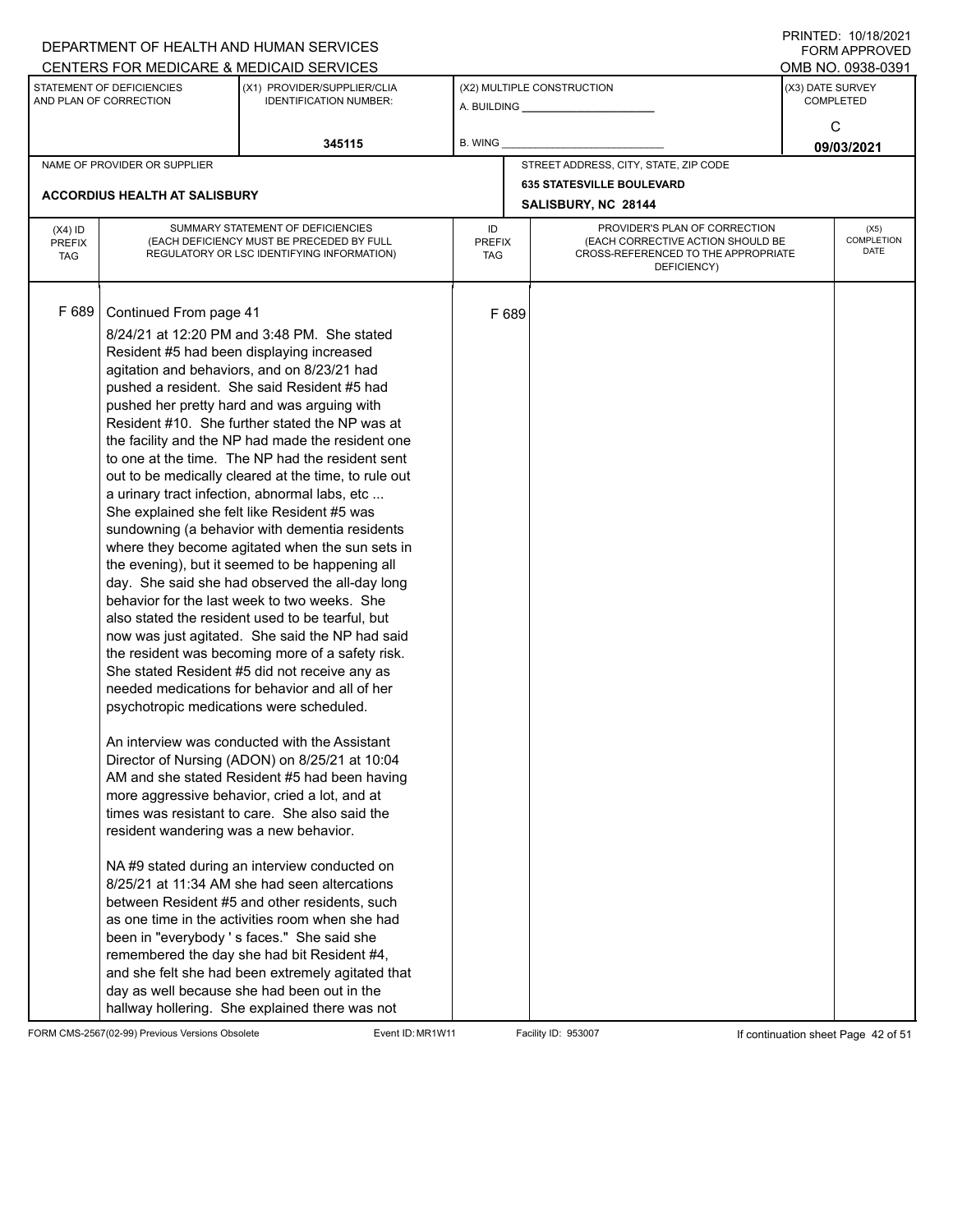|                                          |                                                                                                                                                                                                                                                                                                                                                                          | DEPARTMENT OF HEALTH AND HUMAN SERVICES<br>CENTERS FOR MEDICARE & MEDICAID SERVICES                                                                                                                                                                                                                                                                                                                                                                                                                                                                                                                                                                                                                                                                                                                                                                                                                                                                                                                                                                                                                                                                                                                                                                                                                                                                                                                                                                             |                                   |       |                                                                                                                          | FININTLU. TV/TO/ZVZT<br><b>FORM APPROVED</b><br>OMB NO. 0938-0391 |
|------------------------------------------|--------------------------------------------------------------------------------------------------------------------------------------------------------------------------------------------------------------------------------------------------------------------------------------------------------------------------------------------------------------------------|-----------------------------------------------------------------------------------------------------------------------------------------------------------------------------------------------------------------------------------------------------------------------------------------------------------------------------------------------------------------------------------------------------------------------------------------------------------------------------------------------------------------------------------------------------------------------------------------------------------------------------------------------------------------------------------------------------------------------------------------------------------------------------------------------------------------------------------------------------------------------------------------------------------------------------------------------------------------------------------------------------------------------------------------------------------------------------------------------------------------------------------------------------------------------------------------------------------------------------------------------------------------------------------------------------------------------------------------------------------------------------------------------------------------------------------------------------------------|-----------------------------------|-------|--------------------------------------------------------------------------------------------------------------------------|-------------------------------------------------------------------|
|                                          | STATEMENT OF DEFICIENCIES<br>AND PLAN OF CORRECTION                                                                                                                                                                                                                                                                                                                      | (X1) PROVIDER/SUPPLIER/CLIA<br><b>IDENTIFICATION NUMBER:</b>                                                                                                                                                                                                                                                                                                                                                                                                                                                                                                                                                                                                                                                                                                                                                                                                                                                                                                                                                                                                                                                                                                                                                                                                                                                                                                                                                                                                    |                                   |       | (X2) MULTIPLE CONSTRUCTION                                                                                               | (X3) DATE SURVEY<br><b>COMPLETED</b><br>C                         |
|                                          |                                                                                                                                                                                                                                                                                                                                                                          | 345115                                                                                                                                                                                                                                                                                                                                                                                                                                                                                                                                                                                                                                                                                                                                                                                                                                                                                                                                                                                                                                                                                                                                                                                                                                                                                                                                                                                                                                                          | B. WING                           |       |                                                                                                                          | 09/03/2021                                                        |
|                                          | NAME OF PROVIDER OR SUPPLIER                                                                                                                                                                                                                                                                                                                                             |                                                                                                                                                                                                                                                                                                                                                                                                                                                                                                                                                                                                                                                                                                                                                                                                                                                                                                                                                                                                                                                                                                                                                                                                                                                                                                                                                                                                                                                                 |                                   |       | STREET ADDRESS, CITY, STATE, ZIP CODE                                                                                    |                                                                   |
|                                          | <b>ACCORDIUS HEALTH AT SALISBURY</b>                                                                                                                                                                                                                                                                                                                                     |                                                                                                                                                                                                                                                                                                                                                                                                                                                                                                                                                                                                                                                                                                                                                                                                                                                                                                                                                                                                                                                                                                                                                                                                                                                                                                                                                                                                                                                                 |                                   |       | <b>635 STATESVILLE BOULEVARD</b><br>SALISBURY, NC 28144                                                                  |                                                                   |
| $(X4)$ ID<br><b>PREFIX</b><br><b>TAG</b> |                                                                                                                                                                                                                                                                                                                                                                          | SUMMARY STATEMENT OF DEFICIENCIES<br>(EACH DEFICIENCY MUST BE PRECEDED BY FULL<br>REGULATORY OR LSC IDENTIFYING INFORMATION)                                                                                                                                                                                                                                                                                                                                                                                                                                                                                                                                                                                                                                                                                                                                                                                                                                                                                                                                                                                                                                                                                                                                                                                                                                                                                                                                    | ID<br><b>PREFIX</b><br><b>TAG</b> |       | PROVIDER'S PLAN OF CORRECTION<br>(EACH CORRECTIVE ACTION SHOULD BE<br>CROSS-REFERENCED TO THE APPROPRIATE<br>DEFICIENCY) | (X5)<br>COMPLETION<br><b>DATE</b>                                 |
| F 689                                    | Continued From page 42<br>although sometimes she is able to get her<br>and been lashing out at everyone.<br>facility and had a staff member with her for<br>one-to-one staff member with the resident.<br>and staff, not anyone in particular, and has<br>seen other people do different things with<br>should be shared.<br>to the ER due to a safety concern for other | anything in place to help settle Resident #5 down,<br>cookies, drinks, or even take her outside, to help<br>calm her down. She further stated she did feel<br>Resident #5 had become more agitated recently<br>An observation conducted on 8/25/21 at 11:57<br>AM revealed Resident #5 had returned to the<br>one-to-one monitoring. The resident was in the<br>dining room watching a movie, then left the dining<br>room, and ambulated in the hall. NA#9 was the<br>An interview was conducted on 8/25/21 at 1:15<br>PM with NA#10. She said she had been working<br>in the dementia unit for the past two weeks and<br>she had seen Resident #5 walk around the unit,<br>get really agitated quickly, yell at the residents<br>observed her in verbal altercations. She said the<br>verbal altercations were interrupted before they<br>developed into something else. She said to help<br>the resident calm down she would walk with her.<br>She further explained it wasn't anything which<br>was written down anywhere, it is just something<br>which helps to calm her down. She said she had<br>Resident #4 to help calm her down and maybe<br>the information of what works with the resident<br>A phone interview was conducted on 8/25/21 at<br>3:39 PM with the NP. She said she had sent out<br>Resident #5 to the ER on 8/23/21 due to her<br>behaviors, which included hitting, shoving, and<br>biting. She explained Resident #5 had been sent |                                   | F 689 |                                                                                                                          |                                                                   |

FORM CMS-2567(02-99) Previous Versions Obsolete Event ID: MR1W11 Facility ID: 953007 If continuation sheet Page 43 of 51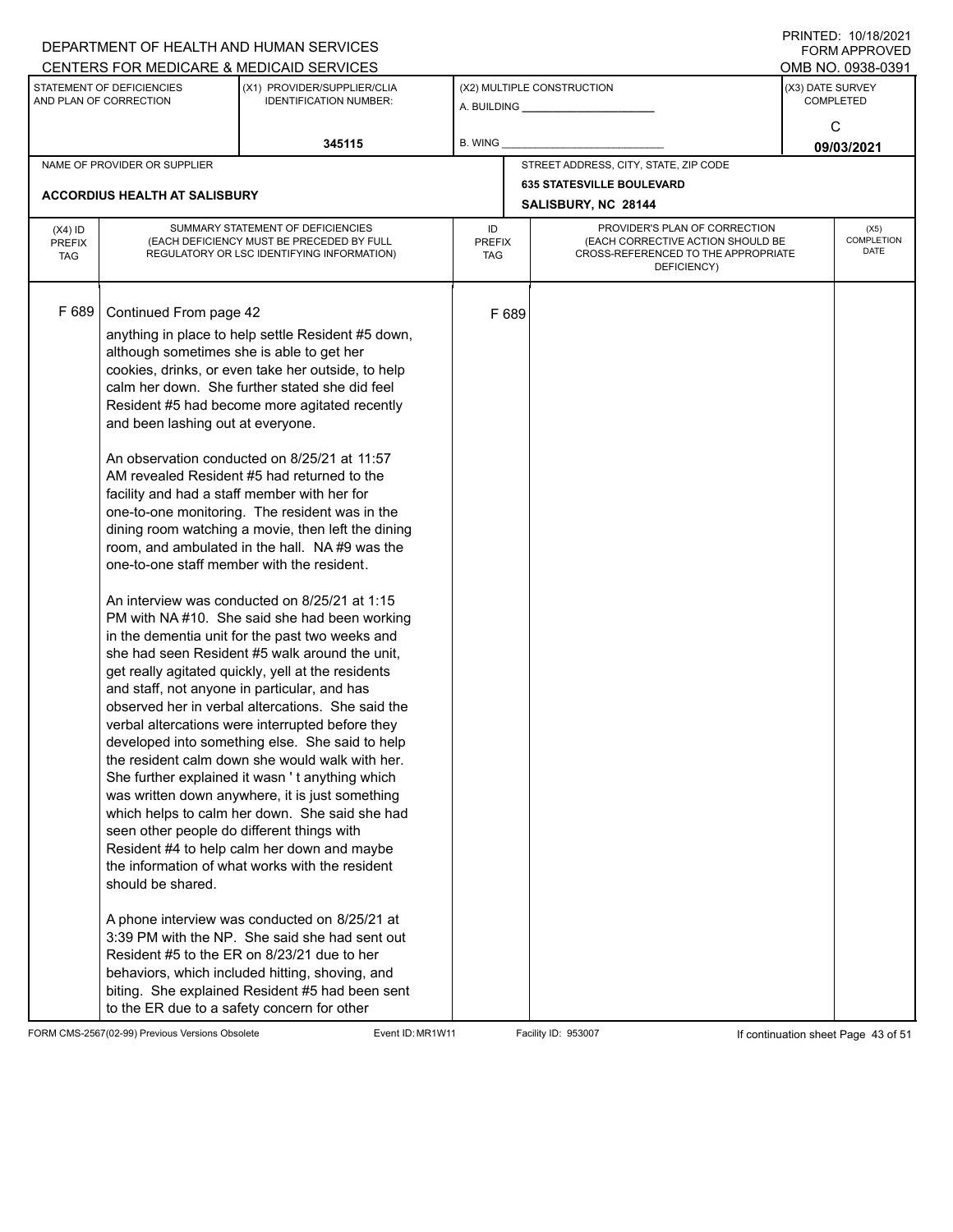|                                          |                                                                                                                                                                                                  | DEPARTMENT OF HEALTH AND HUMAN SERVICES                                                                                                                                                                                                                                                                                                                                                                                                                                                                                                                                                                                                                                                                                                                                                                                                                                                                                                                                                                                                                                                                                                                                                                                                                                                                                                                                                                                                                                                                                                                                                                                                                                                                                                                                                |                            |       |                                                                                                                          |                  | $1 \times 1 \times 1 = 1$ . $1 \times 1 \times 1 = 1$<br>FORM APPROVED |
|------------------------------------------|--------------------------------------------------------------------------------------------------------------------------------------------------------------------------------------------------|----------------------------------------------------------------------------------------------------------------------------------------------------------------------------------------------------------------------------------------------------------------------------------------------------------------------------------------------------------------------------------------------------------------------------------------------------------------------------------------------------------------------------------------------------------------------------------------------------------------------------------------------------------------------------------------------------------------------------------------------------------------------------------------------------------------------------------------------------------------------------------------------------------------------------------------------------------------------------------------------------------------------------------------------------------------------------------------------------------------------------------------------------------------------------------------------------------------------------------------------------------------------------------------------------------------------------------------------------------------------------------------------------------------------------------------------------------------------------------------------------------------------------------------------------------------------------------------------------------------------------------------------------------------------------------------------------------------------------------------------------------------------------------------|----------------------------|-------|--------------------------------------------------------------------------------------------------------------------------|------------------|------------------------------------------------------------------------|
|                                          |                                                                                                                                                                                                  | CENTERS FOR MEDICARE & MEDICAID SERVICES                                                                                                                                                                                                                                                                                                                                                                                                                                                                                                                                                                                                                                                                                                                                                                                                                                                                                                                                                                                                                                                                                                                                                                                                                                                                                                                                                                                                                                                                                                                                                                                                                                                                                                                                               |                            |       |                                                                                                                          |                  | OMB NO. 0938-0391                                                      |
|                                          | STATEMENT OF DEFICIENCIES<br>AND PLAN OF CORRECTION                                                                                                                                              | (X1) PROVIDER/SUPPLIER/CLIA<br><b>IDENTIFICATION NUMBER:</b>                                                                                                                                                                                                                                                                                                                                                                                                                                                                                                                                                                                                                                                                                                                                                                                                                                                                                                                                                                                                                                                                                                                                                                                                                                                                                                                                                                                                                                                                                                                                                                                                                                                                                                                           |                            |       | (X2) MULTIPLE CONSTRUCTION                                                                                               | (X3) DATE SURVEY | <b>COMPLETED</b>                                                       |
|                                          |                                                                                                                                                                                                  | 345115                                                                                                                                                                                                                                                                                                                                                                                                                                                                                                                                                                                                                                                                                                                                                                                                                                                                                                                                                                                                                                                                                                                                                                                                                                                                                                                                                                                                                                                                                                                                                                                                                                                                                                                                                                                 | B. WING                    |       |                                                                                                                          |                  | C<br>09/03/2021                                                        |
|                                          | NAME OF PROVIDER OR SUPPLIER                                                                                                                                                                     |                                                                                                                                                                                                                                                                                                                                                                                                                                                                                                                                                                                                                                                                                                                                                                                                                                                                                                                                                                                                                                                                                                                                                                                                                                                                                                                                                                                                                                                                                                                                                                                                                                                                                                                                                                                        |                            |       | STREET ADDRESS, CITY, STATE, ZIP CODE                                                                                    |                  |                                                                        |
|                                          |                                                                                                                                                                                                  |                                                                                                                                                                                                                                                                                                                                                                                                                                                                                                                                                                                                                                                                                                                                                                                                                                                                                                                                                                                                                                                                                                                                                                                                                                                                                                                                                                                                                                                                                                                                                                                                                                                                                                                                                                                        |                            |       | <b>635 STATESVILLE BOULEVARD</b>                                                                                         |                  |                                                                        |
|                                          | <b>ACCORDIUS HEALTH AT SALISBURY</b>                                                                                                                                                             |                                                                                                                                                                                                                                                                                                                                                                                                                                                                                                                                                                                                                                                                                                                                                                                                                                                                                                                                                                                                                                                                                                                                                                                                                                                                                                                                                                                                                                                                                                                                                                                                                                                                                                                                                                                        |                            |       | SALISBURY, NC 28144                                                                                                      |                  |                                                                        |
| $(X4)$ ID<br><b>PREFIX</b><br><b>TAG</b> |                                                                                                                                                                                                  | SUMMARY STATEMENT OF DEFICIENCIES<br>(EACH DEFICIENCY MUST BE PRECEDED BY FULL<br>REGULATORY OR LSC IDENTIFYING INFORMATION)                                                                                                                                                                                                                                                                                                                                                                                                                                                                                                                                                                                                                                                                                                                                                                                                                                                                                                                                                                                                                                                                                                                                                                                                                                                                                                                                                                                                                                                                                                                                                                                                                                                           | ID<br><b>PREFIX</b><br>TAG |       | PROVIDER'S PLAN OF CORRECTION<br>(EACH CORRECTIVE ACTION SHOULD BE<br>CROSS-REFERENCED TO THE APPROPRIATE<br>DEFICIENCY) |                  | (X5)<br>COMPLETION<br>DATE                                             |
| F 689                                    | Continued From page 43<br>that hard. She said they had tried an<br>which may have been contributing to her<br>psychiatric care. She said she had been<br>was unable to even examine the resident | residents. She said she had seen Resident #5<br>shove Resident #10 and she had not shoved her<br>antipsychotic medication, but she was concerned<br>the resident may have had a medical condition<br>behaviors, such as a Urinary Tract Infection (UTI)<br>and she wanted the medical condition ruled out<br>prior to adjust medications or seeking in patient<br>informed by the staff at the facility the resident 's<br>behaviors had been escalating over the past<br>week to the point where the resident was very<br>agitated, and they could not have a resident in the<br>facility striking other residents. She further stated<br>when she had seen the resident on 8/23/21 she<br>because of the condition she was in and the<br>resident was not appropriate for the facility at the<br>time. The resident's behaviors included her<br>speaking to herself, going into and out of other<br>resident 's rooms, agitated, to the point where<br>she had asked staff to keep the resident under<br>one-to-one supervision. She said she felt as the<br>resident 's behaviors had been progressive.<br>During an interview conducted on 8/26/21 at 9:50<br>AM with the facility Social Worker (SW) he stated<br>he had started a behaviors care plan for Resident<br>#5 on 8/24/21, the day after she had been sent<br>out to the ER. He explained the resident had<br>verbal behaviors before that and had some<br>incidents before he started the care plan for her<br>behaviors. He said during the morning meetings,<br>which were held Monday through Friday, they<br>would review and discuss items which had been<br>entered into residents' progress notes. He said<br>he was the person who worked on the care plans<br>and entered in focus areas. He said one of the |                            | F 689 |                                                                                                                          |                  |                                                                        |

FORM CMS-2567(02-99) Previous Versions Obsolete Event ID: MR1W11 Facility ID: 953007 If continuation sheet Page 44 of 51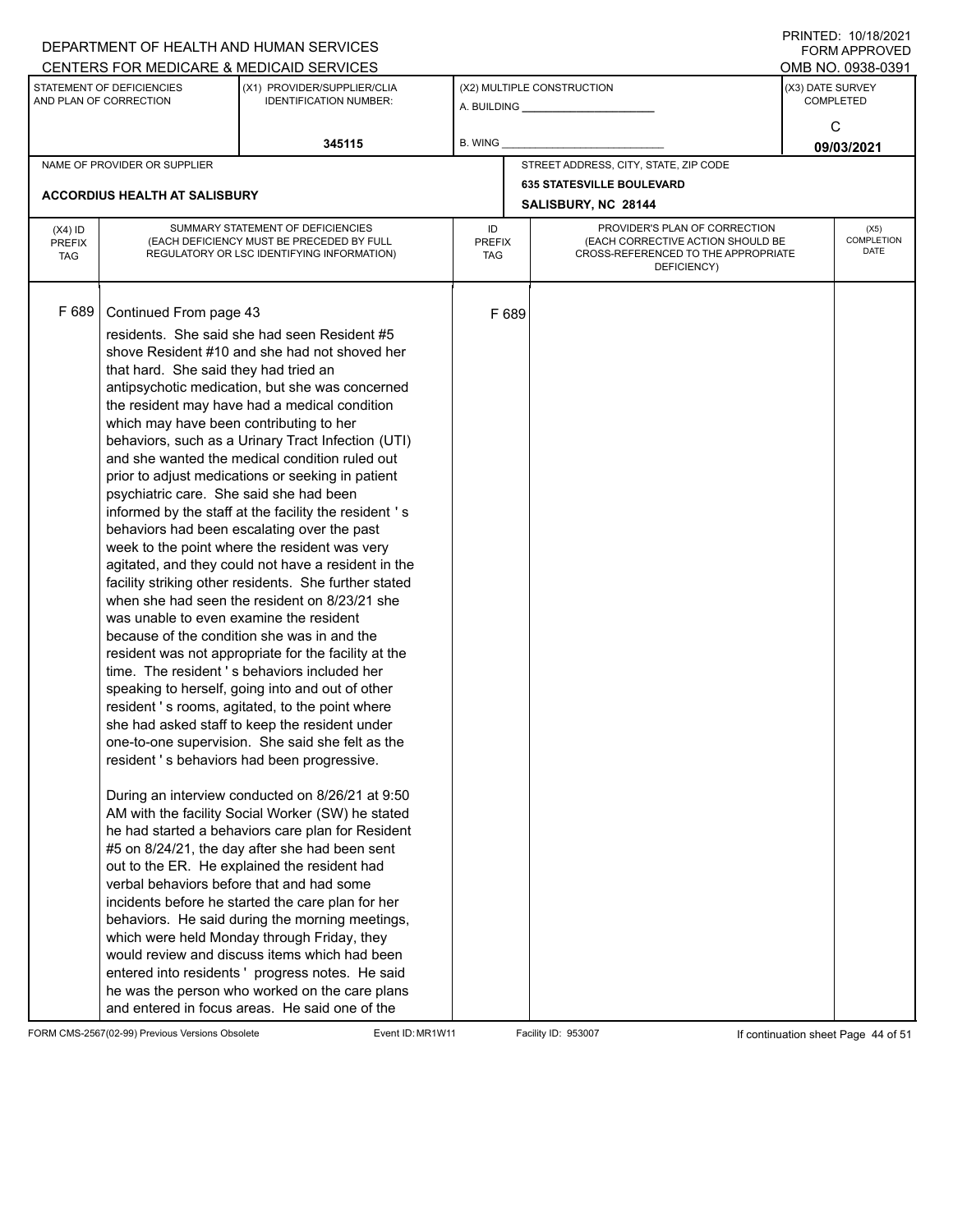|               |                                            | DEPARTMENT OF HEALTH AND HUMAN SERVICES                                                    |               |       |                                                    |  | $1 \times 1 \times 1 = 1$ . $1 \times 1 \times 1 = 1$<br>FORM APPROVED |  |
|---------------|--------------------------------------------|--------------------------------------------------------------------------------------------|---------------|-------|----------------------------------------------------|--|------------------------------------------------------------------------|--|
|               | STATEMENT OF DEFICIENCIES                  | CENTERS FOR MEDICARE & MEDICAID SERVICES                                                   |               |       |                                                    |  | OMB NO. 0938-0391                                                      |  |
|               | AND PLAN OF CORRECTION                     | (X1) PROVIDER/SUPPLIER/CLIA<br><b>IDENTIFICATION NUMBER:</b>                               |               |       | (X2) MULTIPLE CONSTRUCTION                         |  | (X3) DATE SURVEY<br><b>COMPLETED</b>                                   |  |
|               |                                            |                                                                                            |               |       |                                                    |  |                                                                        |  |
|               |                                            |                                                                                            |               |       |                                                    |  | C                                                                      |  |
|               |                                            | 345115                                                                                     | B. WING       |       |                                                    |  | 09/03/2021                                                             |  |
|               | NAME OF PROVIDER OR SUPPLIER               |                                                                                            |               |       | STREET ADDRESS, CITY, STATE, ZIP CODE              |  |                                                                        |  |
|               | <b>ACCORDIUS HEALTH AT SALISBURY</b>       |                                                                                            |               |       | <b>635 STATESVILLE BOULEVARD</b>                   |  |                                                                        |  |
|               |                                            |                                                                                            |               |       | SALISBURY, NC 28144                                |  |                                                                        |  |
| $(X4)$ ID     |                                            | SUMMARY STATEMENT OF DEFICIENCIES                                                          | ID            |       | PROVIDER'S PLAN OF CORRECTION                      |  | (X5)                                                                   |  |
| <b>PREFIX</b> |                                            | (EACH DEFICIENCY MUST BE PRECEDED BY FULL                                                  | <b>PREFIX</b> |       | (EACH CORRECTIVE ACTION SHOULD BE                  |  | COMPLETION<br>DATE                                                     |  |
| <b>TAG</b>    |                                            | REGULATORY OR LSC IDENTIFYING INFORMATION)                                                 | TAG           |       | CROSS-REFERENCED TO THE APPROPRIATE<br>DEFICIENCY) |  |                                                                        |  |
|               |                                            |                                                                                            |               |       |                                                    |  |                                                                        |  |
|               |                                            |                                                                                            |               |       |                                                    |  |                                                                        |  |
| F 689         | Continued From page 44                     |                                                                                            |               | F 689 |                                                    |  |                                                                        |  |
|               |                                            | interventions which was put into place after the                                           |               |       |                                                    |  |                                                                        |  |
|               | resident returned from the hospital was    |                                                                                            |               |       |                                                    |  |                                                                        |  |
|               |                                            | one-to-one supervision and she was on the list for                                         |               |       |                                                    |  |                                                                        |  |
|               |                                            | a psych eval. The SW reviewed Resident #5's                                                |               |       |                                                    |  |                                                                        |  |
|               |                                            | electronic medical record and stated she had                                               |               |       |                                                    |  |                                                                        |  |
|               |                                            | been seen by psych services on 8/16/21, 8/18/21,                                           |               |       |                                                    |  |                                                                        |  |
|               |                                            | had another altercation on 8/18/21, another                                                |               |       |                                                    |  |                                                                        |  |
|               |                                            | altercation on 8/20/21, bit another resident on                                            |               |       |                                                    |  |                                                                        |  |
|               |                                            | 8/22/21, had pushed another resident on 8/23/21,                                           |               |       |                                                    |  |                                                                        |  |
|               |                                            | and was sent out to the ER on 8/23/21. He                                                  |               |       |                                                    |  |                                                                        |  |
|               |                                            | stated he felt the facility had addressed the                                              |               |       |                                                    |  |                                                                        |  |
|               |                                            | resident's behavior and was trying to work with                                            |               |       |                                                    |  |                                                                        |  |
|               |                                            | psych services, but he wasn't clinical so he                                               |               |       |                                                    |  |                                                                        |  |
|               |                                            | could not speak on other interventions. He said                                            |               |       |                                                    |  |                                                                        |  |
|               |                                            | there were no interventions put into place when                                            |               |       |                                                    |  |                                                                        |  |
|               |                                            | the resident's behaviors were escalating such as                                           |               |       |                                                    |  |                                                                        |  |
|               |                                            | 15-minute checks or one-to-one monitoring prior                                            |               |       |                                                    |  |                                                                        |  |
|               | to hospitalization.                        |                                                                                            |               |       |                                                    |  |                                                                        |  |
|               |                                            |                                                                                            |               |       |                                                    |  |                                                                        |  |
|               | During an interview with the administrator | conducted on 8/26/21 at 10:40 AM she stated                                                |               |       |                                                    |  |                                                                        |  |
|               |                                            |                                                                                            |               |       |                                                    |  |                                                                        |  |
|               |                                            | during the morning meeting they would review<br>any changes with residents and the current |               |       |                                                    |  |                                                                        |  |
|               |                                            | person assigned to update care plans was the                                               |               |       |                                                    |  |                                                                        |  |
|               |                                            | SW. Regarding Resident #5, she explained the                                               |               |       |                                                    |  |                                                                        |  |
|               |                                            | resident had been at the facility since May 2021                                           |               |       |                                                    |  |                                                                        |  |
|               |                                            | and prior to the first altercation, the resident was                                       |               |       |                                                    |  |                                                                        |  |
|               |                                            | teary, but OK. She explained after the first                                               |               |       |                                                    |  |                                                                        |  |
|               |                                            | altercation she had NA #10 in the dementia unit                                            |               |       |                                                    |  |                                                                        |  |
|               |                                            | to assist with activities and with Resident #5. She                                        |               |       |                                                    |  |                                                                        |  |
|               |                                            | said the resident was sent out the ER on 8/23/21                                           |               |       |                                                    |  |                                                                        |  |
|               |                                            | to be medically cleared with the hope of getting                                           |               |       |                                                    |  |                                                                        |  |
|               |                                            | the resident admitted to the psych center in                                               |               |       |                                                    |  |                                                                        |  |
|               |                                            | Thomasville. She said there had been several                                               |               |       |                                                    |  |                                                                        |  |
|               |                                            | changes at the facility including a new medical                                            |               |       |                                                    |  |                                                                        |  |
|               |                                            | director, new MDS coordinator, and there was a                                             |               |       |                                                    |  |                                                                        |  |
|               | goal of conducting every other week psych  |                                                                                            |               |       |                                                    |  |                                                                        |  |
|               |                                            | meeting to discuss psych issues, concerns,                                                 |               |       |                                                    |  |                                                                        |  |
|               |                                            | medications with their residents, and had their                                            |               |       |                                                    |  |                                                                        |  |

FORM CMS-2567(02-99) Previous Versions Obsolete Event ID: MR1W11 Facility ID: 953007 If continuation sheet Page 45 of 51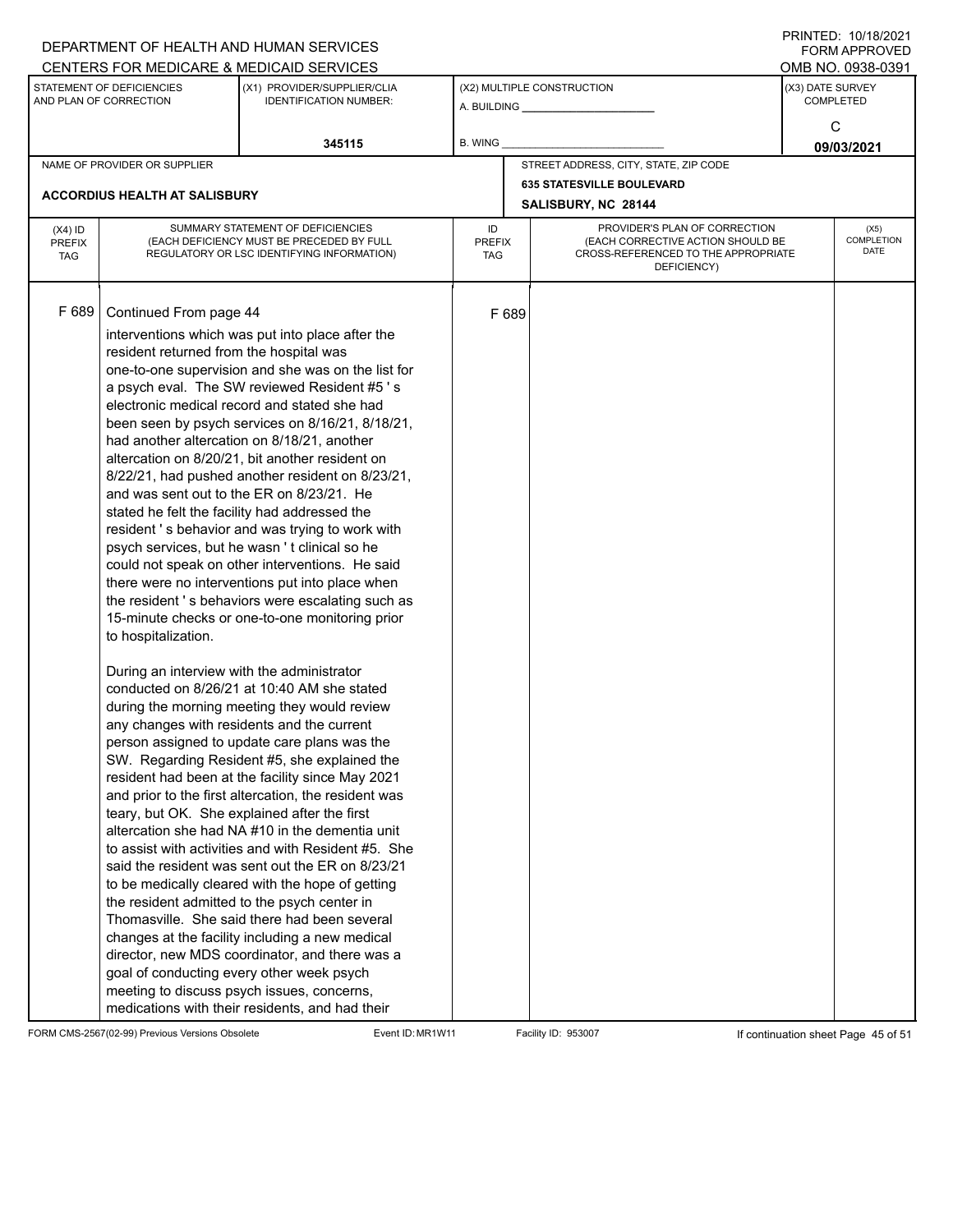|                                          |                                                                                                                                                                                                                                                                                                                                                                                                                                                                                                                                                                                                                                                          | DEPARTMENT OF HEALTH AND HUMAN SERVICES                                                                                                                                                                                                                                                                                                                                                                                                                                                                                                                                                                                                                                                                                                                                                                                                                                                                                                                                                       |                                   |                                                                                                                          |                 | <b>FORM APPROVED</b>                 |
|------------------------------------------|----------------------------------------------------------------------------------------------------------------------------------------------------------------------------------------------------------------------------------------------------------------------------------------------------------------------------------------------------------------------------------------------------------------------------------------------------------------------------------------------------------------------------------------------------------------------------------------------------------------------------------------------------------|-----------------------------------------------------------------------------------------------------------------------------------------------------------------------------------------------------------------------------------------------------------------------------------------------------------------------------------------------------------------------------------------------------------------------------------------------------------------------------------------------------------------------------------------------------------------------------------------------------------------------------------------------------------------------------------------------------------------------------------------------------------------------------------------------------------------------------------------------------------------------------------------------------------------------------------------------------------------------------------------------|-----------------------------------|--------------------------------------------------------------------------------------------------------------------------|-----------------|--------------------------------------|
|                                          |                                                                                                                                                                                                                                                                                                                                                                                                                                                                                                                                                                                                                                                          | CENTERS FOR MEDICARE & MEDICAID SERVICES                                                                                                                                                                                                                                                                                                                                                                                                                                                                                                                                                                                                                                                                                                                                                                                                                                                                                                                                                      |                                   |                                                                                                                          |                 | OMB NO. 0938-0391                    |
|                                          | STATEMENT OF DEFICIENCIES<br>AND PLAN OF CORRECTION                                                                                                                                                                                                                                                                                                                                                                                                                                                                                                                                                                                                      | (X1) PROVIDER/SUPPLIER/CLIA<br><b>IDENTIFICATION NUMBER:</b>                                                                                                                                                                                                                                                                                                                                                                                                                                                                                                                                                                                                                                                                                                                                                                                                                                                                                                                                  |                                   | (X2) MULTIPLE CONSTRUCTION                                                                                               |                 | (X3) DATE SURVEY<br><b>COMPLETED</b> |
|                                          |                                                                                                                                                                                                                                                                                                                                                                                                                                                                                                                                                                                                                                                          | 345115                                                                                                                                                                                                                                                                                                                                                                                                                                                                                                                                                                                                                                                                                                                                                                                                                                                                                                                                                                                        | <b>B. WING</b>                    |                                                                                                                          | C<br>09/03/2021 |                                      |
|                                          | NAME OF PROVIDER OR SUPPLIER                                                                                                                                                                                                                                                                                                                                                                                                                                                                                                                                                                                                                             |                                                                                                                                                                                                                                                                                                                                                                                                                                                                                                                                                                                                                                                                                                                                                                                                                                                                                                                                                                                               |                                   | STREET ADDRESS, CITY, STATE, ZIP CODE                                                                                    |                 |                                      |
|                                          | <b>ACCORDIUS HEALTH AT SALISBURY</b>                                                                                                                                                                                                                                                                                                                                                                                                                                                                                                                                                                                                                     |                                                                                                                                                                                                                                                                                                                                                                                                                                                                                                                                                                                                                                                                                                                                                                                                                                                                                                                                                                                               |                                   | <b>635 STATESVILLE BOULEVARD</b><br>SALISBURY, NC 28144                                                                  |                 |                                      |
| $(X4)$ ID<br><b>PREFIX</b><br><b>TAG</b> |                                                                                                                                                                                                                                                                                                                                                                                                                                                                                                                                                                                                                                                          | SUMMARY STATEMENT OF DEFICIENCIES<br>(EACH DEFICIENCY MUST BE PRECEDED BY FULL<br>REGULATORY OR LSC IDENTIFYING INFORMATION)                                                                                                                                                                                                                                                                                                                                                                                                                                                                                                                                                                                                                                                                                                                                                                                                                                                                  | ID<br><b>PREFIX</b><br><b>TAG</b> | PROVIDER'S PLAN OF CORRECTION<br>(EACH CORRECTIVE ACTION SHOULD BE<br>CROSS-REFERENCED TO THE APPROPRIATE<br>DEFICIENCY) |                 | (X5)<br><b>COMPLETION</b><br>DATE    |
| F 689<br>F 886<br>$SS = F$               | Continued From page 45<br>meeting. All of the residents couldn't be<br>8/18/21 who found the resident was not<br>appropriate for talk therapy. She said the<br>for behaviors during the morning meeting.<br>COVID-19 Testing-Residents & Staff<br>CFR(s): 483.80 (h)(1)-(6)<br>for all residents and facility staff, including<br>and volunteers, the LTC facility must:<br>§483.80 (h)((1) Conduct testing based on<br>but not<br>limited to:<br>(i) Testing frequency;<br>this paragraph diagnosed with<br>COVID-19 in the facility;<br>this paragraph with symptoms<br>suspected exposure to COVID-19;<br>(iv) The criteria for conducting testing of | first meeting on 8/4/21, but did not have a second<br>reviewed at each meeting, and Resident #5 was<br>to be discussed at the second meeting, which did<br>not happen. The administrator further stated<br>Resident #5 was on one-to-one right now and<br>would continue on one-to-one until her behaviors<br>were managed. She explained the resident was<br>seen by a psych NP on 8/13/21 and then by a<br>Doctor of Philosophy (PhD) psychologist on<br>resident 's care plan should have been updated<br>§483.80 (h) COVID-19 Testing. The LTC facility<br>must test residents and facility staff, including<br>individuals providing services under arrangement<br>and volunteers, for COVID-19. At a minimum,<br>individuals providing services under arrangement<br>parameters set forth by the Secretary, including<br>(ii) The identification of any individual specified in<br>(iii) The identification of any individual specified in<br>consistent with COVID-19 or with known or | F 689<br>F 886                    |                                                                                                                          |                 | 10/8/21                              |

FORM CMS-2567(02-99) Previous Versions Obsolete Event ID: MR1W11 Facility ID: 953007 If continuation sheet Page 46 of 51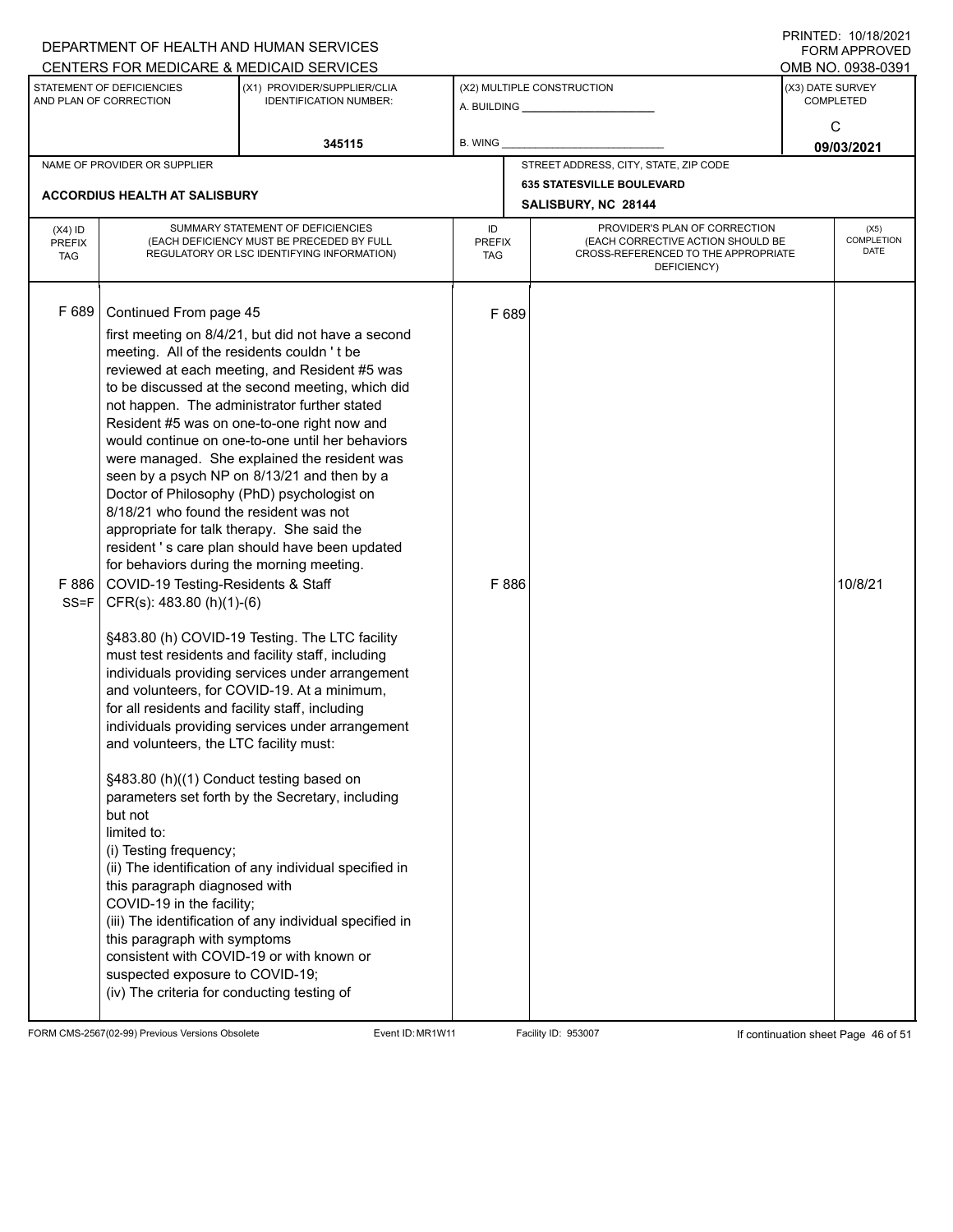|                                          |                                                                                                                                                                                                                                                                                                                                                                                                                                                                                                                                                                                                                  | DEPARTMENT OF HEALTH AND HUMAN SERVICES<br>CENTERS FOR MEDICARE & MEDICAID SERVICES                                                                                                                                                                                                                                                                                                                                                                                                                                                                                                                                                                                                                                                                                                                                                                    |                                   |       |                                                                                                                          |                  | FININTLU. TV/TO/ZVZT<br><b>FORM APPROVED</b><br>OMB NO. 0938-0391 |  |
|------------------------------------------|------------------------------------------------------------------------------------------------------------------------------------------------------------------------------------------------------------------------------------------------------------------------------------------------------------------------------------------------------------------------------------------------------------------------------------------------------------------------------------------------------------------------------------------------------------------------------------------------------------------|--------------------------------------------------------------------------------------------------------------------------------------------------------------------------------------------------------------------------------------------------------------------------------------------------------------------------------------------------------------------------------------------------------------------------------------------------------------------------------------------------------------------------------------------------------------------------------------------------------------------------------------------------------------------------------------------------------------------------------------------------------------------------------------------------------------------------------------------------------|-----------------------------------|-------|--------------------------------------------------------------------------------------------------------------------------|------------------|-------------------------------------------------------------------|--|
|                                          | STATEMENT OF DEFICIENCIES<br>AND PLAN OF CORRECTION                                                                                                                                                                                                                                                                                                                                                                                                                                                                                                                                                              | (X1) PROVIDER/SUPPLIER/CLIA<br><b>IDENTIFICATION NUMBER:</b>                                                                                                                                                                                                                                                                                                                                                                                                                                                                                                                                                                                                                                                                                                                                                                                           |                                   |       | (X2) MULTIPLE CONSTRUCTION                                                                                               | (X3) DATE SURVEY | <b>COMPLETED</b><br>C                                             |  |
|                                          |                                                                                                                                                                                                                                                                                                                                                                                                                                                                                                                                                                                                                  | 345115                                                                                                                                                                                                                                                                                                                                                                                                                                                                                                                                                                                                                                                                                                                                                                                                                                                 | B. WING                           |       |                                                                                                                          | 09/03/2021       |                                                                   |  |
|                                          | NAME OF PROVIDER OR SUPPLIER                                                                                                                                                                                                                                                                                                                                                                                                                                                                                                                                                                                     |                                                                                                                                                                                                                                                                                                                                                                                                                                                                                                                                                                                                                                                                                                                                                                                                                                                        |                                   |       | STREET ADDRESS, CITY, STATE, ZIP CODE                                                                                    |                  |                                                                   |  |
|                                          | <b>ACCORDIUS HEALTH AT SALISBURY</b>                                                                                                                                                                                                                                                                                                                                                                                                                                                                                                                                                                             |                                                                                                                                                                                                                                                                                                                                                                                                                                                                                                                                                                                                                                                                                                                                                                                                                                                        |                                   |       | <b>635 STATESVILLE BOULEVARD</b><br>SALISBURY, NC 28144                                                                  |                  |                                                                   |  |
| $(X4)$ ID<br><b>PREFIX</b><br><b>TAG</b> |                                                                                                                                                                                                                                                                                                                                                                                                                                                                                                                                                                                                                  | SUMMARY STATEMENT OF DEFICIENCIES<br>(EACH DEFICIENCY MUST BE PRECEDED BY FULL<br>REGULATORY OR LSC IDENTIFYING INFORMATION)                                                                                                                                                                                                                                                                                                                                                                                                                                                                                                                                                                                                                                                                                                                           | ID<br><b>PREFIX</b><br><b>TAG</b> |       | PROVIDER'S PLAN OF CORRECTION<br>(EACH CORRECTIVE ACTION SHOULD BE<br>CROSS-REFERENCED TO THE APPROPRIATE<br>DEFICIENCY) |                  | (X5)<br>COMPLETION<br><b>DATE</b>                                 |  |
| F 886                                    | Continued From page 46<br>asymptomatic individuals specified in this<br>paragraph, such as the positivity rate of<br>COVID-19 in a county;<br>(v) The response time for test results; and<br>help identify and prevent the<br>transmission of COVID-19.<br>conducting COVID-19 tests;<br>results of each staff test; and<br>was offered, completed (as appropriate<br>each test.<br>individual specified in this paragraph with<br>symptoms<br>for COVID-19, take actions to prevent the<br>transmission of COVID-19.<br>refuse testing or are unable to be tested.<br>contact state<br>processing test results. | (vi) Other factors specified by the Secretary that<br>§483.80 (h)((2) Conduct testing in a manner that<br>is consistent with current standards of practice for<br>§483.80 (h)((3) For each instance of testing:<br>(i) Document that testing was completed and the<br>(ii) Document in the resident records that testing<br>to the resident's testing status), and the results of<br>§483.80 (h)((4) Upon the identification of an<br>consistent with COVID-19, or who tests positive<br>§483.80 (h)((5) Have procedures for addressing<br>residents and staff, including individuals providing<br>services under arrangement and volunteers, who<br>§483.80 (h)((6) When necessary, such as in<br>emergencies due to testing supply shortages,<br>and local health departments to assist in testing<br>efforts, such as obtaining testing supplies or |                                   | F 886 |                                                                                                                          |                  |                                                                   |  |

FORM CMS-2567(02-99) Previous Versions Obsolete Event ID: MR1W11 Facility ID: 953007 If continuation sheet Page 47 of 51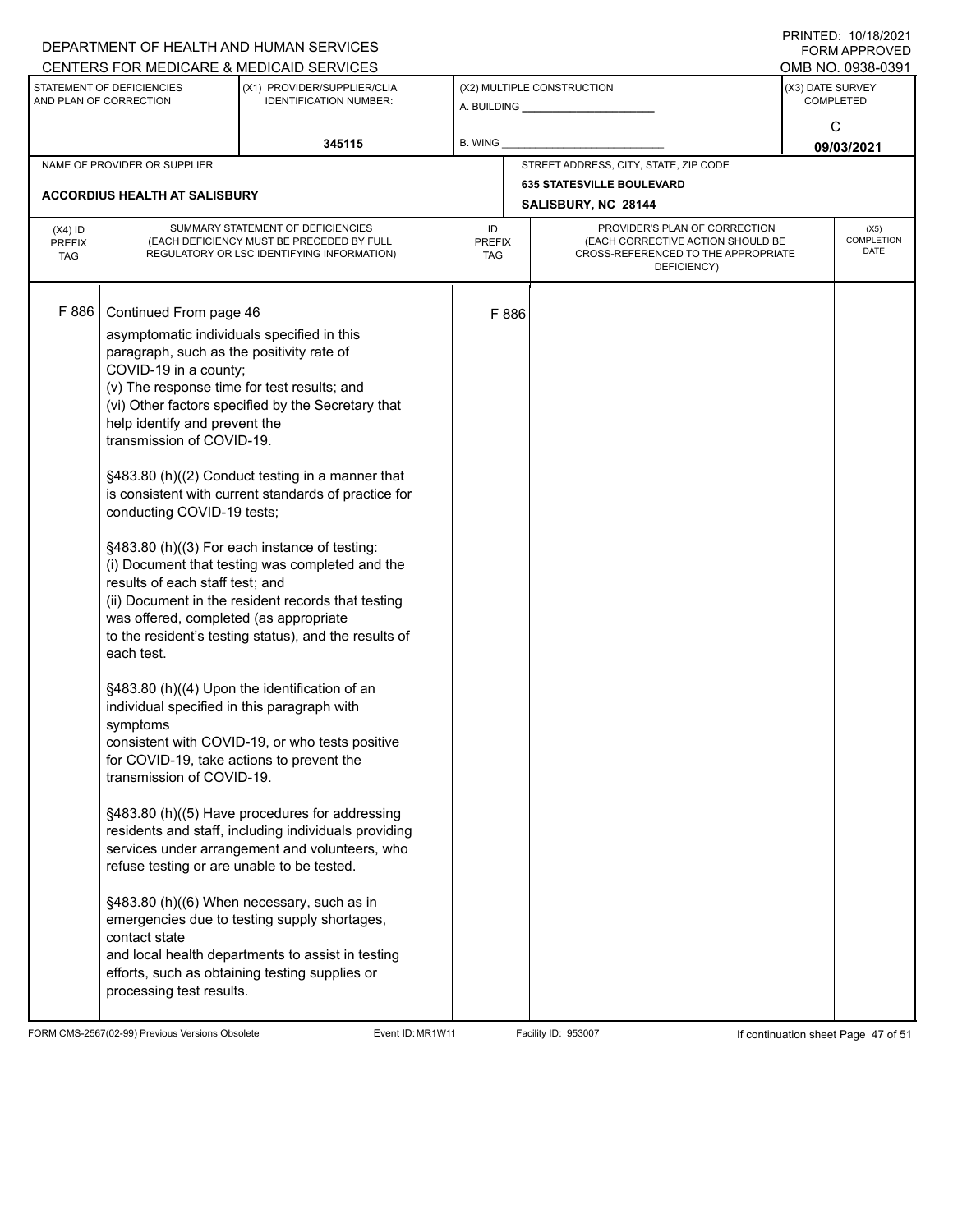|                                          |                                                                                                                                                            | DEPARTMENT OF HEALTH AND HUMAN SERVICES                                                                                                                                                                                                                                                                                                                                                                                                                                                                                                                                                                                                                                                                                                                                                                                                                                                                                                                                                                                                                                                                                                                                                                                                                                                                                                                                                                                                                                                      |                                   |                                                                                                                                                                                                                                                                                                                                                                                                                                                                                                                                                                                                                                                                                                                                                                                                                                                                                                                                                                                                                                                                                                                                                                                                                                                                                                                                                                  |                  | $1 \times 1 \times 1 = 1$ . $1 \times 1 \times 1 = 1$<br><b>FORM APPROVED</b> |
|------------------------------------------|------------------------------------------------------------------------------------------------------------------------------------------------------------|----------------------------------------------------------------------------------------------------------------------------------------------------------------------------------------------------------------------------------------------------------------------------------------------------------------------------------------------------------------------------------------------------------------------------------------------------------------------------------------------------------------------------------------------------------------------------------------------------------------------------------------------------------------------------------------------------------------------------------------------------------------------------------------------------------------------------------------------------------------------------------------------------------------------------------------------------------------------------------------------------------------------------------------------------------------------------------------------------------------------------------------------------------------------------------------------------------------------------------------------------------------------------------------------------------------------------------------------------------------------------------------------------------------------------------------------------------------------------------------------|-----------------------------------|------------------------------------------------------------------------------------------------------------------------------------------------------------------------------------------------------------------------------------------------------------------------------------------------------------------------------------------------------------------------------------------------------------------------------------------------------------------------------------------------------------------------------------------------------------------------------------------------------------------------------------------------------------------------------------------------------------------------------------------------------------------------------------------------------------------------------------------------------------------------------------------------------------------------------------------------------------------------------------------------------------------------------------------------------------------------------------------------------------------------------------------------------------------------------------------------------------------------------------------------------------------------------------------------------------------------------------------------------------------|------------------|-------------------------------------------------------------------------------|
|                                          |                                                                                                                                                            | CENTERS FOR MEDICARE & MEDICAID SERVICES                                                                                                                                                                                                                                                                                                                                                                                                                                                                                                                                                                                                                                                                                                                                                                                                                                                                                                                                                                                                                                                                                                                                                                                                                                                                                                                                                                                                                                                     |                                   |                                                                                                                                                                                                                                                                                                                                                                                                                                                                                                                                                                                                                                                                                                                                                                                                                                                                                                                                                                                                                                                                                                                                                                                                                                                                                                                                                                  |                  | OMB NO. 0938-0391                                                             |
|                                          | STATEMENT OF DEFICIENCIES<br>(X1) PROVIDER/SUPPLIER/CLIA<br>AND PLAN OF CORRECTION<br><b>IDENTIFICATION NUMBER:</b>                                        |                                                                                                                                                                                                                                                                                                                                                                                                                                                                                                                                                                                                                                                                                                                                                                                                                                                                                                                                                                                                                                                                                                                                                                                                                                                                                                                                                                                                                                                                                              |                                   | (X2) MULTIPLE CONSTRUCTION<br>A. BUILDING <b>A.</b> BUILDING                                                                                                                                                                                                                                                                                                                                                                                                                                                                                                                                                                                                                                                                                                                                                                                                                                                                                                                                                                                                                                                                                                                                                                                                                                                                                                     | (X3) DATE SURVEY | <b>COMPLETED</b>                                                              |
|                                          |                                                                                                                                                            | 345115                                                                                                                                                                                                                                                                                                                                                                                                                                                                                                                                                                                                                                                                                                                                                                                                                                                                                                                                                                                                                                                                                                                                                                                                                                                                                                                                                                                                                                                                                       | B. WING                           |                                                                                                                                                                                                                                                                                                                                                                                                                                                                                                                                                                                                                                                                                                                                                                                                                                                                                                                                                                                                                                                                                                                                                                                                                                                                                                                                                                  |                  | C<br>09/03/2021                                                               |
|                                          | NAME OF PROVIDER OR SUPPLIER                                                                                                                               |                                                                                                                                                                                                                                                                                                                                                                                                                                                                                                                                                                                                                                                                                                                                                                                                                                                                                                                                                                                                                                                                                                                                                                                                                                                                                                                                                                                                                                                                                              |                                   | STREET ADDRESS, CITY, STATE, ZIP CODE                                                                                                                                                                                                                                                                                                                                                                                                                                                                                                                                                                                                                                                                                                                                                                                                                                                                                                                                                                                                                                                                                                                                                                                                                                                                                                                            |                  |                                                                               |
|                                          |                                                                                                                                                            |                                                                                                                                                                                                                                                                                                                                                                                                                                                                                                                                                                                                                                                                                                                                                                                                                                                                                                                                                                                                                                                                                                                                                                                                                                                                                                                                                                                                                                                                                              |                                   | <b>635 STATESVILLE BOULEVARD</b>                                                                                                                                                                                                                                                                                                                                                                                                                                                                                                                                                                                                                                                                                                                                                                                                                                                                                                                                                                                                                                                                                                                                                                                                                                                                                                                                 |                  |                                                                               |
|                                          | <b>ACCORDIUS HEALTH AT SALISBURY</b>                                                                                                                       |                                                                                                                                                                                                                                                                                                                                                                                                                                                                                                                                                                                                                                                                                                                                                                                                                                                                                                                                                                                                                                                                                                                                                                                                                                                                                                                                                                                                                                                                                              |                                   | SALISBURY, NC 28144                                                                                                                                                                                                                                                                                                                                                                                                                                                                                                                                                                                                                                                                                                                                                                                                                                                                                                                                                                                                                                                                                                                                                                                                                                                                                                                                              |                  |                                                                               |
| $(X4)$ ID<br><b>PREFIX</b><br><b>TAG</b> |                                                                                                                                                            | SUMMARY STATEMENT OF DEFICIENCIES<br>(EACH DEFICIENCY MUST BE PRECEDED BY FULL<br>REGULATORY OR LSC IDENTIFYING INFORMATION)                                                                                                                                                                                                                                                                                                                                                                                                                                                                                                                                                                                                                                                                                                                                                                                                                                                                                                                                                                                                                                                                                                                                                                                                                                                                                                                                                                 | ID<br><b>PREFIX</b><br><b>TAG</b> | PROVIDER'S PLAN OF CORRECTION<br>(EACH CORRECTIVE ACTION SHOULD BE<br>CROSS-REFERENCED TO THE APPROPRIATE<br>DEFICIENCY)                                                                                                                                                                                                                                                                                                                                                                                                                                                                                                                                                                                                                                                                                                                                                                                                                                                                                                                                                                                                                                                                                                                                                                                                                                         |                  | (X5)<br><b>COMPLETION</b><br><b>DATE</b>                                      |
| F 886                                    | Continued From page 47<br>by:<br>COVID tested per the facility's Infection<br>during July 2021.<br>Findings included:<br>had not been tested.<br>26, 2021. | This REQUIREMENT is not met as evidenced<br>Based on record review and interviews with<br>agency staff the facility failed to ensure staff were<br>Prevention and Control policy and procedure and<br>the Centers for Medicare and Medicaid Services<br>(CMS) guidelines which indicated testing should<br>be done weekly if the county positivity rate was<br>greater than 5% for 2 of 3 staff reviewed for<br>facility testing and the facility failed to monitor all<br>staff were tested before allowing them to work<br>A review of the facility's Coronavirus Testing<br>Policy and Procedure, which was revised on<br>7/1/2021, indicated the facility would test staff for<br>the COVID-19 virus once a week if the county<br>positivity rate was 5% to 10%. The facility's<br>Coronavirus Testing Policy and Procedure did not<br>indicate how staff and testing was monitored to<br>ensure staff were not allowed to work when they<br>A review of the information provided by the facility<br>for the COVID-19 testing of staff during July 2021<br>when the county positivity rate was above 5%<br>revealed they failed to test staff weekly for 3 of 4<br>weeks. The facility's county positivity rates for the<br>week of July 5, 2021 was 5.8%; the week of July<br>19, 2021 was 7.2%; and the week of July 26,<br>2021 was 11.4%. The facility did not test staff for<br>the week of July 5, 2021, July 19, 2021, and July<br>Dietary Aide #3 was interviewed on 8/25/201 at | F 886                             | 1. The Coronavirus Testing Policy and<br>Procedure will include how staff will be<br>monitored to ensure staff are not allowed<br>to work when they have not been tested.<br>A staff roster to include agency staff,<br>housekeeping, therapy, dietary, laundry<br>will be utilized to ensure that any staff<br>working in the facility is current with<br>COVID testing requirements in<br>accordance with CMS guidelines.<br>The COVID test will be reviewed for<br>2.<br>the last 30 days by the<br>Administrator/designee to ensure test<br>have been completed as required by<br>9/30/21<br>3. Staff will be reeducated by the<br>Director of Nursing/ designee by 9/30/21<br>on the COVID 19 testing and screening<br>policy. In addition, other staff to include<br>agency, dietary, housekeeping, therapy,<br>and laundry staff will be reeducated by the<br>DON/designee to ensure that they are<br>following the CMS guidelines for<br>Coronavirus testing and will be made<br>aware that they will not be allowed to work<br>until they are tested as required. All new<br>staff and agency will be educated on<br>COVID 19 testing prior to starting a shift.<br>Administrator/Designee will review staff<br>roster for COVID 19 testing weekly to<br>ensure staff have been tested as per<br>current testing requirement at the time of<br>testing. |                  |                                                                               |
|                                          |                                                                                                                                                            | 4:20 pm and she stated she tested positive on                                                                                                                                                                                                                                                                                                                                                                                                                                                                                                                                                                                                                                                                                                                                                                                                                                                                                                                                                                                                                                                                                                                                                                                                                                                                                                                                                                                                                                                |                                   |                                                                                                                                                                                                                                                                                                                                                                                                                                                                                                                                                                                                                                                                                                                                                                                                                                                                                                                                                                                                                                                                                                                                                                                                                                                                                                                                                                  |                  |                                                                               |

FORM CMS-2567(02-99) Previous Versions Obsolete Event ID: MR1W11 Facility ID: 953007 If continuation sheet Page 48 of 51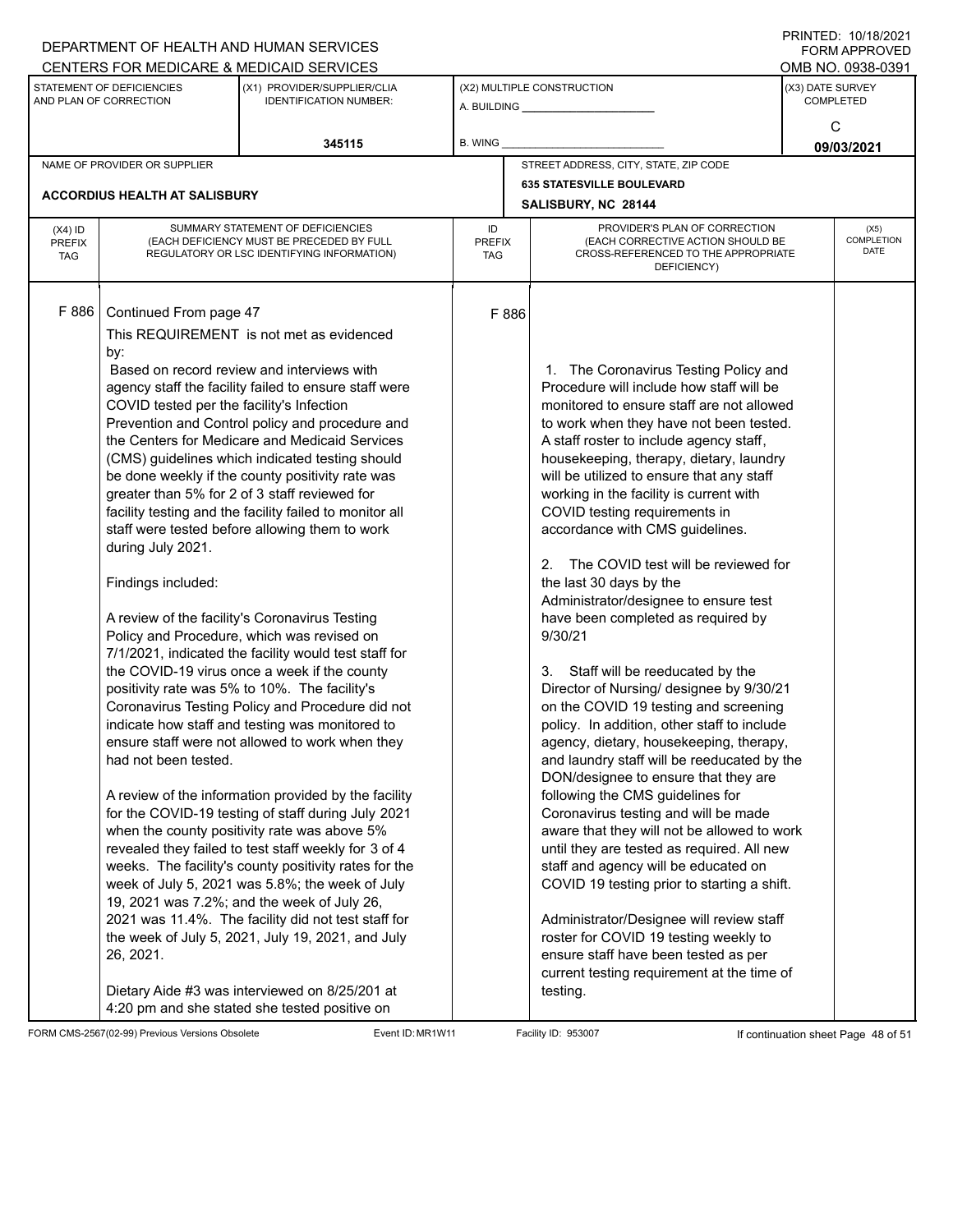| DEPARTMENT OF HEALTH AND HUMAN SERVICES             | $1 \times 1 \times 1 = 1$ . $1 \times 1 \times 1 = 1$<br>FORM APPROVED                                                                                                                                        |                                                                                                                                                                                                                                                                                                                                                                                                                                                                                                                                                                                                                                                                                                                                                                                                                                                                                                                                                                                                                                                                                                                                                                                                                                                                                                                                                                                                                                                                                                                    |                                                         |                                       |                                                                                                                                                                                                                                                                                                                                                                                                                                            |                                      |                            |  |  |
|-----------------------------------------------------|---------------------------------------------------------------------------------------------------------------------------------------------------------------------------------------------------------------|--------------------------------------------------------------------------------------------------------------------------------------------------------------------------------------------------------------------------------------------------------------------------------------------------------------------------------------------------------------------------------------------------------------------------------------------------------------------------------------------------------------------------------------------------------------------------------------------------------------------------------------------------------------------------------------------------------------------------------------------------------------------------------------------------------------------------------------------------------------------------------------------------------------------------------------------------------------------------------------------------------------------------------------------------------------------------------------------------------------------------------------------------------------------------------------------------------------------------------------------------------------------------------------------------------------------------------------------------------------------------------------------------------------------------------------------------------------------------------------------------------------------|---------------------------------------------------------|---------------------------------------|--------------------------------------------------------------------------------------------------------------------------------------------------------------------------------------------------------------------------------------------------------------------------------------------------------------------------------------------------------------------------------------------------------------------------------------------|--------------------------------------|----------------------------|--|--|
|                                                     |                                                                                                                                                                                                               | CENTERS FOR MEDICARE & MEDICAID SERVICES                                                                                                                                                                                                                                                                                                                                                                                                                                                                                                                                                                                                                                                                                                                                                                                                                                                                                                                                                                                                                                                                                                                                                                                                                                                                                                                                                                                                                                                                           |                                                         |                                       |                                                                                                                                                                                                                                                                                                                                                                                                                                            |                                      | OMB NO. 0938-0391          |  |  |
| STATEMENT OF DEFICIENCIES<br>AND PLAN OF CORRECTION |                                                                                                                                                                                                               | (X1) PROVIDER/SUPPLIER/CLIA<br><b>IDENTIFICATION NUMBER:</b>                                                                                                                                                                                                                                                                                                                                                                                                                                                                                                                                                                                                                                                                                                                                                                                                                                                                                                                                                                                                                                                                                                                                                                                                                                                                                                                                                                                                                                                       | (X2) MULTIPLE CONSTRUCTION                              |                                       |                                                                                                                                                                                                                                                                                                                                                                                                                                            | (X3) DATE SURVEY<br><b>COMPLETED</b> |                            |  |  |
|                                                     |                                                                                                                                                                                                               | 345115                                                                                                                                                                                                                                                                                                                                                                                                                                                                                                                                                                                                                                                                                                                                                                                                                                                                                                                                                                                                                                                                                                                                                                                                                                                                                                                                                                                                                                                                                                             | B. WING                                                 |                                       |                                                                                                                                                                                                                                                                                                                                                                                                                                            | C<br>09/03/2021                      |                            |  |  |
| NAME OF PROVIDER OR SUPPLIER                        |                                                                                                                                                                                                               |                                                                                                                                                                                                                                                                                                                                                                                                                                                                                                                                                                                                                                                                                                                                                                                                                                                                                                                                                                                                                                                                                                                                                                                                                                                                                                                                                                                                                                                                                                                    |                                                         | STREET ADDRESS, CITY, STATE, ZIP CODE |                                                                                                                                                                                                                                                                                                                                                                                                                                            |                                      |                            |  |  |
| <b>ACCORDIUS HEALTH AT SALISBURY</b>                |                                                                                                                                                                                                               |                                                                                                                                                                                                                                                                                                                                                                                                                                                                                                                                                                                                                                                                                                                                                                                                                                                                                                                                                                                                                                                                                                                                                                                                                                                                                                                                                                                                                                                                                                                    | <b>635 STATESVILLE BOULEVARD</b><br>SALISBURY, NC 28144 |                                       |                                                                                                                                                                                                                                                                                                                                                                                                                                            |                                      |                            |  |  |
| $(X4)$ ID<br><b>PREFIX</b><br><b>TAG</b>            | SUMMARY STATEMENT OF DEFICIENCIES<br>(EACH DEFICIENCY MUST BE PRECEDED BY FULL<br>REGULATORY OR LSC IDENTIFYING INFORMATION)                                                                                  |                                                                                                                                                                                                                                                                                                                                                                                                                                                                                                                                                                                                                                                                                                                                                                                                                                                                                                                                                                                                                                                                                                                                                                                                                                                                                                                                                                                                                                                                                                                    |                                                         | <b>PREFIX</b>                         | PROVIDER'S PLAN OF CORRECTION<br>(EACH CORRECTIVE ACTION SHOULD BE<br>CROSS-REFERENCED TO THE APPROPRIATE<br>DEFICIENCY)                                                                                                                                                                                                                                                                                                                   |                                      | (X5)<br>COMPLETION<br>DATE |  |  |
| F 886                                               | Continued From page 48<br>week.<br>tested positive for COVID-19 on 8/4/2021.<br>they tested all the staff.<br>been tested for COVID-19 for 3 weeks until<br>positive on 7/30/2021.<br>each person she tested. | 7/28/2021. Dietary Aide #3 stated she got sick at<br>work on 7/28/2021 and the facility tested her for<br>COVID-19 due to her symptoms, and she had not<br>been tested had a routine COVID-19 test that<br>An interview was conducted with Dietary Aide #1<br>on 8/25/2021 at 6:15 pm. Dietary Aide #1 stated<br>she had not been tested for COVID-19 at the<br>facility throughout July 2021 but had been tested<br>weekly at her other job. Dietary Aide #1 stated<br>she did not have any symptoms until after she<br>Dietary Aide #1 stated she was tested by the<br>facility because Dietary aide #3 tested positive.<br>Dietary Aide #1 stated the facility had not been<br>offering testing weekly through July until Dietary<br>Aide #3 tested positive on 7/28/2021 and then<br>During an interview with Dietary Aide #2 on<br>8/25/2021 at 4:25 pm she stated she had not<br>Dietary Aide #3 tested positive and then she was<br>tested on 7/30/2021. Dietary Aide #2 stated she<br>did not have any symptoms before or after testing<br>An interview was conducted with Nurse #9 on<br>8/26/2021 at 10:32 revealed she had done the<br>testing for COVID-19 twice a week but sometime<br>in June or July 2021 the Director of Nursing told<br>her they would be testing once a month, using a<br>rapid COVID-19 test. Nurse #9 stated she did not<br>monitor if all staff were tested when she did the<br>COVID-19 tests, but she did fill out a form for<br>The previous Director of Nursing (DON) was | F 886                                                   |                                       | All new staff will be educated on testing<br>and screening upon arrival to the building<br>as part of facility orientation.<br>4. The COVID testing will be reviewed<br>by the interdisciplinary team in the<br>monthly QAPI committee meeting for at<br>least three months. The interdisciplinary<br>team will recommend revisions to the plan<br>as indicated to maintain substantial<br>compliance.<br>Date of compliance 10/8/21<br>5. |                                      |                            |  |  |

FORM CMS-2567(02-99) Previous Versions Obsolete Event ID: MR1W11 Facility ID: 953007 If continuation sheet Page 49 of 51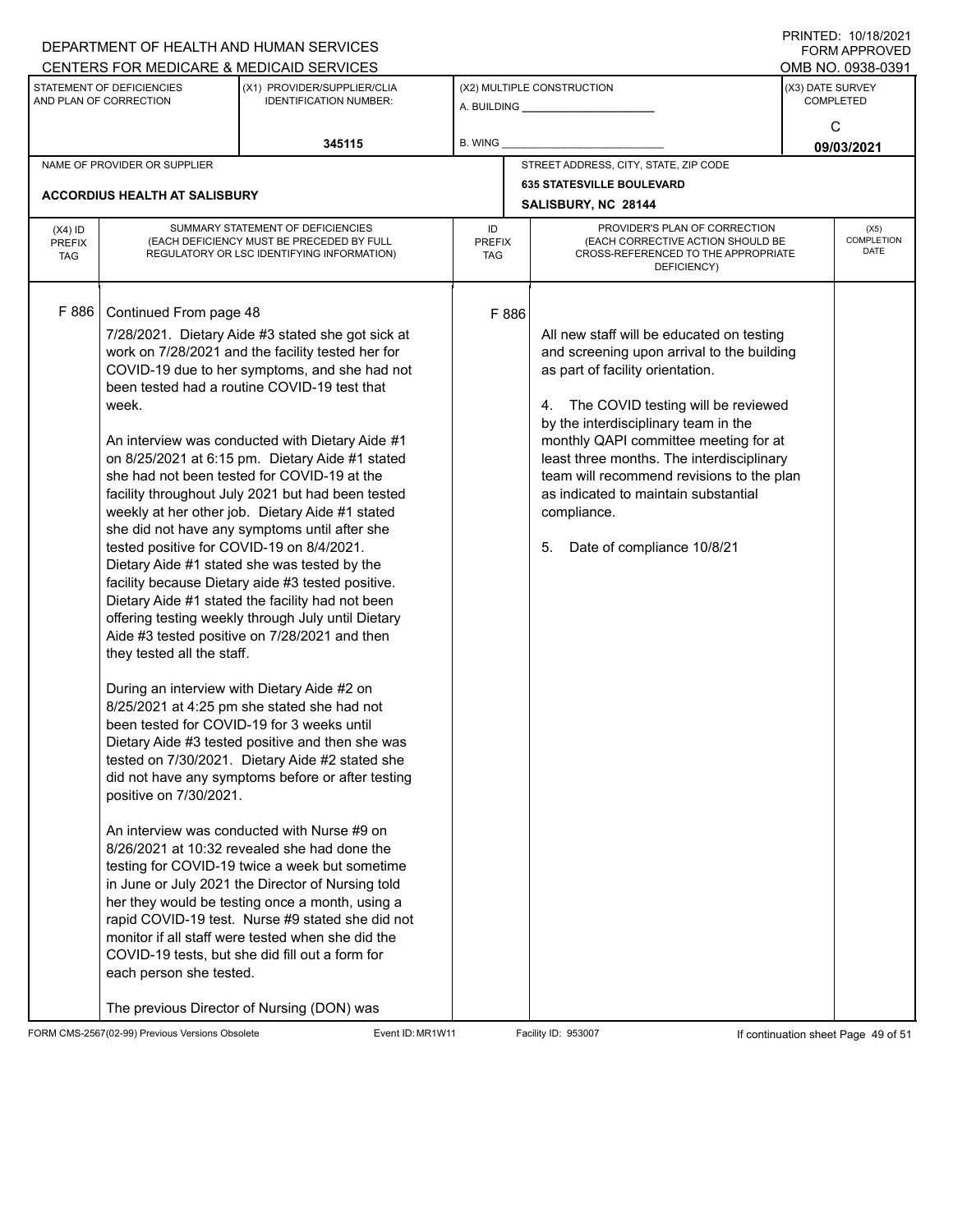|                                                          | DEPARTMENT OF HEALTH AND HUMAN SERVICES   |                                                              | $1 \times 1 \times 1 = 1$ . $1 \times 1 \times 1 = 1$<br>FORM APPROVED |       |                                                    |                  |                   |  |
|----------------------------------------------------------|-------------------------------------------|--------------------------------------------------------------|------------------------------------------------------------------------|-------|----------------------------------------------------|------------------|-------------------|--|
|                                                          |                                           | CENTERS FOR MEDICARE & MEDICAID SERVICES                     |                                                                        |       |                                                    |                  | OMB NO. 0938-0391 |  |
| STATEMENT OF DEFICIENCIES<br>AND PLAN OF CORRECTION      |                                           | (X1) PROVIDER/SUPPLIER/CLIA<br><b>IDENTIFICATION NUMBER:</b> |                                                                        |       | (X2) MULTIPLE CONSTRUCTION                         | (X3) DATE SURVEY |                   |  |
|                                                          |                                           |                                                              |                                                                        |       |                                                    | <b>COMPLETED</b> |                   |  |
|                                                          |                                           |                                                              |                                                                        |       |                                                    |                  | C                 |  |
|                                                          |                                           | 345115                                                       | B. WING                                                                |       |                                                    |                  | 09/03/2021        |  |
|                                                          | NAME OF PROVIDER OR SUPPLIER              |                                                              |                                                                        |       | STREET ADDRESS, CITY, STATE, ZIP CODE              |                  |                   |  |
|                                                          |                                           |                                                              |                                                                        |       | <b>635 STATESVILLE BOULEVARD</b>                   |                  |                   |  |
|                                                          | <b>ACCORDIUS HEALTH AT SALISBURY</b>      |                                                              |                                                                        |       | SALISBURY, NC 28144                                |                  |                   |  |
| $(X4)$ ID                                                | SUMMARY STATEMENT OF DEFICIENCIES         |                                                              |                                                                        |       | PROVIDER'S PLAN OF CORRECTION                      | (X5)             |                   |  |
| <b>PREFIX</b>                                            | (EACH DEFICIENCY MUST BE PRECEDED BY FULL |                                                              | ID<br><b>PREFIX</b>                                                    |       | (EACH CORRECTIVE ACTION SHOULD BE                  |                  | COMPLETION        |  |
| REGULATORY OR LSC IDENTIFYING INFORMATION)<br><b>TAG</b> |                                           |                                                              | TAG                                                                    |       | CROSS-REFERENCED TO THE APPROPRIATE<br>DEFICIENCY) | DATE             |                   |  |
|                                                          |                                           |                                                              |                                                                        |       |                                                    |                  |                   |  |
|                                                          |                                           |                                                              |                                                                        |       |                                                    |                  |                   |  |
| F 886                                                    | Continued From page 49                    |                                                              |                                                                        | F 886 |                                                    |                  |                   |  |
|                                                          |                                           | interviewed on 8/27/2021 at 10:12 am and she                 |                                                                        |       |                                                    |                  |                   |  |
|                                                          |                                           | stated she had been the Director of Nursing                  |                                                                        |       |                                                    |                  |                   |  |
|                                                          |                                           | during June and July 2021. The previous DON                  |                                                                        |       |                                                    |                  |                   |  |
|                                                          |                                           | stated sometime at the end of June 2021 the                  |                                                                        |       |                                                    |                  |                   |  |
|                                                          |                                           | facility went to testing 1 x monthly and then there          |                                                                        |       |                                                    |                  |                   |  |
|                                                          |                                           | were positive staff at the end of July and the               |                                                                        |       |                                                    |                  |                   |  |
|                                                          |                                           | facility went back to testing 2 x weekly. The                |                                                                        |       |                                                    |                  |                   |  |
|                                                          |                                           | previous DON stated their county positivity rate             |                                                                        |       |                                                    |                  |                   |  |
|                                                          |                                           | was very low in July 2021 and she was told by the            |                                                                        |       |                                                    |                  |                   |  |
|                                                          |                                           | Administrator the facility could start COVID-19              |                                                                        |       |                                                    |                  |                   |  |
|                                                          |                                           | testing 1 x month in July. The previous DON                  |                                                                        |       |                                                    |                  |                   |  |
|                                                          |                                           | stated Nurse #9 was assigned to testing staff and            |                                                                        |       |                                                    |                  |                   |  |
|                                                          |                                           | if she was not available the Assistant Director of           |                                                                        |       |                                                    |                  |                   |  |
|                                                          |                                           | Nursing would test staff. The previous DON also              |                                                                        |       |                                                    |                  |                   |  |
|                                                          |                                           | stated she did not review the COVID-19 test                  |                                                                        |       |                                                    |                  |                   |  |
|                                                          |                                           | results to make sure everyone was tested before              |                                                                        |       |                                                    |                  |                   |  |
|                                                          |                                           | allowing them to work and she did not know if                |                                                                        |       |                                                    |                  |                   |  |
|                                                          |                                           | anyone was checking to make sure staff were                  |                                                                        |       |                                                    |                  |                   |  |
|                                                          | tested.                                   |                                                              |                                                                        |       |                                                    |                  |                   |  |
|                                                          |                                           |                                                              |                                                                        |       |                                                    |                  |                   |  |
|                                                          |                                           | During an interview with the Administrator on                |                                                                        |       |                                                    |                  |                   |  |
|                                                          |                                           | 8/27/2021 at 10:38 am she stated staff were                  |                                                                        |       |                                                    |                  |                   |  |
|                                                          |                                           | being tested twice weekly at present since three             |                                                                        |       |                                                    |                  |                   |  |
|                                                          |                                           | dietary staff tested positive for COVID-19 at the            |                                                                        |       |                                                    |                  |                   |  |
|                                                          |                                           | end of July 2021. The Administrator also stated              |                                                                        |       |                                                    |                  |                   |  |
|                                                          |                                           | the dietary staff do not leave the kitchen area and          |                                                                        |       |                                                    |                  |                   |  |
|                                                          |                                           | the nursing staff pick up the trays that are left            |                                                                        |       |                                                    |                  |                   |  |
|                                                          |                                           | outside the kitchen door. She stated the facility            |                                                                        |       |                                                    |                  |                   |  |
|                                                          |                                           | had gone to monthly testing in July because they             |                                                                        |       |                                                    |                  |                   |  |
|                                                          |                                           | had not had a positive staff or resident since               |                                                                        |       |                                                    |                  |                   |  |
|                                                          |                                           | January 2021. The Administrator stated she was               |                                                                        |       |                                                    |                  |                   |  |
|                                                          |                                           | told in February when she spoke with the Health              |                                                                        |       |                                                    |                  |                   |  |
|                                                          |                                           | Department the facility could go to monthly                  |                                                                        |       |                                                    |                  |                   |  |
|                                                          |                                           | COVID-19 testing. The Administrator stated after             |                                                                        |       |                                                    |                  |                   |  |
|                                                          |                                           | Dietary Aide #3 developed symptoms while at                  |                                                                        |       |                                                    |                  |                   |  |
|                                                          |                                           | work and tested positive for COVID-19 the staff              |                                                                        |       |                                                    |                  |                   |  |
|                                                          |                                           | and residents were tested all tested and the                 |                                                                        |       |                                                    |                  |                   |  |
|                                                          | facility began outbreak testing. The      |                                                              |                                                                        |       |                                                    |                  |                   |  |
|                                                          |                                           | Administrator stated no residents had tested                 |                                                                        |       |                                                    |                  |                   |  |

FORM CMS-2567(02-99) Previous Versions Obsolete Event ID: MR1W11 Facility ID: 953007 If continuation sheet Page 50 of 51